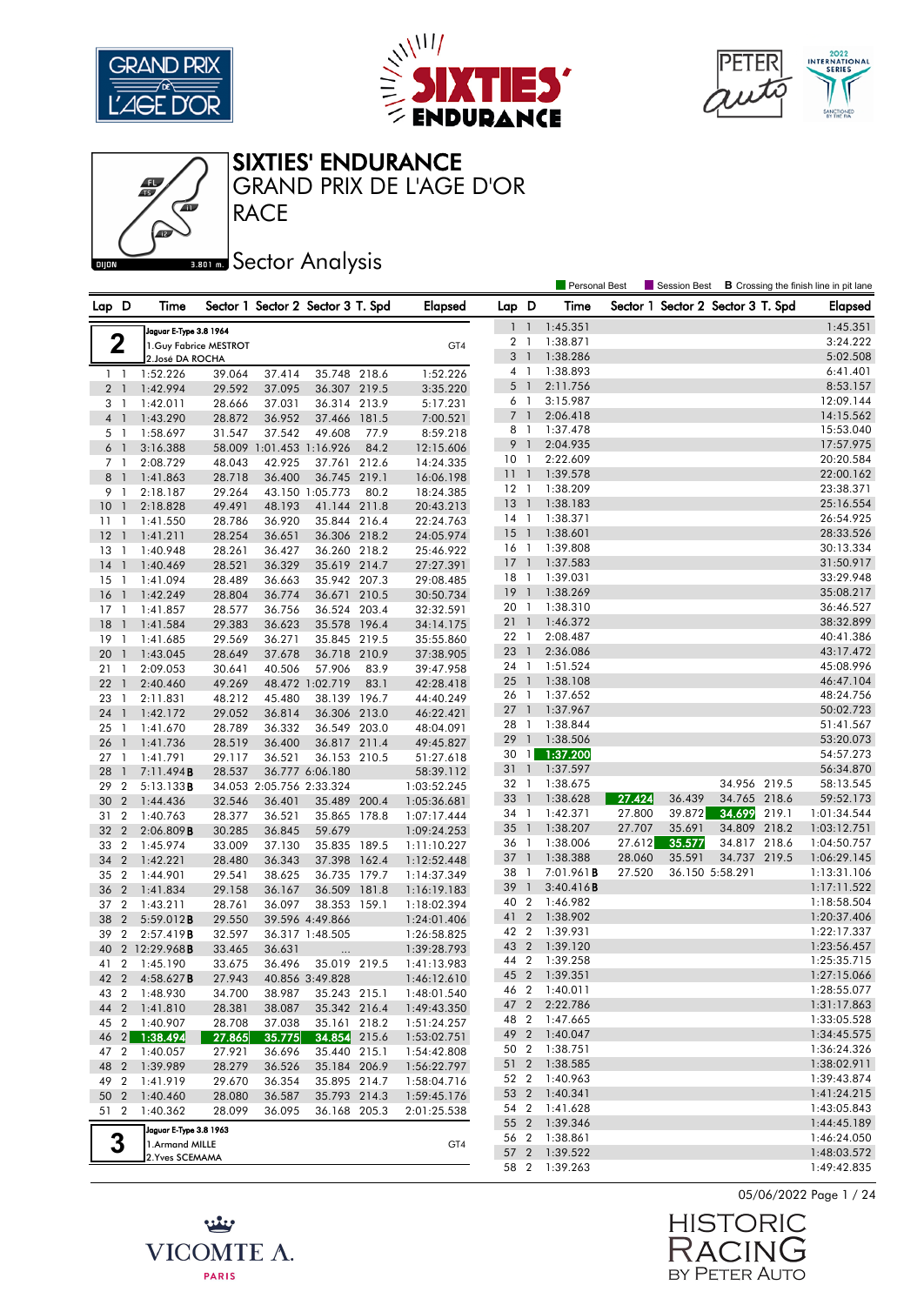





RACE GRAND PRIX DE L'AGE D'OR

Œ

## **Bector Analysis**

|                |                |                       |                  |                                   |                        |       |                            |                     |                          | <b>Personal Best</b>  |                           | <b>Session Best</b>      |                 |       | <b>B</b> Crossing the finish line in pit lane |
|----------------|----------------|-----------------------|------------------|-----------------------------------|------------------------|-------|----------------------------|---------------------|--------------------------|-----------------------|---------------------------|--------------------------|-----------------|-------|-----------------------------------------------|
| Lap            | D              | Time                  |                  | Sector 1 Sector 2 Sector 3 T. Spd |                        |       | <b>Elapsed</b>             | Lap D               |                          | Time                  | Sector 1                  | Sector 2 Sector 3 T. Spd |                 |       | <b>Elapsed</b>                                |
| 59             | $\overline{2}$ | 1:39.482              |                  |                                   |                        |       | 1:51:22.317                | 49                  | $\overline{1}$           | 1:39.854              | 27.975                    | 36.050                   | 35.829 210.5    |       | 1:34:19.086                                   |
| 60             | $\overline{2}$ | 1:37.606              |                  |                                   |                        |       | 1:52:59.923                | 50                  | $\mathbf{1}$             | 1:38.948              | 27.609                    | 35.944                   | 35.395 211.8    |       | 1:35:58.034                                   |
| 61             | $\overline{2}$ | 1:37.497              |                  |                                   |                        |       | 1:54:37.420                | 51                  | $\overline{1}$           | 1:39.100              | 27.366                    | 36.125                   | 35.609 210.5    |       | 1:37:37.134                                   |
| 62             | $\overline{2}$ | 1:38.928              |                  |                                   |                        |       | 1:56:16.348                | 52                  | $\overline{1}$           | 1:39.332              | 27.624                    | 36.071                   | 35.637 211.4    |       | 1:39:16.466                                   |
| 63             | $\overline{2}$ | 1:38.228              |                  |                                   |                        |       | 1:57:54.576                | 53 1                |                          | 1:40.343              | 28.935                    | 36.105                   | 35.303 211.8    |       | 1:40:56.809                                   |
| 64             | $\overline{2}$ | 1:38.377              |                  |                                   |                        |       | 1:59:32.953                | 54 1                |                          | 1:40.610              | 27.605                    | 36.213                   | 36.792 207.3    |       | 1:42:37.419                                   |
| 65 2           |                | 1:38.453              |                  |                                   |                        |       | 2:01:11.406                | 55                  | $\overline{1}$           | 1:39.102              | 27.710                    | 35.945                   | 35.447 210.1    |       | 1:44:16.521                                   |
|                |                |                       |                  |                                   |                        |       |                            | 56                  | $\mathbf{1}$             | 1:38.901              | 27.501                    | 36.100                   | 35.300 210.9    |       | 1:45:55.422                                   |
|                |                | Lotus Elan 26R 1963   |                  |                                   |                        |       |                            | 57                  | $\overline{1}$           | 1:40.028              | 27.709                    | 36.608                   | 35.711 208.9    |       | 1:47:35.450                                   |
|                | 7              | 1. Eugène DELEPLANQUE |                  |                                   |                        |       | GT <sub>2</sub>            | 58                  | $\overline{1}$           | 1:41.174              | 28.501                    | 36.971                   | 35.702 212.2    |       | 1:49:16.624                                   |
|                | $1\quad$       | 1:50.077              | 37.565           | 36.360                            | 36.152 204.9           |       | 1:50.077                   | 59                  | $\overline{1}$           | 1:38.543              | 27.203                    | 35.886                   | 35.454 210.9    |       | 1:50:55.167                                   |
| 2 <sub>1</sub> |                | 1:39.963              | 28.078           | 35.833                            | 36.052 206.1           |       | 3:30.040                   | 60                  | $\overline{1}$           | 1:38.985              | 27.471                    | 35.726                   | 35.788 209.7    |       | 1:52:34.152                                   |
|                | 3 1            | 1:40.632              | 28.079           | 36.597                            | 35.956 207.3           |       | 5:10.672                   | 61                  | $\overline{1}$           | 1:38.836              | 27.438                    | 36.020                   | 35.378          | 209.7 | 1:54:12.988                                   |
| 4 <sup>1</sup> |                | 1:40.441              | 27.899           | 36.319                            | 36.223                 | 195.7 | 6:51.113                   | 62                  | $\overline{1}$           | 1:39.472              | 27.495                    | 35.891                   | 36.086 208.5    |       | 1:55:52.460                                   |
|                | 5 1            | 2:05.840              | 32.762           | 41.746                            | 51.332                 | 74.6  | 8:56.953                   | 63 1                |                          | 1:38.871              | 27.814                    | 35.933                   | 35.124          | 210.9 | 1:57:31.331                                   |
| 6              | $\overline{1}$ | 3:15.384              |                  | 54.624 1:03.647 1:17.113          |                        | 88.9  | 12:12.337                  | 64                  | $\overline{1}$           | 1:39.458              | 27.715                    | 36.095                   | 35.648          | 208.1 | 1:59:10.789                                   |
| 7 1            |                | 2:07.048              | 47.920           | 41.419                            | 37.709 207.7           |       | 14:19.385                  | 65 1                |                          | 1:39.592              | 27.781                    | 36.453                   | 35.358 208.5    |       | 2:00:50.381                                   |
| 8 1            |                | 1:40.053              | 27.969           | 35.879                            | 36.205 203.8           |       | 15:59.438                  |                     |                          | Lotus XI 1500 1957    |                           |                          |                 |       |                                               |
| 9              | $\overline{1}$ | 2:20.707              | 29.510           |                                   | 45.118 1:06.079        | 84.1  | 18:20.145                  | 1                   |                          | 1.Sandy WATSON        |                           |                          |                 |       | SP <sub>2</sub>                               |
| 10             | $\mathbf{1}$   | 2:20.733              | 49.223           | 48.607                            | 42.903                 | 200.0 | 20:40.878                  |                     |                          |                       |                           |                          |                 |       |                                               |
| 11             | - 1            | 1:40.223              | 28.183           | 36.018                            | 36.022 208.1           |       | 22:21.101                  | $1\quad$            |                          | 1:46.902              | 35.178                    | 36.209                   | 35.515          | 201.5 | 1:46.902                                      |
| 12             | $\mathbf{1}$   | 1:40.271              | 27.940           | 36.423                            | 35.908 207.7           |       | 24:01.372                  | $\overline{2}$      | -1                       | 1:40.346              | 27.655                    | 36.356                   | 36.335          | 198.2 | 3:27.248                                      |
| 13             | 1              | 1:41.750              | 28.247           | 37.410                            | 36.093 209.3           |       | 25:43.122                  | 3                   | $\overline{1}$           | 1:39.226              | 27.284                    | 36.321                   | 35.621          | 201.1 | 5:06.474                                      |
| 14             | $\mathbf{1}$   | 1:42.116              | 27.803           | 37.666                            | 36.647 203.8           |       | 27:25.238                  |                     |                          | Shelby Cobra 289 1963 |                           |                          |                 |       |                                               |
| 15             | $\overline{1}$ | 1:40.678              | 28.391           | 36.076                            | 36.211 208.9           |       | 29:05.916                  |                     | 12                       |                       | 1. Charles de VILLAUCOURT |                          |                 |       | GT <sub>5</sub>                               |
| 16             | $\mathbf{1}$   | 1:40.408              | 28.246           | 36.085                            | 36.077 208.9           |       | 30:46.324                  |                     |                          |                       |                           |                          |                 |       |                                               |
| $17-1$         |                | 1:40.621              | 28.120           | 36.637                            | 35.864 210.1           |       | 32:26.945                  | $\mathbf{1}$        | $\overline{1}$           | 1:42.316              | 32.903                    | 35.110                   | 34.303          | 221.8 | 1:42.316                                      |
| 18             | $\mathbf{1}$   | 1:40.631              | 28.326           | 36.150                            | 36.155 207.7           |       | 34:07.576                  | $\overline{2}$      | $\overline{\phantom{a}}$ | 1:37.935              | 29.131                    | 34.754                   | 34.050 234.3    |       | 3:20.251                                      |
| 19             | -1             | 1:40.671              | 28.197           | 36.078                            | 36.396 210.9           |       | 35:48.247                  | 3                   | $\mathbf{1}$             | 1:36.865              | 27.677                    | 35.032                   | 34.156 233.8    |       | 4:57.116                                      |
| 20             | $\mathbf{1}$   | 1:41.492              | 28.574           | 36.633                            | 36.285 211.8           |       | 37:29.739                  | 4 1                 |                          | 1:36.878              | 27.883                    | 35.035                   | 33.960 234.8    |       | 6:33.994                                      |
| 21             | $\overline{1}$ | 2:12.429              | 28.982           |                                   | 39.478 1:03.969        | 76.3  | 39:42.168                  | 5 1                 |                          | 2:16.814              | 29.880                    |                          | 36.758 1:10.176 | 64.8  | 8:50.808                                      |
| 22             | $\mathbf{1}$   | 2:42.074              | 48.944           |                                   | 48.445 1:04.685        | 87.2  | 42:24.242                  | 6                   | $\overline{1}$           | 3:15.504              |                           | 52.750 1:04.749 1:18.005 |                 | 114.9 | 12:06.312                                     |
| 23             | -1             | 2:09.109              | 48.363           | 44.538                            | 36.208                 | 206.9 | 44:33.351                  | 7 1                 |                          | 2:05.883              | 47.362                    | 41.907                   | 36.614 232.3    |       | 14:12.195                                     |
| 24             | $\mathbf{1}$   | 1:39.555              | 27.889           | 35.895                            | 35.771 210.1           |       | 46:12.906                  | 8                   | $\overline{1}$           | 1:38.083              | 27.773                    | 35.534                   | 34.776 231.8    |       | 15:50.278                                     |
| 25             | -1             | 1:42.408              | 28.790           | 36.864                            | 36.754 212.2           |       | 47:55.314                  | 9                   | $\overline{1}$           | 2:05.634              | 27.827                    |                          | 37.602 1:00.205 | 86.9  | 17:55.912                                     |
| 26             | $\mathbf{1}$   | 1:41.482              | 28.496           | 36.794                            | 36.192 207.3           |       | 49:36.796                  | 10                  | $\overline{1}$           | 2:23.041              | 43.635                    | 43.593                   | 55.813          | 176.2 | 20:18.953                                     |
| $27-1$         |                | 1:40.837              | 28.253           | 36.633                            | 35.951 210.5           |       | 51:17.633                  | 11                  | $\mathbf{1}$             | 1:37.728              | 28.914                    | 34.686                   | 34.128 234.8    |       | 21:56.681                                     |
| 28             | $\overline{1}$ | 1:40.347              | 28.187           | 36.228                            | 35.932 209.7           |       | 52:57.980                  | 12                  | $\overline{1}$           | 1:37.422              | 27.603                    | 35.775                   | 34.044 233.8    |       | 23:34.103                                     |
| 29             | - 1            | 1:40.489              | 28.294           | 36.065                            | 36.130 209.7           |       | 54:38.469                  | 13                  | $\overline{1}$           | 1:37.909              | 27.806                    | 35.275                   | 34.828 233.3    |       | 25:12.012                                     |
| 30             | $\mathbf{1}$   | 1:39.830              | 27.868           | 36.124                            | 35.838 211.8           |       | 56:18.299                  | $14-1$              |                          | 1:38.491              | 28.246                    | 35.591                   | 34.654 233.3    |       | 26:50.503                                     |
| 31             | -1             | 1:41.234              | 28.410           | 36.514                            | 36.310 208.5           |       | 57:59.533                  | 15                  | $\overline{1}$           | 1:38.550              | 27.952                    | 35.771                   | 34.827          | 231.8 | 28:29.053                                     |
| 32             | $\mathbf{1}$   | 7:02.793B             | 28.009           |                                   | 35.927 5:58.857        |       | 1:05:02.326                | 16                  | $\overline{1}$           | 1:37.913              | 28.051                    | 35.435                   | 34.427 234.3    |       | 30:06.966                                     |
| 33             | -1             | 1:47.006              | 33.729           | 36.525                            | 36.752 209.7           |       | 1:06:49.332                | 17                  | -1                       | 1:38.248              | 28.045                    | 35.903                   | 34.300          | 235.8 | 31:45.214                                     |
| 34             | $\overline{1}$ | 1:41.106              | 28.135           | 37.097                            | 35.874 207.3           |       | 1:08:30.438                | 18                  | $\overline{1}$           | 1:37.578              | 28.713                    | 34.764                   | 34.101 234.3    |       | 33:22.792                                     |
|                |                | 35 1 1:40.760         | 28.006           | 36.472                            | 36.282 207.3           |       | 1:10:11.198                | 19 1 <mark>1</mark> |                          | 1:36.289              | 27.435                    | 34.978                   | 33.876 235.3    |       | 34:59.081                                     |
| 36 1           |                | 1:40.366              | 27.967           | 36.404                            | 35.995 207.3           |       | 1:11:51.564                |                     |                          | 20 1 1:37.228         | 28.264                    | 35.124                   | 33.840 230.3    |       | 36:36.309                                     |
| 37 1           |                | 1:41.497              | 27.989           | 37.099                            | 36.409 208.9           |       | 1:13:33.061                |                     |                          | 21 1 1:43.625         | 27.661                    | 36.436                   | 39.528 145.4    |       | 38:19.934                                     |
| 38 1           |                | 1:40.617              | 28.281           | 36.337                            | 35.999 210.1           |       | 1:15:13.678                |                     |                          | 22 1 2:13.640         | 32.992                    |                          | 39.991 1:00.657 | 88.9  | 40:33.574                                     |
| 39 1           |                | 1:40.237              | 27.798           | 36.589                            | 35.850 210.5           |       | 1:16:53.915                | 23 1                |                          | 2:37.122              | 47.184                    |                          | 46.698 1:03.240 | 85.3  | 43:10.696                                     |
| 40 1           |                | 1:40.422              | 28.523           | 36.233                            | 35.666 210.1           |       | 1:18:34.337                | $24 \quad 1$        |                          | 1:53.828              | 42.890                    | 36.887                   | 34.051 232.3    |       | 45:04.524                                     |
| 41 1           |                | 1:39.033              | 27.610           | 35.986                            | 35.437 211.8           |       | 1:20:13.370                | $25 \quad 1$        |                          | 1:37.307              | 27.949                    | 35.084                   | 34.274 234.8    |       | 46:41.831                                     |
| 42 1           |                | 1:40.342              | 28.193           | 36.509                            | 35.640 212.6           |       | 1:21:53.712                |                     |                          | 26 1 1:36.492         | 27.630                    | 34.720                   | 34.142 224.1    |       | 48:18.323                                     |
| 43 1           |                | 1:38.897              | 27.580           | 35.882                            | 35.435 213.0           |       | 1:23:32.609                |                     |                          | 27 1 1:38.957         | 28.145                    | 35.853                   | 34.959 233.3    |       | 49:57.280                                     |
| 44 1           |                | 1:41.480              | 28.057           | 37.337                            | 36.086 211.4           |       | 1:25:14.089                |                     |                          | 28 1 1:37.642         | 29.141                    | 34.670                   | 33.831 234.8    |       | 51:34.922                                     |
| 45 1           |                | 1:39.102              | 27.625<br>27.489 | 35.836                            | 35.641 213.4           |       | 1:26:53.191                | 29 1                |                          | 1:37.646              | 27.813                    | 35.753                   | 34.080 233.8    |       | 53:12.568                                     |
| 46 1           |                | 1:41.101<br>2:00.572  | 27.731           | 36.809                            | 36.803 211.8<br>54.173 | 89.3  | 1:28:34.292<br>1:30:34.864 | 30 1                |                          | 1:36.869              | 27.978                    | 35.029                   | 33.862 234.8    |       | 54:49.437                                     |
| 47 1<br>48 1   |                | 2:04.368              | 45.913           | 38.668<br>42.003                  | 36.452 208.5           |       | 1:32:39.232                |                     |                          | 31 1 1:38.516         | 28.051                    | 35.578                   | 34.887 231.8    |       | 56:27.953                                     |
|                |                |                       |                  |                                   |                        |       |                            |                     |                          |                       |                           |                          |                 |       |                                               |

05/06/2022 Page 2 / 24



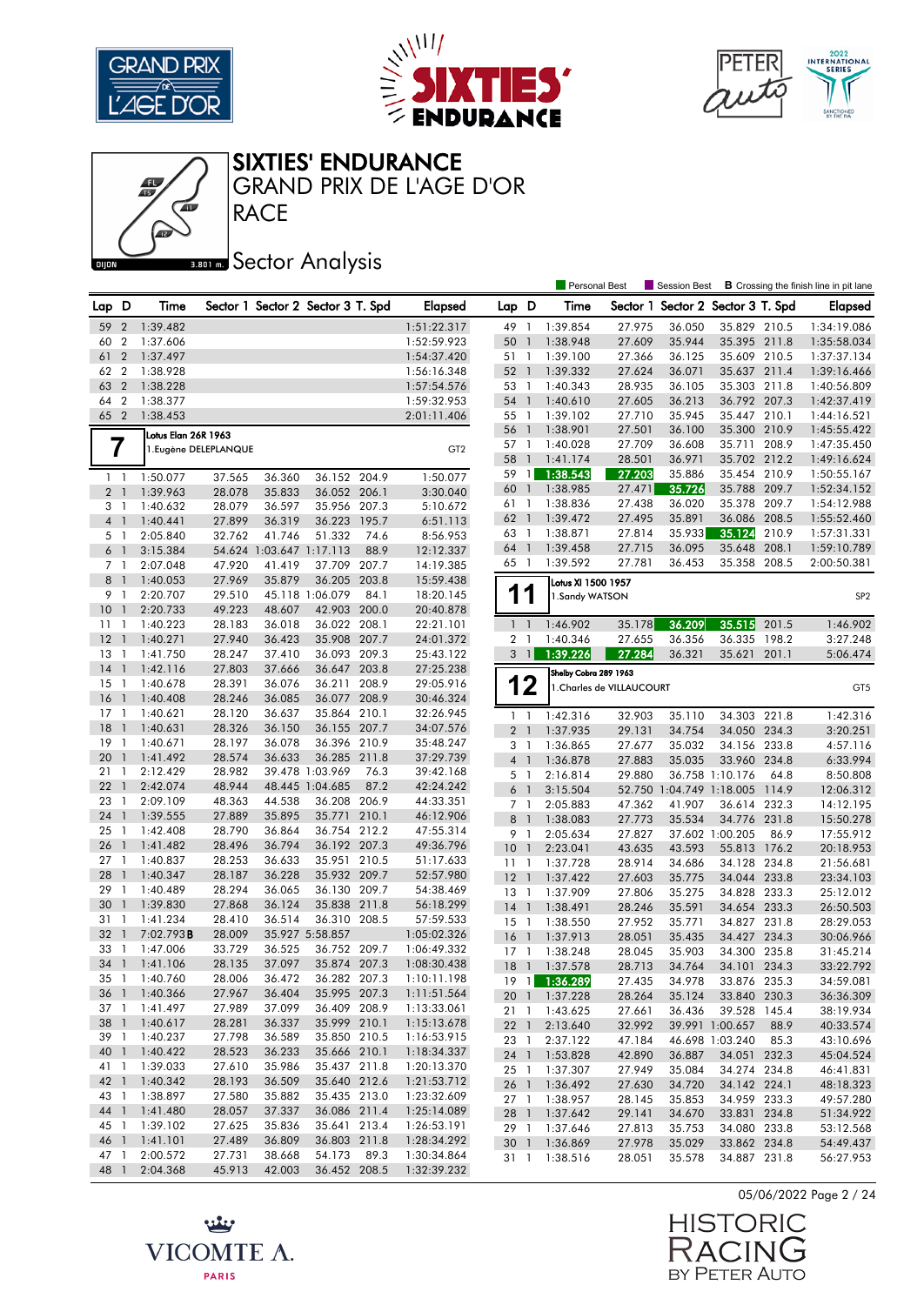





RACE GRAND PRIX DE L'AGE D'OR

Œ

## **Bector Analysis**

|                |                |                       |        |        |                                   |       |                |                 |                          | <b>Personal Best</b>    |          | Session Best             |                       |       | <b>B</b> Crossing the finish line in pit lane |
|----------------|----------------|-----------------------|--------|--------|-----------------------------------|-------|----------------|-----------------|--------------------------|-------------------------|----------|--------------------------|-----------------------|-------|-----------------------------------------------|
| Lap D          |                | Time                  |        |        | Sector 1 Sector 2 Sector 3 T. Spd |       | <b>Elapsed</b> | Lap D           |                          | Time                    | Sector 1 | Sector 2 Sector 3 T. Spd |                       |       | <b>Elapsed</b>                                |
| 32             | -1             | 1:36.446              | 27.397 | 34.666 | 34.383 232.3                      |       | 58:04.399      | 20 1            |                          | 1:37.640                | 27.788   | 35.037                   | 34.815 230.8          |       | 36:34.974                                     |
| 33             | 1              | 1:37.663              | 28.278 | 35.307 | 34.078 233.3                      |       | 59:42.062      | 21              | $\mathbf{1}$             | 1:43.178                | 27.771   | 36.845                   | 38.562 150.8          |       | 38:18.152                                     |
| 34             | $\mathbf{1}$   | 1:38.374              | 27.778 | 36.500 | 34.096 232.3                      |       | 1:01:20.436    | 22 1            |                          | 2:14.740                | 33.356   |                          | 39.595 1:01.789       | 94.2  | 40:32.892                                     |
| 35             | -1             | 1:38.958              | 27.793 | 36.393 | 34.772 230.8                      |       | 1:02:59.394    | 23              | $\overline{1}$           | 2:37.307                | 47.015   |                          | 46.424 1:03.868       | 84.0  | 43:10.199                                     |
| 36             | $\mathbf{1}$   | 1:37.085              | 27.712 | 35.328 | 34.045 231.3                      |       | 1:04:36.479    | 24 1            |                          | 1:52.588                | 42.595   | 35.829                   | 34.164 233.8          |       | 45:02.787                                     |
| 37             | $\overline{1}$ | $7:02.609$ <b>B</b>   | 28.156 |        | 34.950 5:59.503                   |       | 1:11:39.088    | $25 \quad 1$    |                          | 1:37.718                | 27.023   | 35.553                   | 35.142 230.8          |       | 46:40.505                                     |
| 38             | $\mathbf{1}$   | 1:43.345              | 33.776 | 35.297 | 34.272 230.3                      |       | 1:13:22.433    | 26 1            |                          | 1:37.234                | 26.927   | 35.408                   | 34.899 233.8          |       | 48:17.739                                     |
| 39             | -1             | 1:39.302              | 27.684 | 37.150 | 34.468 232.3                      |       | 1:15:01.735    | $27-1$          |                          | 1:38.647                | 28.214   | 35.721                   | 34.712                | 229.8 | 49:56.386                                     |
| 40             | $\mathbf{1}$   | 1:36.389              | 27.451 | 34.751 | 34.187 230.8                      |       | 1:16:38.124    | 28              | $\mathbf{1}$             | 1:37.823                | 27.420   | 35.853                   | 34.550 230.8          |       | 51:34.209                                     |
| 41             | -1             | 1:36.937              | 27.764 | 34.879 | 34.294 231.3                      |       | 1:18:15.061    | 29 1            |                          | 1:37.242                | 27.454   | 35.439                   | 34.349 232.8          |       | 53:11.451                                     |
| 42             | $\overline{1}$ | 1:37.211              | 27.775 | 35.317 | 34.119 231.3                      |       | 1:19:52.272    | 30              | $\overline{1}$           | 1:37.583                | 27.303   | 35.403                   | 34.877 229.8          |       | 54:49.034                                     |
| 43             | $\overline{1}$ | 1:37.418              | 27.778 | 35.107 | 34.533 231.3                      |       | 1:21:29.690    | 31 1            |                          | 7:07.280B               | 28.123   |                          | 35.516 6:03.641       |       | 1:01:56.314                                   |
| 44             | $\overline{1}$ | 1:37.743              | 27.507 | 35.213 | 35.023 222.7                      |       | 1:23:07.433    | 32 2            |                          | 1:48.487                | 37.080   | 36.416                   | 34.991                | 229.8 | 1:03:44.801                                   |
| 45             | -1             | 1:37.429              | 28.197 | 35.106 | 34.126 232.3                      |       | 1:24:44.862    | 33 2            |                          | 1:37.472                | 27.787   | 35.248                   | 34.437 231.3          |       | 1:05:22.273                                   |
| 46             | $\mathbf{1}$   | 1:39.067              | 27.907 | 36.738 | 34.422 230.8                      |       | 1:26:23.929    | 34 2            |                          | 1:37.569                | 27.575   | 35.351                   | 34.643 232.8          |       | 1:06:59.842                                   |
| 47             | -1             | 1:37.225              | 27.948 | 35.159 | 34.118                            | 231.3 | 1:28:01.154    | 35 2            |                          | 1:38.115                | 28.766   | 34.767                   | 34.582 231.8          |       | 1:08:37.957                                   |
| 48             | $\mathbf{1}$   | 1:50.775              | 27.503 | 35.720 | 47.552                            | 91.0  | 1:29:51.929    | 36 2            |                          | 1:37.496                | 27.326   | 35.184                   | 34.986 230.3          |       | 1:10:15.453                                   |
| 49             | -1             | 2:08.133              | 44.147 | 45.631 | 38.355                            | 230.3 | 1:32:00.062    | 37              | $\overline{2}$           | 1:37.325                | 27.655   | 35.011                   | 34.659                | 230.8 | 1:11:52.778                                   |
| 50             | $\mathbf{1}$   | 1:37.554              | 28.296 | 35.504 | 33.754                            | 233.8 | 1:33:37.616    | 38              | $\overline{2}$           | 1:37.536                | 27.457   | 35.303                   | 34.776 233.3          |       | 1:13:30.314                                   |
| 51             | -1             | 1:37.379              | 27.222 | 35.794 | 34.363 233.3                      |       | 1:35:14.995    | 39 2            |                          | 1:38.421                | 28.035   | 35.358                   | 35.028                | 229.8 | 1:15:08.735                                   |
| 52             | $\overline{1}$ | 1:37.174              | 27.970 | 35.186 | 34.018 232.8                      |       | 1:36:52.169    | 40 2            |                          | 1:38.511                | 28.032   | 35.613                   | 34.866 225.5          |       | 1:16:47.246                                   |
| 53             | -1             | 1:36.851              | 27.374 | 35.535 | 33.942 234.3                      |       | 1:38:29.020    |                 |                          | Porsche 911 2,0L 1965   |          |                          |                       |       |                                               |
| 54             | $\overline{1}$ | 1:37.420              | 27.695 | 35.609 | 34.116 232.3                      |       | 1:40:06.440    | 1               | 9                        | 1. Jose Ruben ZANCHETTA |          |                          |                       |       | GT <sub>2</sub>                               |
| 55             | $\overline{1}$ | 1:36.862              | 27.486 | 35.065 | 34.311 231.8                      |       | 1:41:43.302    |                 |                          | 2. James TURNER         |          |                          |                       |       |                                               |
| 56             | $\overline{1}$ | 1:38.002              | 27.942 | 35.282 | 34.778                            | 232.3 | 1:43:21.304    | $1\quad1$       |                          | 2:11.139                | 50.442   | 42.139                   | 38.558 190.8          |       | 2:11.139                                      |
| 57             | -1             | 1:36.498              | 27.541 | 34.957 | 34.000 232.8                      |       | 1:44:57.802    | 2 <sub>1</sub>  |                          | 1:48.967                | 29.540   | 40.163                   | 39.264 191.2          |       | 4:00.106                                      |
| 58             | $\mathbf{1}$   | 1:37.994              | 28.173 | 35.139 | 34.682 231.8                      |       | 1:46:35.796    | 3               | $\overline{1}$           | 1:45.908                | 29.413   | 38.080                   | 38.415 189.5          |       | 5:46.014                                      |
| 59             | -1             | 1:38.416              | 27.956 | 36.381 | 34.079                            | 234.3 | 1:48:14.212    | 4 1             |                          | 2:27.155                | 30.525   |                          | 43.663 1:12.967 108.7 |       | 8:13.169                                      |
| 60             | $\overline{1}$ | 1:38.171              | 28.764 | 35.393 | 34.014 234.3                      |       | 1:49:52.383    | 5 <sub>1</sub>  |                          | 1:54.578                | 35.687   | 39.997                   | 38.894 180.6          |       | 10:07.747                                     |
| 61             | $\overline{1}$ | 1:36.895              | 27.761 | 34.948 | 34.186 232.8                      |       | 1:51:29.278    | 6               | $\overline{\phantom{a}}$ | 2:18.503                | 29.945   |                          | 39.681 1:08.877       | 68.6  | 12:26.250                                     |
| 62             | $\overline{1}$ | 1:36.787              | 27.492 | 35.390 | 33.905 232.3                      |       | 1:53:06.065    | 7 <sup>1</sup>  |                          | 2:12.733                | 48.936   | 44.418                   | 39.379                | 190.5 | 14:38.983                                     |
| 63             | -1             | 1:36.801              | 27.684 | 35.249 | 33.868 233.3                      |       | 1:54:42.866    | 8 1             |                          | 1:48.684                | 29.192   | 38.969                   | 40.523 171.2          |       | 16:27.667                                     |
| 64             | $\mathbf{1}$   | 1:37.696              | 27.544 | 35.357 | 34.795 230.8                      |       | 1:56:20.562    | 9               | $\overline{1}$           | 2:31.737                | 38.673   |                          | 48.000 1:05.064       | 84.7  | 18:59.404                                     |
| 65             | -1             | 1:37.766              | 27.772 | 35.564 | 34.430 231.8                      |       | 1:57:58.328    | 10 <sub>1</sub> |                          | 2:13.284                | 46.713   | 46.498                   | 40.073 187.8          |       | 21:12.688                                     |
| 66             | $\mathbf{1}$   | 1:37.057              | 28.045 | 34.986 | 34.026 233.8                      |       | 1:59:35.385    | 111             |                          | 1:57.907                | 28.973   | 50.861                   | 38.073 191.5          |       | 23:10.595                                     |
| 67 1           |                | 1:37.805              | 28.193 | 35.301 | 34.311 232.3                      |       | 2:01:13.190    | 12              | $\overline{1}$           | 2:00.047                | 28.705   | 53.504                   | 37.838 191.5          |       | 25:10.642                                     |
|                |                | Shelby Cobra 289 1965 |        |        |                                   |       |                | 13              | $\overline{1}$           | 1:45.386                | 29.266   | 38.074                   | 38.046 192.9          |       | 26:56.028                                     |
|                | 16             | 1.Damien KOHLER       |        |        |                                   |       | GT5            | $14-1$          |                          | 1:45.164                | 29.072   | 37.957                   | 38.135 192.5          |       | 28:41.192                                     |
|                |                | 2. Richard DEPAGNEUX  |        |        |                                   |       |                | $15-1$          |                          | 1:44.967                | 28.631   | 38.199                   | 38.137 191.2          |       | 30:26.159                                     |
| $1\quad$       |                | 1:43.148              | 33.747 | 35.166 | 34.235 234.3                      |       | 1:43.148       | 16 1            |                          | 2:13.032                |          | 28.999 1:05.607          | 38.426 187.8          |       | 32:39.191                                     |
| 2 <sub>1</sub> |                | 1:36.751              | 27.749 | 34.547 | 34.455 230.8                      |       | 3:19.899       | 17              | $\overline{1}$           | 1:46.610                | 29.245   | 38.610                   | 38.755 191.5          |       | 34:25.801                                     |
| 3              | $\overline{1}$ | 1:37.057              | 27.169 | 35.138 | 34.750                            | 230.8 | 4:56.956       | $18-1$          |                          | 1:47.503                | 29.763   | 38.570                   | 39.170 190.1          |       | 36:13.304                                     |
| 4              | $\overline{1}$ | 1:36.491              | 27.286 | 34.989 | 34.216                            | 234.3 | 6:33.447       | 19              | $\overline{1}$           | 1:49.289                | 29.031   | 41.156                   | 39.102                | 190.1 | 38:02.593                                     |
| 5 <sub>1</sub> |                | 2:16.463              | 29.296 |        | 37.246 1:09.921                   | 63.9  | 8:49.910       | 20 1            |                          | 2:26.741                | 38.495   |                          | 45.151 1:03.095       | 84.0  | 40:29.334                                     |
|                | 6 1            | 3:15.528              |        |        | 52.648 1:04.572 1:18.308          | 88.7  | 12:05.438      |                 |                          | 21 1 2:38.490           | 46.532   |                          | 46.623 1:05.335 84.3  |       | 43:07.824                                     |
|                |                | 7 1 2:06.187          | 46.610 | 42.863 | 36.714 226.9                      |       | 14:11.625      |                 |                          | 22 1 2:04.515           | 44.607   | 40.941                   | 38.967 177.9          |       | 45:12.339                                     |
|                |                | 8 1 1:35.985          | 27.140 | 34.644 | 34.201 230.8                      |       | 15:47.610      | 23 1            |                          | 7:19.206 <b>B</b>       | 30.045   |                          | 38.885 6:10.276       |       | 52:31.545                                     |
|                |                | 9 1 2:07.179          | 27.225 |        | 39.525 1:00.429 85.2              |       | 17:54.789      |                 |                          | 24 2 1:48.250           | 33.435   | 37.442                   | 37.373 192.5          |       | 54:19.795                                     |
|                |                | 10 1 2:22.420         | 43.618 | 43.751 | 55.051 180.9                      |       | 20:17.209      |                 |                          | 25 2 1:42.911           | 28.157   | 37.416                   | 37.338 192.9          |       | 56:02.706                                     |
|                |                | 11 1 1:37.332         | 28.128 | 34.850 | 34.354 231.8                      |       | 21:54.541      |                 |                          | 26 2 1:43.700           | 28.226   | 38.084                   | 37.390 194.2          |       | 57:46.406                                     |
|                |                | 12 1 1:36.742         | 27.853 | 34.498 | 34.391 230.8                      |       | 23:31.283      |                 |                          | 27 2 4:33.076B          | 37.166   |                          | 37.725 3:18.185       |       | 1:02:19.482                                   |
|                |                | 13 1 1:37.930         | 27.679 | 35.713 | 34.538 229.8                      |       | 25:09.213      |                 |                          | 28 2 1:47.947           | 33.541   | 37.333                   | 37.073 192.5          |       | 1:04:07.429                                   |
|                |                | 14 1 1:38.367         | 28.248 | 35.075 | 35.044 229.3                      |       | 26:47.580      |                 |                          | 29 2 1:42.737           | 28.502   | 37.078                   | 37.157 193.9          |       | 1:05:50.166                                   |
|                |                | 15 1 1:39.151         | 28.699 | 35.286 | 35.166 226.4                      |       | 28:26.731      | 30 2            |                          | 1:44.050                | 29.322   | 37.377                   | 37.351 192.9          |       | 1:07:34.216                                   |
|                |                | 16 1 1:39.336         | 27.162 | 37.051 | 35.123 233.8                      |       | 30:06.067      |                 |                          | 31 2 1:44.050           | 28.150   | 38.411                   | 37.489 193.9          |       | 1:09:18.266                                   |
|                |                | 17 1 1:37.413         | 27.604 | 35.287 | 34.522 224.5                      |       | 31:43.480      |                 |                          | 32 2 1:41.932           | 28.232   | 36.827                   | 36.873 195.7          |       | 1:11:00.198                                   |
| 18 1           |                | 1:36.940              | 28.019 | 35.052 | 33.869 234.3                      |       | 33:20.420      |                 |                          | 33 2 1:43.375           | 28.553   | 37.223                   | 37.599 195.3          |       | 1:12:43.573                                   |
|                |                | 19 1 1:36.914         | 27.603 | 34.754 | 34.557 228.8                      |       | 34:57.334      |                 |                          | 34 2 1:42.866           | 28.648   | 37.102                   | 37.116 195.7          |       | 1:14:26.439                                   |





بينيه VICOMTE A. **PARIS**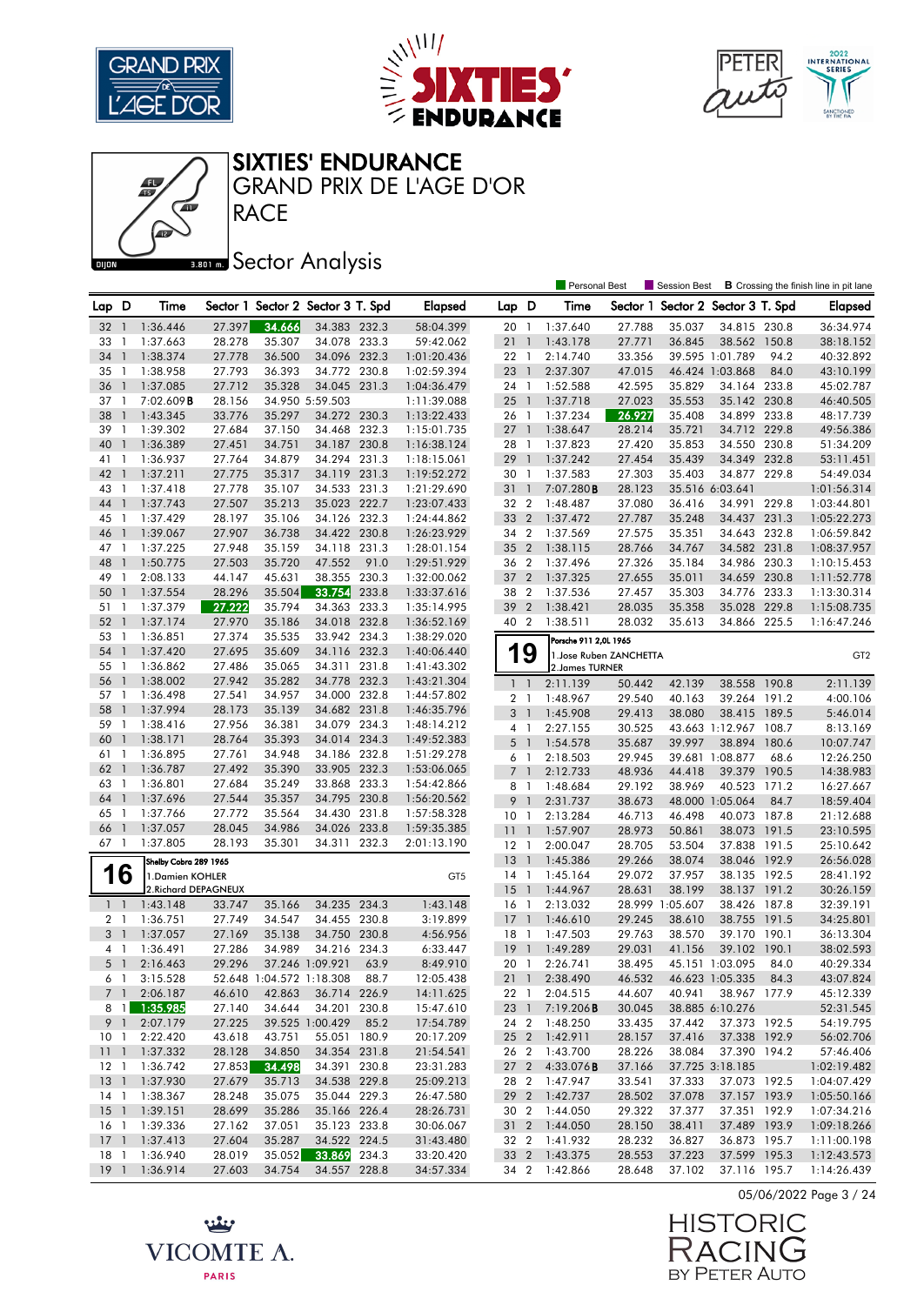







**RACE** GRAND PRIX DE L'AGE D'OR

## **Bector Analysis**

|                 |                  |                           |          |        |                                   |       |                 |                |                | <b>Personal Best</b>       |        | Session Best                      |                      |       | <b>B</b> Crossing the finish line in pit lane |
|-----------------|------------------|---------------------------|----------|--------|-----------------------------------|-------|-----------------|----------------|----------------|----------------------------|--------|-----------------------------------|----------------------|-------|-----------------------------------------------|
| Lap D           |                  | Time                      |          |        | Sector 1 Sector 2 Sector 3 T. Spd |       | <b>Elapsed</b>  | Lap D          |                | Time                       |        | Sector 1 Sector 2 Sector 3 T. Spd |                      |       | Elapsed                                       |
|                 | $\overline{2}$   | 1:43.046                  | 28.198   | 37.295 | 37.553 194.6                      |       | 1:16:09.485     | 29 2           |                | 1:44.980                   | 32.972 | 36.468                            | 35.540 227.4         |       | 1:00:29.762                                   |
| 35<br>36        | $\overline{2}$   | 1:42.449                  | 27.963   | 37.568 | 36.918 195.3                      |       | 1:17:51.934     | 30             | $\overline{2}$ | 1:38.050                   | 27.203 | 35.978                            | 34.869 224.1         |       | 1:02:07.812                                   |
| 37              | $\overline{2}$   | 1:41.812                  | 28.209   | 37.014 | 36.589 197.4                      |       | 1:19:33.746     | 31 2           |                | 1:38.498                   | 27.655 | 35.988                            | 34.855 225.9         |       | 1:03:46.310                                   |
| 38              | $\overline{2}$   | 1:41.927                  | 28.334   | 36.771 | 36.822 196.0                      |       | 1:21:15.673     | 32 2           |                | 1:38.596                   | 27.532 | 35.896                            | 35.168 223.6         |       | 1:05:24.906                                   |
| 39              | $\overline{2}$   | 1:45.275                  | 28.254   | 37.484 | 39.537 175.6                      |       | 1:23:00.948     | 33 2           |                | 1:38.404                   | 27.143 | 36.000                            | 35.261 223.6         |       | 1:07:03.310                                   |
| 40              | $\overline{2}$   | 1:43.094                  | 28.954   | 37.319 | 36.821                            | 194.9 | 1:24:44.042     | 34 2           |                | 1:39.246                   | 28.013 | 36.318                            | 34.915 225.0         |       | 1:08:42.556                                   |
| 41              | $\overline{2}$   | 1:43.671                  | 28.314   | 38.465 | 36.892 195.7                      |       | 1:26:27.713     | 35 2           |                | 1:38.029                   | 27.090 | 35.694                            | 35.245 224.1         |       | 1:10:20.585                                   |
| 42              | $\overline{2}$   | 1:44.011                  | 29.008   | 37.515 | 37.488                            | 194.9 | 1:28:11.724     | 36 2           |                | 1:38.318                   | 27.381 | 36.046                            | 34.891               | 224.1 | 1:11:58.903                                   |
| 43              | $\overline{2}$   | 2:12.857                  | 28.313   |        | 39.325 1:05.219                   | 83.3  | 1:30:24.581     | 37 2           |                | 1:38.205                   | 27.439 | 36.037                            | 34.729 225.0         |       | 1:13:37.108                                   |
| 44              | $\boldsymbol{2}$ | 2:06.376                  | 46.983   | 42.371 | 37.022 192.5                      |       | 1:32:30.957     | 38 2           |                | 1:38.796                   | 27.336 | 36.504                            | 34.956 226.4         |       | 1:15:15.904                                   |
| 45              | $\overline{2}$   | 1:42.893                  | 28.246   | 37.593 | 37.054 195.3                      |       | 1:34:13.850     | 39 2           |                | 1:38.022                   | 27.001 | 36.316                            | 34.705 228.3         |       | 1:16:53.926                                   |
| 46              | $\overline{2}$   | 1:43.329                  | 28.395   | 37.930 | 37.004 196.0                      |       | 1:35:57.179     | 40 2           |                | 1:38.538                   | 27.375 | 36.265                            | 34.898 225.5         |       | 1:18:32.464                                   |
| 47              | $\overline{2}$   | 1:42.227                  | 27.993   | 37.434 | 36.800                            | 196.4 | 1:37:39.406     | 41 2           |                | 1:39.421                   | 27.506 | 36.015                            | 35.900 221.8         |       | 1:20:11.885                                   |
| 48              | $\overline{2}$   | 1:42.901                  | 28.268   | 37.454 | 37.179 196.4                      |       | 1:39:22.307     | 42 2           |                | 1:38.959                   | 28.010 | 36.060                            | 34.889 224.5         |       | 1:21:50.844                                   |
| 49              | $\overline{2}$   | 1:42.516                  | 27.855   | 37.808 | 36.853 196.7                      |       | 1:41:04.823     | 43 2           |                | 1:38.292                   | 27.178 | 36.048                            | 35.066 224.5         |       | 1:23:29.136                                   |
| 50              | $\overline{2}$   | 1:44.485                  | 28.352   | 36.991 | 39.142 192.2                      |       | 1:42:49.308     | 44 2           |                | 1:38.513                   | 27.205 | 36.287                            | 35.021 222.2         |       | 1:25:07.649                                   |
| 51              | $\overline{2}$   | 1:41.534                  | 27.943   | 36.892 | 36.699 196.4                      |       | 1:44:30.842     | 45 2           |                | 1:39.018                   | 27.229 | 36.790                            | 34.999 223.6         |       | 1:26:46.667                                   |
| 52              | $\overline{2}$   | 1:41.495                  | 27.814   | 36.942 | 36.739                            | 197.4 | 1:46:12.337     | 46 2           |                | 1:38.726                   | 27.568 | 36.401                            | 34.757 225.0         |       | 1:28:25.393                                   |
| 53              | $\overline{2}$   | 1:49.515                  | 29.472   | 43.199 | 36.844 195.7                      |       | 1:48:01.852     | 47 2           |                | 2:06.587                   | 27.172 |                                   | 38.987 1:00.428      | 95.6  | 1:30:31.980                                   |
| 54              | $\overline{2}$   | 1:43.798                  | 29.345   | 37.528 | 36.925                            | 194.9 | 1:49:45.650     | 48 2           |                | 2:04.183                   | 45.865 | 42.929                            | 35.389 224.5         |       | 1:32:36.163                                   |
| 55              | $\overline{2}$   | 1:41.675                  | 28.208   | 36.599 | 36.868 196.7                      |       | 1:51:27.325     | 49 2           |                | 1:38.350                   | 27.590 | 35.992                            | 34.768 225.9         |       | 1:34:14.513                                   |
| 56              | $\overline{2}$   | 1:42.986                  | 27.964   | 38.246 | 36.776 196.4                      |       | 1:53:10.311     | 50 2           |                | 1:39.547                   | 28.117 | 36.759                            | 34.671               | 228.8 | 1:35:54.060                                   |
| 57              | $\overline{2}$   | 1:43.851                  | 29.577   | 37.195 | 37.079                            | 194.9 | 1:54:54.162     | 51 2           |                | 1:37.607                   | 27.434 | 35.773                            | 34.400               | 229.8 | 1:37:31.667                                   |
| 58              | $\overline{2}$   | 1:41.886                  | 28.051   | 37.121 | 36.714 197.1                      |       | 1:56:36.048     | 52 2           |                | 1:38.110                   | 27.019 | 36.144                            | 34.947 225.5         |       | 1:39:09.777                                   |
| 59              | $2\blacksquare$  | 1:41.491                  | 28.157   | 36.916 | 36.418                            | 198.5 | 1:58:17.539     | 53 2           |                | 1:37.509                   | 26.922 | 35.920                            | 34.667 224.5         |       | 1:40:47.286                                   |
| 60              | $\overline{2}$   | 1:43.106                  | 27.960   | 37.856 | 37.290                            | 194.6 | 2:00:00.645     | 54 2           |                | 1:37.558                   | 27.098 | 35.862                            | 34.598 227.8         |       | 1:42:24.844                                   |
| 61              | $\overline{2}$   | 1:46.329                  | 28.134   | 40.502 | 37.693 188.2                      |       | 2:01:46.974     | 55             | $\overline{2}$ | 1:38.437                   | 27.704 | 36.192                            | 34.541               | 225.0 | 1:44:03.281                                   |
|                 |                  | Shelby Mustang GT350 1965 |          |        |                                   |       |                 | 56 2           |                | 1:37.964                   | 27.294 | 35.913                            | 34.757 227.4         |       | 1:45:41.245                                   |
| 20              |                  | 1. Christian DUMOLIN      |          |        |                                   |       | GT <sub>5</sub> | 57 2           |                | 1:38.402                   | 27.729 | 36.059                            | 34.614 225.0         |       | 1:47:19.647                                   |
|                 |                  | 2.Pierre-Alain THIBAUT    |          |        |                                   |       |                 | 58             | $\overline{2}$ | 1:38.789                   | 27.463 | 36.216                            | 35.110 225.9         |       | 1:48:58.436                                   |
| 1 <sub>1</sub>  |                  | 1:56.651                  | 41.989   | 38.760 | 35.902                            | 225.0 | 1:56.651        | 59 2           |                | 1:38.264                   | 27.297 | 36.321                            | 34.646 226.9         |       | 1:50:36.700                                   |
| 2 <sup>1</sup>  |                  | 1:43.884                  | 29.072   | 38.123 | 36.689                            | 203.8 | 3:40.535        | 60 2           |                | 1:38.532                   | 27.789 | 35.821                            | 34.922 225.9         |       | 1:52:15.232                                   |
| 3               | -1               | 1:44.029                  | 29.928   | 37.637 | 36.464 220.9                      |       | 5:24.564        | 61             | $\overline{2}$ | 1:39.245                   | 27.143 | 36.133                            | 35.969 216.4         |       | 1:53:54.477                                   |
| 4 <sup>1</sup>  |                  | 1:43.172                  | 28.608   | 37.166 | 37.398                            | 146.5 | 7:07.736        | 62 2           |                | 1:39.042                   | 27.470 | 36.155                            | 35.417 225.0         |       | 1:55:33.519                                   |
| 5 <sub>1</sub>  |                  | 1:56.080                  | 31.817   | 38.767 | 45.496                            | 79.7  | 9:03.816        | 63             | $\overline{2}$ | 1:38.594                   | 27.032 | 36.846                            | 34.716 225.0         |       | 1:57:12.113                                   |
| 6               | $\overline{1}$   | 3:15.235                  | 1:01.368 |        | 59.186 1:14.681                   | 72.1  | 12:19.051       | 64             | $\overline{2}$ | 1:38.154                   | 27.494 | 35.927                            | 34.733 225.5         |       | 1:58:50.267                                   |
| 7 <sup>1</sup>  |                  | 2:09.360                  | 48.953   | 44.050 | 36.357 216.9                      |       | 14:28.411       | 65 2           |                | 1:38.299                   | 27.149 | 36.526                            | 34.624 227.8         |       | 2:00:28.566                                   |
| 8               | $\overline{1}$   | 1:41.439                  | 28.779   | 36.562 | 36.098                            | 220.9 | 16:09.850       |                |                | Lotus Elan 26R 1965        |        |                                   |                      |       |                                               |
| 9               | $\overline{1}$   | 2:18.623                  | 32.521   |        | 41.908 1:04.194                   | 87.3  | 18:28.473       |                | 26             | 1. Patrick SOURY           |        |                                   |                      |       | GT <sub>2</sub>                               |
| 10              | $\overline{1}$   | 2:18.709                  | 49.470   | 48.329 | 40.910 221.3                      |       | 20:47.182       |                |                |                            |        |                                   |                      |       |                                               |
| 11              | $\mathbf{1}$     | 1:40.937                  | 28.615   | 36.853 | 35.469 220.0                      |       | 22:28.119       | $1 \quad 1$    |                | 1:49.118                   | 37.209 | 36.133                            | 35.776 204.5         |       | 1:49.118                                      |
| 12              | $\overline{1}$   | 1:42.933                  | 29.086   | 38.325 | 35.522 217.7                      |       | 24:11.052       | 2 <sub>1</sub> |                | 1:40.498                   | 27.949 | 36.485                            | 36.064 203.0         |       | 3:29.616                                      |
| 13              | $\mathbf{1}$     | 1:42.427                  | 29.589   | 37.175 | 35.663 222.2                      |       | 25:53.479       | 3              | $\overline{1}$ | 1:40.805                   | 27.566 | 36.555                            | 36.684 202.6         |       | 5:10.421                                      |
| $14 \quad 1$    |                  | 1:46.597                  | 29.413   | 41.363 | 35.821 219.5                      |       | 27:40.076       |                | 4 1            | 1:40.120                   | 27.446 | 36.212                            | 36.462 203.0         |       | 6:50.541                                      |
|                 |                  | 15 1 1:42.405             | 28.760   | 37.736 | 35.909 220.9                      |       | 29:22.481       |                |                | 5 1 2:06.157               |        | 32.906 41.865 51.386 75.7         |                      |       | 8:56.698                                      |
|                 |                  | 16 1 1:41.508             | 28.820   | 37.084 | 35.604 221.8                      |       | 31:03.989       |                |                | $6 \quad 1 \quad 3:15.273$ |        | 53.973 1:03.844 1:17.456 97.4     |                      |       | 12:11.971                                     |
| $17-1$          |                  | 1:41.492                  | 28.608   | 37.547 | 35.337 223.6                      |       | 32:45.481       |                | 7 <sup>1</sup> | 2:07.146                   | 47.634 | 41.535                            | 37.977 202.6         |       | 14:19.117                                     |
|                 |                  | 18 1 1:40.728             | 28.640   | 36.701 | 35.387 222.7                      |       | 34:26.209       |                | 8 1            | 1:39.335                   | 27.589 | 35.935                            | 35.811               | 204.2 | 15:58.452                                     |
| $19-1$          |                  | 1:40.398                  | 28.069   | 36.734 | 35.595 212.2                      |       | 36:06.607       |                | 9 1            | 2:21.500                   | 29.715 |                                   | 45.515 1:06.270 83.7 |       | 18:19.952                                     |
|                 |                  | 20 1 1:42.652             | 28.908   | 37.635 | 36.109 220.4                      |       | 37:49.259       |                | $10-1$         | 2:20.874                   | 49.046 | 48.630                            | 43.198 201.5         |       | 20:40.826                                     |
| 21 1            |                  | 2:11.834                  | 31.083   | 44.066 | 56.685                            | 88.2  | 40:01.093       |                |                | 11 1:39.635                | 27.626 | 36.091                            | 35.918 204.5         |       | 22:20.461                                     |
| 22 <sub>1</sub> |                  | 2:37.032                  | 45.370   |        | 49.455 1:02.207                   | 85.3  | 42:38.125       | $12-1$         |                | 1:39.917                   | 27.648 | 36.325                            | 35.944 205.3         |       | 24:00.378                                     |
| 23 1            |                  | 2:05.491                  | 47.602   | 42.421 | 35.468 210.9                      |       | 44:43.616       |                |                | 13 1 1:40.992              | 27.529 | 36.591                            | 36.872 198.5         |       | 25:41.370                                     |
|                 |                  | 24 1 1:41.769             | 28.652   | 37.017 | 36.100 217.7                      |       | 46:25.385       |                |                | 14 1 1:44.536              | 28.630 | 39.865                            | 36.041 205.7         |       | 27:25.906                                     |
| $25 \quad 1$    |                  | 1:41.280                  | 29.059   | 36.788 | 35.433 224.1                      |       | 48:06.665       |                |                | 15 1 1:40.234              | 28.056 | 36.479                            | 35.699 210.5         |       | 29:06.140                                     |
| 26 1            |                  | 1:39.977                  | 28.052   | 36.658 | 35.267 201.1                      |       | 49:46.642       |                |                | 16 1 1:41.379              | 28.753 | 36.447                            | 36.179 205.3         |       | 30:47.519                                     |
| $27-1$          |                  | 1:41.612                  | 29.819   | 36.375 | 35.418 222.7                      |       | 51:28.254       |                |                | 17 1 1:40.269              | 27.208 | 37.223                            | 35.838 207.3         |       | 32:27.788                                     |
| 28 1            |                  | 7:16.528 <b>B</b>         | 28.911   |        | 36.891 6:10.726                   |       | 58:44.782       |                |                | 18 1 1:41.403              | 27.831 | 37.507                            | 36.065 204.9         |       | 34:09.191                                     |

05/06/2022 Page 4 / 24



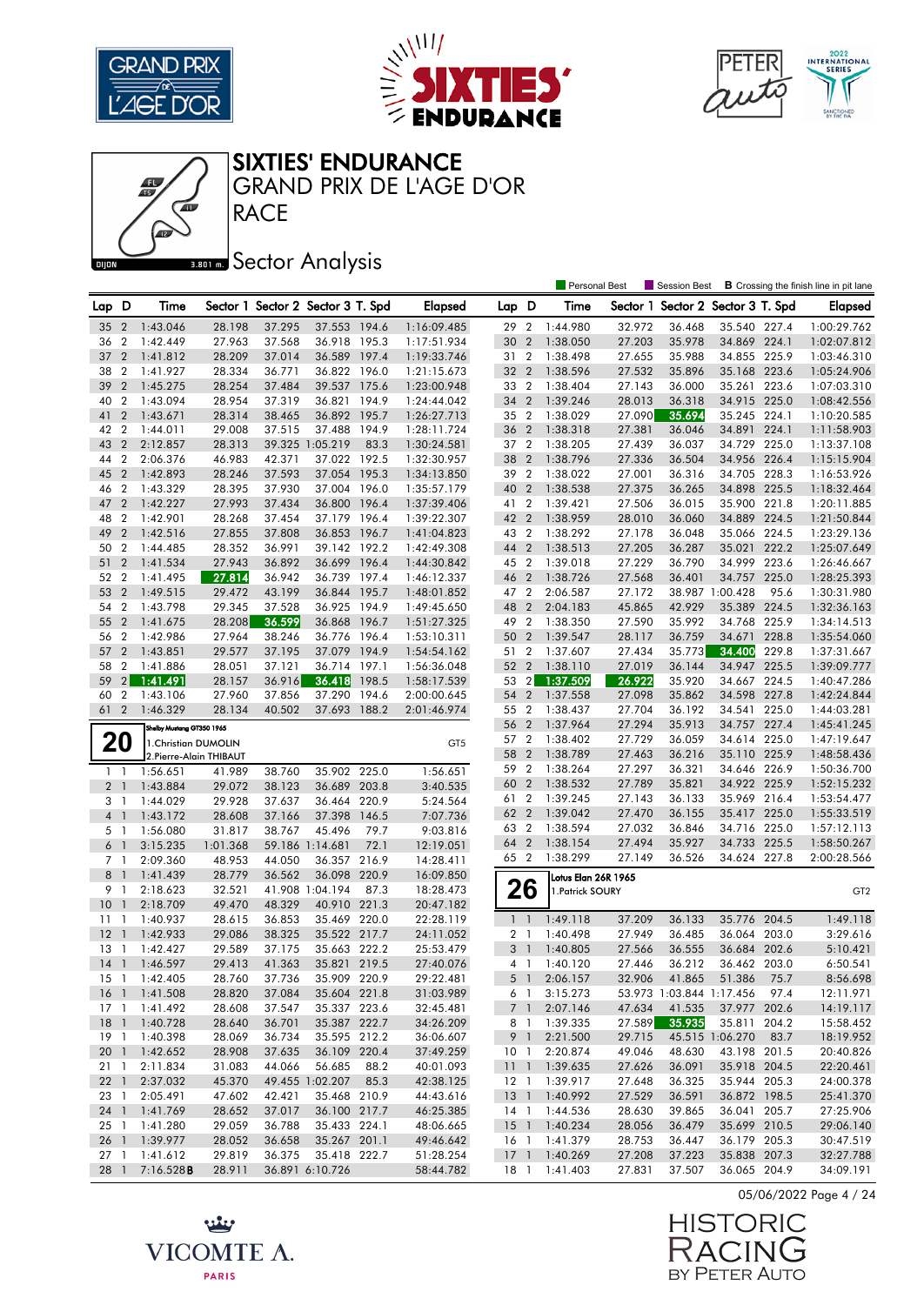





SIXTIES' ENDURANCE

RACE GRAND PRIX DE L'AGE D'OR

## **Bector Analysis**

|          |                                  |                        |                  |                  |                                   |       |                            |                 |                | <b>Personal Best</b> |                  | Session Best                      |                              |       | <b>B</b> Crossing the finish line in pit lane |
|----------|----------------------------------|------------------------|------------------|------------------|-----------------------------------|-------|----------------------------|-----------------|----------------|----------------------|------------------|-----------------------------------|------------------------------|-------|-----------------------------------------------|
| Lap D    |                                  | Time                   |                  |                  | Sector 1 Sector 2 Sector 3 T. Spd |       | <b>Elapsed</b>             | Lap D           |                | Time                 |                  | Sector 1 Sector 2 Sector 3 T. Spd |                              |       | <b>Elapsed</b>                                |
| 19       | -1                               | 1:40.461               | 27.358           | 37.098           | 36.005 208.1                      |       | 35:49.652                  | 9               | $\overline{1}$ | 2:04.934             | 27.698           | 40.479                            | 56.757                       | 85.9  | 17:57.101                                     |
| 20       | -1                               | 1:42.364               | 29.185           | 36.946           | 36.233 206.5                      |       | 37:32.016                  | 10              | $\overline{1}$ | 2:23.167             | 43.058           | 44.427                            | 55.682 166.2                 |       | 20:20.268                                     |
| 21       | $\mathbf{1}$                     | 2:11.965               | 29.089           |                  | 41.774 1:01.102                   | 90.2  | 39:43.981                  | $11-1$          |                | 1:38.919             | 28.738           | 36.085                            | 34.096 229.8                 |       | 21:59.187                                     |
| 22       | -1                               | 2:41.514               | 48.938           |                  | 48.797 1:03.779                   | 83.9  | 42:25.495                  | $12-1$          |                | 1:37.967             | 27.805           | 35.968                            | 34.194 229.8                 |       | 23:37.154                                     |
| 23       | $\overline{1}$                   | 2:11.914               | 48.169           | 45.330           | 38.415 203.0                      |       | 44:37.409                  | $13-1$          |                | 1:37.348             | 27.406           | 35.625                            | 34.317 228.8                 |       | 25:14.502                                     |
| 24       | $\overline{1}$                   | 1:42.470               | 28.146           | 38.213           | 36.111                            | 209.7 | 46:19.879                  | $14-1$          |                | 1:38.250             | 27.053           | 36.901                            | 34.296                       | 229.8 | 26:52.752                                     |
| 25       | $\overline{1}$                   | 1:39.863               | 27.870           | 36.224           | 35.769 206.9                      |       | 47:59.742                  | $15-1$          |                | 1:37.680             | 27.307           | 36.163                            | 34.210 230.3                 |       | 28:30.432                                     |
| 26       | -1                               | 1:40.207               | 27.178           | 37.000           | 36.029 204.5                      |       | 49:39.949                  | 16              | $\overline{1}$ | 1:37.747             | 27.377           | 36.063                            | 34.307                       | 231.3 | 30:08.179                                     |
| 27       | $\overline{1}$                   | 1:40.118               | 27.839           | 36.126           | 36.153 205.7                      |       | 51:20.067                  | $17-1$          |                | 1:37.595             | 27.240           | 36.429                            | 33.926 231.3                 |       | 31:45.774                                     |
| 28       | $\overline{1}$                   | 1:39.662               | 27.529           | 36.322           | 35.811                            | 205.7 | 52:59.729                  | $18-1$          |                | 1:39.057             | 28.847           | 36.306                            | 33.904 229.3                 |       | 33:24.831                                     |
| 29       | $\overline{1}$                   | 1:39.468               | 27.325           | 36.166           | 35.977 208.5                      |       | 54:39.197                  | 19              | $\overline{1}$ | 1:37.575             | 27.363           | 36.177                            | 34.035 229.8                 |       | 35:02.406                                     |
| 30       | $\overline{1}$                   | 1:39.853               | 27.539           | 36.467           | 35.847 210.1                      |       | 56:19.050                  | 20              | $\overline{1}$ | 1:38.274             | 27.527           | 36.422                            | 34.325 229.3                 |       | 36:40.680                                     |
| 31       | $\overline{1}$                   | 1:41.333               | 28.116           | 36.872           | 36.345 207.7                      |       | 58:00.383                  | 21 1            |                | 1:46.273             | 27.722           | 36.594                            | 41.957 118.0                 |       | 38:26.953                                     |
| 32       | -1                               | 1:40.665               | 27.911           | 36.755           | 35.999 206.1                      |       | 59:41.048                  | 221             |                | 2:11.175             | 36.458           | 40.930                            | 53.787 101.3                 |       | 40:38.128                                     |
| 33       | $\mathbf{1}$                     | 1:42.675               | 28.247           | 37.743           | 36.685 206.1                      |       | 1:01:23.723                | 23 1            |                | 2:36.845             | 47.575           |                                   | 46.703 1:02.567 107.5        |       | 43:14.973                                     |
| 34       | -1                               | 1:39.638               | 27.063           | 36.322           | 36.253 208.9                      |       | 1:03:03.361                | 24 1            |                | 1:51.542             | 41.009           | 36.391                            | 34.142 230.3                 |       | 45:06.515                                     |
| 35       | $\overline{1}$                   | 1:41.150               | 28.580           | 36.213           | 36.357 204.2                      |       | 1:04:44.511                | 25 1            |                | 1:39.324             | 27.734           | 37.011                            | 34.579 229.3                 |       | 46:45.839                                     |
| 36       | $\overline{1}$                   | 1:40.119               | 27.653           | 36.447           | 36.019 205.3                      |       | 1:06:24.630                | 26 1            |                | 1:37.700             | 27.650           | 36.104                            | 33.946 229.8                 |       | 48:23.539                                     |
| 37       | $\overline{1}$                   | 1:41.000               | 27.735           | 37.049           | 36.216 206.1                      |       | 1:08:05.630                | 27 1            |                | 1:37.755             | 27.557           | 36.059                            | 34.139 230.8                 |       | 50:01.294                                     |
| 38       | $\mathbf{1}$                     | $6:56.471$ B           | 27.723           |                  | 36.538 5:52.210                   |       | 1:15:02.101                | 28              | $\overline{1}$ | 1:38.169             | 27.504           | 36.424                            | 34.241                       | 228.8 | 51:39.463                                     |
| 39       | $\overline{1}$                   | 1:49.085               | 35.701           | 37.470           | 35.914 204.9                      |       | 1:16:51.186                | 29              | $\overline{1}$ | 1:38.103             | 27.768           | 36.556                            | 33.779 229.8                 |       | 53:17.566                                     |
| 40       | -1                               | 1:40.032               | 27.639           | 36.654           | 35.739 205.7                      |       | 1:18:31.218                | 30 1            |                | 1:37.962             | 27.450           | 36.473                            | 34.039 229.3                 |       | 54:55.528                                     |
| 41       | $\overline{1}$                   | 1:40.646               | 27.927           | 36.512           | 36.207 202.6                      |       | 1:20:11.864                | 31 1            |                | 1:37.634             | 27.533           | 36.034                            | 34.067 229.3                 |       | 56:33.162                                     |
| 42 1     |                                  | 1:41.829               | 29.208           | 36.514           | 36.107 205.7                      |       | 1:21:53.693                | 32 <sub>1</sub> |                | 1:39.391             | 27.968           | 37.164                            | 34.259 228.8                 |       | 58:12.553                                     |
| 43       | $\overline{1}$                   | 1:40.971               | 28.089           | 36.830           | 36.052 207.3                      |       | 1:23:34.664                | 33 1            |                | 1:38.588             | 27.835           | 36.647                            | 34.106 229.3                 |       | 59:51.141                                     |
| 44       | -1                               | 1:41.556               | 27.969           | 37.186           | 36.401 205.7                      |       | 1:25:16.220                | 34 1            |                | 1:42.566             | 28.200           | 40.144                            | 34.222 228.3                 |       | 1:01:33.707                                   |
| 45       | $\mathbf{1}$                     | 1:39.690               | 26.953           | 36.529           | 36.208 206.5                      |       | 1:26:55.910                | 35 1            |                | 1:37.715             | 27.472           | 36.078                            | 34.165 228.8                 |       | 1:03:11.422                                   |
| 46       | -1                               | 1:40.377               | 27.082           | 36.627           | 36.668                            | 206.9 | 1:28:36.287                | 36 1            |                | 1:37.832             | 27.329           | 36.453                            | 34.050 228.8                 |       | 1:04:49.254                                   |
| 47       | $\overline{1}$                   | 2:14.656               | 27.278           |                  | 45.822 1:01.556                   | 80.3  | 1:30:50.943                | 37 1            |                | 1:38.725             | 27.415           | 37.013                            | 34.297 229.3                 |       | 1:06:27.979                                   |
| 48       | - 1                              | 1:57.944               | 45.232           | 37.035           | 35.677 207.3                      |       | 1:32:48.887                | 38 1            |                | 1:38.579             | 27.938           | 36.196                            | 34.445 229.3                 |       | 1:08:06.558                                   |
| 49       | $\overline{1}$                   | 1:41.231               | 27.225           | 37.551           | 36.455 208.5                      |       | 1:34:30.118                | 39 1            |                | 1:39.224             | 28.080           | 36.635                            | 34.509 225.5                 |       | 1:09:45.782                                   |
| 50       | -1                               | 1:41.525               | 27.117           | 38.194           | 36.214 207.3                      |       | 1:36:11.643                | 40 1            |                | 7:06.520B            | 28.345           |                                   | 36.662 6:01.513              |       | 1:16:52.302                                   |
| 51       | $\overline{1}$                   | 1:41.083               | 28.077           | 36.730           | 36.276 206.9                      |       | 1:37:52.726                | 41              | $\overline{1}$ | 1:46.315             | 34.407           | 37.313                            | 34.595 229.3                 |       | 1:18:38.617                                   |
| 52       | $\overline{1}$                   | 1:39.848               | 28.007           | 36.332           | 35.509 207.7                      |       | 1:39:32.574                | 42 1            |                | 1:39.126             | 27.580           | 36.305                            | 35.241                       | 217.7 | 1:20:17.743                                   |
| 53<br>54 | $\overline{1}$<br>$\overline{1}$ | 1:40.384               | 27.970<br>27.277 | 36.535<br>36.152 | 35.879 206.9<br>35.830 208.1      |       | 1:41:12.958                | 43 1<br>44 1    |                | 1:37.497<br>1:37.453 | 27.327           | 35.822                            | 34.348 229.8<br>34.511 225.9 |       | 1:21:55.240                                   |
| 55       | $\overline{1}$                   | 1:39.259<br>1:40.206   | 27.540           | 36.905           | 35.761                            | 207.7 | 1:42:52.217<br>1:44:32.423 | 45 1            |                | 1:39.346             | 27.228<br>28.529 | 35.714<br>36.686                  | 34.131                       | 228.8 | 1:23:32.693<br>1:25:12.039                    |
| 56       | -1                               | 1:40.255               | 27.523           | 37.288           | 35.444                            | 214.7 | 1:46:12.678                | 46              | $\overline{1}$ | 1:38.739             | 27.399           | 36.760                            | 34.580 229.8                 |       | 1:26:50.778                                   |
| 57       | $\mathbf{1}$                     | 1:53.141               | 27.996           | 49.150           | 35.995                            | 208.1 | 1:48:05.819                | 47 1            |                | 1:37.674             | 27.350           | 36.325                            | 33.999 229.8                 |       | 1:28:28.452                                   |
| 58       | 1                                | 1:41.371               | 28.202           | 36.938           | 36.231                            | 206.9 | 1:49:47.190                | 48              | $\overline{1}$ | 2:04.984             | 27.302           | 41.247                            | 56.435                       | 90.3  | 1:30:33.436                                   |
| 59       | $\overline{1}$                   | 1:40.971               | 27.847           | 36.417           | 36.707 208.1                      |       | 1:51:28.161                | 49 1            |                | 2:02.883             | 45.501           | 41.976                            | 35.406 219.5                 |       | 1:32:36.319                                   |
| 60       | - 1                              | 1:42.371               | 27.803           | 37.615           | 36.953                            | 206.9 | 1:53:10.532                | 50 1            |                | 1:38.020             | 28.099           | 36.436                            | 33.485                       | 229.3 | 1:34:14.339                                   |
| 61       | $\overline{1}$                   | 1:43.203               | 28.988           | 37.872           | 36.343 206.1                      |       | 1:54:53.735                | 51 1            |                | 1:36.930             | 27.156           | 35.711                            | 34.063 229.3                 |       | 1:35:51.269                                   |
| 62       | $\blacksquare$                   | 1:39.771               | 27.408           | 36.430           | 35.933 206.9                      |       | 1:56:33.506                | 52 1            |                | 1:38.109             | 27.485           | 36.140                            | 34.484 227.8                 |       | 1:37:29.378                                   |
|          |                                  | 63 1 1:39.345          | 27.440           | 36.167           | 35.738 208.9                      |       | 1:58:12.851                |                 |                | 53 1 1:37.627        | 27.351           | 36.118                            | 34.158 228.3                 |       | 1:39:07.005                                   |
| 64 1     |                                  | 1:40.601               | 27.775           | 36.568           | 36.258 206.5                      |       | 1:59:53.452                |                 |                | 54 1 1:36.916        | 27.291           | 35.936                            | 33.689 229.3                 |       | 1:40:43.921                                   |
| 65 1     |                                  | 1:41.168               | 28.133           | 36.738           | 36.297 207.3                      |       | 2:01:34.620                | 55 1            |                | 1:37.763             | 27.432           | 35.890                            | 34.441 228.3                 |       | 1:42:21.684                                   |
|          |                                  | Jaguar E-Type 3.8 1964 |                  |                  |                                   |       |                            |                 |                | 56 1 1:38.118        | 27.473           | 36.324                            | 34.321 228.8                 |       | 1:43:59.802                                   |
| 27       |                                  | 1. Maurizio BIANCO     |                  |                  |                                   |       | GT4                        |                 |                | 57 1 1:38.237        | 27.595           | 36.089                            | 34.553 227.4                 |       | 1:45:38.039                                   |
|          |                                  |                        |                  |                  |                                   |       |                            |                 |                | 58 1 1:37.630        | 27.578           | 36.347                            | 33.705 229.3                 |       | 1:47:15.669                                   |
|          |                                  | $1 \quad 1:46.640$     | 35.055           | 37.255           | 34.330 228.8                      |       | 1:46.640                   | 59 1            |                | 1:37.194             | 26.936           | 36.048                            | 34.210 229.8                 |       | 1:48:52.863                                   |
|          |                                  | 2 1 1:38.268           | 27.600           | 36.322           | 34.346 229.8                      |       | 3:24.908                   |                 |                | 60 1 1:38.090        | 27.086           | 36.181                            | 34.823 229.3                 |       | 1:50:30.953                                   |
|          | 31                               | 1:37.887               | 27.475           | 36.421           | 33.991 229.3                      |       | 5:02.795                   | 61 1            |                | 1:38.597             | 27.365           | 36.574                            | 34.658 228.3                 |       | 1:52:09.550                                   |
|          |                                  | 4 1 1:37.733           | 27.355           | 36.047           | 34.331 221.3                      |       | 6:40.528                   | 62 1            |                | 1:41.397             | 27.771           | 36.441                            | 37.185 214.7                 |       | 1:53:50.947                                   |
|          | 5 1                              | 2:11.965               | 32.101           |                  | 39.222 1:00.642                   | 69.0  | 8:52.493                   | 63 1            |                | 1:38.197             | 27.670           | 36.116                            | 34.411 228.8                 |       | 1:55:29.144                                   |
| 6 1      |                                  | 3:15.814               |                  |                  | 52.395 1:04.598 1:18.821 104.3    |       | 12:08.307                  |                 |                | 64 1 1:37.300        | 27.323           | 36.171                            | 33.806 229.8                 |       | 1:57:06.444                                   |
|          | 7 1                              | 2:04.968               | 47.252           | 41.287           | 36.429 229.3                      |       | 14:13.275                  | 65 1            |                | 1:38.276             | 27.510           | 36.445                            | 34.321 227.4                 |       | 1:58:44.720                                   |
|          |                                  | 8 1 1:38.892           | 27.935           | 36.571           | 34.386 229.3                      |       | 15:52.167                  |                 |                | 66 1 1:38.635        | 27.502           | 36.712                            | 34.421 220.0                 |       | 2:00:23.355                                   |



05/06/2022 Page 5 / 24

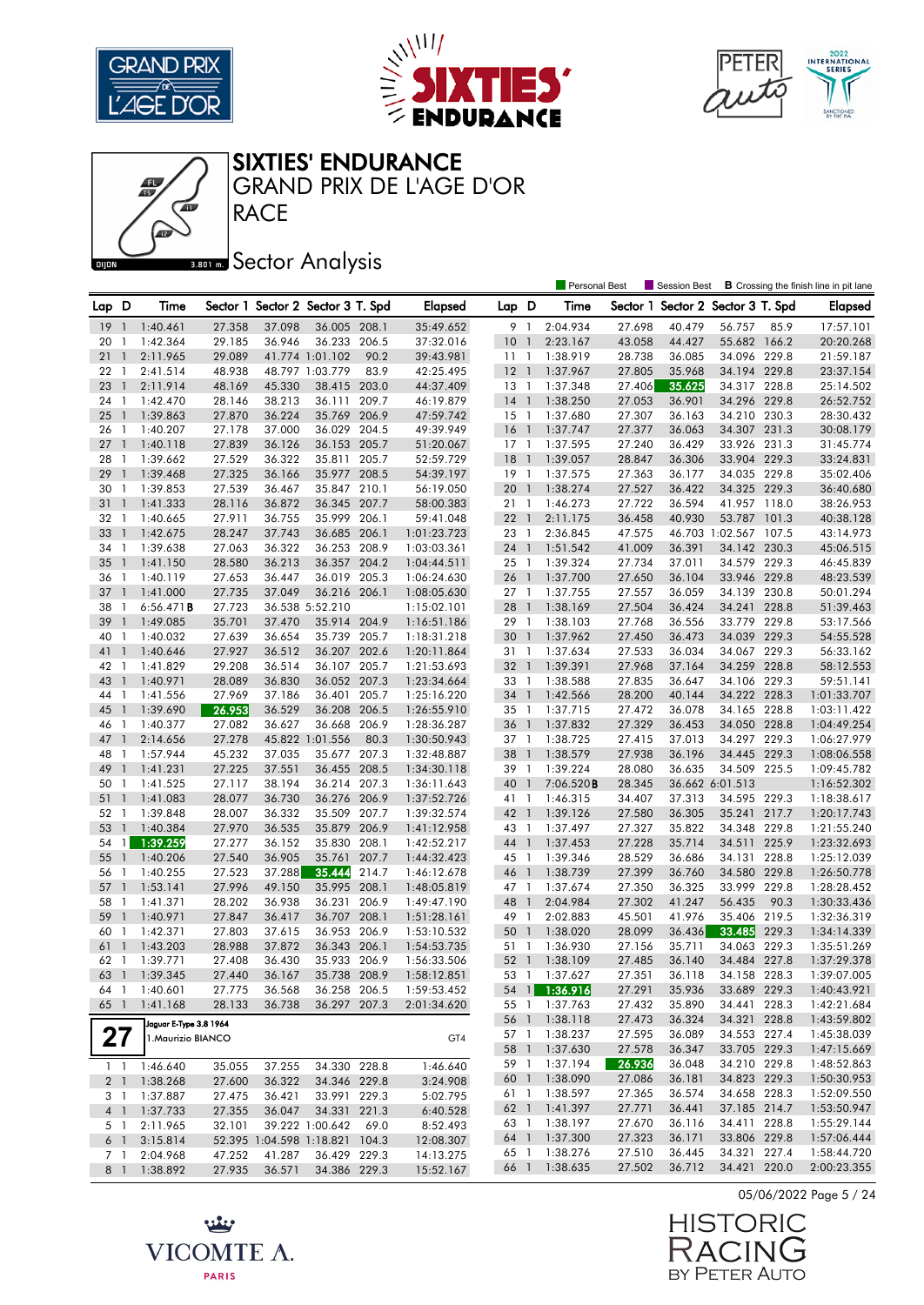





#### SIXTIES' ENDURANCE

**RACE** GRAND PRIX DE L'AGE D'OR

## **Bector Analysis**

|                |                                  |                       |                  |                  |                                   |               |                            |                       |                | <b>Personal Best</b>     |                  | <b>Session Best</b>      |                              |                | <b>B</b> Crossing the finish line in pit lane |
|----------------|----------------------------------|-----------------------|------------------|------------------|-----------------------------------|---------------|----------------------------|-----------------------|----------------|--------------------------|------------------|--------------------------|------------------------------|----------------|-----------------------------------------------|
| Lap D          |                                  | Time                  |                  |                  | Sector 1 Sector 2 Sector 3 T. Spd |               | <b>Elapsed</b>             | Lap D                 |                | Time                     | Sector 1         | Sector 2 Sector 3 T. Spd |                              |                | Elapsed                                       |
|                |                                  |                       |                  |                  |                                   |               |                            | 56                    | $\mathbf{1}$   | 1:46.511                 | 29.945           | 38.351                   | 38.215 192.5                 |                | 1:51:58.094                                   |
|                |                                  | Porsche 911 2,0L 1965 |                  |                  |                                   |               |                            | 57                    | $\mathbf{1}$   | 1:46.394                 | 29.844           | 38.063                   | 38.487 193.9                 |                | 1:53:44.488                                   |
|                | 35                               | 1. Frédéric DI EGIDIO |                  |                  |                                   |               | GT <sub>2</sub>            | 58                    | $\overline{1}$ | 1:45.142                 | 29.307           | 37.902                   | 37.933 191.5                 |                | 1:55:29.630                                   |
|                |                                  | 2. Guido DI EGIDIO    |                  |                  |                                   |               |                            | 59                    | $\overline{1}$ | 1:46.306                 | 29.377           | 38.574                   | 38.355 191.8                 |                | 1:57:15.936                                   |
|                | $1\quad 2$                       | 2:07.913              | 47.710           | 39.820           | 40.383 184.0                      |               | 2:07.913                   | 60                    | $\overline{1}$ | 1:46.674                 | 29.133           | 39.434                   | 38.107 192.2                 |                | 1:59:02.610                                   |
|                | 2 <sub>2</sub>                   | 1:51.646              | 30.952           | 39.947           | 40.747                            | 183.1         | 3:59.559                   | 61 1                  |                | 1:45.055                 | 28.802           | 38.201                   | 38.052 190.8                 |                | 2:00:47.665                                   |
| 3              | $\overline{2}$                   | 1:54.487              | 31.918           | 41.492           | 41.077                            | 183.7         | 5:54.046                   |                       |                |                          |                  |                          |                              |                |                                               |
| $\overline{4}$ | $\overline{2}$                   | 2:40.814              | 33.029           |                  | 42.764 1:25.021                   | 75.7          | 8:34.860                   |                       |                | TVR Grantura Mk III 1963 |                  |                          |                              |                |                                               |
|                | 5 <sub>2</sub>                   | 2:35.135              | 55.884           | 52.714           | 46.537 138.1                      |               | 11:09.995                  |                       | 38             | 1. Jean Michel GODET     |                  |                          |                              |                | GT <sub>2</sub>                               |
| 6              | $\overline{2}$                   | 2:03.285              | 36.220           | 43.582           | 43.483                            | 149.6         | 13:13.280                  |                       |                | 2. Nicolas BERTHY        |                  |                          |                              |                |                                               |
|                | 7 <sub>2</sub>                   | 1:54.486              | 33.416           | 40.303           | 40.767 184.0                      |               | 15:07.766                  |                       | $1\quad 2$     | 2:16.216<br>1:55.743     | 51.995           | 41.402<br>40.496         | 42.819 167.7                 |                | 2:16.216                                      |
| 9              | 8 2<br>$\overline{2}$            | 1:54.217<br>2:09.035  | 31.522           | 40.197           | 42.498<br>49.097                  | 146.7<br>97.0 | 17:01.983                  | 2 <sub>2</sub>        |                |                          | 32.881           | 40.084                   | 42.366                       | 164.9          | 4:11.959                                      |
|                |                                  |                       | 36.411           | 43.527           | 40.349 186.9                      |               | 19:11.018                  | 3 <sub>2</sub>        |                | 1:53.434                 | 31.720           |                          | 41.630<br>43.018 1:15.359    | 166.7          | 6:05.393                                      |
| 10             | $\overline{2}$                   | 2:07.101              | 41.299           | 45.453           |                                   |               | 21:18.119                  | 4 <sup>2</sup>        |                | 2:31.958                 | 33.581           |                          |                              | 79.9           | 8:37.351                                      |
| 11             | $\overline{2}$                   | 1:52.548              | 31.382           | 40.475           | 40.691 185.2                      |               | 23:10.667                  | 5 <sub>2</sub>        |                | 2:34.984                 | 55.757           | 53.188                   | 46.039                       | 150.6          | 11:12.335                                     |
| 12             | $\overline{2}$                   | 1:54.432              | 31.555           | 41.090           | 41.787 184.3                      |               | 25:05.099                  |                       | 6 <sub>2</sub> | 2:05.130                 | 36.996           | 43.923                   | 44.211 162.4                 |                | 13:17.465                                     |
| 13<br>14       | $\overline{2}$<br>$\overline{2}$ | 1:56.208<br>1:52.947  | 32.446<br>31.892 | 42.884           | 40.878 183.4<br>40.844 184.0      |               | 27:01.307                  | $\overline{7}$<br>8 2 | $\overline{2}$ | 1:57.810<br>2:05.768     | 33.317<br>32.227 | 42.406<br>40.100         | 42.087<br>53.441             | 166.2<br>108.7 | 15:15.275                                     |
| 15             | $\overline{2}$                   | 1:54.698              | 32.077           | 40.211<br>40.870 | 41.751                            | 185.9         | 28:54.254                  | 9                     | $\overline{2}$ |                          | 39.017           |                          | 47.673                       | 119.9          | 17:21.043<br>19:31.387                        |
| 16             | $\overline{2}$                   |                       |                  |                  | 40.991                            | 184.0         | 30:48.952                  | 10                    | $\overline{2}$ | 2:10.344<br>2:02.177     |                  | 43.654                   |                              | 166.4          |                                               |
| 17             | $\overline{2}$                   | 1:56.506<br>1:55.238  | 33.913<br>32.107 | 41.602<br>40.923 | 42.208 182.1                      |               | 32:45.458<br>34:40.696     | 11 <sub>2</sub>       |                | 1:54.149                 | 39.652<br>31.903 | 39.964<br>40.094         | 42.561<br>42.152 169.0       |                | 21:33.564<br>23:27.713                        |
| 18             | $\overline{2}$                   | 1:55.314              | 32.506           | 41.046           | 41.762                            | 183.4         | 36:36.010                  | 12 <sub>2</sub>       |                | 1:54.591                 | 31.044           | 40.333                   | 43.214 164.1                 |                | 25:22.304                                     |
| 19             | $\overline{2}$                   | 1:54.351              | 31.646           | 40.880           | 41.825 168.0                      |               | 38:30.361                  | 13 <sub>2</sub>       |                | 1:54.033                 | 32.071           | 39.919                   | 42.043 166.9                 |                | 27:16.337                                     |
| 20             | $\overline{2}$                   | 2:09.118              | 35.210           | 41.361           | 52.547                            | 92.8          | 40:39.479                  | 14 <sup>2</sup>       |                | 1:54.059                 | 32.205           | 39.657                   | 42.197 172.8                 |                | 29:10.396                                     |
| 21             | $\overline{2}$                   | 2:36.629              | 46.953           |                  | 46.673 1:03.003                   | 110.4         | 43:16.108                  | 15 <sub>2</sub>       |                | 1:53.471                 | 31.351           | 40.538                   | 41.582 172.0                 |                | 31:03.867                                     |
| 22             | $\overline{2}$                   | 7:33.574B             | 42.569           |                  | 40.128 6:10.877                   |               | 50:49.682                  | 16 <sub>2</sub>       |                | 1:51.917                 | 31.266           | 39.520                   | 41.131 173.6                 |                | 32:55.784                                     |
| 23             | $\overline{1}$                   | 1:54.759              | 37.078           | 38.052           | 39.629                            | 184.3         | 52:44.441                  | 17 <sub>2</sub>       |                | 1:52.322                 | 31.169           | 40.412                   | 40.741                       | 173.6          | 34:48.106                                     |
| 24             | $\mathbf{1}$                     | 1:47.367              | 30.462           | 38.106           | 38.799                            | 189.5         | 54:31.808                  | 18 2                  |                | 1:50.823                 | 31.028           | 38.935                   | 40.860 175.3                 |                | 36:38.929                                     |
| 25             | -1                               | 1:46.722              | 29.921           | 37.810           | 38.991                            | 189.1         | 56:18.530                  | 19                    | $\overline{2}$ | 1:53.253                 | 30.980           | 39.537                   | 42.736                       | 161.9          | 38:32.182                                     |
| 26             | $\mathbf{1}$                     | 1:45.816              | 30.100           | 37.311           | 38.405                            | 190.1         | 58:04.346                  | 20 2                  |                | 2:08.672                 | 35.159           | 40.871                   | 52.642                       | 99.6           | 40:40.854                                     |
| 27             | -1                               | 1:45.799              | 29.503           | 37.721           | 38.575                            | 189.5         | 59:50.145                  | 21 2                  |                | 2:36.097                 | 46.517           |                          | 46.658 1:02.922 113.7        |                | 43:16.951                                     |
| 28             | $\overline{\phantom{a}}$         | 1:50.969              | 30.003           | 41.386           | 39.580                            | 190.1         | 1:01:41.114                | 22 2                  |                | 2:01.447                 | 41.321           | 39.111                   | 41.015 173.4                 |                | 45:18.398                                     |
| 29             | - 1                              | 1:45.382              | 29.378           | 37.586           | 38.418 189.5                      |               | 1:03:26.496                | 23                    | $\overline{2}$ | 1:51.256                 | 31.135           | 39.291                   | 40.830 170.9                 |                | 47:09.654                                     |
| 30             | -1                               | 1:45.907              | 29.134           | 37.931           | 38.842                            | 188.8         | 1:05:12.403                | 24 2                  |                | 1:51.297                 | 31.474           | 39.428                   | 40.395 171.7                 |                | 49:00.951                                     |
| 31             | -1                               | 1:46.005              | 29.387           | 38.348           | 38.270 192.2                      |               | 1:06:58.408                | 25 2                  |                | 1:50.430                 | 30.964           | 38.997                   | 40.469 171.4                 |                | 50:51.381                                     |
| 32             | $\mathbf{1}$                     | 1:48.273              | 31.852           | 37.974           | 38.447                            | 191.2         | 1:08:46.681                | 26 2                  |                | 7:16.241B                | 31.240           |                          | 39.703 6:05.298              |                | 58:07.622                                     |
| 33             | -1                               | 1:46.110              | 29.182           | 38.358           | 38.570                            | 191.2         | 1:10:32.791                | 27                    | $\overline{1}$ | 2:02.896                 | 40.361           | 40.864                   | 41.671 167.7                 |                | 1:00:10.518                                   |
| 34             | $\mathbf{1}$                     | 1:46.261              | 29.486           | 38.416           | 38.359 189.8                      |               | 1:12:19.052                | 28 1                  |                | 1:56.345                 | 31.474           | 42.529                   | 42.342 164.9                 |                | 1:02:06.863                                   |
| 35             | - 1                              | 1:46.933              | 29.331           | 38.837           | 38.765 189.8                      |               | 1:14:05.985                | 29                    | $\overline{1}$ | 1:50.439                 | 31.098           | 39.472                   | 39.869                       | 172.0          | 1:03:57.302                                   |
| 36             | $\mathbf{1}$                     | 1:46.410              | 29.389           | 37.812           | 39.209 185.6                      |               | 1:15:52.395                | 30 <sub>1</sub>       |                | 1:49.222                 | 30.727           | 38.417                   | 40.078 172.5                 |                | 1:05:46.524                                   |
| 37             | -1                               | 1:45.928              | 29.895           | 37.581           | 38.452 190.1                      |               | 1:17:38.323                | 31                    | $\overline{1}$ | 1:50.451                 | 31.007           | 39.185                   | 40.259                       | 173.1          | 1:07:36.975                                   |
| 38             | $\mathbf{1}$                     | 1:45.417              | 29.199           | 38.124           | 38.094 192.9                      |               | 1:19:23.740                | 32 1                  |                | 1:48.301                 | 30.499           | 38.380                   | 39.422                       | 173.9          | 1:09:25.276                                   |
| 39             | - 1                              | 1:45.108              | 29.100           | 37.781           | 38.227 192.5                      |               | 1:21:08.848                | 33                    | $\overline{1}$ | 6:53.938B                | 31.700           |                          | 39.790 5:42.448              |                | 1:16:19.214                                   |
| 40             | $\mathbf{1}$                     | 1:45.270              | 28.964           | 38.080           | 38.226 190.8                      |               | 1:22:54.118                | 34                    | $\overline{1}$ | 1:59.742                 | 38.240           | 40.658                   | 40.844 170.1                 |                | 1:18:18.956                                   |
| 41 1           |                                  | 1:45.204              | 29.191           | 37.858           | 38.155 190.8                      |               | 1:24:39.322                | 35 <sup>1</sup>       |                | 1:50.280                 | 30.221           | 38.634                   | 41.425 156.1                 |                | 1:20:09.236                                   |
|                |                                  | 42 1 1:46.673         | 29.184           | 38.451           | 39.038 189.1                      |               | 1:26:25.995                |                       |                | 36 1 1:51.248            | 30.707           | 40.327                   | 40.214 175.0                 |                | 1:22:00.484                                   |
| 43 1           |                                  | 1:45.727              | 29.251           | 38.192           | 38.284 190.1                      |               | 1:28:11.722                |                       |                | 37 1 1:50.134            | 29.694           | 41.106                   | 39.334 175.0                 |                | 1:23:50.618                                   |
| 44 1           |                                  | 2:13.488              | 29.727           |                  | 38.936 1:04.825                   | 83.1          | 1:30:25.210                | 38 1                  |                | 1:49.019                 | 29.652           | 40.007                   | 39.360 174.5                 |                | 1:25:39.637                                   |
| 45 1           |                                  | 2:08.680              | 47.143           | 43.132           | 38.405 191.5                      |               | 1:32:33.890                |                       |                | 39 1 1:46.884            | 29.325           | 38.150                   | 39.409 174.5                 |                | 1:27:26.521                                   |
| 46 1           |                                  | 1:47.162              | 29.336           | 39.087           | 38.739 193.2                      |               | 1:34:21.052                |                       |                | 40 1 1:54.908            | 30.046           | 40.651                   | 44.211 104.4                 |                | 1:29:21.429                                   |
| 47 1           |                                  | 1:45.749              | 29.003           | 38.511           | 38.235 191.8                      |               | 1:36:06.801                | 41 1                  |                | 2:35.527                 | 45.267           |                          | 49.825 1:00.435 159.8        |                | 1:31:56.956                                   |
| 48 1           |                                  | 1:48.479              | 30.885           | 38.091           | 39.503 191.8                      |               | 1:37:55.280                |                       |                | 42 1 1:50.593            | 31.824           | 39.166                   | 39.603 174.8                 |                | 1:33:47.549                                   |
| 49 1           |                                  | 1:45.146              | 29.994           | 37.200           | 37.952 192.5                      |               | 1:39:40.426                | 43 1                  |                | 1:47.840                 | 29.791           | 38.719                   | 39.330 174.8                 |                | 1:35:35.389                                   |
| 50 1           |                                  | 1:47.192              | 29.542           | 39.456           | 38.194 192.2                      |               | 1:41:27.618                | 44 1                  |                | 1:47.770                 | 29.724           | 38.455                   | 39.591 173.9                 |                | 1:37:23.159                                   |
|                |                                  | 51 1 1:44.894         | 28.617           | 38.216           | 38.061 192.2                      |               | 1:43:12.512                |                       |                | 45 1 1:48.720            | 29.887           | 39.287                   | 39.546 174.2                 |                | 1:39:11.879                                   |
|                |                                  | 52 1 1:44.141         | 28.684           | 37.450           | 38.007 191.2                      |               | 1:44:56.653                |                       |                | 46 1 1:48.136            | 29.676           | 38.200                   | 40.260 173.1                 |                | 1:41:00.015                                   |
|                |                                  | 53 1 1:45.808         | 29.114           | 38.243           | 38.451 190.8                      |               | 1:46:42.461                |                       |                | 47 1 1:50.998            | 30.494           | 39.151                   | 41.353 173.9                 |                | 1:42:51.013                                   |
| 54 1           |                                  | 1:44.384              | 28.909<br>28.883 | 37.604<br>38.021 | 37.871 191.5<br>37.834 192.5      |               | 1:48:26.845<br>1:50:11.583 | 48 1                  |                | 1:50.740                 | 29.888<br>29.882 | 39.580<br>38.668         | 41.272 170.6<br>39.353 176.2 |                | 1:44:41.753<br>1:46:29.656                    |
| 55 1           |                                  | 1:44.738              |                  |                  |                                   |               |                            |                       |                | 49 1 1:47.903            |                  |                          |                              |                |                                               |

05/06/2022 Page 6 / 24



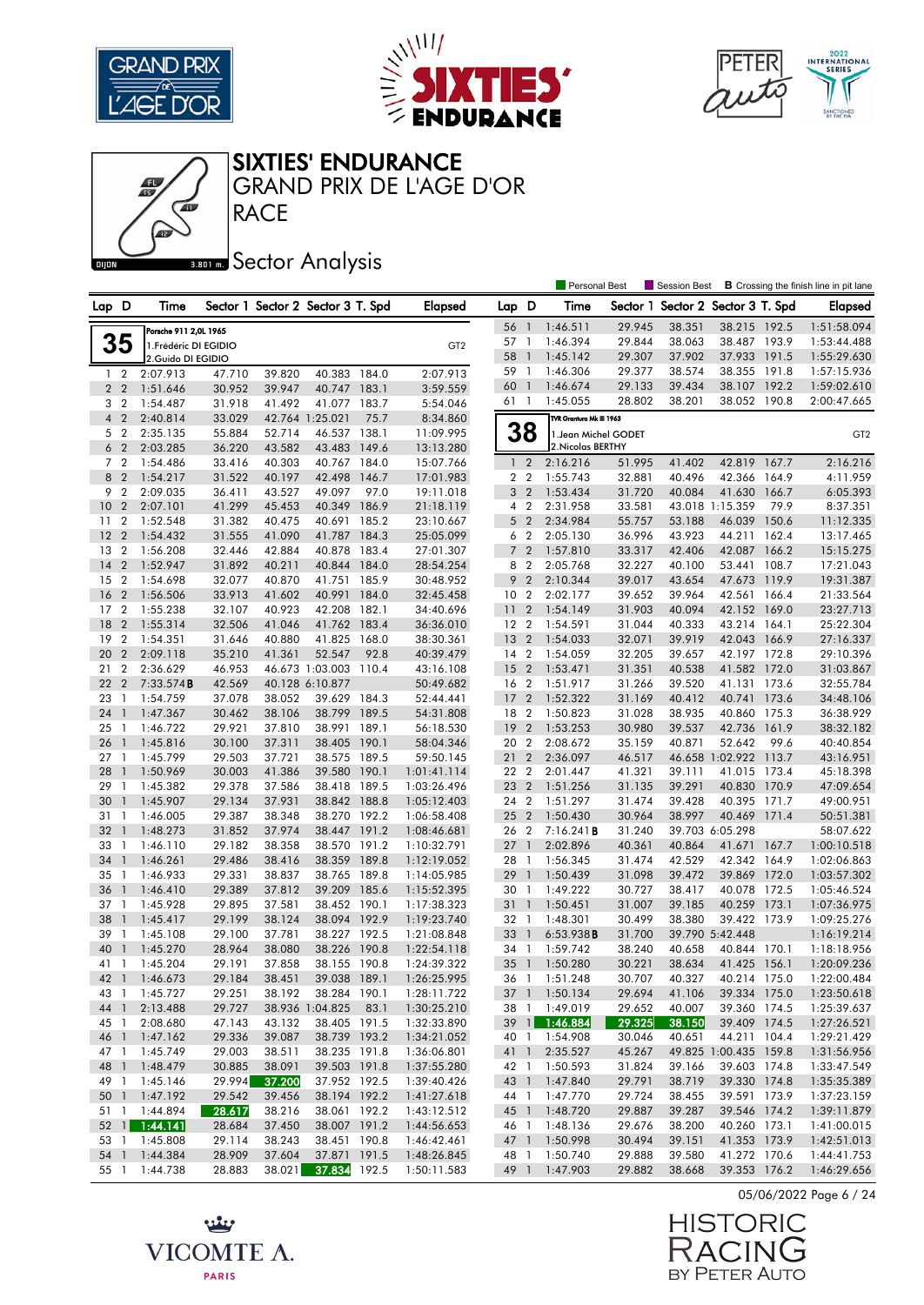





#### SIXTIES' ENDURANCE

RACE GRAND PRIX DE L'AGE D'OR

## **Bector Analysis**

|                |                          |                                   |                  |                  |                                   |               |                        |                       |                | <b>Personal Best</b> |                  | Session Best                       |                 |       | <b>B</b> Crossing the finish line in pit lane |
|----------------|--------------------------|-----------------------------------|------------------|------------------|-----------------------------------|---------------|------------------------|-----------------------|----------------|----------------------|------------------|------------------------------------|-----------------|-------|-----------------------------------------------|
| Lap D          |                          | Time                              |                  |                  | Sector 1 Sector 2 Sector 3 T. Spd |               | <b>Elapsed</b>         | Lap D                 |                | Time                 |                  | Sector 1 Sector 2 Sector 3 T. Spd  |                 |       | Elapsed                                       |
| 50             | $\overline{1}$           | 1:50.518                          | 30.896           | 39.577           | 40.045 174.8                      |               | 1:48:20.174            | 48                    | $\overline{1}$ | 1:43.722             | 28.518           | 37.613                             | 37.591 188.8    |       | 1:34:57.708                                   |
| 51             | $\mathbf{1}$             | 1:50.373                          | 30.797           | 39.585           | 39.991 172.2                      |               | 1:50:10.547            | 49                    | $\mathbf{1}$   | 1:44.498             | 28.672           | 37.925                             | 37.901 185.6    |       | 1:36:42.206                                   |
| 52             | $\mathbf{1}$             | 1:52.482                          | 31.730           | 41.118           | 39.634 173.1                      |               | 1:52:03.029            | 50                    | $\overline{1}$ | 1:43.996             | 28.986           | 37.131                             | 37.879 187.2    |       | 1:38:26.202                                   |
| 53             | $\mathbf{1}$             | 1:49.727                          | 29.683           | 39.008           | 41.036                            | 169.3         | 1:53:52.756            | 51 1                  |                | 1:44.372             | 28.911           | 38.059                             | 37.402 191.8    |       | 1:40:10.574                                   |
| 54             | $\overline{1}$           | 1:51.259                          | 32.034           | 39.319           | 39.906 172.0                      |               | 1:55:44.015            | 52 1                  |                | 1:44.075             | 29.161           | 37.300                             | 37.614 190.8    |       | 1:41:54.649                                   |
| 55             | $\overline{1}$           | 1:49.095                          | 30.070           | 39.843           | 39.182                            | 179.4         | 1:57:33.110            | 53 1                  |                | 1:44.383             | 28.482           | 37.544                             | 38.357 189.5    |       | 1:43:39.032                                   |
| 56 1           |                          | 1:47.914                          | 29.815           | 38.813           | 39.286                            | 175.9         | 1:59:21.024            | 54 1                  |                | 1:43.068             | 28.641           | 37.045                             | 37.382 191.5    |       | 1:45:22.100                                   |
| 57             | $\overline{1}$           | 1:49.815                          | 29.727           | 40.039           | 40.049                            | 170.6         | 2:01:10.839            | 55 1                  |                | 1:43.746             | 28.340           | 38.248                             | 37.158 192.5    |       | 1:47:05.846                                   |
|                |                          |                                   |                  |                  |                                   |               |                        | 56                    | $\frac{1}{2}$  | 1:42.365             | 28.345           | 36.877                             | 37.143 192.9    |       | 1:48:48.211                                   |
|                |                          | Alfa Romeo Giulia Sprint GTA 1966 |                  |                  |                                   |               |                        | 57 1                  |                | 1:45.597             | 29.208           | 38.081                             | 38.308 191.5    |       | 1:50:33.808                                   |
| 44             |                          | 1.Roderick JACK                   |                  |                  |                                   |               | GT <sub>2</sub>        | 58                    | $\overline{1}$ | 1:43.493             | 28.460           | 37.223                             | 37.810 187.5    |       | 1:52:17.301                                   |
|                |                          | 1:59.125                          |                  | 39.030           | 37.354                            | 189.1         | 1:59.125               | 59 1                  |                | 1:44.628             | 28.793           | 37.610                             | 38.225 188.5    |       | 1:54:01.929                                   |
| $1\quad$       |                          |                                   | 42.741           |                  |                                   |               |                        | 60                    | $\overline{1}$ | 1:44.380             | 28.801           | 37.661                             | 37.918 186.2    |       | 1:55:46.309                                   |
| 2 <sub>1</sub> |                          | 1:45.219                          | 29.588           | 37.433           | 38.198 187.8                      |               | 3:44.344               | 61 1                  |                | 1:44.406             | 28.572           | 38.043                             | 37.791 186.5    |       | 1:57:30.715                                   |
| 3 1            |                          | 1:43.943                          | 28.941           | 37.266           | 37.736                            | 189.8         | 5:28.287               | 62 1                  |                | 1:44.590             | 29.205           | 37.305                             | 38.080          | 184.6 | 1:59:15.305                                   |
| 4 1            |                          | 1:45.256                          | 28.937           | 37.215           | 39.104                            | 178.2         | 7:13.543               | 63                    | $\overline{1}$ | 1:44.495             | 29.104           | 37.464                             | 37.927 188.2    |       | 2:00:59.800                                   |
| 5 1            |                          | 1:53.300                          | 30.882           | 38.233           | 44.185                            | 81.4          | 9:06.843               |                       |                |                      |                  |                                    |                 |       |                                               |
| 6              | $\overline{1}$           | 3:14.884                          | 1:04.064         |                  | 58.331 1:12.489                   | 73.0          | 12:21.727              |                       |                | Lotus Elan 26R 1963  |                  |                                    |                 |       |                                               |
| 7 <sub>1</sub> |                          | 2:12.223                          | 49.233           | 43.949           | 39.041                            | 187.5         | 14:33.950              |                       | 46             | 1. Christian BOURIEZ |                  |                                    |                 |       | GT <sub>2</sub>                               |
| 8              | $\overline{1}$           | 1:43.591                          | 28.686           | 36.845           | 38.060                            | 185.9         | 16:17.541              |                       |                |                      |                  |                                    | 36.542 203.8    |       |                                               |
| 9 1            |                          | 2:15.895                          | 31.029           | 48.802           | 40.698 1:04.168                   | 84.8<br>187.5 | 18:33.436              | 1 <sup>1</sup>        |                | 1:51.344<br>1:41.454 | 38.196           | 36.606                             | 36.914          | 201.1 | 1:51.344<br>3:32.798                          |
| 10             | $\overline{1}$           | 2:18.846                          | 48.312           |                  | 41.732<br>37.652 190.1            |               | 20:52.282              | 2 <sub>1</sub>        |                |                      | 28.201           | 36.339                             |                 |       |                                               |
| 11             | $\overline{1}$           | 1:43.262                          | 28.647           | 36.963           |                                   |               | 22:35.544              | 3 <sup>1</sup>        |                | 1:41.020<br>1:41.578 | 27.863           | 36.700                             | 36.457 202.6    |       | 5:13.818                                      |
| 12             | $\mathbf{1}$             | 1:42.787<br>1:43.434              | 28.593           | 36.693           | 37.501<br>37.962 187.5            | 189.1         | 24:18.331<br>26:01.765 | 4 1                   |                |                      | 27.910           | 36.936                             | 36.732 200.0    | 80.0  | 6:55.396                                      |
| 13             | -1                       |                                   | 28.616           | 36.856           | 38.493 186.2                      |               |                        | $5-1$                 |                | 2:02.550             | 29.822           | 41.340                             | 51.388          |       | 8:57.946                                      |
| 14             | $\overline{1}$           | 1:48.666<br>1:43.984              | 29.167           | 41.006           |                                   |               | 27:50.431              | 6 1                   |                | 3:15.505             |                  | 55.751 1:02.872 1:16.882<br>41.807 | 38.163 201.9    | 88.4  | 12:13.451                                     |
| 15             | $\overline{1}$           |                                   | 28.824<br>29.336 | 37.035<br>37.232 | 38.125 184.0<br>37.682 189.8      |               | 29:34.415              | 7 <sup>1</sup><br>8 1 |                | 2:08.015<br>1:40.657 | 48.045<br>27.930 | 36.133                             | 36.594 202.6    |       | 14:21.466<br>16:02.123                        |
| 16<br>17       | $\overline{1}$<br>-1     | 1:44.250<br>1:44.822              | 28.606           | 38.215           | 38.001 184.3                      |               | 31:18.665              | 9                     | $\overline{1}$ |                      | 30.449           |                                    | 43.625 1:06.134 | 80.5  | 18:22.331                                     |
| 18             | $\mathbf{1}$             | 1:43.931                          | 28.999           | 37.246           | 37.686 185.9                      |               | 33:03.487<br>34:47.418 | 10 <sub>1</sub>       |                | 2:20.208<br>2:20.686 | 49.311           | 48.587                             | 42.788 206.5    |       | 20:43.017                                     |
| 19             | -1                       | 1:45.170                          | 28.893           | 38.045           | 38.232 186.9                      |               | 36:32.588              | 11 <sub>1</sub>       |                | 1:40.322             | 27.956           | 36.021                             | 36.345 206.9    |       | 22:23.339                                     |
| 20             | $\overline{1}$           | 1:48.580                          | 29.575           | 39.377           | 39.628                            | 147.3         | 38:21.168              | $12-1$                |                | 1:40.938             | 27.805           | 36.709                             | 36.424 206.5    |       | 24:04.277                                     |
| 211            |                          | 2:13.269                          | 32.661           |                  | 40.084 1:00.524                   | 91.2          | 40:34.437              | 13                    | $\overline{1}$ | 1:41.073             | 27.892           | 36.093                             | 37.088 206.1    |       | 25:45.350                                     |
| 22             | -1                       | 2:36.898                          | 47.122           |                  | 46.737 1:03.039                   | 90.1          | 43:11.335              | 14 1                  |                | 1:41.372             | 28.091           | 36.855                             | 36.426 205.3    |       | 27:26.722                                     |
| 23             | $\overline{1}$           | 1:57.635                          | 42.855           | 37.182           | 37.598 192.2                      |               | 45:08.970              | 15                    | $\overline{1}$ | 1:41.333             | 28.293           | 36.471                             | 36.569 204.9    |       | 29:08.055                                     |
| 24             | $\mathbf{1}$             | 1:44.643                          | 28.910           | 37.188           | 38.545                            | 186.9         | 46:53.613              | $16-1$                |                | 1:42.410             | 28.205           | 37.021                             | 37.184 204.5    |       | 30:50.465                                     |
| 25             | -1                       | 1:43.425                          | 28.680           | 37.238           | 37.507 187.8                      |               | 48:37.038              | $17-1$                |                | 1:40.905             | 28.221           | 36.290                             | 36.394 204.5    |       | 32:31.370                                     |
| 26             | $\overline{1}$           | 1:42.629                          | 28.491           | 36.779           | 37.359 190.1                      |               | 50:19.667              | 18 1                  |                | 1:40.810             | 28.004           | 36.016                             | 36.790 203.8    |       | 34:12.180                                     |
| 27             | $\overline{\phantom{a}}$ | 1:44.159                          | 28.679           | 37.078           | 38.402 186.2                      |               | 52:03.826              | 19                    | $\overline{1}$ | 1:40.896             | 28.249           | 36.289                             | 36.358 207.7    |       | 35:53.076                                     |
| 28             | $\overline{1}$           | 1:44.313                          | 29.458           | 37.234           | 37.621                            | 187.5         | 53:48.139              | 20 1                  |                | 1:45.834             | 30.174           | 37.975                             | 37.685 205.3    |       | 37:38.910                                     |
| 29             | -1                       | 1:43.503                          | 28.684           | 37.122           | 37.697 186.9                      |               | 55:31.642              | 211                   |                | 2:08.075             | 30.143           | 39.986                             | 57.946          | 82.5  | 39:46.985                                     |
| 30             | $\mathbf{1}$             | 1:44.306                          | 28.497           | 37.658           | 38.151                            | 188.5         | 57:15.948              | 22 1                  |                | 2:40.854             | 49.435           |                                    | 48.509 1:02.910 | 82.6  | 42:27.839                                     |
| 31             | $\overline{1}$           | 1:45.449                          | 29.282           | 38.399           | 37.768 185.6                      |               | 59:01.397              | 23 1                  |                | 2:10.554             | 47.928           | 45.248                             | 37.378 206.1    |       | 44:38.393                                     |
| 32             | $\overline{1}$           | 1:43.093                          | 28.886           | 36.820           | 37.387 189.5                      |               | 1:00:44.490            | 24 1                  |                | 1:41.148             | 28.461           | 36.271                             | 36.416 206.5    |       | 46:19.541                                     |
| 33 1           |                          | 1:51.698                          | 28.729           | 37.122           | 45.847 138.1                      |               | 1:02:36.188            | $25 \quad 1$          |                | 1:41.625             | 28.665           | 36.244                             | 36.716 205.7    |       | 48:01.166                                     |
|                |                          | 34 1 7:06.333 <b>B</b>            | 29.900           |                  | 37.903 5:58.530                   |               | 1:09:42.521            |                       |                | 26 1 1:40.191        | 27.944           | 36.081                             | 36.166 205.7    |       | 49:41.357                                     |
|                |                          | 35 1 1:52.067                     | 35.525           | 37.310           | 39.232 182.1                      |               | 1:11:34.588            |                       |                | 27 1 1:40.243        | 28.121           | 35.866                             | 36.256 206.5    |       | 51:21.600                                     |
| 36 1           |                          | 1:44.721                          | 29.266           | 37.654           | 37.801 185.6                      |               | 1:13:19.309            | 28 1                  |                | 7:00.454B            | 28.072           |                                    | 35.545 5:56.837 |       | 58:22.054                                     |
| 37 1           |                          | 1:43.713                          | 28.656           | 37.336           | 37.721 186.5                      |               | 1:15:03.022            |                       |                | 29 1 1:48.427        | 35.440           | 36.472                             | 36.515 206.9    |       | 1:00:10.481                                   |
| 38 1           |                          | 1:44.715                          | 28.934           | 37.999           | 37.782 185.2                      |               | 1:16:47.737            |                       |                | 30 1 1:40.954        | 27.842           | 36.151                             | 36.961 203.4    |       | 1:01:51.435                                   |
| 39 1           |                          | 1:46.783                          | 29.206           | 39.444           | 38.133 185.9                      |               | 1:18:34.520            |                       |                | 31 1 1:41.754        | 28.750           | 36.324                             | 36.680 204.2    |       | 1:03:33.189                                   |
| 40 1           |                          | 1:43.908                          | 28.737           | 37.499           | 37.672 187.2                      |               | 1:20:18.428            |                       |                | 32 1 1:41.304        | 28.099           | 36.317                             | 36.888 206.1    |       | 1:05:14.493                                   |
| 41 1           |                          | 1:44.624                          | 29.178           | 37.669           | 37.777 187.8                      |               | 1:22:03.052            |                       |                | 33 1 1:40.204        | 27.957           | 36.374                             | 35.873 206.9    |       | 1:06:54.697                                   |
| 42 1           |                          | 1:44.135                          | 28.596           | 37.407           | 38.132 183.1                      |               | 1:23:47.187            | 34 1                  |                | 1:41.478             | 28.035           | 37.035                             | 36.408 205.7    |       | 1:08:36.175                                   |
| 43 1           |                          | 1:44.915                          | 29.220           | 38.073           | 37.622 189.1                      |               | 1:25:32.102            |                       |                | 35 1 1:42.220        | 28.094           | 37.070                             | 37.056 206.1    |       | 1:10:18.395                                   |
| 44 1           |                          | 1:44.701                          | 28.502           | 38.394           | 37.805 187.2                      |               | 1:27:16.803            | 36 1                  |                | 1:41.167             | 28.163           | 36.734                             | 36.270 205.7    |       | 1:11:59.562                                   |
| 45 1           |                          | 1:44.357                          | 28.538           | 38.298           | 37.521 189.8                      |               | 1:29:01.160            |                       |                | 37 1 1:40.626        | 28.194           | 36.230                             | 36.202 205.7    |       | 1:13:40.188                                   |
| 46 1           |                          | 2:20.020                          | 34.373           |                  | 44.281 1:01.366                   | 92.9          | 1:31:21.180            | 38 1                  |                | 1:41.104             | 27.967           | 36.499                             | 36.638 206.1    |       | 1:15:21.292                                   |
| 47 1           |                          | 1:52.806                          | 37.995           | 37.195           | 37.616 189.1                      |               | 1:33:13.986            | 39 1                  |                | 1:41.512             | 29.060           | 36.098                             | 36.354 206.9    |       | 1:17:02.804                                   |

05/06/2022 Page 7 / 24



بينيه VICOMTE A. **PARIS**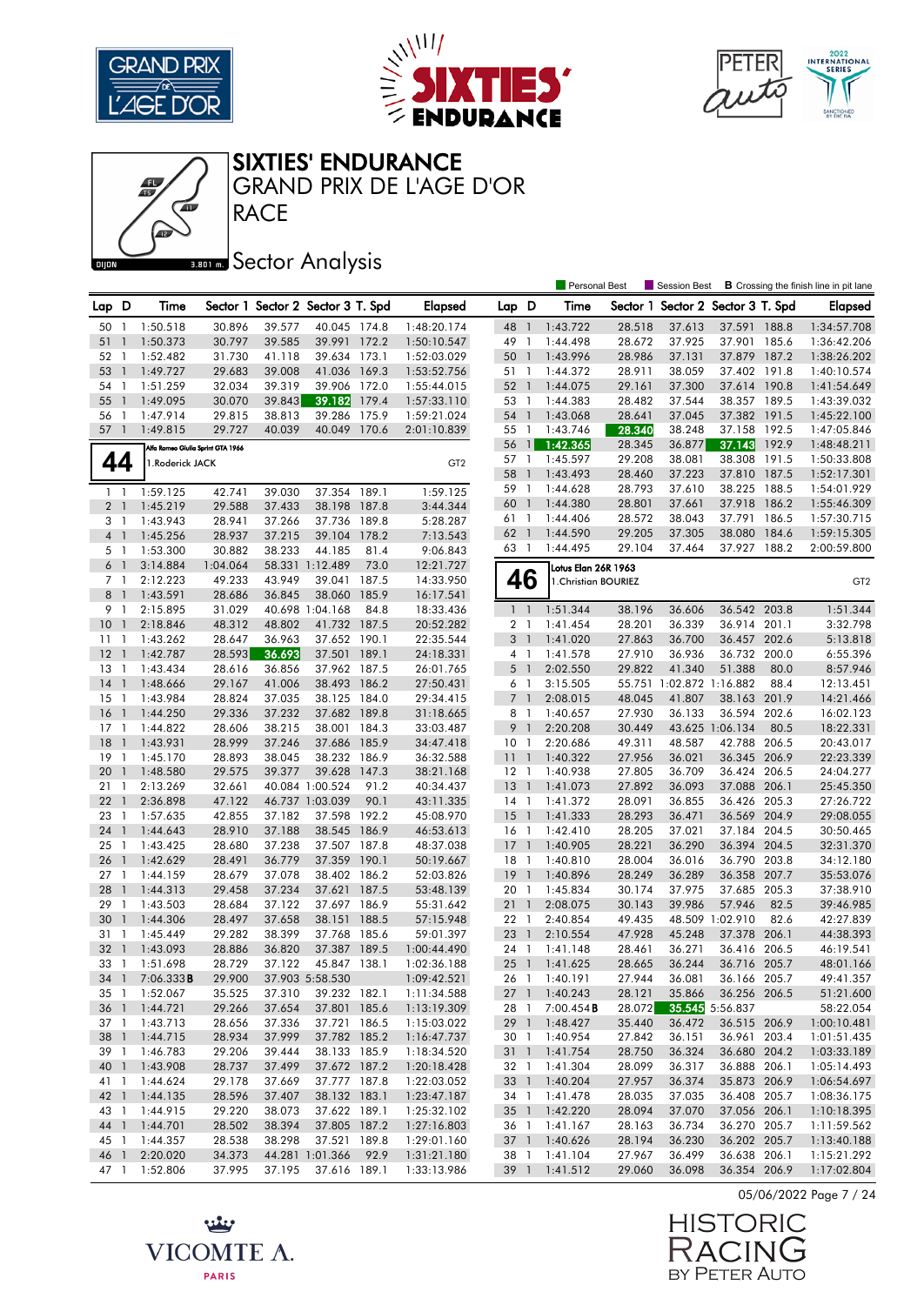





SIXTIES' ENDURANCE

RACE GRAND PRIX DE L'AGE D'OR

## **Bector Analysis**

|                      |                |                       |                  |                          |                                   |       |                        |                 |                | Personal Best                  |                  | Session Best                      |                              |       | <b>B</b> Crossing the finish line in pit lane |
|----------------------|----------------|-----------------------|------------------|--------------------------|-----------------------------------|-------|------------------------|-----------------|----------------|--------------------------------|------------------|-----------------------------------|------------------------------|-------|-----------------------------------------------|
| Lap D                |                | Time                  |                  |                          | Sector 1 Sector 2 Sector 3 T. Spd |       | <b>Elapsed</b>         | Lap D           |                | Time                           |                  | Sector 1 Sector 2 Sector 3 T. Spd |                              |       | <b>Elapsed</b>                                |
| 40                   | -1             | 1:41.681              | 28.284           | 36.529                   | 36.868 210.1                      |       | 1:18:44.485            | 30              | $\overline{1}$ | 1:34.363                       | 26.629           | 34.446                            | 33.288 236.3                 |       | 54:07.127                                     |
| 41                   | $\mathbf{1}$   | 1:41.616              | 28.741           | 36.226                   | 36.649 206.1                      |       | 1:20:26.101            | 31              | $\overline{1}$ | 1:34.804                       | 27.063           | 34.636                            | 33.105 238.9                 |       | 55:41.931                                     |
| 42                   | -1             | 1:40.877              | 28.245           | 36.068                   | 36.564 201.1                      |       | 1:22:06.978            | 32 <sub>1</sub> |                | 1:35.852                       | 26.600           | 35.469                            | 33.783 238.4                 |       | 57:17.783                                     |
| 43                   | $\mathbf{1}$   | 1:43.430              | 28.684           | 37.217                   | 37.529 203.0                      |       | 1:23:50.408            | 33              | $\overline{1}$ | 1:36.379                       | 27.802           | 34.869                            | 33.708 235.8                 |       | 58:54.162                                     |
| 44                   | $\overline{1}$ | 1:40.776              | 27.990           | 36.369                   | 36.417 208.1                      |       | 1:25:31.184            | 34 1            |                | 1:35.163                       | 27.007           | 34.554                            | 33.602 234.3                 |       | 1:00:29.325                                   |
| 45                   | $\mathbf{1}$   | 1:40.985              | 28.087           | 36.824                   | 36.074 206.1                      |       | 1:27:12.169            | $35 \quad 1$    |                | 1:34.287                       | 26.510           | 34.519                            | 33.258 234.8                 |       | 1:02:03.612                                   |
| 46                   | $\overline{1}$ | 1:41.121              | 28.004           | 36.371                   | 36.746 207.3                      |       | 1:28:53.290            | 36              | $\overline{1}$ | 1:35.212                       | 27.163           | 34.708                            | 33.341                       | 233.8 | 1:03:38.824                                   |
| 47                   | $\mathbf{1}$   | 2:20.997              | 33.289           |                          | 44.456 1:03.252                   | 90.4  | 1:31:14.287            | 37 1            |                | 1:34.587                       | 26.614           | 34.641                            | 33.332 233.3                 |       | 1:05:13.411                                   |
| 48                   | $\overline{1}$ | 1:50.839              | 38.689           | 36.077                   | 36.073 205.3                      |       | 1:33:05.126            | 38              | $\mathbf{1}$   | 1:35.105                       | 26.682           | 34.929                            | 33.494 234.8                 |       | 1:06:48.516                                   |
| 49                   | $\mathbf{1}$   | 1:40.657              | 28.075           | 36.377                   | 36.205 205.3                      |       | 1:34:45.783            | 39 1            |                | 1:34.614                       | 26.471           | 34.560                            | 33.583 233.3                 |       | 1:08:23.130                                   |
| 50                   | -1             | 1:40.361              | 28.460           | 36.075                   | 35.826 208.9                      |       | 1:36:26.144            | 40              | $\overline{1}$ | 7:00.693B                      | 26.741           |                                   | 34.328 5:59.624              |       | 1:15:23.823                                   |
| 51                   | $\mathbf{1}$   | 1:39.922              | 27.905           | 36.001                   | 36.016 207.3                      |       | 1:38:06.066            | 41 1            |                | 1:42.931                       | 33.479           | 35.302                            | 34.150 230.8                 |       | 1:17:06.754                                   |
| 52                   | $\mathbf{1}$   | 1:40.873              | 27.903           | 36.209                   | 36.761                            | 206.1 | 1:39:46.939            | 42 1            |                | 1:36.923                       | 27.568           | 34.657                            | 34.698                       | 225.5 | 1:18:43.677                                   |
| 53                   | $\mathbf{1}$   | 1:39.775              | 27.742           | 36.132                   | 35.901                            | 208.1 | 1:41:26.714            | 43 1            |                | 1:37.320                       | 27.043           | 35.127                            | 35.150 204.2                 |       | 1:20:20.997                                   |
| 54                   | -1             | 1:40.889              | 27.601           | 37.541                   | 35.747                            | 207.3 | 1:43:07.603            | 44 1            |                | 1:38.488                       | 27.392           | 35.173                            | 35.923 213.4                 |       | 1:21:59.485                                   |
| 55                   | $\mathbf{1}$   | 1:40.270              | 27.710           | 36.220                   | 36.340                            | 207.3 | 1:44:47.873            | 45 1            |                | 1:36.201                       | 27.048           | 34.715                            | 34.438 208.9                 |       | 1:23:35.686                                   |
| 56                   | -1             | 1:40.546              | 27.954           | 36.488                   | 36.104 207.3                      |       | 1:46:28.419            | 46 1            |                | 1:36.948                       | 27.341           | 35.529                            | 34.078 233.3                 |       | 1:25:12.634                                   |
| 57                   | $\overline{1}$ | 1:42.822              | 28.763           | 36.572                   | 37.487 203.8                      |       | 1:48:11.241            | 47 1            |                | 1:36.373                       | 27.047           | 35.222                            | 34.104 233.3                 |       | 1:26:49.007                                   |
| 58                   | -1             | 1:41.675              | 28.275           | 36.460                   | 36.940 207.7                      |       | 1:49:52.916            | 48              | $\overline{1}$ | 1:36.271                       | 27.037           | 34.985                            | 34.249 232.8                 |       | 1:28:25.278                                   |
| 59                   | $\mathbf{1}$   | 1:41.906              | 28.170           | 36.659                   | 37.077                            | 202.2 | 1:51:34.822            | 49 1            |                | 2:05.071                       | 26.714           | 38.959                            | 59.398                       | 96.3  | 1:30:30.349                                   |
| 60                   | 1              | 1:40.895              | 28.068           | 36.113                   | 36.714 204.5                      |       | 1:53:15.717            | 50              | $\mathbf{1}$   | 2:03.023                       | 46.427           | 42.186                            | 34.410 230.3                 |       | 1:32:33.372                                   |
| 61                   | $\mathbf{1}$   | 1:39.900              | 28.114           | 35.860                   | 35.926 207.3                      |       | 1:54:55.617            | 51 1            |                | 1:35.135                       | 26.821           | 34.805                            | 33.509 234.8                 |       | 1:34:08.507                                   |
| 62                   | -1             | 1:40.132              | 27.696           | 36.329                   | 36.107 207.7                      |       | 1:56:35.749            | 52 1            |                | 1:37.045                       | 27.048           | 35.588                            | 34.409 233.3                 |       | 1:35:45.552                                   |
| 63                   | $\mathbf{1}$   | 1:39.146              | 27.599           | 35.597                   | 35.950 208.5                      |       | 1:58:14.895            | 53 1            |                | 1:35.763                       | 27.021           | 34.540                            | 34.202 232.3                 |       | 1:37:21.315                                   |
| 64                   | $\mathbf{1}$   | 1:39.724              | 27.402           | 36.296                   | 36.026                            | 208.9 | 1:59:54.619            | 54              | $\mathbf{1}$   | 1:35.894                       | 26.993           | 34.917                            | 33.984                       | 232.3 | 1:38:57.209                                   |
| 65                   | $\overline{1}$ | 2:01.148              | 28.897           | 54.898                   | 37.353 204.2                      |       | 2:01:55.767            | 55 1            |                | 1:39.495                       | 27.487           | 35.764                            | 36.244 213.4                 |       | 1:40:36.704                                   |
|                      |                | Shelby Cobra 289 1963 |                  |                          |                                   |       |                        | 56              |                | 114:34.810B                    | 29.269           | 36.800                            | $\ldots$                     |       | 1:55:11.514                                   |
| 51                   |                | 1.Maxime GUENAT       |                  |                          |                                   |       | GT <sub>5</sub>        | 57              | $\overline{1}$ | 1:47.502                       | 34.560           | 37.834                            | 35.108 224.5                 |       | 1:56:59.016                                   |
|                      |                | 2.Guillaume MAHE      |                  |                          |                                   |       |                        | 58              | $\overline{1}$ | 1:39.029                       | 27.769           | 35.843                            | 35.417 214.7                 |       | 1:58:38.045                                   |
| $1\quad$             |                | 1:40.408              | 31.759           | 34.975                   | 33.674 227.8                      |       | 1:40.408               | 59 1            |                | 1:38.944                       | 28.293           | 35.869                            | 34.782 207.3                 |       | 2:00:16.989                                   |
| 2 <sub>1</sub>       |                | 1:35.121              | 26.731           | 34.542                   | 33.848 228.3                      |       | 3:15.529               |                 |                | Austin-Healey 3000 Mk II 1965  |                  |                                   |                              |       |                                               |
| 3 1                  |                | 1:35.189              | 26.785           | 34.542                   | 33.862 228.8                      |       | 4:50.718               | 54              |                | 1. Philipp ZUMSTEIN            |                  |                                   |                              |       | GT3                                           |
| 4 1                  |                | 1:34.934              | 26.812           | 34.382                   | 33.740                            | 230.3 | 6:25.652               |                 |                | 2. Bernhard BÜHLER             |                  |                                   |                              |       |                                               |
| 5 1                  |                | 2:19.929              | 28.805           |                          | 41.940 1:09.184                   | 80.1  | 8:45.581               | $1\quad 2$      |                | 1:56.133                       | 42.004           | 37.576                            | 36.553 211.8                 |       | 1:56.133                                      |
| 6                    | $\overline{1}$ | 3:15.899              |                  | 52.915 1:04.828 1:18.156 |                                   | 90.5  | 12:01.480              | 2 <sub>2</sub>  |                | 1:41.556                       | 28.519           | 37.851                            | 35.186                       | 211.4 | 3:37.689                                      |
| 7 <sub>1</sub>       |                | 2:07.944              | 47.356           | 43.118                   | 37.470 223.6                      |       | 14:09.424              | 3 <sub>2</sub>  |                | 1:41.389                       | 27.991           | 37.401                            | 35.997 209.3                 |       | 5:19.078                                      |
| 8                    | $\overline{1}$ | 1:35.866              | 26.768           | 34.607                   | 34.491 225.0                      |       | 15:45.290              | 4 <sup>2</sup>  |                | 1:41.024                       | 27.864           | 36.558                            | 36.602 171.2                 |       | 7:00.102                                      |
| 9                    | $\overline{1}$ | 2:06.312              | 26.658           |                          | 38.501 1:01.153                   | 85.2  | 17:51.602              | 5               | $\overline{2}$ | 1:58.925                       | 30.112           | 38.251                            | 50.562                       | 77.5  | 8:59.027                                      |
| 10                   | $\overline{1}$ | 2:25.031              | 43.748           | 43.845                   | 57.438                            | 162.2 | 20:16.633              | 6 <sub>2</sub>  |                | 3:15.588                       |                  | 56.555 1:02.494 1:16.539          |                              | 87.2  | 12:14.615                                     |
| 11                   | $\mathbf{1}$   | 1:36.363              | 27.992           | 34.649                   | 33.722 228.3                      |       | 21:52.996              | $\overline{7}$  | $\overline{2}$ | 2:08.102                       | 48.249           | 42.174                            | 37.679                       | 208.5 | 14:22.717                                     |
| 12                   | $\overline{1}$ | 1:34.944              | 27.301           | 34.168                   | 33.475 236.3                      |       | 23:27.940              | 8 2             |                | 1:41.249                       | 27.928           | 36.746                            | 36.575 208.9                 |       | 16:03.966                                     |
| 13                   | $\overline{1}$ | 1:34.400              | 26.622           | 34.334                   | 33.444 234.3                      |       | 25:02.340              | 9               | $\overline{2}$ | 2:19.493                       | 30.513           |                                   | 43.135 1:05.845              | 82.9  | 18:23.459                                     |
| 14                   | $\overline{1}$ | 1:36.083              | 26.682           | 35.328                   | 34.073 231.3<br>33.604 230.3      |       | 26:38.423              | 10              | $\overline{2}$ | 2:19.090                       | 49.352           | 48.624                            | 41.114 206.5                 |       | 20:42.549                                     |
| $15-1$               |                | 1:34.840              | 27.070           | 34.166                   |                                   |       | 28:13.263              | $11 \quad 2$    |                | 1:39.093                       | 27.680           | 35.988                            | 35.425 212.2                 |       | 22:21.642                                     |
|                      |                | 16 1 1:34.974         | 26.510           | 34.575                   | 33.889 231.3                      |       | 29:48.237              |                 |                | 12 2 1:40.124                  | 27.588           | 37.127                            | 35.409 213.4                 |       | 24:01.766                                     |
|                      |                | 17 1 1:35.090         | 26.706           | 34.688<br>34.386         | 33.696 230.8                      |       | 31:23.327              |                 |                | 13 2 1:39.479                  | 27.108           | 36.036                            | 36.335 212.2                 |       | 25:41.245                                     |
|                      |                | 18 1 1:34.445         | 26.632           |                          | 33.427 233.3                      |       | 32:57.772              |                 |                | 14 2 2:01.448                  | 28.166           | 56.864                            | 36.418 210.1                 |       | 27:42.693                                     |
| 19 1                 |                | 1:36.413<br>1:35.056  | 26.712           | 34.663                   | 35.038 231.8<br>33.898 231.8      |       | 34:34.185              |                 |                | 15 2 1:41.662                  | 28.917           | 36.639                            | 36.106 210.1                 |       | 29:24.355                                     |
| 201                  |                |                       | 26.607           | 34.551                   |                                   |       | 36:09.241              |                 |                | 16 2 1:40.614<br>17 2 1:39.600 | 28.200           | 36.231                            | 36.183 211.8                 |       | 31:04.969                                     |
| 21 1<br>$22 \quad 1$ |                | 1:36.842<br>2:11.659  | 26.666<br>30.660 | 35.977<br>42.448         | 34.199 232.3<br>58.551            | 87.0  | 37:46.083<br>39:57.742 |                 |                | 18 2 1:40.100                  | 27.790<br>27.798 | 36.167<br>36.589                  | 35.643 209.7<br>35.713 210.5 |       | 32:44.569<br>34:24.669                        |
| 23 1                 |                | 2:38.168              | 45.745           |                          | 49.213 1:03.210                   | 82.5  | 42:35.910              |                 |                | 19 2 1:40.260                  | 28.367           | 36.165                            | 35.728 209.3                 |       | 36:04.929                                     |
|                      |                | 24 1 2:03.309         | 47.058           | 42.009                   | 34.242 232.3                      |       | 44:39.219              |                 |                | 20 2 1:41.445                  | 28.726           | 36.940                            | 35.779 212.2                 |       | 37:46.374                                     |
| $25-1$               |                | 1:34.769              | 26.671           | 34.554                   | 33.544 234.3                      |       | 46:13.988              |                 |                | 21 2 2:11.539                  | 30.916           | 42.454                            | 58.169 86.7                  |       | 39:57.913                                     |
| 26 1                 |                | 1:35.256              | 27.115           | 34.747                   | 33.394 232.8                      |       | 47:49.244              | 22 2            |                | 2:38.118                       | 46.166           |                                   | 49.147 1:02.805              | 82.8  | 42:36.031                                     |
| $27-1$               |                | 1:34.383              | 26.623           | 34.221                   | 33.539 231.8                      |       | 49:23.627              |                 |                | 23 2 2:06.962                  | 47.539           | 43.262                            | 36.161 210.9                 |       | 44:42.993                                     |
| 28 1                 |                | 1:34.534              | 26.741           | 34.227                   | 33.566 233.8                      |       | 50:58.161              |                 |                | 24 2 1:41.985                  | 27.700           | 37.156                            | 37.129 209.7                 |       | 46:24.978                                     |
| 29 1                 |                | 1:34.603              | 26.713           | 34.473                   | 33.417 233.8                      |       | 52:32.764              |                 |                | 25 2 1:40.431                  | 27.979           | 36.594                            | 35.858 210.5                 |       | 48:05.409                                     |

05/06/2022 Page 8 / 24



بينيه VICOMTE A. **PARIS**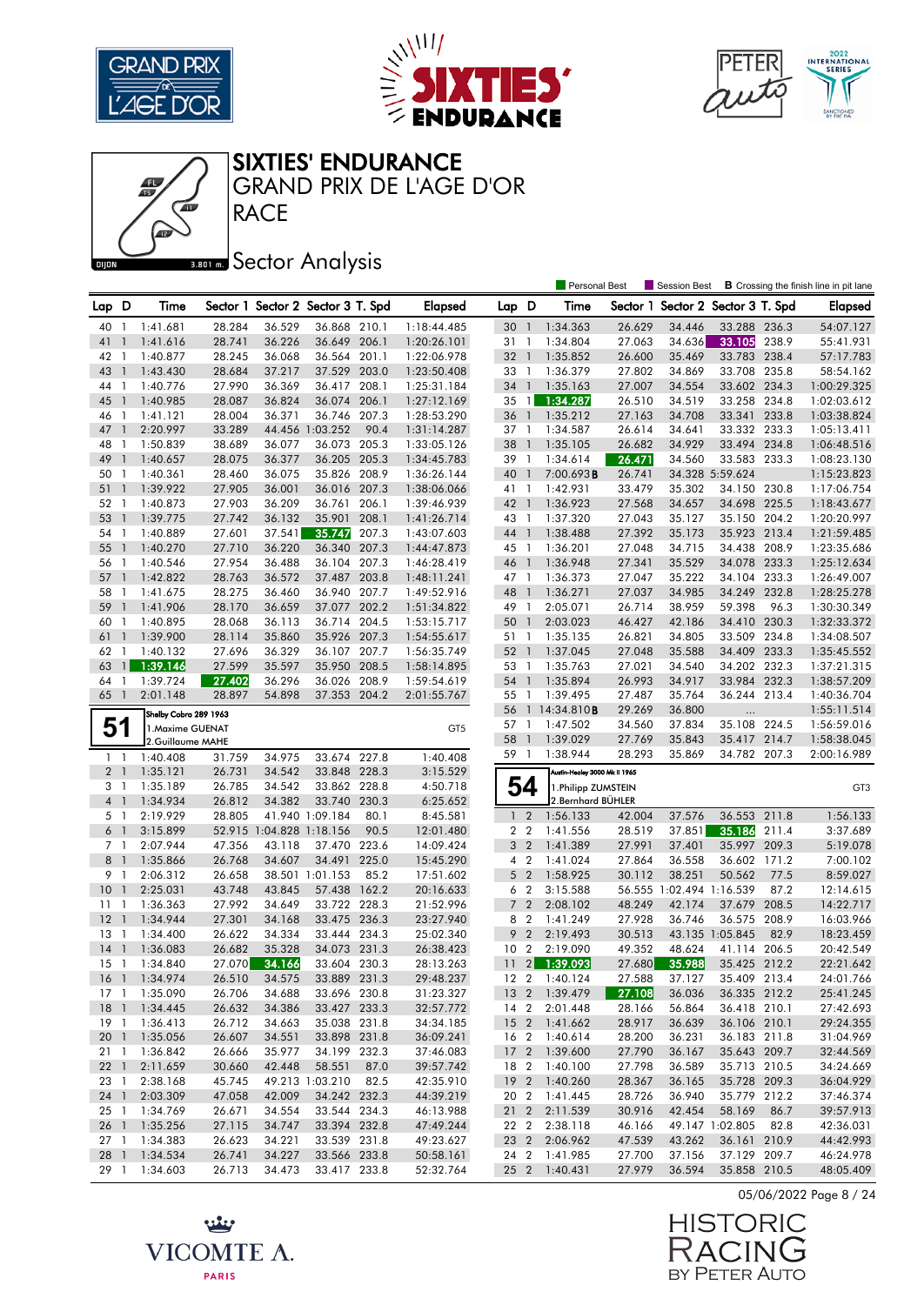





SIXTIES' ENDURANCE

RACE GRAND PRIX DE L'AGE D'OR

## **Bector Analysis**

|                 |                |                           |                  |                  |                                   |       |                        |                 |                | Personal Best        |                  | Session Best                      |                                 |       | <b>B</b> Crossing the finish line in pit lane |
|-----------------|----------------|---------------------------|------------------|------------------|-----------------------------------|-------|------------------------|-----------------|----------------|----------------------|------------------|-----------------------------------|---------------------------------|-------|-----------------------------------------------|
| Lap D           |                | Time                      |                  |                  | Sector 1 Sector 2 Sector 3 T. Spd |       | <b>Elapsed</b>         | Lap D           |                | Time                 |                  | Sector 1 Sector 2 Sector 3 T. Spd |                                 |       | <b>Elapsed</b>                                |
| 26              | $\overline{2}$ | 1:40.795                  | 27.862           | 36.677           | 36.256 212.2                      |       | 49:46.204              | 18              | $\overline{1}$ | 1:43.561             | 28.550           | 37.817                            | 37.194 197.1                    |       | 34:36.073                                     |
| 27              | $\overline{2}$ | 1:40.602                  | 28.453           | 36.259           | 35.890 208.5                      |       | 51:26.806              | 19              | $\overline{1}$ | 1:42.548             | 28.458           | 37.405                            | 36.685 197.1                    |       | 36:18.621                                     |
| 28              | $\overline{2}$ | 1:40.540                  | 28.403           | 36.205           | 35.932 208.1                      |       | 53:07.346              | 20              | $\overline{1}$ | 1:43.752             | 28.280           | 37.359                            | 38.113 194.2                    |       | 38:02.373                                     |
| 29              | $\overline{2}$ | 7:32.093B                 | 29.140           |                  | 36.585 6:26.368                   |       | 1:00:39.439            | 21              | - 1            | 2:04.464             | 33.496           | 42.592                            | 48.376                          | 93.3  | 40:06.837                                     |
| 30              | $\overline{1}$ | 1:55.891                  | 38.557           | 38.534           | 38.800 202.2                      |       | 1:02:35.330            | 22              | $\overline{1}$ | 2:36.503             | 45.997           |                                   | 49.937 1:00.569                 | 67.9  | 42:43.340                                     |
| 31              | $\overline{1}$ | 1:48.774                  | 30.569           | 39.664           | 38.541                            | 203.0 | 1:04:24.104            | 23 1            |                | 2:07.328             | 47.926           | 41.703                            | 37.699 196.7                    |       | 44:50.668                                     |
| 32              | -1             | 1:46.235                  | 30.159           | 38.091           | 37.985 203.8                      |       | 1:06:10.339            | 24 1            |                | 1:41.011             | 27.873           | 36.602                            | 36.536 199.3                    |       | 46:31.679                                     |
| 33              | $\overline{1}$ | 1:46.553                  | 30.511           | 38.000           | 38.042 204.2                      |       | 1:07:56.892            | 25 1            |                | 1:44.809             | 28.093           | 39.015                            | 37.701 195.3                    |       | 48:16.488                                     |
| 34              | -1             | 1:48.219                  | 29.911           | 39.790           | 38.518 203.8                      |       | 1:09:45.111            | 26              | $\overline{1}$ | 1:42.543             | 28.237           | 36.840                            | 37.466 198.5                    |       | 49:59.031                                     |
| 35              | $\overline{1}$ | 1:49.210                  | 30.881           | 38.198           | 40.131 197.1                      |       | 1:11:34.321            | 27 1            |                | 1:42.193             | 28.458           | 36.975                            | 36.760 196.7                    |       | 51:41.224                                     |
| 36              | $\overline{1}$ | 1:48.605                  | 31.504           | 38.602           | 38.499                            | 202.6 | 1:13:22.926            | 28              | $\overline{1}$ | 1:42.280             | 28.736           | 36.712                            | 36.832 196.7                    |       | 53:23.504                                     |
| 37              | $\overline{1}$ | 1:48.598                  | 30.308           | 40.152           | 38.138 208.1                      |       | 1:15:11.524            | 29 1            |                | 1:41.537             | 28.355           | 36.457                            | 36.725 195.3                    |       | 55:05.041                                     |
| 38              | -1             | 1:46.531                  | 29.613           | 38.824           | 38.094 204.9                      |       | 1:16:58.055            | 30              | $\overline{1}$ | 1:41.411             | 28.235           | 36.542                            | 36.634 196.0                    |       | 56:46.452                                     |
| 39              | $\mathbf{1}$   | 1:45.965                  | 29.472           | 38.638           | 37.855 203.8                      |       | 1:18:44.020            | 31 1            |                | 1:42.238             | 28.163           | 37.186                            | 36.889 195.3                    |       | 58:28.690                                     |
| 40              | $\overline{1}$ | 1:45.737                  | 30.280           | 37.892           | 37.565 208.5                      |       | 1:20:29.757            | 32 <sub>1</sub> |                | 1:41.639             | 28.217           | 36.704                            | 36.718 196.0                    |       | 1:00:10.329                                   |
| 41              | $\overline{1}$ | 1:45.409                  | 29.635           | 38.322           | 37.452 207.3                      |       | 1:22:15.166            | 33              | $\overline{1}$ | 7:06.827 <b>B</b>    | 28.664           |                                   | 36.795 6:01.368                 |       | 1:07:17.156                                   |
| 42              | - 1            | 1:45.977                  | 29.631           | 38.635           | 37.711                            | 206.1 | 1:24:01.143            | 34 2            |                | 1:49.058             | 36.040           | 36.569                            | 36.449 194.6                    |       | 1:09:06.214                                   |
| 43              | $\overline{1}$ | 1:45.240                  | 29.704           | 38.091           | 37.445                            | 206.5 | 1:25:46.383            | 35 2            |                | 1:41.329             | 28.060           | 36.824                            | 36.445 193.9                    |       | 1:10:47.543                                   |
| 44              | -1             | 1:45.894                  | 29.915           | 38.618           | 37.361 208.5                      |       | 1:27:32.277            | 36              | $\overline{2}$ | 1:39.729             | 27.395           | 36.258                            | 36.076 195.7                    |       | 1:12:27.272                                   |
| 45              | $\overline{1}$ | 1:50.365                  | 29.049           | 38.060           | 43.256                            | 104.8 | 1:29:22.642            | 37 2            |                | 1:39.596             | 27.379           | 36.286                            | 35.931                          | 197.8 | 1:14:06.868                                   |
| 46              | -1             | 2:30.843                  | 45.193           | 49.968           | 55.682 196.0                      |       | 1:31:53.485            | 38              | $\overline{2}$ | 1:40.110             | 27.767           | 36.337                            | 36.006 196.4                    |       | 1:15:46.978                                   |
| 47              | $\overline{1}$ | 1:45.766                  | 30.290           | 37.638           | 37.838 209.3                      |       | 1:33:39.251            | 39 2            |                | 1:39.771             | 27.248           | 36.530                            | 35.993 195.7                    |       | 1:17:26.749                                   |
| 48              | $\mathbf{1}$   | 1:46.127                  | 30.100           | 38.394           | 37.633 207.7                      |       | 1:35:25.378            | 40              | $\overline{2}$ | 1:39.466             | 27.270           | 36.190                            | 36.006 197.8                    |       | 1:19:06.215                                   |
| 49              | $\overline{1}$ | 1:44.512                  | 29.491           | 37.763           | 37.258 207.3                      |       | 1:37:09.890            | 41 2            |                | 1:39.632             | 27.330           | 36.295                            | 36.007 196.0                    |       | 1:20:45.847                                   |
| 50              | $\overline{1}$ | 1:44.801                  | 29.714           | 37.992           | 37.095 207.3                      |       | 1:38:54.691            | 42 2            |                | 1:39.457             | 27.083           | 36.198                            | 36.176                          | 198.9 | 1:22:25.304                                   |
| 51              | $\overline{1}$ | 1:45.552                  | 29.724           | 38.401           | 37.427 207.3                      |       | 1:40:40.243            | 43 2            |                | 1:41.090             | 27.726           | 37.006                            | 36.358 195.3                    |       | 1:24:06.394                                   |
| 52              | -1             | 1:44.756                  | 29.526           | 38.158           | 37.072 208.9                      |       | 1:42:24.999            | 44 2            |                | 1:40.732             | 27.894           | 36.335                            | 36.503 196.7                    |       | 1:25:47.126                                   |
| 53              | $\overline{1}$ | 1:45.319                  | 29.924           | 38.401           | 36.994 208.5                      |       | 1:44:10.318            | 45 2            |                | 1:40.638             | 28.073           | 36.574                            | 35.991                          | 196.4 | 1:27:27.764                                   |
| 54 1            |                | 1:43.541                  | 29.105           | 37.449           | 36.987 207.7                      |       | 1:45:53.859            | 46 2            |                | 1:41.586             | 28.549           | 36.700                            | 36.337 160.5                    |       | 1:29:09.350                                   |
| 55              | $\overline{1}$ | 1:45.778                  | 29.164           | 38.269           | 38.345 207.7                      |       | 1:47:39.637            | 47 2            |                | 2:44.310             | 42.968           |                                   | 59.706 1:01.636 184.9           |       | 1:31:53.660                                   |
| 56              | -1             | 1:45.377                  | 29.585           | 38.715           | 37.077 209.3                      |       | 1:49:25.014            | 48              | $\overline{2}$ | 1:41.522             | 28.937           | 36.513                            | 36.072 196.7                    |       | 1:33:35.182                                   |
| 57              | $\overline{1}$ | 1:43.234                  | 28.833           | 37.581           | 36.820 208.5                      |       | 1:51:08.248            | 49 2            |                | 1:39.579             | 27.524           | 36.190                            | 35.865 197.4                    |       | 1:35:14.761                                   |
| 58              | -1             | 1:43.852                  | 29.323           | 37.434           | 37.095 207.7                      |       | 1:52:52.100            | 50              | $\overline{2}$ | 1:40.038             | 27.675           | 36.212                            | 36.151 197.4                    |       | 1:36:54.799                                   |
| 59              | $\overline{1}$ | 1:44.574                  | 29.544           | 37.839           | 37.191                            | 207.7 | 1:54:36.674            | 51 2            |                | 1:39.980             | 27.314           | 36.470                            | 36.196 196.0                    |       | 1:38:34.779                                   |
| 60              | $\overline{1}$ | 1:45.912                  | 30.318           | 37.932           | 37.662 210.1                      |       | 1:56:22.586            | 52 2            |                | 1:40.680             | 27.171           | 37.020                            | 36.489 197.1                    |       | 1:40:15.459                                   |
| 61              | $\overline{1}$ | 1:44.771                  | 29.515           | 37.722           | 37.534 209.3                      |       | 1:58:07.357            | 53 2            |                | 1:39.184             | 27.201           | 36.112                            | 35.871 199.6                    |       | 1:41:54.643                                   |
| 62              | $\overline{1}$ | 1:45.525                  | 29.734           | 38.297           | 37.494 206.9                      |       | 1:59:52.882            | 54              | $\overline{2}$ | 1:42.524             | 27.391           | 36.409                            | 38.724                          | 196.0 | 1:43:37.167                                   |
| 63 1            |                | 1:46.423                  | 30.735           | 38.122           | 37.566 200.7                      |       | 2:01:39.305            | 55 2            |                | 1:40.292             | 28.047           | 36.286                            | 35.959 197.4                    |       | 1:45:17.459                                   |
|                 |                | Morgan SLR 1963           |                  |                  |                                   |       |                        | 56 2            |                | 1:40.885             | 28.017           | 36.537                            | 36.331                          | 196.7 | 1:46:58.344                                   |
| 57              |                | 1.John EMBERSON           |                  |                  |                                   |       | GT3                    | 57 2            |                | 1:41.650             | 27.926           | 37.645                            | 36.079 197.8                    |       | 1:48:39.994                                   |
|                 |                | 2. Nigel GREENSALL        |                  |                  |                                   |       |                        | 58              | $\vert$ 2      | 1:38.880             | 27.021           | 36.139                            | 35.720 198.5                    |       | 1:50:18.874                                   |
| $\mathbf{1}$    | $\overline{1}$ | 1:56.207                  | 40.737           | 38.047           | 37.423 196.7                      |       | 1:56.207               | 59              | $\overline{2}$ | 1:38.988             | 26.872           | 36.133                            | 35.983 195.7                    |       | 1:51:57.862                                   |
| 2 <sub>1</sub>  |                | 1:46.095                  | 28.898           | 38.145           | 39.052 197.1                      |       | 3:42.302               | 60              | $\overline{2}$ | 1:39.765             | 27.176           | 36.108                            | 36.481 194.9                    |       | 1:53:37.627                                   |
| 3 1             |                | 1:44.491                  | 28.857           | 37.572           | 38.062 194.2                      |       | 5:26.793               | 61 2            |                | 1:39.932             | 27.497           | 36.517                            | 35.918 196.4                    |       | 1:55:17.559                                   |
|                 |                | 4 1 1:44.079              | 28.477           | 36.904           | 38.698 191.5                      |       | 7:10.872               |                 |                | 62 2 1:42.107        | 28.239           | 37.266                            | 36.602 196.4                    |       | 1:56:59.666                                   |
|                 | 5 1            | 1:54.926                  | 32.416           | 38.261           | 44.249                            | 69.5  | 9:05.798               |                 |                | 63 2 1:40.074        | 27.368           | 36.113                            | 36.593 196.7                    |       | 1:58:39.740                                   |
| $6-1$           |                | 3:15.164                  | 1:04.148         |                  | 58.326 1:12.690                   | 71.7  | 12:20.962              | 64 2            |                | 1:38.960             | 27.120           |                                   | 36.172 35.668 199.3             |       | 2:00:18.700                                   |
| 7 <sub>1</sub>  |                | 2:11.687                  | 49.061           | 44.131           | 38.495 194.2                      |       | 14:32.649              |                 |                | Morgan SLR 1961      |                  |                                   |                                 |       |                                               |
| 8 1             |                | 1:41.614                  | 28.124           | 36.653           | 36.837 196.0                      |       | 16:14.263              | 61              |                | 1.Simon OREBI GANN   |                  |                                   |                                 |       | GT <sub>3</sub>                               |
| 9 1             |                | 2:18.360                  | 33.430           |                  | 40.815 1:04.115                   | 80.6  | 18:32.623              |                 |                | 2. James BELLINGER   |                  |                                   |                                 |       |                                               |
| 10 <sub>1</sub> |                | 2:18.158                  | 48.342           | 48.690           | 41.126 195.3                      |       | 20:50.781              | $1 \quad 1$     |                | 2:07.257             | 49.056           | 39.989                            | 38.212 196.4                    |       | 2:07.257                                      |
| $11 \quad 1$    |                | 1:41.459                  | 28.081           | 36.769           | 36.609 196.4                      |       | 22:32.240              | 2 <sup>1</sup>  |                | 1:48.371             | 29.280           | 40.555                            | 38.536 195.7                    |       | 3:55.628                                      |
| $12-1$          |                | 1:42.069                  | 28.578           | 36.758           | 36.733 197.1                      |       | 24:14.309              | 3 1             |                | 1:44.858             | 29.614           | 37.630                            | 37.614 196.7                    |       | 5:40.486                                      |
| $13-1$          |                | 1:41.788                  | 28.337           | 36.810           | 36.641 197.4<br>37.077 197.1      |       | 25:56.097<br>27:43.739 | $4 \quad 1$     |                | 1:50.721<br>1:50.768 | 30.105           | 39.256                            | 41.360 176.8                    |       | 7:31.207                                      |
| $15-1$          |                | 14 1 1:47.642<br>1:42.270 | 28.580<br>28.229 | 41.985<br>37.308 | 36.733 196.7                      |       | 29:26.009              | 5 1<br>6 1      |                | 3:03.453             | 31.482<br>54.043 | 39.412                            | 39.874 140.3<br>58.795 1:10.615 | 70.0  | 9:21.975<br>12:25.428                         |
| 16 <sub>1</sub> |                | 1:43.294                  | 28.326           | 37.958           | 37.010 195.7                      |       | 31:09.303              | 7 1             |                | 2:12.577             | 49.287           | 44.021                            | 39.269 194.9                    |       | 14:38.005                                     |
| $17-1$          |                | 1:43.209                  | 28.689           | 37.019           | 37.501 192.9                      |       | 32:52.512              | 8 1             |                | 1:46.143             | 30.033           | 38.122                            | 37.988 189.1                    |       | 16:24.148                                     |
|                 |                |                           |                  |                  |                                   |       |                        |                 |                |                      |                  |                                   |                                 |       |                                               |



05/06/2022 Page 9 / 24

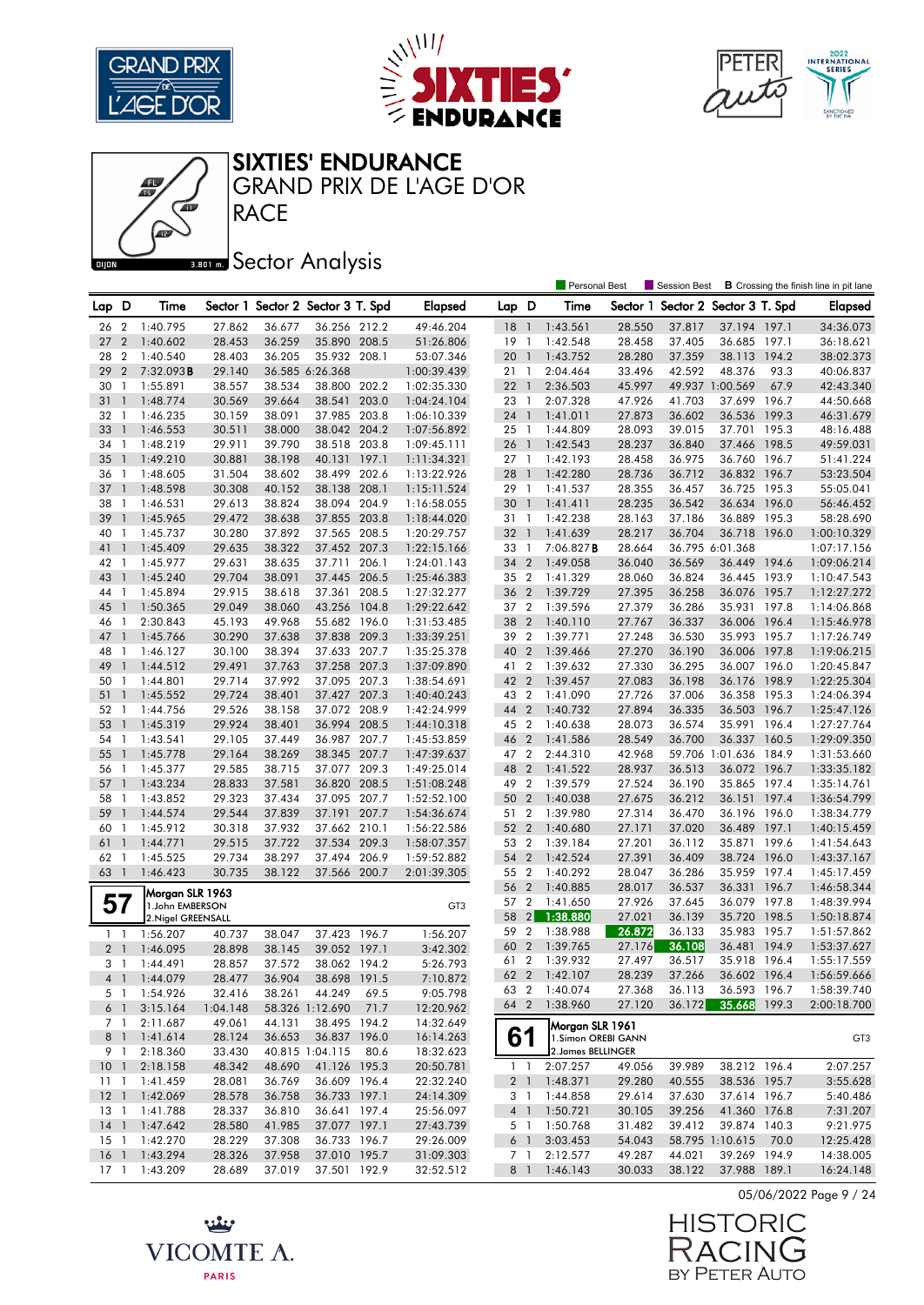





SIXTIES' ENDURANCE

RACE GRAND PRIX DE L'AGE D'OR

## **Bector Analysis**

|       |                |               |        |        |                                   |       |                |                |                          | Personal Best       |        | <b>Session Best</b>               |                 |       | <b>B</b> Crossing the finish line in pit lane |
|-------|----------------|---------------|--------|--------|-----------------------------------|-------|----------------|----------------|--------------------------|---------------------|--------|-----------------------------------|-----------------|-------|-----------------------------------------------|
| Lap D |                | Time          |        |        | Sector 1 Sector 2 Sector 3 T. Spd |       | <b>Elapsed</b> | Lap D          |                          | Time                |        | Sector 1 Sector 2 Sector 3 T. Spd |                 |       | <b>Elapsed</b>                                |
| 9     | -1             | 2:32.387      | 39.767 |        | 48.668 1:03.952                   | 87.5  | 18:56.535      |                |                          | Lotus Elan 26R 1965 |        |                                   |                 |       |                                               |
| 10    | $\mathbf{1}$   | 2:08.390      | 44.905 | 45.506 | 37.979 195.7                      |       | 21:04.925      | 63             |                          | 1. Rory JACK        |        |                                   |                 |       | GT <sub>2</sub>                               |
| 11    | -1             | 1:46.088      | 29.322 | 38.199 | 38.567 195.3                      |       | 22:51.013      |                |                          |                     |        |                                   |                 |       |                                               |
| 12    | $\overline{1}$ | 1:44.690      | 29.196 | 37.822 | 37.672                            | 196.0 | 24:35.703      | $1\quad$       |                          | 1:53.421            | 39.328 | 37.687                            | 36.406 202.2    |       | 1:53.421                                      |
| 13    | - 1            | 1:44.980      | 29.227 | 37.878 | 37.875 196.0                      |       | 26:20.683      | 2 <sub>1</sub> |                          | 1:42.903            | 27.878 | 37.144                            | 37.881          | 188.2 | 3:36.324                                      |
| 14    | $\overline{1}$ | 1:45.587      | 29.121 | 38.025 | 38.441 194.6                      |       | 28:06.270      | 3              | - 1                      | 1:43.186            | 28.531 | 37.812                            | 36.843 200.0    |       | 5:19.510                                      |
| 15    | - 1            | 1:45.215      | 29.046 | 37.967 | 38.202 199.3                      |       | 29:51.485      | $4-1$          |                          | 1:45.881            | 28.585 | 37.134                            | 40.162 167.4    |       | 7:05.391                                      |
| 16    | $\mathbf{1}$   | 1:51.669      | 34.172 | 39.515 | 37.982                            | 195.3 | 31:43.154      | 5 1            |                          | 1:56.279            | 30.540 | 38.667                            | 47.072          | 88.8  | 9:01.670                                      |
| 17    | $\mathbf{1}$   | 1:47.470      | 32.081 | 37.742 | 37.647 198.5                      |       | 33:30.624      | 6              | $\overline{\phantom{a}}$ | 3:15.857            | 59.608 | 1:00.073 1:16.176                 |                 | 72.8  | 12:17.527                                     |
| 18    | $\mathbf{1}$   | 1:43.216      | 28.859 | 37.258 | 37.099 197.8                      |       | 35:13.840      | 7 1            |                          | 2:08.737            | 48.641 | 43.026                            | 37.070 201.5    |       | 14:26.264                                     |
| 19    | $\overline{1}$ | 1:43.544      | 28.158 | 37.447 | 37.939                            | 197.4 | 36:57.384      | 8              | $\overline{1}$           | 1:42.976            | 28.218 | 37.354                            | 37.404          | 201.5 | 16:09.240                                     |
| 20    | $\overline{1}$ | 2:06.310      | 28.804 | 38.629 | 58.877                            | 97.0  | 39:03.694      | 9              | -1                       | 2:18.506            | 31.797 |                                   | 42.416 1:04.293 | 88.2  | 18:27.746                                     |
| 21    | -1             | 2:33.612      | 44.840 |        | 47.722 1:01.050                   | 89.9  | 41:37.306      | 10             | $\overline{1}$           | 2:18.441            | 49.372 | 48.509                            | 40.560 206.5    |       | 20:46.187                                     |
| 22    | $\mathbf{1}$   | 2:24.721      | 44.565 | 47.976 | 52.180 178.8                      |       | 44:02.027      | 11             | $\overline{1}$           | 1:42.251            | 28.296 | 37.328                            | 36.627 203.4    |       | 22:28.438                                     |
| 23    | $\mathbf{1}$   | 1:45.217      | 30.205 | 37.935 | 37.077 199.6                      |       | 45:47.244      | $12-1$         |                          | 1:42.873            | 28.768 | 37.234                            | 36.871 203.4    |       | 24:11.311                                     |
| 24    | $\mathbf{1}$   | 1:43.072      | 28.700 | 37.172 | 37.200 198.9                      |       | 47:30.316      | 13 1           |                          | 1:42.172            | 28.519 | 37.362                            | 36.291 201.9    |       | 25:53.483                                     |
| 25    | - 1            | 1:44.267      | 28.595 | 37.563 | 38.109 195.7                      |       | 49:14.583      | 14             | $\overline{1}$           | 1:43.254            | 28.057 | 38.550                            | 36.647 200.0    |       | 27:36.737                                     |
| 26    | $\overline{1}$ | 1:44.281      | 29.106 | 37.707 | 37.468                            | 200.0 | 50:58.864      | $15-1$         |                          | 1:41.745            | 28.142 | 36.809                            | 36.794 199.6    |       | 29:18.482                                     |
| 27    | $\mathbf{1}$   | 1:45.364      | 28.930 | 37.680 | 38.754 194.9                      |       | 52:44.228      | 16             | $\overline{1}$           | 1:41.896            | 28.134 | 37.185                            | 36.577          | 201.1 | 31:00.378                                     |
| 28    | $\mathbf{1}$   | 1:55.294      | 30.230 | 37.667 | 47.397                            | 137.1 | 54:39.522      | $17-1$         |                          | 1:41.696            | 28.055 | 37.062                            | 36.579 200.7    |       | 32:42.074                                     |
| 29    | 1              | 7:20.677B     | 30.702 |        | 38.122 6:11.853                   |       | 1:02:00.199    | 18             | $\overline{1}$           | 1:41.737            | 27.750 | 37.220                            | 36.767          | 200.0 | 34:23.811                                     |
| 30    | $\overline{2}$ | 1:46.947      | 32.950 | 37.284 | 36.713 200.7                      |       | 1:03:47.146    | 19             | $\overline{1}$           | 1:41.330            | 27.663 | 37.221                            | 36.446 201.9    |       | 36:05.141                                     |
| 31    | $\overline{2}$ | 1:39.769      | 27.345 | 36.461 | 35.963 201.5                      |       | 1:05:26.915    | 20             | $\overline{1}$           | 1:43.597            | 28.823 | 37.635                            | 37.139 204.9    |       | 37:48.738                                     |
| 32    | $\overline{2}$ | 1:39.906      | 26.970 | 36.623 | 36.313                            | 200.4 | 1:07:06.821    | 21             | $\mathbf{1}$             | 2:11.127            | 30.530 | 43.396                            | 57.201          | 88.6  | 39:59.865                                     |
| 33    | $\overline{2}$ | 1:40.618      | 27.637 | 36.976 | 36.005 201.9                      |       | 1:08:47.439    | 22             | $\overline{1}$           | 2:37.376            | 45.644 |                                   | 49.053 1:02.679 | 84.3  | 42:37.241                                     |
| 34    | $\overline{2}$ | 1:41.700      | 28.638 | 36.785 | 36.277 200.0                      |       | 1:10:29.139    | 23             | $\overline{1}$           | 2:06.199            | 47.213 | 42.423                            | 36.563 210.5    |       | 44:43.440                                     |
| 35    | $\overline{2}$ | 1:40.718      | 27.150 | 36.879 | 36.689                            | 201.5 | 1:12:09.857    | 24             | $\overline{1}$           | 1:41.797            | 27.675 | 37.138                            | 36.984 205.3    |       | 46:25.237                                     |
| 36    | $\overline{2}$ | 1:39.462      | 27.250 | 36.228 | 35.984 200.0                      |       | 1:13:49.319    | 25 1           |                          | 1:42.613            | 28.286 | 37.199                            | 37.128 196.0    |       | 48:07.850                                     |
| 37    | $\overline{2}$ | 1:40.160      | 27.104 | 36.889 | 36.167 201.5                      |       | 1:15:29.479    | 26             | $\overline{1}$           | 1:41.145            | 27.832 | 36.837                            | 36.476 203.4    |       | 49:48.995                                     |
| 38    | $\overline{2}$ | 1:41.488      | 27.127 | 38.160 | 36.201                            | 200.0 | 1:17:10.967    | 27 1           |                          | 1:41.782            | 28.122 | 37.233                            | 36.427 202.6    |       | 51:30.777                                     |
| 39    | $\overline{2}$ | 1:39.934      | 26.964 | 36.617 | 36.353 201.1                      |       | 1:18:50.901    | 28             | $\overline{1}$           | 1:40.841            | 27.525 | 36.773                            | 36.543 202.2    |       | 53:11.618                                     |
| 40    | $\overline{2}$ | 1:39.874      | 27.119 | 36.582 | 36.173 203.0                      |       | 1:20:30.775    | 29 1           |                          | 1:43.038            | 28.513 | 38.536                            | 35.989 204.5    |       | 54:54.656                                     |
| 41    | $\overline{2}$ | 1:41.820      | 28.289 | 37.058 | 36.473 202.2                      |       | 1:22:12.595    | 30             | $\overline{1}$           | 1:40.755            | 27.676 | 37.239                            | 35.840 205.3    |       | 56:35.411                                     |
| 42    | $\overline{2}$ | 1:40.481      | 27.720 | 36.781 | 35.980 201.9                      |       | 1:23:53.076    | 31             | $\overline{1}$           | 1:41.430            | 28.050 | 37.114                            | 36.266 203.8    |       | 58:16.841                                     |
| 43    | $\overline{2}$ | 1:40.554      | 27.529 | 37.178 | 35.847 203.8                      |       | 1:25:33.630    | 32             | $\overline{1}$           | 1:42.241            | 27.483 | 37.724                            | 37.034 200.0    |       | 59:59.082                                     |
| 44    | $\overline{2}$ | 1:40.593      | 27.269 | 37.263 | 36.061                            | 203.0 | 1:27:14.223    | 33             | -1                       | 1:42.224            | 27.927 | 37.946                            | 36.351          | 204.9 | 1:01:41.306                                   |
| 45    | $\overline{2}$ | 1:40.445      | 27.389 | 36.592 | 36.464                            | 202.6 | 1:28:54.668    | 34             | $\overline{1}$           | 1:41.595            | 27.799 | 37.024                            | 36.772 200.0    |       | 1:03:22.901                                   |
| 46    | $\overline{2}$ | 2:21.740      | 32.894 |        | 44.918 1:03.928                   | 89.9  | 1:31:16.408    | 35 1           |                          | 1:41.137            | 27.686 | 37.306                            | 36.145 204.9    |       | 1:05:04.038                                   |
| 47    | $\overline{2}$ | 1:51.916      | 39.781 | 36.272 | 35.863 201.9                      |       | 1:33:08.324    | 36             | $\overline{1}$           | 7:06.576B           | 27.898 |                                   | 37.874 6:00.804 |       | 1:12:10.614                                   |
| 48    | $\sqrt{2}$     | 1:39.936      | 26.878 | 37.157 | 35.901 203.8                      |       | 1:34:48.260    | 37 1           |                          | 1:47.528            | 34.510 | 37.121                            | 35.897 204.2    |       | 1:13:58.142                                   |
| 49    | 2 <sub>1</sub> | 1:39.237      | 26.884 | 36.556 | 35.797 204.2                      |       | 1:36:27.497    | 38             | $\overline{1}$           | 1:40.725            | 27.780 | 36.975                            | 35.970 202.6    |       | 1:15:38.867                                   |
| 50    | $\overline{2}$ | 1:39.240      | 26.967 | 36.351 | 35.922                            | 203.4 | 1:38:06.737    | 39 1           |                          | 1:40.956            | 27.878 | 37.087                            | 35.991          | 202.2 | 1:17:19.823                                   |
| 51    | $\overline{2}$ | 1:40.829      | 27.548 | 36.663 | 36.618 201.5                      |       | 1:39:47.566    | 40             | $\overline{1}$           | 1:42.197            | 28.503 | 37.221                            | 36.473 201.9    |       | 1:19:02.020                                   |
| 52    | $\overline{2}$ | 1:39.772      | 27.563 | 36.610 | 35.599 204.9                      |       | 1:41:27.338    | 41 1           |                          | 1:41.358            | 28.014 | 36.935                            | 36.409 203.4    |       | 1:20:43.378                                   |
|       |                | 53 2 1:41.382 | 27.256 | 38.363 | 35.763 203.0                      |       | 1:43:08.720    |                |                          | 42 1 1:41.529       | 27.869 | 37.290                            | 36.370 202.6    |       | 1:22:24.907                                   |
|       |                | 54 2 1:39.781 | 27.123 | 36.350 | 36.308 203.8                      |       | 1:44:48.501    |                |                          | 43 1 1:42.512       | 27.892 | 38.342                            | 36.278 204.5    |       | 1:24:07.419                                   |
|       |                | 55 2 1:40.445 | 27.628 | 36.594 | 36.223 205.3                      |       | 1:46:28.946    |                |                          | 44 1 1:41.312       | 27.788 | 37.006                            | 36.518 206.1    |       | 1:25:48.731                                   |
|       |                | 56 2 1:40.217 | 27.225 | 36.809 | 36.183 203.4                      |       | 1:48:09.163    | 45 1           |                          | 1:42.109            | 28.043 | 37.303                            | 36.763 204.2    |       | 1:27:30.840                                   |
|       |                | 57 2 1:40.670 | 27.020 | 37.411 | 36.239 203.4                      |       | 1:49:49.833    |                |                          | 46 1 1:44.379       | 27.300 | 37.882                            | 39.197 135.2    |       | 1:29:15.219                                   |
|       |                | 58 2 1:39.713 | 27.018 | 36.640 | 36.055 203.8                      |       | 1:51:29.546    | 47 1           |                          | 2:37.422            | 42.536 | 54.980                            | 59.906 191.8    |       | 1:31:52.641                                   |
| 59 2  |                | 1:41.086      | 27.734 | 36.876 | 36.476 203.4                      |       | 1:53:10.632    |                |                          | 48 1 1:40.766       | 27.838 | 36.656                            | 36.272 208.1    |       | 1:33:33.407                                   |
|       |                | 60 2 1:40.892 | 28.134 | 36.587 | 36.171 201.1                      |       | 1:54:51.524    | 49 1           |                          | 1:39.913            | 27.035 | 36.731                            | 36.147 203.0    |       | 1:35:13.320                                   |
|       |                | 61 2 1:40.255 | 27.205 | 36.881 | 36.169 201.9                      |       | 1:56:31.779    |                |                          | 50 1 1:39.943       | 27.119 | 36.722                            | 36.102 203.4    |       | 1:36:53.263                                   |
|       |                | 62 2 1:39.864 | 27.244 | 36.727 | 35.893 203.8                      |       | 1:58:11.643    | 51 1           |                          | 1:40.052            | 27.292 | 36.686                            | 36.074 206.1    |       | 1:38:33.315                                   |
|       |                | 63 2 1:41.938 | 27.825 | 37.217 | 36.896 203.4                      |       | 1:59:53.581    |                |                          | 52 1 1:41.899       | 27.529 | 37.997                            | 36.373 206.5    |       | 1:40:15.214                                   |
|       |                | 64 2 1:41.476 | 28.907 | 36.600 | 35.969 204.5                      |       | 2:01:35.057    |                |                          | 53 1 1:41.118       | 28.137 | 36.772                            | 36.209 205.7    |       | 1:41:56.332                                   |
|       |                |               |        |        |                                   |       |                |                |                          | 54 1 1:41.713       | 27.629 | 37.244                            | 36.840 209.3    |       | 1:43:38.045                                   |
|       |                |               |        |        |                                   |       |                |                |                          | 55 1 1:41.764       | 28.567 | 36.934                            | 36.263 205.7    |       | 1:45:19.809                                   |
|       |                |               |        |        |                                   |       |                |                |                          |                     |        |                                   |                 |       |                                               |

05/06/2022 Page 10 / 24



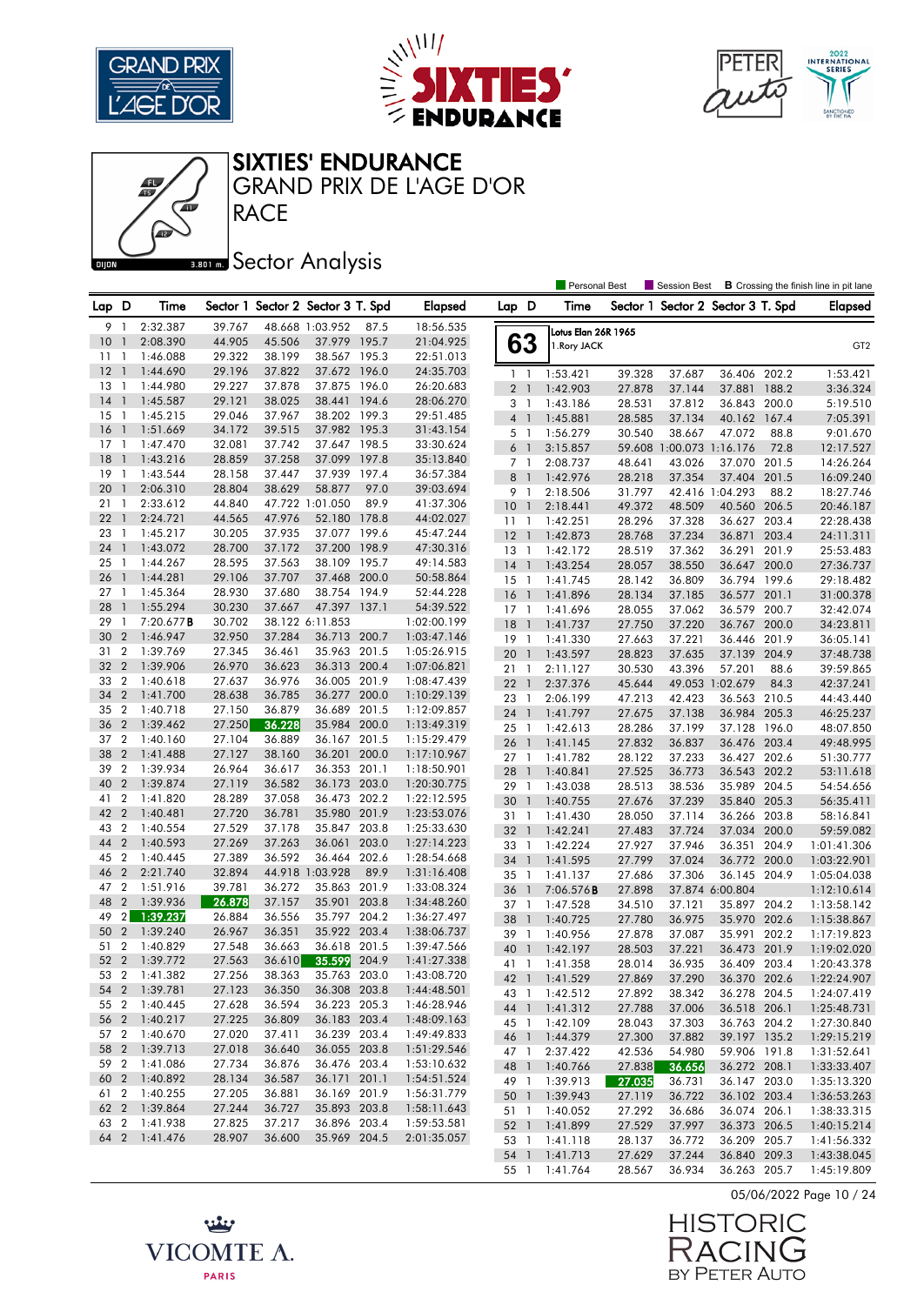





**RACE** GRAND PRIX DE L'AGE D'OR

## **Bector Analysis**

|                 |                          |                            |        |                          |                                   |       |                 |                 |                | <b>Personal Best</b>           |                  | Session Best                      |                              |       | <b>B</b> Crossing the finish line in pit lane |
|-----------------|--------------------------|----------------------------|--------|--------------------------|-----------------------------------|-------|-----------------|-----------------|----------------|--------------------------------|------------------|-----------------------------------|------------------------------|-------|-----------------------------------------------|
| Lap D           |                          | Time                       |        |                          | Sector 1 Sector 2 Sector 3 T. Spd |       | <b>Elapsed</b>  | Lap D           |                | Time                           |                  | Sector 1 Sector 2 Sector 3 T. Spd |                              |       | <b>Elapsed</b>                                |
| 56              | $\overline{1}$           | 1:40.776                   | 27.423 | 37.303                   | 36.050 204.9                      |       | 1:47:00.585     | 5 1             |                | 2:06.409                       | 33.306           | 41.916                            | 51.187                       | 81.4  | 8:55.891                                      |
| 57              | $\mathbf{1}$             | 1:41.200                   | 27.692 | 37.415                   | 36.093 207.7                      |       | 1:48:41.785     | 6               | $\overline{1}$ | 3:15.176                       |                  | 53.705 1:04.032 1:17.439          |                              | 98.8  | 12:11.067                                     |
| 58              | $\mathbf{1}$             | 1:39.827                   | 27.325 | 36.722                   | 35.780                            | 207.3 | 1:50:21.612     | 7 1             |                | 2:06.625                       | 48.067           | 41.120                            | 37.438 221.8                 |       | 14:17.692                                     |
| 59              | -1                       | 1:40.942                   | 27.246 | 37.270                   | 36.426                            | 208.5 | 1:52:02.554     | 8 <sup>1</sup>  |                | 1:39.348                       | 28.082           | 35.853                            | 35.413 220.9                 |       | 15:57.040                                     |
| 60              | $\mathbf{1}$             | 1:41.624                   | 27.300 | 37.439                   | 36.885 205.3                      |       | 1:53:44.178     | 9 1             |                | 2:22.298                       | 30.466           |                                   | 45.345 1:06.487              | 80.3  | 18:19.338                                     |
| 61              | $\mathbf{1}$             | 1:41.085                   | 28.257 | 37.013                   | 35.815 206.9                      |       | 1:55:25.263     | 10              | $\overline{1}$ | 2:20.158                       | 49.134           | 48.617                            | 42.407 220.4                 |       | 20:39.496                                     |
| 62              | $\mathbf{1}$             | 1:40.538                   | 27.614 | 36.868                   | 36.056                            | 206.1 | 1:57:05.801     | 111             |                | 1:39.548                       | 28.220           | 35.960                            | 35.368 222.2                 |       | 22:19.044                                     |
| 63              | $\mathbf{1}$             | 1:41.393                   | 27.117 | 37.795                   | 36.481                            | 205.7 | 1:58:47.194     | 12 1            |                | 1:40.097                       | 28.703           | 35.835                            | 35.559 221.8                 |       | 23:59.141                                     |
| 64              | $\overline{1}$           | 1:40.440                   | 27.547 | 36.885                   | 36.008 205.7                      |       | 2:00:27.634     | $13-1$          |                | 1:41.176                       | 28.422           | 36.489                            | 36.265 220.9                 |       | 25:40.317                                     |
|                 |                          | Shelby Cobra 289 1965      |        |                          |                                   |       |                 | $14-1$          |                | 1:40.678                       | 28.299           | 36.831                            | 35.548 220.0                 |       | 27:20.995                                     |
| 65              |                          | 1. Vincent KOLB            |        |                          |                                   |       | GT5             | 15              | $\overline{1}$ | 1:39.982                       | 28.286           | 36.149                            | 35.547 220.0                 |       | 29:00.977                                     |
|                 |                          |                            |        |                          |                                   |       |                 | 16              | $\overline{1}$ | 1:39.858                       | 28.168           | 36.352                            | 35.338 221.3                 |       | 30:40.835                                     |
| $1 \quad 1$     |                          | 1:42.404                   | 32.346 | 35.036                   | 35.022 223.1                      |       | 1:42.404        | $17-1$          |                | 1:40.453                       | 28.279           | 36.691                            | 35.483 222.7                 |       | 32:21.288                                     |
| 2 <sub>1</sub>  |                          | 1:36.136                   | 26.765 | 34.968                   | 34.403 223.6                      |       | 3:18.540        | 18              | $\overline{1}$ | 1:41.403                       | 29.344           | 36.422                            | 35.637 213.9                 |       | 34:02.691                                     |
| 3 1             |                          | 1:37.753                   | 27.724 | 35.588                   | 34.441 230.3                      |       | 4:56.293        | $19-1$          |                | 1:43.291                       | 29.550           | 36.515                            | 37.226 218.6                 |       | 35:45.982                                     |
| $4-1$           |                          | 1:36.630                   | 27.416 | 35.108                   | 34.106                            | 224.5 | 6:32.923        | 20              | $\overline{1}$ | 1:42.653                       | 28.850           | 38.155                            | 35.648 224.5                 |       | 37:28.635                                     |
| 5 <sub>1</sub>  |                          | 2:15.625                   | 29.331 |                          | 36.909 1:09.385                   | 66.8  | 8:48.548        | 21 1            |                | 2:13.410                       | 28.617           |                                   | 39.994 1:04.799              | 78.0  | 39:42.045                                     |
| 6 <sup>1</sup>  |                          | 3:15.875                   |        | 53.066 1:04.437 1:18.372 |                                   | 95.7  | 12:04.423       | 22              | $\overline{1}$ | 2:41.853                       | 48.688           |                                   | 47.927 1:05.238              | 84.4  | 42:23.898                                     |
| 7 <sub>1</sub>  |                          | 2:06.457                   | 46.680 | 42.976                   | 36.801                            | 224.1 | 14:10.880       | 23 1            |                | 2:07.822                       | 48.411           | 44.331                            | 35.080 223.1                 |       | 44:31.720                                     |
| 8               | $\mathbf{1}$             | 1:35.905                   | 26.821 | 35.001                   | 34.083                            | 227.4 | 15:46.785       | 24 1            |                | 1:40.249                       | 28.914           | 35.967                            | 35.368 226.4                 |       | 46:11.969                                     |
| 9               | $\mathbf{1}$             | 2:07.145                   | 27.338 |                          | 39.321 1:00.486                   | 83.2  | 17:53.930       | 25              | $\overline{1}$ | 1:42.167                       | 28.525           | 37.706                            | 35.936 224.1                 |       | 47:54.136                                     |
| 10              | $\mathbf{1}$             | 2:23.881                   | 43.769 | 43.889                   | 56.223                            | 171.4 | 20:17.811       | 26              | $\overline{1}$ | 1:40.870                       | 28.881           | 36.223                            | 35.766 219.5                 |       | 49:35.006                                     |
| 11              | $\mathbf{1}$             | 1:37.207                   | 27.797 | 35.421                   | 33.989                            | 231.3 | 21:55.018       | 27 <sub>1</sub> |                | 1:39.879                       | 28.279           | 36.112                            | 35.488 220.9                 |       | 51:14.885                                     |
| 12              | $\mathbf{1}$             | 1:37.033                   | 27.632 | 35.403                   | 33.998 229.3                      |       | 23:32.051       | 28              | $\overline{1}$ | 1:40.468                       | 28.269           | 36.495                            | 35.704 220.9                 |       | 52:55.353                                     |
| 13              | $\overline{1}$           | 1:37.474                   | 27.279 | 35.756                   | 34.439 226.4                      |       | 25:09.525       | 29              | $\overline{1}$ | 1:40.082                       | 28.152           | 36.457                            | 35.473 222.2                 |       | 54:35.435                                     |
| 14              | $\overline{\phantom{a}}$ | 1:38.222                   | 28.132 | 35.152                   | 34.938 228.8                      |       | 26:47.747       | 30              | $\overline{1}$ | 1:40.823                       | 28.584           | 36.426                            | 35.813 222.2                 |       | 56:16.258                                     |
| 15              | $\overline{1}$           | 1:39.662                   | 28.846 | 36.500                   | 34.316 227.8                      |       | 28:27.409       | 31 1            |                | 1:40.344                       | 28.308           | 36.439                            | 35.597 220.4                 |       | 57:56.602                                     |
| 16              | $\mathbf{1}$             | 1:38.669                   | 27.370 | 36.061                   | 35.238 226.9                      |       | 30:06.078       | 32 <sub>1</sub> |                | 1:41.782                       | 28.820           | 36.221                            | 36.741 220.4                 |       | 59:38.384                                     |
| 17              | $\mathbf{1}$             | 1:37.869                   | 27.780 | 35.721                   | 34.368 229.8                      |       | 31:43.947       | 33 1            |                | 2:07.585B                      | 28.061           |                                   | 36.352 1:03.172              |       | 1:01:45.969                                   |
| 18              | $\mathbf{1}$             | 1:37.986                   | 28.497 | 35.203                   | 34.286 226.4                      |       | 33:21.933       | 34              | $\overline{1}$ | 7:28.471B                      | 33.731           |                                   | 36.302 6:18.438              |       | 1:09:14.440                                   |
| 19              | $\mathbf{1}$             | 1:37.065                   | 27.564 | 35.250                   | 34.251 228.8                      |       | 34:58.998       | 35              | $\overline{1}$ | 1:48.648                       | 36.375           | 36.587                            | 35.686 219.5                 |       | 1:11:03.088                                   |
| 20              | $\overline{\phantom{a}}$ | 1:37.076                   | 27.929 | 35.074                   | 34.073 232.3                      |       | 36:36.074       | 36              | $\overline{1}$ | 1:40.470                       | 28.547           | 36.285                            | 35.638 220.4                 |       | 1:12:43.558                                   |
| 21              | $\overline{1}$           | 1:43.788                   | 27.432 | 36.565                   | 39.791 147.3                      |       | 38:19.862       | 37              | $\overline{1}$ | 1:40.191                       | 27.938           | 36.398                            | 35.855 216.4                 |       | 1:14:23.749                                   |
| 22              | $\mathbf{1}$             | 2:13.632                   | 31.898 |                          | 39.917 1:01.817                   | 89.7  | 40:33.494       | 38              | $\overline{1}$ | 1:41.102                       | 28.253           | 37.045                            | 35.804 218.6                 |       | 1:16:04.851                                   |
| 23              | $\mathbf{1}$             | 2:36.963                   | 46.715 |                          | 46.660 1:03.588                   | 83.9  | 43:10.457       | 39              | $\overline{1}$ | 1:40.665                       | 28.812           | 36.498                            | 35.355 221.3                 |       | 1:17:45.516                                   |
| 24              | $\mathbf{1}$             | 1:55.825                   | 42.620 | 37.558                   | 35.647 224.1                      |       | 45:06.282       | 40              | $\overline{1}$ | 1:39.969                       | 28.048           | 36.363                            | 35.558 222.7                 |       | 1:19:25.485                                   |
| $25-1$          |                          | 1:37.221                   | 26.795 | 34.830                   | 35.596 228.3                      |       | 46:43.503       | 41 1            |                | 1:40.482                       | 28.415           | 36.036                            | 36.031                       | 205.7 | 1:21:05.967                                   |
| 26              | $\overline{1}$           | 1:36.595                   | 27.232 | 34.779                   | 34.584 228.8                      |       | 48:20.098       | 42 1            |                | 1:41.443                       | 28.456           | 37.352                            | 35.635 220.9                 |       | 1:22:47.410                                   |
| 27 <sub>1</sub> |                          | 1:37.531                   | 27.698 | 35.105                   | 34.728 230.3                      |       | 49:57.629       | 43 1            |                | 1:40.253                       | 27.988           | 36.514                            | 35.751                       | 219.1 | 1:24:27.663                                   |
| 28              | $\mathbf{1}$             | 1:37.174                   | 27.534 | 35.305                   | 34.335 230.8                      |       | 51:34.803       | 44              | $\overline{1}$ | 1:40.338                       | 28.120           | 36.565                            | 35.653 221.3                 |       | 1:26:08.001                                   |
| 29              | $\mathbf{1}$             | 1:37.536                   | 27.525 | 35.835                   | 34.176 231.8                      |       | 53:12.339       | 45 1            |                | 1:40.218                       | 28.316           | 36.312                            | 35.590 221.3                 |       | 1:27:48.219                                   |
| 30              | $\mathbf{1}$             | 1:36.840                   | 27.393 | 35.451                   | 33.996 226.4                      |       | 54:49.179       | 46              | $\overline{1}$ | 1:54.342                       | 28.383           | 36.709                            | 49.250                       | 98.6  | 1:29:42.561                                   |
| 31              | $\mathbf{1}$             | $7:09.324$ <b>B</b>        | 27.247 |                          | 35.281 6:06.796                   |       | 1:01:58.503     | 47              | $\overline{1}$ | 2:14.662                       | 38.823           | 41.881                            | 53.958 180.9                 |       | 1:31:57.223                                   |
| 32 1            |                          | 1:44.191                   | 34.286 | 35.275                   | 34.630 224.1                      |       | 1:03:42.694     | 48 1            |                | 1:40.471                       | 29.103           | 35.908                            | 35.460 222.2                 |       | 1:33:37.694                                   |
|                 |                          | 33 1 1:37.198              | 26.846 | 35.232                   | 35.120 222.2                      |       | 1:05:19.892     |                 |                | 49 1 1:39.858                  | 28.468           | 36.247                            | 35.143 223.1                 |       | 1:35:17.552                                   |
| 34 1            |                          | 1:36.560                   | 26.975 | 35.113                   | 34.472 225.0                      |       | 1:06:56.452     |                 |                | 50 1 1:40.653                  | 28.299           | 36.669                            | 35.685 220.4                 |       | 1:36:58.205                                   |
| 35 1            |                          | 1:37.369                   | 27.183 | 35.384                   | 34.802 224.1                      |       | 1:08:33.821     |                 |                | 51 1 1:39.861                  | 28.179           | 36.587                            | 35.095 223.6                 |       | 1:38:38.066                                   |
| 36 1            |                          | 1:37.895                   | 26.767 |                          | 35.234 35.894 172.5               |       | 1:10:11.716     |                 |                | 52 1 1:40.469                  | 28.543           | 36.500                            | 35.426 222.2                 |       | 1:40:18.535                                   |
| 37 1            |                          | 3:56.278B                  | 31.253 |                          | 43.771 2:41.254                   |       | 1:14:07.994     |                 |                | 53 1 1:39.610                  | 28.097           | 36.265                            | 35.248 222.7                 |       | 1:41:58.145                                   |
| 38 1            |                          | 4:14.078 <b>B</b>          | 37.399 |                          | 44.313 2:52.366                   |       | 1:18:22.072     |                 |                | 54 1 1:39.437                  | 27.733           | 36.025                            | 35.679 224.1                 |       | 1:43:37.582                                   |
|                 |                          | Shelby Mustang GT350 1965  |        |                          |                                   |       |                 | 55 1            |                | 1:39.689                       | 28.295           | 36.183                            | 35.211 223.6                 |       | 1:45:17.271                                   |
| 67              |                          | 1. Thomas STUDER           |        |                          |                                   |       | GT <sub>5</sub> |                 |                | 56 1 1:39.435                  | 27.835           | 36.478                            | 35.122 224.1<br>35.289 222.7 |       | 1:46:56.706                                   |
|                 |                          |                            |        |                          |                                   |       |                 |                 |                | 57 1 1:39.372<br>58 1 1:39.030 | 28.171           | 35.912                            | 35.035 223.6                 |       | 1:48:36.078                                   |
|                 |                          | $1 \quad 1 \quad 1:47.892$ | 36.754 | 35.856                   | 35.282 223.1                      |       | 1:47.892        |                 |                | 59 1 1:39.556                  | 28.010<br>27.807 | 35.985<br>36.467                  | 35.282 223.6                 |       | 1:50:15.108                                   |
| 2 <sub>1</sub>  |                          | 1:40.179                   | 28.847 | 35.822                   | 35.510 220.0                      |       | 3:28.071        |                 |                | 60 1 1:39.700                  | 27.909           | 36.128                            | 35.663 221.3                 |       | 1:51:54.664                                   |
| 3 <sup>1</sup>  |                          | 1:40.316                   | 28.490 | 36.178                   | 35.648 220.0                      |       | 5:08.387        | 61 1            |                | 1:39.143                       | 27.994           | 35.887                            | 35.262 220.4                 |       | 1:53:34.364<br>1:55:13.507                    |
|                 | $4 \quad 1$              | 1:41.095                   | 28.200 | 36.140                   | 36.755 200.7                      |       | 6:49.482        |                 |                | 62 1 1:39.967                  | 28.906           | 35.887                            | 35.174 222.7                 |       | 1:56:53.474                                   |
|                 |                          |                            |        |                          |                                   |       |                 |                 |                |                                |                  |                                   |                              |       |                                               |





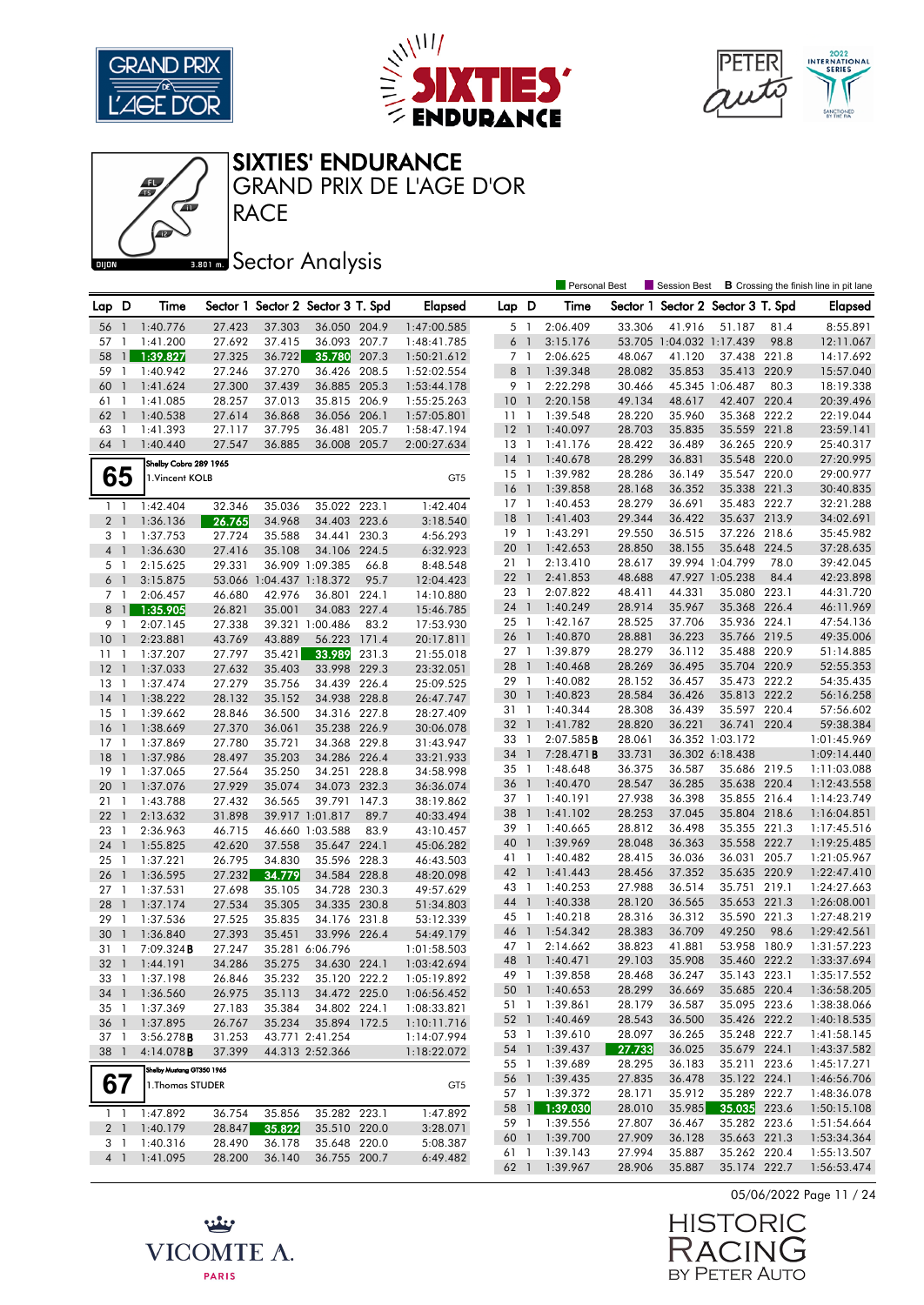

41





#### SIXTIES' ENDURANCE

RACE GRAND PRIX DE L'AGE D'OR

**Bector Analysis** 

|                 |                |                                 |                  |                          |                                   |       |                            |                 |                | <b>Personal Best</b>               |                  | Session Best                      |                              |       | <b>B</b> Crossing the finish line in pit lane |
|-----------------|----------------|---------------------------------|------------------|--------------------------|-----------------------------------|-------|----------------------------|-----------------|----------------|------------------------------------|------------------|-----------------------------------|------------------------------|-------|-----------------------------------------------|
| Lap D           |                | Time                            |                  |                          | Sector 1 Sector 2 Sector 3 T. Spd |       | <b>Elapsed</b>             | Lap D           |                | Time                               |                  | Sector 1 Sector 2 Sector 3 T. Spd |                              |       | Elapsed                                       |
| 63              | -1             | 1:39.385                        | 27.940           | 36.224                   | 35.221 222.7                      |       | 1:58:32.859                | 54              | $\overline{1}$ | 1:37.596                           | 27.906           | 35.602                            | 34.088 241.6                 |       | 1:39:01.626                                   |
| 64              | $\mathbf{1}$   | 1:39.367                        | 27.987           | 36.004                   | 35.376 221.3                      |       | 2:00:12.226                | 55              | $\mathbf{1}$   | 1:37.884                           | 27.151           | 36.256                            | 34.477 241.6                 |       | 1:40:39.510                                   |
|                 |                | Shelby Cobra Daytona Coupe 1964 |                  |                          |                                   |       |                            | 56              | $\overline{1}$ | 1:38.609                           | 27.813           | 35.947                            | 34.849 238.9                 |       | 1:42:18.119                                   |
|                 | 70             | 1. Pierre-Alain FRANCE          |                  |                          |                                   |       | GT5                        | 57              | $\overline{1}$ | 1:38.151                           | 27.459           | 35.907                            | 34.785 241.6                 |       | 1:43:56.270                                   |
|                 |                | 2. Erwin FRANCE                 |                  |                          |                                   |       |                            | 58              | $\overline{1}$ | 1:38.188                           | 27.601           | 35.537                            | 35.050 240.5                 |       | 1:45:34.458                                   |
| $\mathbf{1}$    | $\overline{1}$ | 1:39.539                        | 31.399           | 34.462                   | 33.678 236.3                      |       | 1:39.539                   | 59              | $\overline{1}$ | 1:36.575                           | 27.097           | 35.667                            | 33.811 241.6                 |       | 1:47:11.033                                   |
| 2 <sub>1</sub>  |                | 1:34.736                        | 26.623           | 34.229                   | 33.884 236.3                      |       | 3:14.275                   | 60              | $\overline{1}$ | 1:38.273                           | 28.015           | 36.153                            | 34.105 244.3                 |       | 1:48:49.306                                   |
| 3 1             |                | 1:34.417                        | 26.718           | 33.967                   | 33.732 237.4                      |       | 4:48.692                   | 61 1            |                | 1:36.628                           | 26.853           | 35.918                            | 33.857 243.8                 |       | 1:50:25.934                                   |
| $\overline{4}$  | $\overline{1}$ | 1:34.925                        | 26.775           | 34.333                   | 33.817                            | 237.4 | 6:23.617                   | 62              | $\overline{1}$ | 1:37.576                           | 28.030           | 35.695                            | 33.851 242.7                 |       | 1:52:03.510                                   |
| 5 <sub>1</sub>  |                | 2:18.739                        | 29.452           |                          | 42.069 1:07.218                   | 87.4  | 8:42.356                   | 63 1            |                | 1:37.508                           | 27.371           | 35.984                            | 34.153 241.6                 |       | 1:53:41.018                                   |
| 6               | $\mathbf{1}$   | 3:17.753                        |                  | 54.272 1:05.052 1:18.429 |                                   | 87.0  | 12:00.109                  | 64              | $\overline{1}$ | 1:37.769                           | 27.755           | 36.157                            | 33.857 241.1                 |       | 1:55:18.787                                   |
| 7 1             |                | 2:08.312                        | 47.120           | 43.573                   | 37.619 226.9                      |       | 14:08.421                  | 65 1            |                | 1:38.292                           | 27.668           | 36.462                            | 34.162 241.1                 |       | 1:56:57.079                                   |
| 8               | $\overline{1}$ | 1:34.497                        | 26.726           | 33.998                   | 33.773 237.4                      |       | 15:42.918                  | 66              | $\overline{1}$ | 1:37.323                           | 27.548           | 35.832                            | 33.943                       | 239.5 | 1:58:34.402                                   |
| 9               | $\mathbf{1}$   | 2:06.946                        | 26.743           |                          | 38.023 1:02.180                   | 83.7  | 17:49.864                  | 67 1            |                | 1:37.330                           | 27.768           | 35.722                            | 33.840 242.7                 |       | 2:00:11.732                                   |
| 10 <sup>°</sup> | $\mathbf{1}$   | 2:25.480                        | 43.462           | 44.214                   | 57.804 167.7                      |       | 20:15.344                  |                 |                | Austin-Healey 3000 Mk I 1960       |                  |                                   |                              |       |                                               |
| 11              | 1              | 1:37.824                        | 27.476           | 36.874                   | 33.474 242.2                      |       | 21:53.168                  |                 | $\sim$         | 1. François FILLON                 |                  |                                   |                              |       | GT3                                           |
| 12              | $\mathbf{1}$   | 1:34.250                        | 26.722           | 34.012                   | 33.516 240.0                      |       | 23:27.418                  |                 |                | 2.André RAULIN                     |                  |                                   |                              |       |                                               |
| 13              | $\mathbf{1}$   | 1:34.369                        | 26.553           | 34.226                   | 33.590 240.0                      |       | 25:01.787                  | $\mathbf{1}$    | $\overline{2}$ | 2:10.182                           | 50.631           | 41.136                            | 38.415 195.3                 |       | 2:10.182                                      |
| 14              | $\mathbf{1}$   | 1:35.290                        | 26.319           | 35.094                   | 33.877 240.0                      |       | 26:37.077                  | 2 <sub>2</sub>  |                | 1:49.412                           | 29.938           | 40.053                            | 39.421                       | 192.9 | 3:59.594                                      |
| $15-1$          |                | 1:34.779                        | 26.714           | 34.491                   | 33.574 238.4                      |       | 28:11.856                  | 3 <sub>2</sub>  |                | 1:48.015                           | 29.744           | 39.883                            | 38.388 193.5                 |       | 5:47.609                                      |
| 16              | $\mathbf{1}$   | 1:34.786                        | 26.446           | 34.637                   | 33.703 238.9                      |       | 29:46.642                  | 4               | $\overline{2}$ | 2:27.263                           | 32.431           |                                   | 44.306 1:10.526 107.0        |       | 8:14.872                                      |
| 17              | -1             | 1:34.650                        | 26.745           | 34.288                   | 33.617 240.5                      |       | 31:21.292                  | 5 <sub>2</sub>  |                | 2:00.951                           | 38.379           | 41.503                            | 41.069 175.9                 |       | 10:15.823                                     |
| 18              | -1             | 1:35.509                        | 26.584           | 34.817                   | 34.108 240.0                      |       | 32:56.801                  | 6 <sub>2</sub>  |                | 2:12.863                           | 33.394           | 39.950                            | 59.519                       | 71.4  | 12:28.686                                     |
| 19              | -1             | 1:34.633                        | 26.556           | 34.654                   | 33.423 238.9                      |       | 34:31.434                  | 7 <sup>2</sup>  |                | 2:16.103                           | 50.701           | 45.300                            | 40.102 189.5                 |       | 14:44.789                                     |
| 20              | $\mathbf{1}$   | 1:34.965                        | 26.631           | 34.706                   | 33.628 239.5                      |       | 36:06.399                  | 8 2             |                | 1:54.154                           | 30.492           | 38.692                            | 44.970 110.2                 |       | 16:38.943                                     |
| 21              | $\mathbf{1}$   | 1:37.030                        | 27.765           | 35.026                   | 34.239 241.1                      |       | 37:43.429                  | 9               | $\overline{2}$ | 2:22.858                           | 40.688           | 43.314                            | 58.856                       | 88.0  | 19:01.801                                     |
| 22              | $\mathbf{1}$   | 2:08.430                        | 30.574           | 43.405                   | 54.451 110.0                      |       | 39:51.859                  | 10 <sub>2</sub> |                | 2:11.814                           | 47.748           | 45.586                            | 38.480 193.9                 |       | 21:13.615                                     |
| 23              | 1              | 2:38.307                        | 49.146           |                          | 48.444 1:00.717                   | 89.1  | 42:30.166                  | $\overline{11}$ | $\overline{2}$ | 1:48.413                           | 30.168           | 39.822                            | 38.423 193.9                 |       | 23:02.028                                     |
| 24              | $\mathbf{1}$   | 2:06.887                        | 48.881           | 43.632                   | 34.374 238.4                      |       | 44:37.053                  | 12 <sub>2</sub> |                | 1:49.958                           | 31.087           | 40.657                            | 38.214 194.9                 |       | 24:51.986                                     |
| 25              | -1             | 1:35.424                        | 27.502           | 34.563                   | 33.359                            | 243.2 | 46:12.477                  | 13 <sub>2</sub> |                | 1:48.565                           | 30.835           | 38.934                            | 38.796 196.4                 |       | 26:40.551                                     |
| 26              | $\mathbf{1}$   | 1:34.766                        | 27.054           | 34.099                   | 33.613 239.5                      |       | 47:47.243                  | 14 <sup>2</sup> |                | 1:50.490                           | 31.067           | 38.884                            | 40.539 194.9                 |       | 28:31.041                                     |
| $27-1$          |                | 1:34.601                        | 26.717           | 34.260                   | 33.624 238.4                      |       | 49:21.844                  | 15 <sub>2</sub> |                | 1:48.530                           | 30.707           | 39.375                            | 38.448 195.3                 |       | 30:19.571                                     |
| 28              | $\mathbf{1}$   | 1:34.872                        | 26.722           | 34.431                   | 33.719 239.5                      |       | 50:56.716                  | 16 2            |                | 1:48.467                           | 30.995           | 39.152                            | 38.320 195.3                 |       | 32:08.038                                     |
| 29              | 1              | 1:35.275                        | 27.235           | 34.318                   | 33.722 239.5                      |       | 52:31.991                  | 17 <sub>2</sub> |                | 1:47.988                           | 30.262           | 39.385                            | 38.341 194.6                 |       | 33:56.026                                     |
| 30              | $\mathbf{1}$   | 1:34.818                        | 26.652           | 34.313                   | 33.853 242.2                      |       | 54:06.809                  | 18 2            |                | 1:51.155                           | 30.952           | 40.984                            | 39.219 195.3                 |       | 35:47.181                                     |
| 31              | 1              | 1:34.840                        | 26.854           | 34.416                   | 33.570 240.5                      |       | 55:41.649                  | 192             |                | 1:51.769                           | 31.494           | 41.202                            | 39.073 197.1                 |       | 37:38.950                                     |
| 32              | $\overline{1}$ | 1:35.926                        | 27.131           | 34.797                   | 33.998 241.1                      |       | 57:17.575                  | 20 2            |                | 2:10.196                           | 32.220           | 44.671                            | 53.305                       | 98.2  | 39:49.146                                     |
| 33              | $\mathbf{1}$   | 1:36.271                        | 27.704           | 35.053                   | 33.514 240.5                      |       | 58:53.846                  | 21              | $\overline{2}$ | 2:39.775                           | 49.315           |                                   | 48.802 1:01.658              | 82.8  | 42:28.921                                     |
| 34              | $\mathbf{1}$   | 1:34.807                        | 26.893           | 34.229                   | 33.685 240.0                      |       | 1:00:28.653                | 22 2            |                | 2:13.772                           | 48.852           | 46.281                            | 38.639 193.9                 |       | 44:42.693                                     |
| 35              | 1              | 1:34.100                        | 26.560           | 34.151                   | 33.389 241.1                      |       | 1:02:02.753                | 23 2            |                | 1:48.628                           | 31.672           | 38.699                            | 38.257                       | 196.7 | 46:31.321                                     |
| 36              | 1              | 1:34.005                        | 26.470           | 34.046                   | 33.489 241.6                      |       | 1:03:36.758                | 24 2            |                | 1:51.642                           | 30.692           | 40.561                            | 40.389 192.9                 |       | 48:22.963                                     |
| 37              | -1             | 1:34.931                        | 26.670           | 34.449                   | 33.812 241.1                      |       | 1:05:11.689                | 25 2            |                | 1:49.308                           | 31.022           | 39.338                            | 38.948 195.3                 |       | 50:12.271                                     |
| 38              | $\mathbf{1}$   | 1:35.023                        | 26.559           | 34.498                   | 33.966 241.1                      |       | 1:06:46.712                | 26 2            |                | 1:52.145                           | 31.079           | 41.581                            | 39.485 193.9                 |       | 52:04.416                                     |
| 39 1            |                | 1:34.966                        | 26.569           | 34.432                   | 33.965 240.0                      |       | 1:08:21.678                | 27 <sub>2</sub> |                | 1:48.577<br>28 2 7:14.745 <b>B</b> | 30.687           | 39.196                            | 38.694 195.3                 |       | 53:52.993                                     |
| 40 1            |                | 1:34.201                        | 26.487           | 34.344                   | 33.370 241.1                      |       | 1:09:55.879                |                 |                |                                    | 30.616           |                                   | 40.217 6:03.912              |       | 1:01:07.738                                   |
| 41 1            |                | 1:36.011                        | 26.723           | 34.292                   | 34.996 236.3                      |       | 1:11:31.890                |                 |                | 29 1 1:54.237                      | 36.154           | 39.123                            | 38.960 192.2                 |       | 1:03:01.975                                   |
| 42 1            |                | 6:48.872B                       | 27.034           |                          | 34.449 5:47.389                   |       | 1:18:20.762                | 30 1            |                | 1:48.270                           | 29.735           | 38.925                            | 39.610 190.5                 |       | 1:04:50.245                                   |
| 43 1            |                | 1:46.280<br>1:38.986            | 33.764<br>28.141 | 35.847                   | 36.669 210.9                      |       | 1:20:07.042                |                 |                | 31 1 1:50.115                      | 30.690           | 40.443                            | 38.982 193.2                 |       | 1:06:40.360                                   |
| 44 1<br>45 1    |                | 1:37.506                        | 27.608           | 36.332<br>35.754         | 34.513 236.8<br>34.144 240.0      |       | 1:21:46.028<br>1:23:23.534 |                 |                | 32 1 1:46.867<br>33 1 1:48.849     | 30.068<br>30.306 | 38.829<br>40.338                  | 37.970 196.4<br>38.205 194.2 |       | 1:08:27.227<br>1:10:16.076                    |
| 46 1            |                | 1:37.600                        | 27.402           | 36.083                   | 34.115 240.0                      |       | 1:25:01.134                |                 |                | 34 1 1:50.416                      | 30.053           | 41.273                            | 39.090 193.2                 |       | 1:12:06.492                                   |
| 47 1            |                | 1:38.667                        | 27.946           | 35.816                   | 34.905 238.4                      |       | 1:26:39.801                |                 |                | 35 1 1:48.297                      | 30.946           | 39.370                            | 37.981 195.3                 |       | 1:13:54.789                                   |
| 48 1            |                | 1:38.385                        | 27.557           | 36.220                   | 34.608 241.1                      |       | 1:28:18.186                |                 |                | 36 1 1:49.080                      | 31.720           | 39.415                            | 37.945 193.5                 |       | 1:15:43.869                                   |
| 49 1            |                | 2:07.574                        | 28.316           |                          | 38.889 1:00.369                   | 91.8  | 1:30:25.760                |                 |                | 37 1 1:46.864                      | 30.031           | 39.364                            | 37.469 195.7                 |       | 1:17:30.733                                   |
| 50 1            |                | 2:04.735                        | 47.210           | 43.294                   | 34.231 239.5                      |       | 1:32:30.495                |                 |                | 38 1 1:46.259                      | 29.421           | 38.650                            | 38.188 196.0                 |       | 1:19:16.992                                   |
| 51 1            |                | 1:36.989                        | 27.219           | 35.536                   | 34.234 240.0                      |       | 1:34:07.484                |                 |                | 39 1 1:48.933                      | 29.771           | 38.950                            | 40.212 182.1                 |       | 1:21:05.925                                   |
| 52 <sub>1</sub> |                | 1:38.229                        | 27.584           | 35.889                   | 34.756 245.5                      |       | 1:35:45.713                |                 |                | 40 1 1:48.424                      | 29.728           | 41.192                            | 37.504 193.9                 |       | 1:22:54.349                                   |
| 53 1            |                | 1:38.317                        | 27.775           | 35.880                   | 34.662 241.6                      |       | 1:37:24.030                |                 |                | 41 1 1:46.710                      | 29.698           | 39.519                            | 37.493 196.0                 |       | 1:24:41.059                                   |

05/06/2022 Page 12 / 24



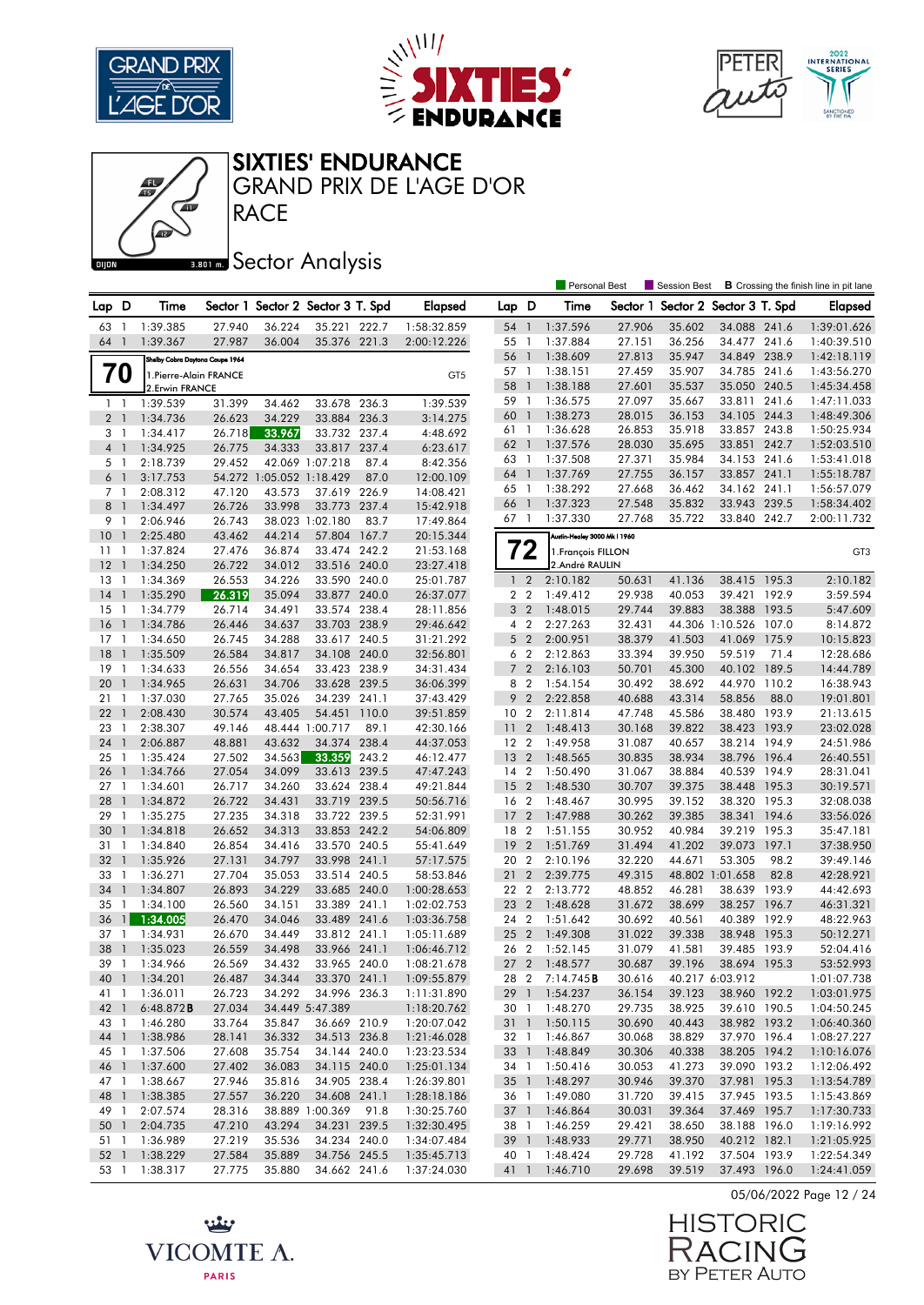







**RACE** GRAND PRIX DE L'AGE D'OR

Œ

## **Bector Analysis**

|                      |                          |                      |        |                                   |                     |               |                       |                |                          | <b>Personal Best</b>                        |          | Session Best                      |                 |       | <b>B</b> Crossing the finish line in pit lane |
|----------------------|--------------------------|----------------------|--------|-----------------------------------|---------------------|---------------|-----------------------|----------------|--------------------------|---------------------------------------------|----------|-----------------------------------|-----------------|-------|-----------------------------------------------|
| Lap D                |                          | Time                 |        | Sector 1 Sector 2 Sector 3 T. Spd |                     |               | <b>Elapsed</b>        | Lap D          |                          | Time                                        |          | Sector 1 Sector 2 Sector 3 T. Spd |                 |       | <b>Elapsed</b>                                |
| 42                   | - 1                      | 1:49.264             | 29.732 | 40.967                            | 38.565 194.6        |               | 1:26:30.323           | 37             | $\overline{2}$           | 1:36.330                                    | 26.339   | 35.515                            | 34.476 213.0    |       | 1:13:02.458                                   |
| 43                   | $\mathbf{1}$             | 1:46.549             | 29.729 | 39.311                            | 37.509 197.4        |               | 1:28:16.872           | 38             | $\overline{2}$           | 1:35.921                                    | 26.314   | 35.120                            | 34.487 210.9    |       | 1:14:38.379                                   |
| 44                   | -1                       | 2:11.617             | 29.903 |                                   | 41.003 1:00.711     | 92.3          | 1:30:28.489           | 39             | $\overline{2}$           | 1:37.161                                    | 26.921   | 35.295                            | 34.945 209.3    |       | 1:16:15.540                                   |
| 45                   | $\mathbf{1}$             | 2:10.891             | 46.964 | 45.508                            | 38.419              | 197.8         | 1:32:39.380           | 40             | $\overline{2}$           | 1:36.278                                    | 26.356   | 35.245                            | 34.677 210.5    |       | 1:17:51.818                                   |
| 46                   | - 1                      | 1:46.465             | 30.460 | 38.364                            | 37.641 196.7        |               | 1:34:25.845           | 41 2           |                          | 1:36.602                                    | 26.340   | 35.301                            | 34.961 211.8    |       | 1:19:28.420                                   |
| 47                   | $\overline{\phantom{a}}$ | 1:48.838             | 30.226 | 40.841                            | 37.771              | 196.0         | 1:36:14.683           | 42 2           |                          | 1:37.281                                    | 26.413   | 35.947                            | 34.921 213.0    |       | 1:21:05.701                                   |
| 48                   | $\mathbf{1}$             | 1:46.915             | 29.586 | 39.955                            | 37.374              | 196.0         | 1:38:01.598           | 43 2           |                          | 1:37.858                                    | 27.156   | 36.033                            | 34.669 210.5    |       | 1:22:43.559                                   |
| 49                   | $\mathbf{1}$             | 1:46.057             | 29.323 | 38.809                            | 37.925              | 197.1         | 1:39:47.655           | 44 2           |                          | 1:36.643                                    | 26.286   | 35.779                            | 34.578 211.8    |       | 1:24:20.202                                   |
| 50                   | $\mathbf{1}$             | 1:46.670             | 29.829 | 38.547                            | 38.294 193.9        |               | 1:41:34.325           | 45 2           |                          | 1:37.249                                    | 26.834   | 35.662                            | 34.753 213.0    |       | 1:25:57.451                                   |
| 51                   | $\mathbf{1}$             | 2:14.865             | 29.540 |                                   | 38.282 1:07.043     | 193.2         | 1:43:49.190           | 46 2           |                          | 1:36.534                                    | 26.425   | 35.591                            | 34.518 214.3    |       | 1:27:33.985                                   |
| 52                   | -1                       | 1:49.300             | 30.003 | 39.544                            | 39.753              | 194.6         | 1:45:38.490           | 47 2           |                          | 1:45.075                                    | 27.319   | 36.021                            | 41.735          | 93.2  | 1:29:19.060                                   |
| 53                   | $\overline{1}$           | 1:47.353             | 30.502 | 39.143                            | 37.708              | 196.0         | 1:47:25.843           | 48 2           |                          | 2:33.427                                    | 46.103   | 48.303                            | 59.021 194.6    |       | 1:31:52.487                                   |
| 54                   | $\overline{1}$           | 1:46.601             | 29.915 | 39.104                            | 37.582 196.0        |               | 1:49:12.444           | 49             | $\overline{2}$           | 1:37.164                                    | 26.726   | 35.411                            | 35.027          | 208.9 | 1:33:29.651                                   |
| 55                   | $\overline{1}$           | 1:47.304             | 30.144 | 39.006                            | 38.154 197.8        |               | 1:50:59.748           | 50 2           |                          | 1:36.564                                    | 26.256   | 35.648                            | 34.660 210.5    |       | 1:35:06.215                                   |
| 56                   | -1                       | 1:47.261             | 29.992 | 39.828                            | 37.441              | 195.7         | 1:52:47.009           | 51 2           |                          | 1:36.602                                    | 26.334   | 35.512                            | 34.756 211.8    |       | 1:36:42.817                                   |
| 57                   | $\overline{1}$           | 1:47.224             | 30.197 | 38.928                            | 38.099 194.2        |               | 1:54:34.233           | 52 2           |                          | 1:36.350                                    | 26.402   | 35.326                            | 34.622 210.1    |       | 1:38:19.167                                   |
| 58                   | - 1                      | 1:48.293             | 30.619 | 39.586                            | 38.088 193.9        |               | 1:56:22.526           | 53             | $\overline{2}$           | 1:37.033                                    | 26.848   | 35.320                            | 34.865 209.7    |       | 1:39:56.200                                   |
| 59                   | $\overline{1}$           | 1:47.881             | 31.040 | 38.879                            | 37.962 194.6        |               | 1:58:10.407           | 54 2           |                          | 1:37.464                                    | 26.370   | 35.210                            | 35.884 206.5    |       | 1:41:33.664                                   |
| 60 1                 |                          | 1:47.436             | 30.137 | 39.499                            | 37.800 196.0        |               | 1:59:57.843           | 55             | $\overline{2}$           | 1:37.750                                    | 26.351   | 36.615                            | 34.784 210.5    |       | 1:43:11.414                                   |
|                      |                          |                      |        |                                   |                     |               |                       | 56 2           |                          | 1:36.903                                    | 26.241   | 35.634                            | 35.028 209.7    |       | 1:44:48.317                                   |
|                      |                          | Lotus Elan 26R 1965  |        |                                   |                     |               |                       | 57 2           |                          | 1:36.342                                    | 26.334   | 35.567                            | 34.441 214.3    |       | 1:46:24.659                                   |
| 75                   |                          | 1.Simon EVANS        |        |                                   |                     |               | GT <sub>2</sub>       | 58 2           |                          | 1:38.776                                    | 27.404   | 36.453                            | 34.919 213.4    |       | 1:48:03.435                                   |
|                      |                          | 2. James LITTLEJOHN  |        |                                   |                     |               |                       | 59             | $\overline{2}$           | 1:37.537                                    | 26.756   | 36.392                            | 34.389 212.6    |       | 1:49:40.972                                   |
| $1\quad$             |                          | 1:46.837             | 34.720 | 36.298                            | 35.819 209.7        |               | 1:46.837              | 60 2           |                          | 1:36.258                                    | 26.290   | 35.593                            | 34.375 213.9    |       | 1:51:17.230                                   |
| 2 <sub>1</sub>       |                          | 1:40.311             | 28.156 | 36.316                            | 35.839              | 208.1         | 3:27.148              | 61             | $\overline{2}$           | 1:38.072                                    | 26.240   | 36.492                            | 35.340 210.5    |       | 1:52:55.302                                   |
| 3 1                  |                          | 1:38.927             | 27.165 | 35.720                            | 36.042 206.1        |               | 5:06.075              | 62 2           |                          | 1:36.314                                    | 26.289   | 35.298                            | 34.727 210.1    |       | 1:54:31.616                                   |
| 4 1                  |                          | 1:40.038             | 27.385 | 35.901                            | 36.752 204.5        |               | 6:46.113              | 63 2           |                          | 1:36.661                                    | 26.346   | 35.753                            | 34.562 210.1    |       | 1:56:08.277                                   |
| 5 <sub>1</sub>       |                          | 2:08.502<br>3:15.374 | 29.611 | 53.684 1:04.440 1:17.250          | 38.711 1:00.180     | 63.8<br>102.8 | 8:54.615<br>12:09.989 | 64             | $\overline{2}$           | 1:36.321                                    | 26.149   | 35.802                            | 34.370          | 211.8 | 1:57:44.598                                   |
| 61<br>7 <sub>1</sub> |                          | 2:07.389             | 48.124 | 41.673                            | 37.592 207.3        |               | 14:17.378             | 65 2           |                          | 1:37.142                                    | 26.653   | 36.071                            | 34.418 212.2    |       | 1:59:21.740                                   |
| 8                    | $\overline{1}$           | 1:39.151             | 26.919 | 35.948                            | 36.284 203.8        |               | 15:56.529             | 66 2           |                          | 1:36.687                                    | 26.705   | 35.307                            | 34.675 210.5    |       | 2:00:58.427                                   |
| 9                    | $\overline{1}$           | 2:22.260             | 29.619 |                                   | 45.952 1:06.689     | 79.3          | 18:18.789             |                |                          |                                             |          |                                   |                 |       |                                               |
| 10                   | - 1                      | 2:20.455             | 48.787 | 48.718                            | 42.950 203.0        |               | 20:39.244             |                | 79                       | Lotus Elan 26R 1964<br>1. Victor GUTZWILLER |          |                                   |                 |       | GT <sub>2</sub>                               |
| 11                   | $\overline{1}$           | 1:39.075             | 27.285 | 35.871                            | 35.919              | 203.8         | 22:18.319             |                |                          |                                             |          |                                   |                 |       |                                               |
| 12                   | -1                       | 1:39.737             | 27.441 | 35.993                            | 36.303 205.7        |               | 23:58.056             | $1\quad$       |                          | 1:59.260                                    | 43.424   | 39.143                            | 36.693 205.7    |       | 1:59.260                                      |
| 13                   | $\mathbf{1}$             | 1:41.358             | 27.631 | 37.152                            | 36.575 204.9        |               | 25:39.414             | 2 <sub>1</sub> |                          | 1:42.703                                    | 29.042   | 37.148                            | 36.513 208.1    |       | 3:41.963                                      |
| 14                   | -1                       | 1:39.436             | 27.550 | 35.992                            | 35.894 204.5        |               | 27:18.850             | 3 <sup>1</sup> |                          | 1:43.054                                    | 28.810   | 37.660                            | 36.584 208.1    |       | 5:25.017                                      |
| 15                   | $\overline{1}$           | 1:40.478             | 28.037 | 36.496                            | 35.945 205.3        |               | 28:59.328             | $4-1$          |                          | 1:43.545                                    | 28.563   | 37.069                            | 37.913 156.3    |       | 7:08.562                                      |
| 16                   | $\overline{1}$           | 1:39.391             | 27.207 | 36.297                            | 35.887 206.1        |               | 30:38.719             | 5              | $\overline{\phantom{a}}$ | 1:56.051                                    | 31.852   | 38.507                            | 45.692          | 77.0  | 9:04.613                                      |
| 17                   | $\overline{1}$           | 1:39.714             | 27.562 | 36.386                            | 35.766 206.9        |               | 32:18.433             | 6 1            |                          | 3:15.175                                    | 1:02.388 |                                   | 58.576 1:14.211 | 73.5  | 12:19.788                                     |
| 18                   | $\overline{1}$           | 1:40.608             | 27.518 | 36.619                            | 36.471              | 206.9         | 33:59.041             | $\overline{7}$ | $\overline{1}$           | 2:10.135                                    | 48.898   | 44.052                            | 37.185          | 205.7 | 14:29.923                                     |
| 19                   | $\mathbf{1}$             | 1:42.613             | 28.282 | 37.783                            | 36.548 205.3        |               | 35:41.654             | 8 1            |                          | 1:40.781                                    | 28.053   | 36.542                            | 36.186 208.5    |       | 16:10.704                                     |
| 20                   | -1                       | 1:41.484             | 28.514 | 36.704                            | 36.266 205.7        |               | 37:23.138             | 9              | $\overline{\phantom{a}}$ | 2:20.313                                    | 34.976   |                                   | 40.790 1:04.547 | 83.3  | 18:31.017                                     |
| 21                   | $\overline{1}$           | 2:17.889             | 27.691 |                                   | 44.465 1:05.733     | 82.4          | 39:41.027             | 10             | $\overline{1}$           | 2:16.914                                    | 48.124   | 48.574                            | 40.216 209.3    |       | 20:47.931                                     |
| 221                  |                          | 2:41.826             | 48.219 |                                   | 47.747 1:05.860     | 81.1          | 42:22.853             | $11-1$         |                          | 1:41.292                                    | 28.159   | 37.625                            | 35.508 210.1    |       | 22:29.223                                     |
|                      |                          | 23 1 2:07.979        | 48.224 |                                   | 44.158 35.597 204.9 |               | 44:30.832             |                |                          | 12 1 1:41.931                               | 28.370   | 37.169                            | 36.392 206.1    |       | 24:11.154                                     |
|                      |                          | 24 1 1:38.362        | 27.005 | 35.786                            | 35.571 205.7        |               | 46:09.194             |                |                          | 13 1 1:41.050                               | 28.429   | 36.991                            | 35.630 206.1    |       | 25:52.204                                     |
| $25 \quad 1$         |                          | 1:39.122             | 27.544 | 35.754                            | 35.824 208.9        |               | 47:48.316             | $14-1$         |                          | 1:40.573                                    | 27.952   | 37.051                            | 35.570 205.3    |       | 27:32.777                                     |
| 26 1                 |                          | 1:41.006             | 28.438 | 36.744                            | 35.824 206.5        |               | 49:29.322             |                |                          | 15 1 1:39.569                               | 27.382   | 36.359                            | 35.828 206.1    |       | 29:12.346                                     |
| $27-1$               |                          | 1:39.809             | 27.779 | 35.966                            | 36.064 206.1        |               | 51:09.131             |                |                          | 16 1 1:42.136                               | 29.711   | 36.833                            | 35.592 206.1    |       | 30:54.482                                     |
| 28 1                 |                          | 1:40.088             | 27.665 | 36.386                            | 36.037 206.1        |               | 52:49.219             |                |                          | 17 1 1:41.540                               | 28.166   | 37.569                            | 35.805 206.5    |       | 32:36.022                                     |
| $29-1$               |                          | 1:40.399             | 28.058 | 36.313                            | 36.028 208.9        |               | 54:29.618             |                |                          | 18 1 1:39.579                               | 27.684   | 36.391                            | 35.504 208.1    |       | 34:15.601                                     |
| 30 1                 |                          | 1:40.716             | 28.518 | 36.070                            | 36.128 206.5        |               | 56:10.334             |                |                          | 19 1 1:41.333                               | 28.804   | 36.488                            | 36.041 208.1    |       | 35:56.934                                     |
| $31 \quad 1$         |                          | $6:58.282$ <b>B</b>  | 28.045 |                                   | 36.837 5:53.400     |               | 1:03:08.616           |                |                          | 20 1 1:46.051                               | 28.268   | 40.589                            | 37.194 206.9    |       | 37:42.985                                     |
| 32 2                 |                          | 1:49.926             | 39.837 | 35.140                            | 34.949 207.7        |               | 1:04:58.542           |                | $21 \quad 1$             | 2:14.508                                    | 33.285   | 42.425                            | 58.798          | 87.7  | 39:57.493                                     |
|                      |                          | 33 2 1:37.365        | 27.189 | 35.326                            | 34.850 210.1        |               | 1:06:35.907           |                | 22 1                     | 2:38.209                                    | 45.476   |                                   | 49.340 1:03.393 | 82.6  | 42:35.702                                     |
|                      |                          | 34 2 1:36.662        | 26.985 | 35.018                            | 34.659 210.9        |               | 1:08:12.569           |                |                          | 23 1 2:06.670                               | 47.069   | 43.241                            | 36.360 208.9    |       | 44:42.372                                     |
|                      |                          | 35 2 1:36.774        | 26.968 | 35.287                            | 34.519 211.8        |               | 1:09:49.343           |                |                          | 24 1 1:40.818                               | 27.904   | 36.735                            | 36.179 207.7    |       | 46:23.190                                     |
|                      |                          | 36 2 1:36.785        | 26.531 | 35.367                            | 34.887 209.7        |               | 1:11:26.128           |                |                          | 25 1 1:41.210                               | 28.250   | 37.148                            | 35.812 207.3    |       | 48:04.400                                     |

05/06/2022 Page 13 / 24



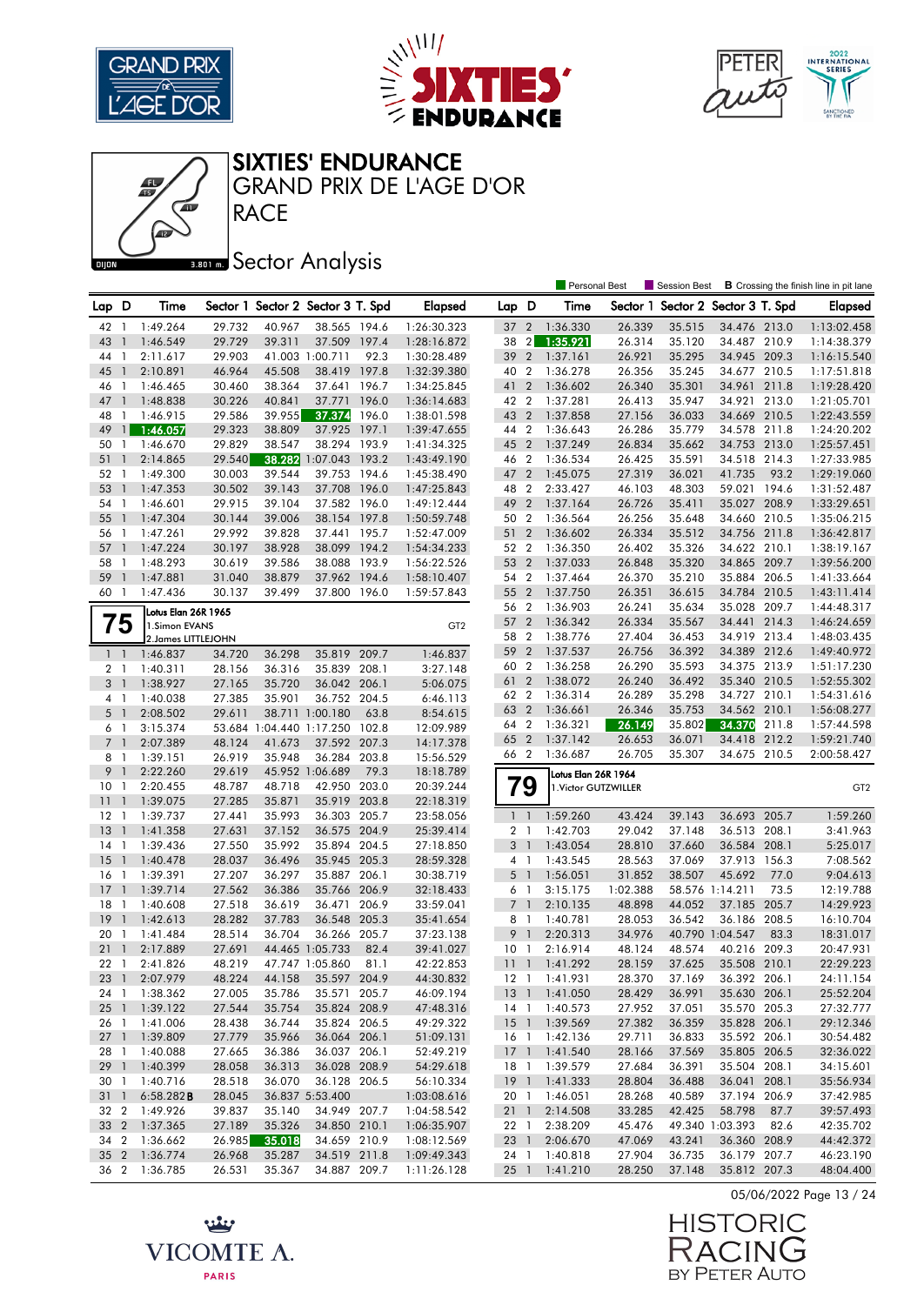





SIXTIES' ENDURANCE

RACE GRAND PRIX DE L'AGE D'OR

## **Bector Analysis**

|              |                |                        |        |        |                                   |       |                            |              |                | <b>Personal Best</b>       |                  | Session Best                      |                 |       | <b>B</b> Crossing the finish line in pit lane |
|--------------|----------------|------------------------|--------|--------|-----------------------------------|-------|----------------------------|--------------|----------------|----------------------------|------------------|-----------------------------------|-----------------|-------|-----------------------------------------------|
| Lap D        |                | Time                   |        |        | Sector 1 Sector 2 Sector 3 T. Spd |       | <b>Elapsed</b>             | Lap D        |                | Time                       |                  | Sector 1 Sector 2 Sector 3 T. Spd |                 |       | <b>Elapsed</b>                                |
| 26           | - 1            | 1:39.206               | 27.176 | 36.084 | 35.946 206.5                      |       | 49:43.606                  | $16-1$       |                | 1:42.003                   | 28.699           | 36.779                            | 36.525 213.0    |       | 30:51.319                                     |
| 27           | $\mathbf{1}$   | 1:39.031               | 27.589 | 36.241 | 35.201                            | 208.5 | 51:22.637                  | $17-1$       |                | 1:41.926                   | 28.905           | 37.214                            | 35.807 215.6    |       | 32:33.245                                     |
| 28           | -1             | 1:38.978               | 27.572 | 36.127 | 35.279 207.3                      |       | 53:01.615                  | $18-1$       |                | 1:40.480                   | 28.201           | 36.598                            | 35.681 213.0    |       | 34:13.725                                     |
| 29           | $\overline{1}$ | 1:39.604               | 27.327 | 36.712 | 35.565 208.1                      |       | 54:41.219                  | $19-1$       |                | 1:39.811                   | 27.851           | 36.359                            | 35.601 215.6    |       | 35:53.536                                     |
| 30           | $\overline{1}$ | 1:38.897               | 27.519 | 36.147 | 35.231 209.7                      |       | 56:20.116                  | 20           | $\overline{1}$ | 1:45.119                   | 29.977           | 38.238                            | 36.904 213.0    |       | 37:38.655                                     |
| 31           | $\overline{1}$ | 1:40.712               | 28.852 | 36.174 | 35.686 210.5                      |       | 58:00.828                  | 21 1         |                | 2:07.621                   | 29.408           | 40.136                            | 58.077          | 91.8  | 39:46.276                                     |
| 32           | $\overline{1}$ | 1:40.292               | 28.368 | 36.327 | 35.597 207.3                      |       | 59:41.120                  | 22           | $\overline{1}$ | 2:40.974                   | 49.345           |                                   | 48.342 1:03.287 | 85.2  | 42:27.250                                     |
| 33           | $\overline{1}$ | 1:40.042               | 27.930 | 36.506 | 35.606 205.7                      |       | 1:01:21.162                | 23 1         |                | 2:08.996                   | 47.809           | 44.825                            | 36.362 211.8    |       | 44:36.246                                     |
| 34           | -1             | 1:40.515               | 27.764 | 36.904 | 35.847 208.9                      |       | 1:03:01.677                | 24           | $\overline{1}$ | 1:40.720                   | 28.168           | 36.854                            | 35.698 215.1    |       | 46:16.966                                     |
| 35           | $\mathbf{1}$   | 6:57.161B              | 27.813 |        | 36.443 5:52.905                   |       | 1:09:58.838                | $25 \quad 1$ |                | 1:40.633                   | 28.092           | 36.581                            | 35.960 212.6    |       | 47:57.599                                     |
| 36           | -1             | 1:47.250               | 35.294 | 36.505 | 35.451 208.5                      |       | 1:11:46.088                | 26           | $\overline{1}$ | 1:39.319                   | 27.770           | 36.197                            | 35.352          | 216.4 | 49:36.918                                     |
| 37           | $\overline{1}$ | 1:40.785               | 28.578 | 36.523 | 35.684 209.3                      |       | 1:13:26.873                | $27-1$       |                | 1:39.317                   | 27.561           | 36.387                            | 35.369 214.7    |       | 51:16.235                                     |
| 38           | -1             | 1:40.931               | 27.982 | 36.883 | 36.066 206.5                      |       | 1:15:07.804                | 28           | $\overline{1}$ | 1:39.748                   | 27.923           | 36.298                            | 35.527 214.7    |       | 52:55.983                                     |
| 39           | $\overline{1}$ | 1:40.970               | 27.656 | 36.773 | 36.541                            | 207.7 | 1:16:48.774                | 29           | -1             | 1:40.217                   | 28.154           | 36.377                            | 35.686 215.6    |       | 54:36.200                                     |
| 40           | -1             | 1:41.021               | 28.658 | 36.862 | 35.501                            | 208.9 | 1:18:29.795                | 30           | $\overline{1}$ | 1:41.443                   | 28.435           | 36.551                            | 36.457 213.0    |       | 56:17.643                                     |
| 41           | $\mathbf{1}$   | 1:40.618               | 28.303 | 36.587 | 35.728 188.5                      |       | 1:20:10.413                | 31           | $\overline{1}$ | 7:27.216B                  | 28.620           |                                   | 36.764 6:21.832 |       | 1:03:44.859                                   |
| 42           | - 1            | 1:40.648               | 28.190 | 36.926 | 35.532 207.7                      |       | 1:21:51.061                | 32           | $\overline{2}$ | 1:54.523                   | 36.894           | 39.477                            | 38.152 208.5    |       | 1:05:39.382                                   |
| 43           | $\overline{1}$ | 1:40.667               | 27.679 | 36.870 | 36.118 207.3                      |       | 1:23:31.728                | 33           | $\overline{2}$ | 1:44.119                   | 29.615           | 37.887                            | 36.617 210.9    |       | 1:07:23.501                                   |
|              | -1             |                        |        |        | 35.698 206.9                      |       |                            |              | $\overline{2}$ |                            |                  |                                   | 37.067 211.8    |       |                                               |
| 44           |                | 1:39.322               | 27.496 | 36.128 |                                   |       | 1:25:11.050<br>1:26:51.181 | 34           |                | 1:44.619                   | 30.217<br>29.194 | 37.335<br>37.868                  |                 |       | 1:09:08.120                                   |
| 45           | $\mathbf{1}$   | 1:40.131               | 27.265 | 36.834 | 36.032 208.5                      |       |                            | 35 2         | $\overline{2}$ | 1:43.625                   |                  |                                   | 36.563 210.9    |       | 1:10:51.745                                   |
| 46           | $\mathbf{1}$   | 1:43.298               | 27.612 | 38.400 | 37.286 212.2                      |       | 1:28:34.479                | 36           |                | 1:42.443                   | 28.273           | 37.683                            | 36.487 210.9    |       | 1:12:34.188                                   |
| 47           | $\mathbf{1}$   | 2:15.328               | 27.855 |        | 45.825 1:01.648                   | 84.6  | 1:30:49.807                | 37           | $\overline{2}$ | 1:43.991                   | 29.145           | 37.949                            | 36.897 211.8    |       | 1:14:18.179                                   |
| 48           | -1             | 1:56.762               | 44.952 | 36.336 | 35.474 207.7                      |       | 1:32:46.569                | 38           | $\overline{2}$ | 1:43.045                   | 28.862           | 37.625                            | 36.558          | 210.1 | 1:16:01.224                                   |
| 49           | $\overline{1}$ | 1:38.933               | 27.299 | 36.178 | 35.456 207.3                      |       | 1:34:25.502                | 39 2         |                | 1:44.850                   | 28.534           | 39.420                            | 36.896 211.8    |       | 1:17:46.074                                   |
| 50           | -1             | 1:40.290               | 27.504 | 36.376 | 36.410 205.3                      |       | 1:36:05.792                | 40           | $\overline{2}$ | 1:43.181                   | 28.747           | 37.497                            | 36.937 213.4    |       | 1:19:29.255                                   |
| 51           | $\overline{1}$ | 1:39.740               | 27.663 | 36.507 | 35.570 209.3                      |       | 1:37:45.532                | 41 2         |                | 1:42.991                   | 28.660           | 37.450                            | 36.881 210.9    |       | 1:21:12.246                                   |
| 52           | -1             | 1:40.031               | 27.497 | 36.332 | 36.202 210.1                      |       | 1:39:25.563                | 42 2         |                | 1:48.477                   | 28.728           | 38.757                            | 40.992 170.1    |       | 1:23:00.723                                   |
| 53           | $\overline{1}$ | 1:39.206               | 27.398 | 36.484 | 35.324 208.9                      |       | 1:41:04.769                | 43           | $\overline{2}$ | 1:44.216                   | 30.137           | 37.351                            | 36.728          | 212.2 | 1:24:44.939                                   |
| 54           | $\overline{1}$ | 1:39.356               | 27.507 | 36.378 | 35.471 206.9                      |       | 1:42:44.125                | 44           | $\overline{2}$ | 1:44.613                   | 29.466           | 37.641                            | 37.506 211.8    |       | 1:26:29.552                                   |
| 55           | $\overline{1}$ | 1:39.478               | 27.525 | 36.468 | 35.485 209.7                      |       | 1:44:23.603                | 45 2         |                | 7:08.996                   |                  | 28.333 5:57.599                   | 43.064 191.8    |       | 1:33:38.548                                   |
| 56           | $\overline{1}$ | 1:39.190               | 27.419 | 36.455 | 35.316 208.9                      |       | 1:46:02.793                | 46           | $\overline{2}$ | 1:45.939                   | 30.273           | 38.235                            | 37.431 211.4    |       | 1:35:24.487                                   |
| 57           | $\overline{1}$ | 1:39.415               | 27.228 | 36.717 | 35.470 209.7                      |       | 1:47:42.208                | 47 2         |                | 1:44.522                   | 28.942           | 37.813                            | 37.767 208.9    |       | 1:37:09.009                                   |
| 58           | $\mathbf{1}$   | 1:39.861               | 27.471 | 37.048 | 35.342 206.1                      |       | 1:49:22.069                | 48           | $\overline{2}$ | 1:44.338                   | 29.739           | 37.586                            | 37.013 209.7    |       | 1:38:53.347                                   |
| 59           | $\mathbf{1}$   | 1:39.187               | 27.236 | 36.617 | 35.334                            | 208.9 | 1:51:01.256                | 49 2         |                | 1:46.105                   | 29.830           | 38.563                            | 37.712 210.1    |       | 1:40:39.452                                   |
| 60           | 1              | 1:40.339               | 28.675 | 36.391 | 35.273 205.3                      |       | 1:52:41.595                | 50           | $\overline{2}$ | 1:44.614                   | 29.599           | 37.467                            | 37.548          | 211.4 | 1:42:24.066                                   |
| 61           | $\mathbf{1}$   | 1:38.712               | 27.286 | 35.929 | 35.497 205.3                      |       | 1:54:20.307                | 51 2         |                | 1:45.038                   | 30.311           | 37.718                            | 37.009 211.8    |       | 1:44:09.104                                   |
| 62           | -1             | 1:39.603               | 27.416 | 36.377 | 35.810 206.1                      |       | 1:55:59.910                | 52           | $\overline{2}$ | 1:43.575                   | 29.149           | 37.455                            | 36.971          | 211.4 | 1:45:52.679                                   |
| 63           | $\mathbf{1}$   | 1:39.499               | 27.358 | 36.723 | 35.418 204.9                      |       | 1:57:39.409                | 53 2         |                | 1:46.438                   | 29.391           | 38.858                            | 38.189 212.6    |       | 1:47:39.117                                   |
| 64           | $\overline{1}$ | 1:39.848               | 27.509 | 36.592 | 35.747                            | 205.3 | 1:59:19.257                | 54           | $\overline{2}$ | 1:45.369                   | 29.557           | 38.627                            | 37.185 212.6    |       | 1:49:24.486                                   |
| 65           | $\overline{1}$ | 1:39.373               | 27.367 | 36.264 | 35.742 205.3                      |       | 2:00:58.630                | 55           | $\overline{2}$ | 1:43.141                   | 28.409           | 37.653                            | 37.079          | 210.1 | 1:51:07.627                                   |
|              |                | Jaguar E-Type 3.8 1964 |        |        |                                   |       |                            | 56           | $\overline{2}$ | 1:43.682                   | 29.187           | 37.631                            | 36.864 210.9    |       | 1:52:51.309                                   |
| 81           |                | 1. Patrick BONNARDEL   |        |        |                                   |       | GT4                        | 57           | $\overline{2}$ | 1:44.248                   | 29.320           | 37.914                            | 37.014          | 212.6 | 1:54:35.557                                   |
|              |                | 2.Alexandre BONNARDEL  |        |        |                                   |       |                            | 58           | $\overline{2}$ | 1:44.921                   | 29.946           | 38.124                            | 36.851 212.2    |       | 1:56:20.478                                   |
| $1\quad1$    |                | 1:51.929               | 38.704 | 37.134 | 36.091 210.5                      |       | 1:51.929                   | 59 2         |                | 1:44.600                   | 29.656           | 37.428                            | 37.516 210.1    |       | 1:58:05.078                                   |
|              |                | 2 1 1:42.150           | 28.638 | 36.696 | 36.816 209.7                      |       | 3:34.079                   |              |                | 60 2 1:45.479              | 30.078           | 38.068                            | 37.333 209.7    |       | 1:59:50.557                                   |
|              |                | 3 1 1:41.550           | 28.656 | 36.665 | 36.229 207.3                      |       | 5:15.629                   |              |                | 61 2 1:43.803              | 29.298           | 37.586                            | 36.919 212.2    |       | 2:01:34.360                                   |
|              |                | 4 1 1:42.705           | 28.357 | 36.742 | 37.606 176.2                      |       | 6:58.334                   |              |                | Jaguar E-Type 3.8 1964     |                  |                                   |                 |       |                                               |
| 5 1          |                | 2:00.356               | 29.741 | 39.956 | 50.659                            | 77.5  | 8:58.690                   | 90           |                | 1. Carlos F. CRUZ          |                  |                                   |                 |       | GT4                                           |
|              | 6 1            | 3:15.648               |        |        | 56.841 1:02.113 1:16.694 87.3     |       | 12:14.338                  |              |                | 2. Miguel AMARAL           |                  |                                   |                 |       |                                               |
|              | 7 1            | 2:07.758               | 47.834 | 42.147 | 37.777 209.7                      |       | 14:22.096                  |              |                | $1 \quad 1 \quad 1:59.047$ | 46.092           | 37.117                            | 35.838 216.9    |       | 1:59.047                                      |
| 8 1          |                | 1:41.432               | 28.357 | 36.611 | 36.464 210.1                      |       | 16:03.528                  |              |                | 2 1 1:42.123               | 28.906           | 36.632                            | 36.585 218.2    |       | 3:41.170                                      |
| 9 1          |                | 2:19.817               | 29.846 |        | 43.860 1:06.111                   | 80.2  | 18:23.345                  |              |                | 3 1 1:40.537               | 28.701           | 35.926                            | 35.910 213.4    |       | 5:21.707                                      |
|              |                | 10 1 2:20.401          | 48.946 | 48.634 | 42.821 212.6                      |       | 20:43.746                  | 4 1          |                | 1:44.249                   | 28.263           | 36.080                            | 39.906 157.9    |       | 7:05.956                                      |
| $11 \quad 1$ |                | 1:41.838               | 28.686 | 37.192 | 35.960 214.7                      |       | 22:25.584                  |              |                | 5 1 1:56.391               | 31.707           | 38.865                            | 45.819          | 80.5  | 9:02.347                                      |
|              |                | 12 1 1:40.862          | 28.226 | 36.536 | 36.100 214.7                      |       | 24:06.446                  | 61           |                | 3:15.594                   | 1:00.136         |                                   | 59.924 1:15.534 | 73.2  | 12:17.941                                     |
|              |                | 13 1 1:41.377          | 28.781 | 36.665 | 35.931 213.9                      |       | 25:47.823                  |              | 7 1            | 2:09.688                   | 48.729           | 43.286                            | 37.673 208.1    |       | 14:27.629                                     |
|              |                | 14 1 1:41.033          | 28.337 | 37.015 | 35.681 212.2                      |       | 27:28.856                  | 8 1          |                | 1:39.703                   | 27.931           | 35.708                            | 36.064 218.6    |       | 16:07.332                                     |
| $15-1$       |                | 1:40.460               | 27.984 | 36.520 | 35.956 213.0                      |       | 29:09.316                  |              | 9 1            | 2:17.539                   | 30.283           |                                   | 41.596 1:05.660 | 81.0  | 18:24.871                                     |

05/06/2022 Page 14 / 24

**HISTORIC** RACIN Ĕ BY PETER AUTO

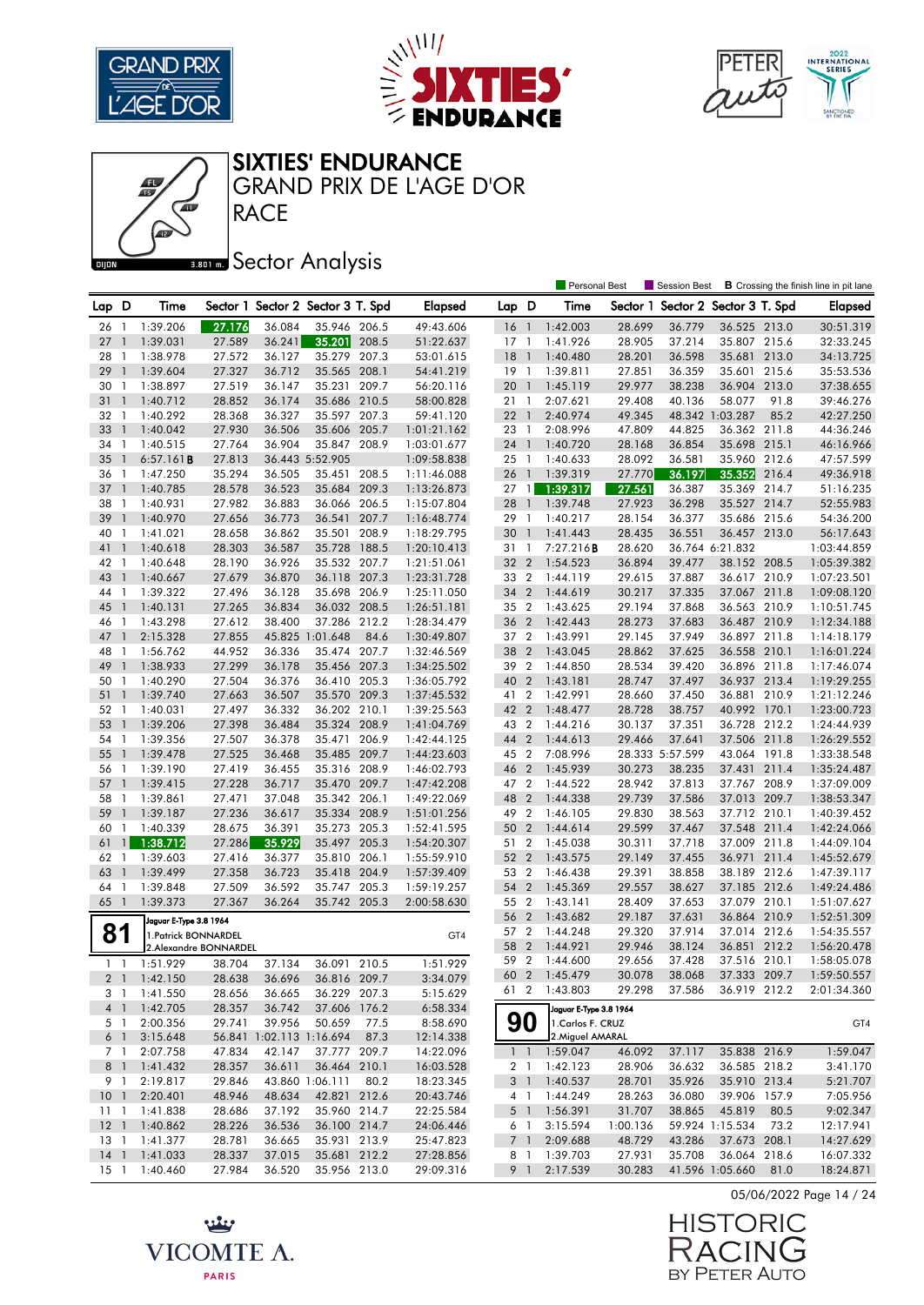

卿





SIXTIES' ENDURANCE

**RACE** GRAND PRIX DE L'AGE D'OR

## **Bector Analysis**

|         |                  |               |        |        |                                   |       |             |                 |                          | Personal Best                  |                                   | Session Best |                                   |       | <b>B</b> Crossing the finish line in pit lane |
|---------|------------------|---------------|--------|--------|-----------------------------------|-------|-------------|-----------------|--------------------------|--------------------------------|-----------------------------------|--------------|-----------------------------------|-------|-----------------------------------------------|
| Lap D   |                  | Time          |        |        | Sector 1 Sector 2 Sector 3 T. Spd |       | Elapsed     | Lap D           |                          | Time                           |                                   |              | Sector 1 Sector 2 Sector 3 T. Spd |       | Elapsed                                       |
| 10      | $\mathbf{1}$     | 2:18.749      | 49.397 | 48.660 | 40.692 216.9                      |       | 20:43.620   |                 |                          |                                | Alfa Romeo Giulia Sprint GTA 1966 |              |                                   |       |                                               |
| 11      | $\mathbf{1}$     | 1:40.021      | 29.048 | 35.663 | 35.310 220.9                      |       | 22:23.641   |                 | 92                       | 1.Alain VÖGELE                 |                                   |              |                                   |       | GT <sub>2</sub>                               |
| $12 \,$ | $\overline{1}$   | 1:39.043      | 28.002 | 35.791 | 35.250 219.5                      |       | 24:02.684   |                 |                          |                                |                                   |              |                                   |       |                                               |
| 13      | $\overline{1}$   | 1:39.267      | 28.021 | 35.863 | 35.383 221.3                      |       | 25:41.951   | 1 <sub>1</sub>  |                          | 2:32.985                       | 1:14.616                          | 38.638       | 39.731 180.6                      |       | 2:32.985                                      |
| 14      | - 1              | 1:42.935      | 27.707 | 39.516 | 35.712 215.1                      |       | 27:24.886   | 2 <sub>1</sub>  |                          | 1:47.864                       | 30.426                            | 38.190       | 39.248                            | 185.2 | 4:20.849                                      |
| 15      | $\overline{1}$   | 1:40.427      | 28.393 | 35.928 | 36.106 214.3                      |       | 29:05.313   | 3 <sub>1</sub>  |                          | 1:47.925                       | 30.186                            | 38.386       | 39.353                            | 180.6 | 6:08.774                                      |
| 16      | $\overline{1}$   | 1:39.943      | 28.289 | 35.993 | 35.661 216.0                      |       | 30:45.256   | $4-1$           |                          | 2:31.889                       | 33.652                            |              | 43.397 1:14.840                   | 82.3  | 8:40.663                                      |
| 17      | $\mathbf{1}$     | 1:40.681      | 28.896 | 36.194 | 35.591                            | 218.2 | 32:25.937   | 5               | $\overline{\phantom{a}}$ | 2:33.423                       | 54.316                            | 52.488       | 46.619 151.0                      |       | 11:14.086                                     |
| 18      | -1               | 1:40.095      | 28.609 | 35.720 | 35.766 213.9                      |       | 34:06.032   | 6               | $\overline{\phantom{a}}$ | 2:05.210                       | 37.375                            | 43.318       | 44.517                            | 159.1 | 13:19.296                                     |
| 19      | $\overline{1}$   | 1:40.936      | 28.839 | 35.979 | 36.118 217.3                      |       | 35:46.968   | 7 1             |                          | 1:55.199                       | 35.249                            | 40.851       | 39.099 183.7                      |       | 15:14.495                                     |
| 20      | -1               | 1:41.130      | 28.384 | 36.765 | 35.981                            | 218.6 | 37:28.098   | 8               | $\overline{1}$           | 2:05.969                       | 29.978                            | 39.178       | 56.813                            | 109.3 | 17:20.464                                     |
| 21      | $\mathbf{1}$     | 2:13.398      | 28.143 |        | 40.025 1:05.230                   | 80.9  | 39:41.496   | 9               | $\overline{1}$           | 2:09.180                       | 36.510                            | 41.096       | 51.574                            | 99.7  | 19:29.644                                     |
| 22      | $\mathbf{1}$     | 2:41.692      | 48.273 |        | 47.718 1:05.701                   | 82.7  | 42:23.188   | 10 <sup>°</sup> | $\overline{1}$           | 1:58.893                       | 39.745                            | 39.976       | 39.172 182.4                      |       | 21:28.537                                     |
| 23      | $\mathbf{1}$     | 2:08.485      | 48.300 | 44.612 | 35.573 217.7                      |       | 44:31.673   | $11-1$          |                          | 1:48.044                       | 30.079                            | 38.751       | 39.214                            | 183.4 | 23:16.581                                     |
| 24      | $\overline{1}$   | 1:39.937      | 28.628 | 35.634 | 35.675 218.6                      |       | 46:11.610   | $12-1$          |                          | 1:48.047                       | 30.312                            | 38.547       | 39.188                            | 184.6 | 25:04.628                                     |
| 25      | $\overline{1}$   | 1:42.500      | 29.184 | 37.195 | 36.121                            | 216.0 | 47:54.110   | 13 1            |                          | 1:49.561                       | 30.544                            | 40.037       | 38.980 186.5                      |       | 26:54.189                                     |
| 26      | $\overline{1}$   | 7:24.490B     | 28.520 |        | 35.855 6:20.115                   |       | 55:18.600   | 14              | $\overline{1}$           | 1:46.989                       | 29.947                            | 38.335       | 38.707 186.2                      |       | 28:41.178                                     |
| 27      | $\overline{2}$   | 1:46.105      | 34.468 | 35.892 | 35.745 215.6                      |       | 57:04.705   | 15              | $\overline{\phantom{a}}$ | 1:47.848                       | 29.531                            | 38.772       | 39.545 185.2                      |       | 30:29.026                                     |
| 28      | $\overline{2}$   | 1:53.263      | 42.503 | 35.598 | 35.162 217.7                      |       | 58:57.968   | 16              | $\overline{1}$           | 1:46.426                       | 29.764                            | 38.115       | 38.547 184.9                      |       | 32:15.452                                     |
| 29      | $\overline{2}$   | 1:39.899      | 27.918 | 35.566 | 36.415 217.7                      |       | 1:00:37.867 | $17-1$          |                          | 1:46.616                       | 29.714                            | 38.163       | 38.739 184.6                      |       | 34:02.068                                     |
| 30      | $\boldsymbol{2}$ | 1:38.366      | 27.478 | 35.063 | 35.825 218.2                      |       | 1:02:16.233 | 18              | $\overline{1}$           | 1:48.388                       | 30.825                            | 38.547       | 39.016                            | 183.7 | 35:50.456                                     |
| 31      | $\overline{2}$   | 1:38.476      | 27.696 | 35.449 | 35.331                            | 217.7 | 1:03:54.709 | 19              | -1                       | 1:49.138                       | 31.068                            | 38.995       | 39.075 189.1                      |       | 37:39.594                                     |
| 32      | $\overline{2}$   | 1:39.316      | 27.556 | 36.113 | 35.647 216.9                      |       | 1:05:34.025 | 20              | $\mathbf{1}$             | 2:11.490                       | 32.921                            | 44.252       | 54.317                            | 108.2 | 39:51.084                                     |
| 33      | $\overline{2}$   | 1:38.241      | 27.570 | 35.390 | 35.281 220.0                      |       | 1:07:12.266 | 21              | -1                       | 2:38.844                       | 48.989                            |              | 48.695 1:01.160                   | 85.0  | 42:29.928                                     |
| 34      | $\overline{2}$   | 1:39.462      | 27.864 | 35.834 | 35.764 219.5                      |       | 1:08:51.728 | 22              | $\overline{1}$           | 2:13.420                       | 48.792                            | 45.669       | 38.959 189.1                      |       | 44:43.348                                     |
| 35      | $\overline{2}$   | 1:38.525      | 27.478 | 35.505 | 35.542 219.5                      |       | 1:10:30.253 | 23 1            |                          | 1:45.836                       | 29.929                            | 37.692       | 38.215 187.8                      |       | 46:29.184                                     |
| 36      | $\overline{2}$   | 1:38.383      | 27.425 | 35.570 | 35.388 219.1                      |       | 1:12:08.636 | 24              | $\overline{1}$           | 1:48.505                       | 30.094                            | 40.128       | 38.283 188.5                      |       | 48:17.689                                     |
| 37 2    |                  | 1:38.475      | 27.526 | 35.530 | 35.419 219.5                      |       | 1:13:47.111 | 25              | - 1                      | 1:46.122                       | 30.084                            | 37.821       | 38.217 187.5                      |       | 50:03.811                                     |
| 38      | $\overline{2}$   | 1:37.603      | 27.188 | 35.360 | 35.055 220.9                      |       | 1:15:24.714 | 26              | $\overline{1}$           | 1:46.834                       | 29.235                            | 39.137       | 38.462 185.9                      |       | 51:50.645                                     |
| 39      | $\overline{2}$   | 1:37.692      | 27.258 | 35.208 | 35.226 221.3                      |       | 1:17:02.406 | $27-1$          |                          | 1:46.223                       | 29.485                            | 38.345       | 38.393                            | 186.5 | 53:36.868                                     |
| 40      | $\overline{2}$   | 1:38.472      | 27.690 | 35.863 | 34.919 220.4                      |       | 1:18:40.878 | 28              | $\overline{1}$           | 1:46.338                       | 29.793                            | 38.205       | 38.340                            | 185.6 | 55:23.206                                     |
| 41      | $\overline{2}$   | 1:38.193      | 27.413 | 35.817 | 34.963 216.4                      |       | 1:20:19.071 | 29 1            |                          | 1:47.577                       | 29.616                            | 39.238       | 38.723 185.9                      |       | 57:10.783                                     |
| 42      | $\overline{2}$   | 1:38.668      | 27.438 | 35.565 | 35.665 220.4                      |       | 1:21:57.739 | 30              | $\overline{1}$           | 1:45.710                       | 29.476                            | 38.002       | 38.232                            | 186.5 | 58:56.493                                     |
| 43      | $\overline{2}$   | 1:37.257      | 27.269 | 35.144 | 34.844                            | 222.7 | 1:23:34.996 | 31              | $\overline{1}$           | 1:45.921                       | 29.090                            | 38.797       | 38.034                            | 188.8 | 1:00:42.414                                   |
| 44      | $\overline{2}$   | 1:38.915      | 27.597 | 36.266 | 35.052 220.0                      |       | 1:25:13.911 | 32              | $\overline{1}$           | 1:45.924                       | 29.204                            | 38.234       | 38.486                            | 186.9 | 1:02:28.338                                   |
| 45      | $\overline{2}$   | 1:38.000      | 27.294 | 35.345 | 35.361 223.6                      |       | 1:26:51.911 | 33              | $\mathbf{1}$             | 1:45.700                       | 29.522                            | 37.866       | 38.312                            | 187.5 | 1:04:14.038                                   |
| 46      | $\overline{2}$   | 1:40.900      | 27.158 | 37.815 | 35.927                            | 220.0 | 1:28:32.811 | 34              | $\overline{1}$           | 1:47.363                       | 30.002                            | 38.435       | 38.926 188.2                      |       | 1:06:01.401                                   |
| 47      | $\overline{2}$   | 2:01.528      | 27.260 | 38.418 | 55.850                            | 88.2  | 1:30:34.339 |                 |                          | Austin-Healey 100-4 1956       |                                   |              |                                   |       |                                               |
| 48      | $\overline{2}$   | 2:03.528      | 45.535 | 42.101 | 35.892                            | 223.1 | 1:32:37.867 |                 |                          |                                |                                   |              |                                   |       |                                               |
| 49      | $\overline{2}$   | 1:37.887      | 27.723 | 35.778 | 34.386                            | 224.1 | 1:34:15.754 |                 | 04                       | 2. Jérémy DA ROCHA             | 1. François de CHANTERAC          |              |                                   |       | GT <sub>3</sub>                               |
| 50      | $\overline{2}$   | 1:37.975      | 27.181 | 35.964 | 34.830 220.9                      |       | 1:35:53.729 | 1               | $\overline{2}$           | 2:09.594                       | 49.160                            | 40.083       | 40.351                            | 169.3 | 2:09.594                                      |
| 51      | $\overline{2}$   | 1:37.648      | 27.368 | 35.435 | 34.845 219.1                      |       | 1:37:31.377 | $\overline{2}$  | $\overline{2}$           | 1:52.324                       | 30.860                            | 40.553       | 40.911                            | 166.7 | 4:01.918                                      |
| 52 2    |                  | 1:39.374      | 27.805 | 36.267 | 35.302 217.7                      |       | 1:39:10.751 | 3               | $\overline{2}$           | 1:50.236                       | 29.973                            | 39.817       | 40.446                            | 166.9 | 5:52.154                                      |
|         |                  | 53 2 1:37.158 | 27.064 | 35.410 | 34.684 223.1                      |       | 1:40:47.909 |                 | 4 <sup>2</sup>           | 2:41.885                       | 30.801                            |              | 43.307 1:27.777                   | 80.8  | 8:34.039                                      |
|         |                  | 54 2 1:54.274 | 26.928 | 35.650 | 51.696 196.7                      |       | 1:42:42.183 |                 |                          |                                |                                   |              |                                   |       |                                               |
|         |                  | 55 2 1:40.496 | 28.189 | 36.955 | 35.352 221.3                      |       | 1:44:22.679 |                 | 5 2                      | 2:35.216                       | 55.808                            | 52.226       | 47.182 134.7                      |       | 11:09.255                                     |
|         |                  | 56 2 1:39.237 | 27.826 | 36.123 | 35.288 218.6                      |       | 1:46:01.916 |                 | 6 <sub>2</sub>           | 2:03.290                       | 36.312                            | 42.518       | 44.460 149.6                      |       | 13:12.545                                     |
|         |                  | 57 2 1:37.783 | 27.237 | 35.599 | 34.947 221.8                      |       | 1:47:39.699 |                 | 7 <sup>2</sup>           | 1:52.394<br>8 2 1:54.951       | 32.227<br>29.772                  | 39.948       | 40.219 165.4<br>45.640 131.4      |       | 15:04.939                                     |
| 58 2    |                  | 1:54.212      | 27.546 | 49.564 | 37.102 205.7                      |       | 1:49:33.911 |                 |                          |                                |                                   | 39.539       |                                   |       | 16:59.890                                     |
|         |                  | 59 2 1:41.524 | 28.904 | 36.899 | 35.721 218.2                      |       | 1:51:15.435 |                 | 10 <sub>2</sub>          | 9 2 2:09.397<br>2:06.944       | 36.454<br>41.701                  | 42.981       | 49.962 120.1<br>40.117 168.7      |       | 19:09.287<br>21:16.231                        |
| 60 2    |                  | 1:39.790      | 27.702 | 36.658 | 35.430 221.3                      |       | 1:52:55.225 |                 |                          |                                |                                   | 45.126       |                                   |       |                                               |
|         |                  | 61 2 1:39.360 | 27.635 | 36.325 | 35.400 220.0                      |       | 1:54:34.585 | 11 <sub>2</sub> |                          | 1:50.309                       | 29.662                            | 39.593       | 41.054 170.3                      |       | 23:06.540                                     |
|         |                  | 62 2 1:40.076 | 27.590 | 36.677 | 35.809 203.8                      |       | 1:56:14.661 |                 |                          | 12 2 1:50.786                  | 30.281                            | 39.851       | 40.654 167.2                      |       | 24:57.326                                     |
|         |                  | 63 2 1:40.815 | 28.289 | 35.978 | 36.548 215.6                      |       | 1:57:55.476 |                 |                          | 13 2 1:51.564                  | 29.668                            | 41.160       | 40.736 168.5                      |       | 26:48.890                                     |
|         |                  | 64 2 1:40.982 | 27.925 | 36.784 | 36.273 202.6                      |       | 1:59:36.458 |                 |                          | 14 2 1:52.872<br>15 2 1:50.076 | 31.376                            | 40.251       | 41.245 167.2                      |       | 28:41.762                                     |
|         |                  | 65 2 1:43.930 | 28.715 | 38.206 | 37.009 211.8                      |       | 2:01:20.388 |                 |                          |                                | 29.831                            | 39.405       | 40.840 167.4                      |       | 30:31.838                                     |
|         |                  |               |        |        |                                   |       |             |                 |                          | 16 2 1:49.600                  | 29.780                            | 39.238       | 40.582 168.0                      |       | 32:21.438                                     |
|         |                  |               |        |        |                                   |       |             |                 |                          | 17 2 1:53.584                  | 30.683                            | 41.336       | 41.565 165.1                      |       | 34:15.022                                     |





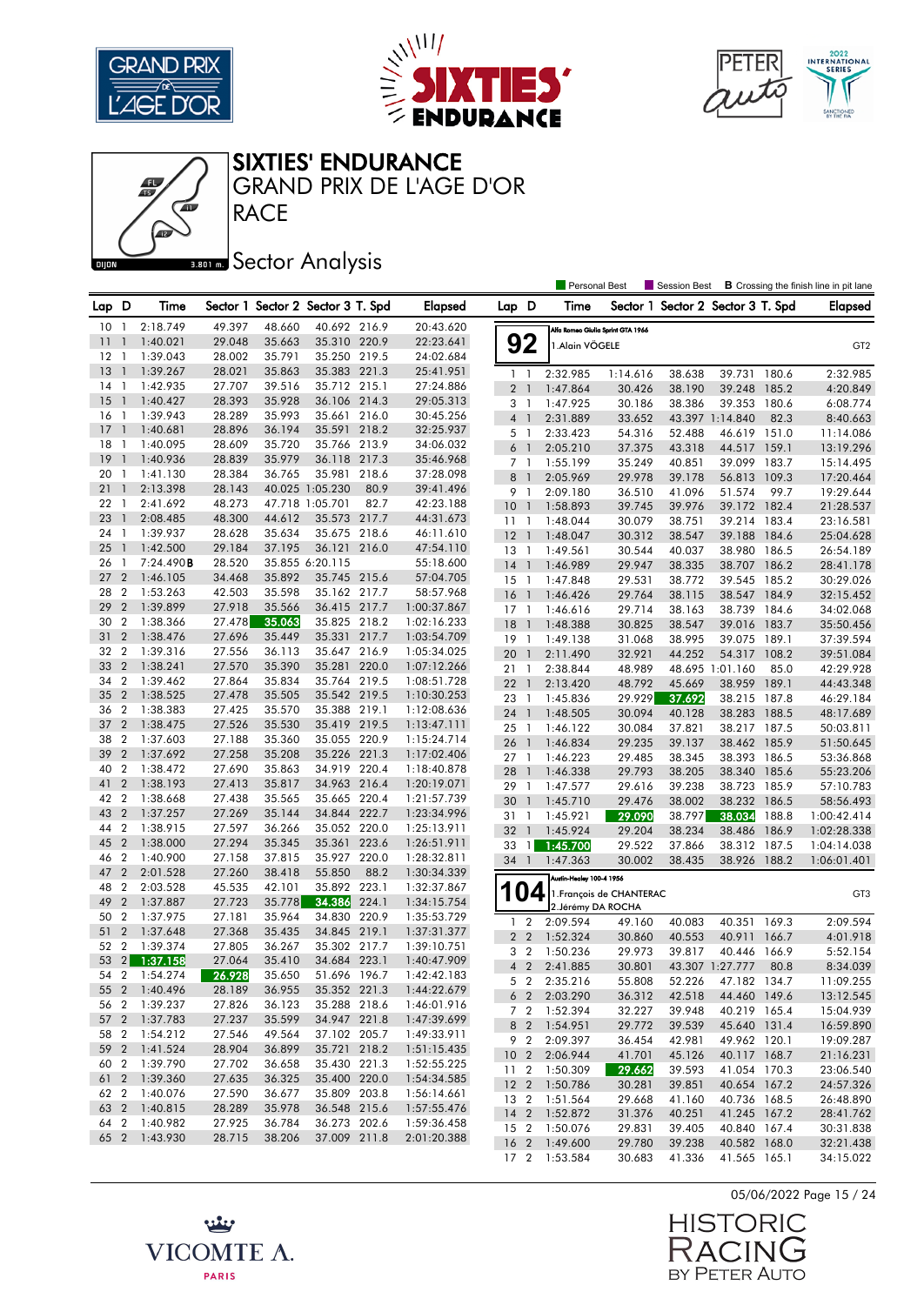





#### SIXTIES' ENDURANCE

GRAND PRIX DE L'AGE D'OR

## **Bector Analysis**

**RACE** 

|            |                  |                                 |        |                          |                                   |       |                 |             |                          | <b>Personal Best</b>   |        | Session Best                      |                 |      | <b>B</b> Crossing the finish line in pit lane |
|------------|------------------|---------------------------------|--------|--------------------------|-----------------------------------|-------|-----------------|-------------|--------------------------|------------------------|--------|-----------------------------------|-----------------|------|-----------------------------------------------|
| Lap D      |                  | Time                            |        |                          | Sector 1 Sector 2 Sector 3 T. Spd |       | <b>Elapsed</b>  | Lap D       |                          | Time                   |        | Sector 1 Sector 2 Sector 3 T. Spd |                 |      | <b>Elapsed</b>                                |
| 18         | $\overline{2}$   | 1:51.429                        | 30.686 | 40.055                   | 40.688 165.1                      |       | 36:06.451       | 16 1        |                          | 1:38.741               | 27.295 | 36.211                            | 35.235 230.3    |      | 30:06.563                                     |
| 19         | 2                | 1:53.264                        | 31.127 | 40.390                   | 41.747 162.4                      |       | 37:59.715       | 17          | $\mathbf{1}$             | 1:38.113               | 27.832 | 36.059                            | 34.222 231.3    |      | 31:44.676                                     |
| 20         | $\overline{2}$   | 2:05.475                        | 33.951 | 42.345                   | 49.179                            | 78.1  | 40:05.190       | $18-1$      |                          | 1:37.430               | 28.055 | 35.319                            | 34.056 230.8    |      | 33:22.106                                     |
| 21         | $\boldsymbol{2}$ | 2:37.321                        | 46.830 |                          | 49.979 1:00.512                   | 72.8  | 42:42.511       | 19          | $\overline{1}$           | 1:36.519               | 26.761 | 35.562                            | 34.196 231.3    |      | 34:58.625                                     |
| 22         | $\overline{2}$   | 2:13.401                        | 48.197 | 44.174                   | 41.030                            | 172.2 | 44:55.912       | 20 1        |                          | 1:36.464               | 26.871 | 34.996                            | 34.597 229.8    |      | 36:35.089                                     |
| 23         | $\overline{2}$   | 1:51.792                        | 30.513 | 40.210                   | 41.069                            | 170.3 | 46:47.704       | 211         |                          | 1:41.676               | 27.085 | 35.268                            | 39.323 145.6    |      | 38:16.765                                     |
|            |                  | 1:50.519                        |        |                          |                                   |       |                 |             |                          |                        |        |                                   |                 | 93.7 |                                               |
| 24         | $\overline{2}$   |                                 | 30.072 | 39.908                   | 40.539                            | 163.6 | 48:38.223       | 22 1        |                          | 2:15.128               | 32.769 |                                   | 39.650 1:02.709 |      | 40:31.893                                     |
| 25         | $\overline{2}$   | 1:50.497                        | 30.151 | 39.651                   | 40.695 167.4                      |       | 50:28.720       | 23          | $\overline{1}$           | 2:37.590               | 46.278 |                                   | 46.652 1:04.660 | 84.0 | 43:09.483                                     |
| 26         | $\overline{2}$   | 1:50.254                        | 30.083 | 39.622                   | 40.549                            | 167.2 | 52:18.974       | 24 1        |                          | 1:52.881               | 42.941 | 35.651                            | 34.289 227.8    |      | 45:02.364                                     |
| 27         | 2 <sub>l</sub>   | 1:48.387                        | 29.814 | 38.637                   | 39.936                            | 169.5 | 54:07.361       | $25-1$      |                          | 1:38.684               | 26.952 | 36.663                            | 35.069 228.8    |      | 46:41.048                                     |
| 28         | $\overline{2}$   | 8:29.727B                       | 30.845 |                          | 40.195 7:18.687                   |       | 1:02:37.088     | 26 1        |                          | 1:37.091               | 26.859 | 35.748                            | 34.484 228.3    |      | 48:18.139                                     |
| 29         | $\mathbf{1}$     | 2:16.206                        | 43.732 | 46.570                   | 45.904 154.5                      |       | 1:04:53.294     | 27          | $\overline{1}$           | 1:39.263               | 28.124 | 35.829                            | 35.310 230.3    |      | 49:57.402                                     |
| 30         | $\mathbf{1}$     | 2:02.172                        | 34.263 | 43.312                   | 44.597                            | 160.0 | 1:06:55.466     | 28 1        |                          | 1:36.995               | 26.734 | 36.066                            | 34.195 228.3    |      | 51:34.397                                     |
| 31         | $\mathbf{1}$     | 2:04.548                        | 36.672 | 43.940                   | 43.936 162.2                      |       | 1:09:00.014     | 29          | $\overline{1}$           | 1:37.413               | 27.646 | 35.554                            | 34.213 230.3    |      | 53:11.810                                     |
| 32         | $\mathbf{1}$     | 2:01.566                        | 34.577 | 43.164                   | 43.825                            | 162.9 | 1:11:01.580     | 30 1        |                          | 1:39.723               | 27.188 | 38.117                            | 34.418 225.0    |      | 54:51.533                                     |
| 33         | -1               | 2:00.095                        | 33.698 | 42.413                   | 43.984                            | 164.9 | 1:13:01.675     | 31 1        |                          | 1:37.152               | 26.846 | 35.331                            | 34.975 228.8    |      | 56:28.685                                     |
| 34         | $\mathbf{1}$     | 1:58.573                        | 33.599 | 42.101                   | 42.873                            | 164.4 | 1:15:00.248     | 32 1        |                          | 1:37.838               | 27.333 | 35.662                            | 34.843 225.5    |      | 58:06.523                                     |
| 35         | -1               | 2:01.660                        | 33.846 | 43.509                   | 44.305                            | 166.2 | 1:17:01.908     | 33          | $\overline{\phantom{a}}$ | 1:37.638               | 27.433 | 35.719                            | 34.486 230.8    |      | 59:44.161                                     |
| 36         | $\mathbf{1}$     | 1:58.574                        | 33.655 | 41.678                   | 43.241                            | 167.2 | 1:19:00.482     | 34          | $\overline{1}$           | 1:37.980               | 27.251 | 36.204                            | 34.525 228.3    |      | 1:01:22.141                                   |
| 37         | $\mathbf{1}$     | 1:59.847                        | 33.976 | 41.057                   | 44.814 162.9                      |       | 1:21:00.329     | 35          | $\mathbf{1}$             | 1:38.355               | 27.145 | 35.711                            | 35.499 225.5    |      | 1:03:00.496                                   |
| 38         | $\mathbf{1}$     | 2:02.887                        | 33.124 | 46.058                   | 43.705                            | 168.7 | 1:23:03.216     | 36          | -1                       | 7:48.335B              | 27.174 |                                   | 35.741 6:45.420 |      | 1:10:48.831                                   |
| 39         | -1               | 1:55.800                        | 32.134 | 41.297                   | 42.369                            | 167.7 | 1:24:59.016     | 37 2        |                          | 1:47.204               | 34.068 | 37.476                            | 35.660 225.0    |      | 1:12:36.035                                   |
| 40         | $\mathbf{1}$     | 2:00.166                        | 33.873 | 41.661                   | 44.632                            | 168.2 | 1:26:59.182     | 38          | $\overline{2}$           | 1:40.092               | 28.042 | 36.494                            | 35.556 225.5    |      | 1:14:16.127                                   |
| 41 1       |                  | 2:01.867                        | 33.338 | 42.648                   | 45.881 166.2                      |       | 1:29:01.049     | 39          | $\overline{2}$           | 1:40.815               | 28.380 | 36.646                            | 35.789 225.0    |      | 1:15:56.942                                   |
| 42         | $\mathbf{1}$     | 2:30.363                        | 41.451 |                          | 48.214 1:00.698                   | 97.1  | 1:31:31.412     | 40 2        |                          | 1:39.496               | 28.261 | 35.929                            | 35.306 223.1    |      | 1:17:36.438                                   |
| 43         | $\mathbf{1}$     | 2:01.870                        | 37.573 | 41.282                   | 43.015 167.4                      |       | 1:33:33.282     | 41          | $\overline{2}$           | 1:39.776               | 28.844 | 35.665                            | 35.267 223.1    |      | 1:19:16.214                                   |
| 44         | $\mathbf{1}$     | 2:00.202                        | 35.096 | 42.478                   | 42.628                            | 169.8 | 1:35:33.484     | 42 2        |                          | 1:40.936               | 28.571 | 36.992                            | 35.373 225.5    |      | 1:20:57.150                                   |
| 45         | -1               | 2:00.496                        | 33.409 | 43.934                   | 43.153                            | 166.9 | 1:37:33.980     | 43          | $\overline{2}$           | 1:39.955               | 27.735 | 36.845                            | 35.375 226.4    |      | 1:22:37.105                                   |
| 46         | $\mathbf{1}$     | 2:00.382                        | 33.781 | 43.455                   | 43.146                            | 168.7 | 1:39:34.362     | 44 2        |                          | 1:39.417               | 27.847 | 36.192                            | 35.378 210.9    |      | 1:24:16.522                                   |
| 47         | - 1              | 2:03.880                        | 35.764 | 43.983                   | 44.133                            | 166.7 | 1:41:38.242     | 45 2        |                          | 1:41.679               | 28.336 | 37.721                            | 35.622 220.4    |      | 1:25:58.201                                   |
| 48         | $\mathbf{1}$     | 2:03.993                        | 33.206 | 44.380                   | 46.407 167.2                      |       | 1:43:42.235     | 46 2        |                          | 1:38.579               | 27.930 | 35.638                            | 35.011 220.9    |      | 1:27:36.780                                   |
| 49         | $\mathbf{1}$     | 2:00.701                        | 32.933 | 43.126                   | 44.642 167.7                      |       | 1:45:42.936     | 47 2        |                          | 1:46.135               | 27.917 | 36.248                            | 41.970          | 96.9 | 1:29:22.915                                   |
| 50         | $\mathbf{1}$     | 1:57.113                        | 33.042 | 40.929                   | 43.142 169.8                      |       | 1:47:40.049     | 48          | $\overline{2}$           | 2:29.718               | 45.772 | 50.083                            | 53.863 210.9    |      | 1:31:52.633                                   |
| 51         | -1               | 1:59.436                        | 33.089 | 41.871                   | 44.476                            | 167.7 | 1:49:39.485     | 49 2        |                          | 1:42.903               | 29.654 | 37.537                            | 35.712 213.0    |      | 1:33:35.536                                   |
| 52         | $\mathbf{1}$     | 2:01.626                        | 35.940 | 42.928                   | 42.758                            | 169.5 | 1:51:41.111     | 50          | $\overline{2}$           | 1:39.841               | 28.567 | 36.097                            | 35.177 220.0    |      | 1:35:15.377                                   |
| 53         | $\overline{1}$   | 1:53.942                        | 32.117 | 40.222                   | 41.603 169.3                      |       | 1:53:35.053     | 51 2        |                          | 1:38.789               | 28.671 | 35.552                            | 34.566 226.9    |      | 1:36:54.166                                   |
| 54         | $\mathbf{1}$     | 2:00.849                        | 35.259 | 42.850                   | 42.740                            | 170.6 | 1:55:35.902     | 52 2        |                          | 1:38.712               | 27.670 | 35.869                            | 35.173 226.9    |      | 1:38:32.878                                   |
| 55         | - 1              | 1:57.038                        | 33.978 | 40.597                   | 42.463 169.0                      |       | 1:57:32.940     | 53 2        |                          | 1:38.081               | 27.647 | 35.897                            | 34.537 226.9    |      | 1:40:10.959                                   |
| 56         | $\overline{1}$   | 1:57.807                        | 32.708 | 41.790                   | 43.309                            | 170.1 | 1:59:30.747     | 54 2        |                          | 1:39.742               | 28.238 | 36.452                            | 35.052 221.8    |      | 1:41:50.701                                   |
| 57         | -1               | 2:01.288                        | 35.154 | 43.872                   | 42.262 167.4                      |       | 2:01:32.035     | 55 2        |                          | 1:41.007               | 27.747 | 37.052                            | 36.208 222.7    |      | 1:43:31.708                                   |
|            |                  | Shelby Cobra Daytona Coupe 1965 |        |                          |                                   |       |                 | 56 2        |                          | 1:40.827               | 28.441 | 36.955                            | 35.431 227.8    |      | 1:45:12.535                                   |
| <b>109</b> |                  | 1. Olivier BREITTMAYER          |        |                          |                                   |       | GT <sub>5</sub> | 57          | $\overline{2}$           | 1:39.815               | 28.070 | 36.283                            | 35.462 226.4    |      | 1:46:52.350                                   |
|            |                  | 2.Emile BREITTMAYER             |        |                          |                                   |       |                 | 58 2        |                          | 1:39.981               | 28.338 | 36.366                            | 35.277 226.9    |      | 1:48:32.331                                   |
|            | $1\quad1$        | 1:42.832                        | 33.193 | 35.255                   | 34.384 229.3                      |       | 1:42.832        | 59 2        |                          | 1:39.757               | 27.797 | 36.337                            | 35.623 226.9    |      | 1:50:12.088                                   |
|            |                  | 2 1 1:35.831                    | 26.894 |                          | 35.000 33.937 230.8               |       | 3:18.663        |             |                          | 60 2 1:40.922          | 28.929 | 36.789                            | 35.204 224.5    |      | 1:51:53.010                                   |
|            |                  | 3 1 1:36.720                    | 27.356 | 34.979                   | 34.385 225.9                      |       | 4:55.383        |             |                          | 61 2 1:48.685          | 27.698 | 35.973                            | 45.014 212.6    |      | 1:53:41.695                                   |
|            | 4 1              | 1:36.509                        | 26.886 | 35.295                   | 34.328 227.4                      |       | 6:31.892        |             |                          | 62 2 1:41.016          | 29.086 | 36.667                            | 35.263 221.8    |      | 1:55:22.711                                   |
|            |                  | 2:14.734                        | 27.412 |                          | 38.175 1:09.147                   | 74.8  | 8:46.626        |             |                          | 63 2 1:40.061          | 28.233 | 36.319                            | 35.509 223.6    |      | 1:57:02.772                                   |
|            | 5 <sub>1</sub>   | 3:16.132                        |        | 53.103 1:04.487 1:18.542 |                                   | 90.4  | 12:02.758       |             |                          | 64 2 1:38.833          | 28.094 | 35.913                            | 34.826 226.9    |      | 1:58:41.605                                   |
|            | 6 1              |                                 |        |                          |                                   |       |                 |             |                          | 65 2 1:39.675          | 28.373 | 36.293                            | 35.009 225.5    |      | 2:00:21.280                                   |
|            | 7 <sup>1</sup>   | 2:06.971                        | 46.844 | 43.098                   | 37.029 228.8                      |       | 14:09.729       |             |                          |                        |        |                                   |                 |      |                                               |
|            | 81               | 1:36.220                        | 26.939 | 34.829                   | 34.452 229.3                      |       | 15:45.949       |             |                          | Lotus Elan 26R 1965    |        |                                   |                 |      |                                               |
|            | 9 1              | 2:06.619                        | 26.795 |                          | 38.420 1:01.404                   | 79.1  | 17:52.568       | 111         |                          | 1.Jean-Pierre RICHELMI |        |                                   |                 |      | GT <sub>2</sub>                               |
| 10 1       |                  | 2:25.257                        | 43.695 | 43.830                   | 57.732 154.5                      |       | 20:17.825       |             |                          | 2.Philippe GACHE       |        |                                   |                 |      |                                               |
|            |                  | 11 1 1:37.600                   | 28.409 | 35.175                   | 34.016 231.3                      |       | 21:55.425       | $1 \quad 1$ |                          | 1:50.503               | 37.904 | 36.640                            | 35.959 201.9    |      | 1:50.503                                      |
| $12-1$     |                  | 1:37.312                        | 27.525 | 35.540                   | 34.247 228.8                      |       | 23:32.737       |             |                          | 2 1 1:40.219           | 28.048 | 36.227                            | 35.944 200.4    |      | 3:30.722                                      |
|            |                  | 13 1 1:37.166                   | 26.983 | 36.146                   | 34.037 230.3                      |       | 25:09.903       |             |                          | 3 1 1:40.898           | 28.697 | 36.554                            | 35.647 200.7    |      | 5:11.620                                      |
| $14-1$     |                  | 1:39.000                        | 28.251 | 36.681                   | 34.068 231.3                      |       | 26:48.903       |             |                          | 4 1 1:40.562           | 27.944 | 36.557                            | 36.061 201.9    |      | 6:52.182                                      |
|            |                  | 15 1 1:38.919                   | 28.559 | 36.019                   | 34.341 229.3                      |       | 28:27.822       |             | 5 1                      | 2:05.166               | 32.132 | 41.807                            | 51.227 75.8     |      | 8:57.348                                      |

05/06/2022 Page 16 / 24



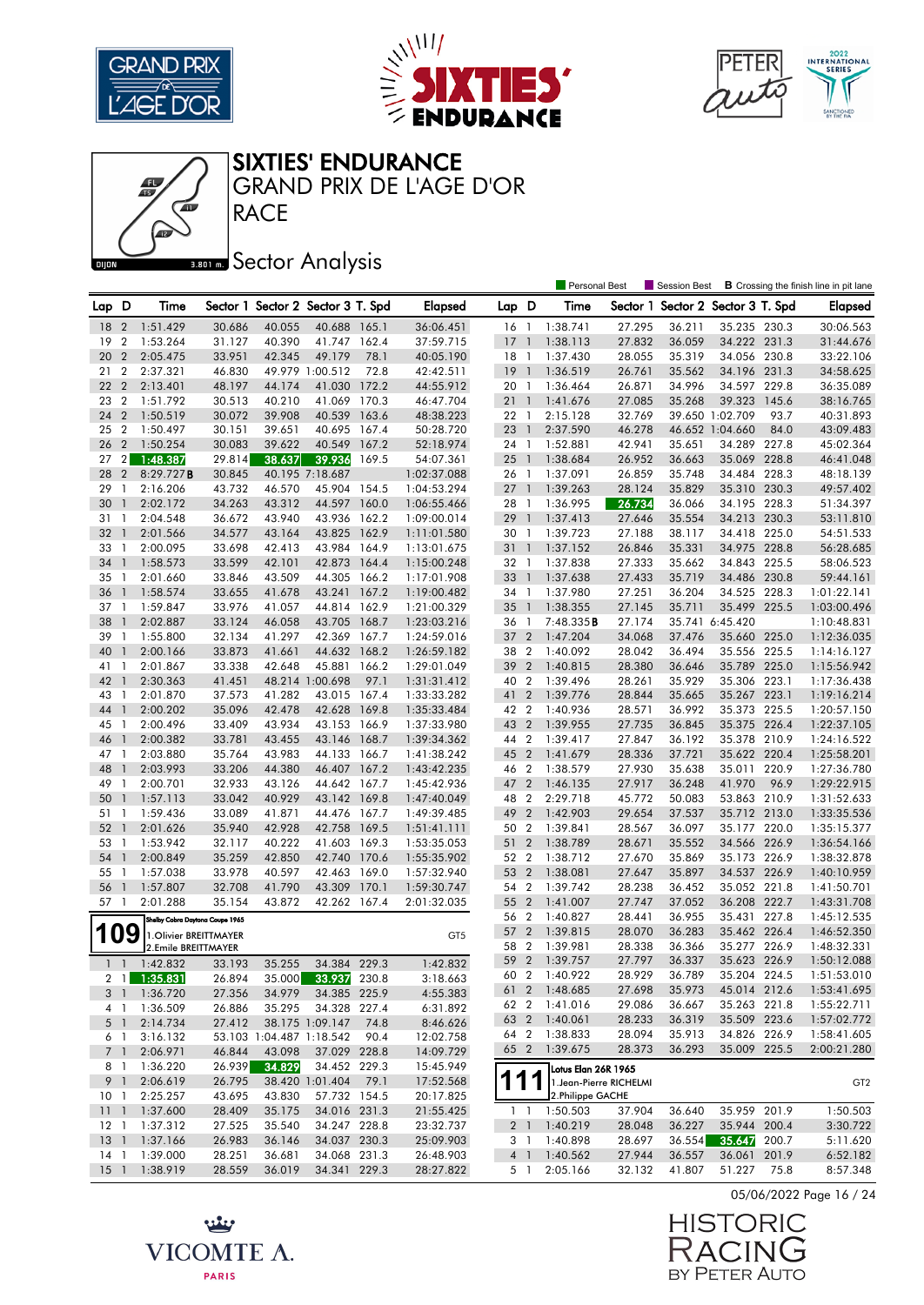





#### SIXTIES' ENDURANCE

RACE GRAND PRIX DE L'AGE D'OR

## **Bector Analysis**

|                    |                          |                                |                  |                          |                                   |       |                        |                 |                | <b>Personal Best</b> |                  | Session Best                      |                        |                | <b>B</b> Crossing the finish line in pit lane |
|--------------------|--------------------------|--------------------------------|------------------|--------------------------|-----------------------------------|-------|------------------------|-----------------|----------------|----------------------|------------------|-----------------------------------|------------------------|----------------|-----------------------------------------------|
| Lap D              |                          | Time                           |                  |                          | Sector 1 Sector 2 Sector 3 T. Spd |       | <b>Elapsed</b>         | Lap D           |                | Time                 |                  | Sector 1 Sector 2 Sector 3 T. Spd |                        |                | Elapsed                                       |
| 6                  | $\overline{1}$           | 3:15.608                       |                  | 55.120 1:03.419 1:17.069 |                                   | 88.9  | 12:12.956              | 46 2            |                | 1:52.995             | 30.160           | 41.167                            | 41.668 170.9           |                | 1:40:29.187                                   |
| 7 1                |                          | 2:07.036                       | 47.809           | 41.305                   | 37.922 200.4                      |       | 14:19.992              | 47 2            |                | 1:52.972             | 30.775           | 40.474                            | 41.723 172.2           |                | 1:42:22.159                                   |
| 8 1                |                          | 1:40.194                       | 28.069           | 35.750                   | 36.375 200.0                      |       | 16:00.186              | 48 2            |                | 1:54.818             | 32.084           | 42.032                            | 40.702 172.5           |                | 1:44:16.977                                   |
| 9                  | $\overline{1}$           | 2:20.561                       | 29.281           |                          | 45.117 1:06.163                   | 86.1  | 18:20.747              | 49 2            |                | 1:52.753             | 30.528           | 41.704                            | 40.521 172.8           |                | 1:46:09.730                                   |
| 10                 | $\overline{1}$           | 2:20.739                       | 49.074           | 48.680                   | 42.985 200.0                      |       | 20:41.486              | 50 2            |                | 1:53.442             | 30.642           | 42.125                            | 40.675 172.8           |                | 1:48:03.172                                   |
| 11                 | $\mathbf{1}$             | 1:40.174                       | 28.195           | 36.087                   | 35.892 199.3                      |       | 22:21.660              | 51 2            |                | 1:53.140             | 30.702           | 41.421                            | 41.017 175.0           |                | 1:49:56.312                                   |
| 12                 | $\overline{1}$           | 1:41.191                       | 27.966           | 36.956                   | 36.269 201.5                      |       | 24:02.851              | 52 2            |                | 1:52.315             | 31.426           | 39.813                            | 41.076 173.1           |                | 1:51:48.627                                   |
| 13                 | -1                       | 1:41.573                       | 28.562           | 36.430                   | 36.581 199.6                      |       | 25:44.424              | 53 2            |                | 1:52.595             | 30.727           | 40.936                            | 40.932                 | 173.6          | 1:53:41.222                                   |
| 14                 | $\overline{1}$           | 1:41.493                       | 27.762           | 37.436                   | 36.295 198.5                      |       | 27:25.917              | 54 2            |                | 1:54.976             | 31.490           | 41.601                            | 41.885 175.6           |                | 1:55:36.198                                   |
| $15-1$             |                          | 1:41.905                       | 28.569           | 36.536                   | 36.800 195.3                      |       | 29:07.822              | 55 2            |                | 1:51.955             | 30.744           | 39.991                            | 41.220 171.7           |                | 1:57:28.153                                   |
|                    |                          |                                |                  |                          |                                   |       |                        | 56 2            |                | 1:52.214             | 30.770           | 40.644                            | 40.800                 | 172.2          | 1:59:20.367                                   |
|                    | 4                        | MG B 1963<br>1. Cédric TERNOIS |                  |                          |                                   |       | GT <sub>2</sub>        | 57 2            |                | 1:52.568             | 30.109           | 41.788                            | 40.671                 | 172.2          | 2:01:12.935                                   |
| $\mathbf{\hat{I}}$ |                          | 2. Olivier HUCHER              |                  |                          |                                   |       |                        |                 |                | Lotus Elan 26R 1964  |                  |                                   |                        |                |                                               |
| $1\quad$           |                          | 2:18.539                       | 51.559           | 43.565                   | 43.415 164.9                      |       | 2:18.539               |                 | 26             | 1. Pascal DUHAMEL    |                  |                                   |                        |                | GT <sub>2</sub>                               |
| 2 <sub>1</sub>     |                          | 1:59.531                       | 34.335           | 41.977                   | 43.219 165.9                      |       | 4:18.070               |                 |                |                      |                  |                                   |                        |                |                                               |
| 3 <sub>1</sub>     |                          | 1:57.652                       | 32.465           | 42.027                   | 43.160                            | 160.2 | 6:15.722               | 1 <sup>1</sup>  |                | 2:05.516             | 46.951           | 39.384                            | 39.181                 | 185.9          | 2:05.516                                      |
| 4 1                |                          | 2:25.664                       | 36.429           |                          | 42.115 1:07.120                   | 84.7  | 8:41.386               | 2 <sub>1</sub>  |                | 1:50.308             | 30.066           | 40.283                            | 39.959 182.4           |                | 3:55.824                                      |
| 5 <sub>1</sub>     |                          | 2:43.054                       |                  | 54.487 1:00.492          | 48.075                            | 150.8 | 11:24.440              | 3 1             |                | 1:49.903             | 30.701           | 39.635                            | 39.567 182.1           |                | 5:45.727                                      |
| 6                  | $\overline{1}$           | 2:03.052                       | 35.797           | 42.870                   | 44.385 162.4                      |       | 13:27.492              | $4-1$           |                | 2:27.733             | 31.293           |                                   | 44.173 1:12.267 109.3  |                | 8:13.460                                      |
| 7 <sup>1</sup>     |                          | 1:59.769                       | 33.855           | 42.182                   | 43.732 162.7                      |       | 15:27.261              | 5 1             |                | 1:56.328             | 36.374           | 40.358                            | 39.596 180.9           |                | 10:09.788                                     |
| 8                  | $\overline{1}$           | 2:06.863                       | 32.656           | 43.486                   | 50.721 103.1                      |       | 17:34.124              | $6-1$           |                | 2:17.397             | 30.403           |                                   | 39.316 1:07.678        | 71.9           | 12:27.185                                     |
| 9                  | $\mathbf{1}$             | 2:19.199                       | 42.819           | 45.020                   | 51.360 104.0                      |       | 19:53.323              | 7 <sub>1</sub>  |                | 2:13.616             | 48.574           | 45.252                            | 39.790 185.6           |                | 14:40.801                                     |
| 10 <sup>°</sup>    | -1                       | 2:03.300                       | 39.466           | 41.351                   | 42.483 169.3                      |       | 21:56.623              | 8               | $\overline{1}$ | 1:49.412             | 29.499           | 39.053                            | 40.860                 | 171.2          | 16:30.213                                     |
| 11                 | $\overline{1}$           | 1:55.840                       | 32.537           | 41.098                   | 42.205 169.3                      |       | 23:52.463              | 9 1             |                | 2:29.771             | 36.771           |                                   | 47.886 1:05.114        | 83.5           | 18:59.984                                     |
| 12                 | $\overline{\phantom{a}}$ | 1:58.777                       | 31.732           | 43.388                   | 43.657 166.9                      |       | 25:51.240              | 10 <sub>1</sub> |                | 2:11.251             | 46.983           | 44.428                            | 39.840 183.4           |                | 21:11.235                                     |
| 13                 | $\overline{1}$           | 2:05.323                       | 34.374           | 46.403                   | 44.546                            | 162.4 | 27:56.563              | $11-1$          |                | 1:54.810             | 30.271           | 44.875                            | 39.664 186.5           |                | 23:06.045                                     |
| $14-1$             |                          | 1:54.038                       | 31.867           | 40.327                   | 41.844 170.3                      |       | 29:50.601              | $12-1$          |                | 1:49.629             | 30.534           | 39.247                            | 39.848 185.6           |                | 24:55.674                                     |
| 15                 | $\overline{1}$           | 2:03.535                       | 36.208           | 43.972                   | 43.355                            | 169.8 | 31:54.136              | $13-1$          |                | 1:49.948             | 30.446           | 40.340                            | 39.162 186.9           |                | 26:45.622                                     |
| 16                 | -1                       | 1:54.625                       | 31.519           | 40.793                   | 42.313 168.0                      |       | 33:48.761              | $14-1$          |                | 1:48.909             | 29.746           | 40.054                            | 39.109 186.9           |                | 28:34.531                                     |
| 17                 | $\mathbf{1}$             | 1:56.056                       | 31.950           | 41.828                   | 42.278 167.2                      |       | 35:44.817              | $15-1$          |                | 1:47.968             | 29.941           | 38.902                            | 39.125 185.6           |                | 30:22.499                                     |
| 18                 | -1                       | 2:04.078                       | 35.068           | 44.677                   | 44.333                            | 166.9 | 37:48.895              | $16-1$          |                | 1:48.623             | 30.159           | 39.020                            | 39.444 184.9           |                | 32:11.122                                     |
| 19                 | $\overline{1}$           | 2:12.965                       | 33.418           | 43.725                   | 55.822                            | 89.9  | 40:01.860              | $17-1$          |                | 1:51.176             | 29.774           | 41.188                            | 40.214 182.4           |                | 34:02.298                                     |
| 20                 | -1                       | 2:37.061                       | 46.159           |                          | 49.386 1:01.516                   | 87.5  | 42:38.921              | $18-1$          |                | 1:49.920             | 31.065           | 39.482                            | 39.373                 | 186.5          | 35:52.218                                     |
| 21                 | $\overline{1}$           | 2:16.707                       | 48.411           | 44.916                   | 43.380                            | 169.0 | 44:55.628              | $19-1$          |                | 1:53.809             | 30.607           | 42.767                            | 40.435 185.2           |                | 37:46.027                                     |
| 22                 | -1                       | 2:00.140                       | 32.999           | 43.957                   | 43.184 168.7                      |       | 46:55.768              | 20              | $\overline{1}$ | 2:12.979             | 32.550           | 42.962                            | 57.467                 | 92.3           | 39:59.006                                     |
| 23                 | $\overline{1}$           | 1:54.545                       | 31.593           | 40.931                   | 42.021                            | 167.4 | 48:50.313              | 21              | $\overline{1}$ | 2:37.570             | 45.637           |                                   | 49.318 1:02.615        | 82.3           | 42:36.576                                     |
| 24 1               | $\overline{1}$           | 1:53.689                       | 31.554           | 40.382                   | 41.753 167.7                      |       | 50:44.002              | $22 \quad 1$    |                | 2:10.937             | 47.544           | 43.886                            | 39.507 185.2<br>38.864 |                | 44:47.513                                     |
| 25<br>26           | $\overline{1}$           | 1:52.307<br>1:54.454           | 30.927<br>31.336 | 40.024<br>40.691         | 41.356<br>42.427 165.6            | 170.9 | 52:36.309<br>54:30.763 | 23 1<br>24 1    |                | 1:47.948<br>1:50.488 | 30.081<br>29.850 | 39.003<br>40.656                  | 39.982                 | 185.9<br>184.3 | 46:35.461<br>48:25.949                        |
| 27                 | $\overline{1}$           | 9:02.413B                      | 32.902           |                          | 44.701 7:44.810                   |       | 1:03:33.176            | 25 1            |                | 7:14.173B            | 29.845           |                                   | 38.903 6:05.425        |                | 55:40.122                                     |
| 28                 | $\overline{2}$           | 2:13.978                       | 45.547           | 45.419                   | 43.012 169.8                      |       | 1:05:47.154            | 26              | $\overline{1}$ | 1:55.848             | 37.209           | 38.907                            | 39.732 183.7           |                | 57:35.970                                     |
| 29                 | $\overline{2}$           | 1:56.269                       | 33.279           | 40.957                   | 42.033 169.8                      |       | 1:07:43.423            | 27 1            |                | 1:50.409             | 30.200           | 39.310                            | 40.899 178.8           |                | 59:26.379                                     |
| 30                 | $\overline{2}$           | 1:56.857                       | 32.541           | 42.481                   | 41.835 172.5                      |       | 1:09:40.280            | 28              | $\overline{1}$ | 2:15.249             |                  | 30.399 1:04.585                   | 40.265 180.0           |                | 1:01:41.628                                   |
| 31 <sub>2</sub>    |                          | 1:55.162                       | 30.807           | 41.733                   | 42.622 172.2                      |       | 1:11:35.442            | 29 1            |                | 1:48.922             | 30.031           | 39.365                            | 39.526 182.7           |                | 1:03:30.550                                   |
|                    |                          | 32 2 1:53.706                  | 31.614           | 40.852                   | 41.240 173.1                      |       | 1:13:29.148            |                 |                | 30 1 1:51.074        | 30.093           | 40.851                            | 40.130 182.4           |                | 1:05:21.624                                   |
|                    |                          | 33 2 1:54.379                  | 31.505           | 41.977                   | 40.897 174.8                      |       | 1:15:23.527            |                 |                | 31 1 1:49.641        | 30.096           | 39.909                            | 39.636 182.7           |                | 1:07:11.265                                   |
| 34 2               |                          | 1:52.710                       | 31.211           | 40.291                   | 41.208 173.4                      |       | 1:17:16.237            | 32 1            |                | 1:49.761             | 30.610           | 40.039                            | 39.112 181.8           |                | 1:09:01.026                                   |
|                    |                          | 35 2 1:53.396                  | 32.397           | 40.051                   | 40.948 172.2                      |       | 1:19:09.633            | 33 1            |                | 1:50.968             | 29.973           | 41.640                            | 39.355 182.4           |                | 1:10:51.994                                   |
|                    |                          | 36 2 1:55.914                  | 30.555           | 43.590                   | 41.769 174.2                      |       | 1:21:05.547            |                 |                | 34 1 1:53.852        | 29.891           | 43.742                            | 40.219 184.3           |                | 1:12:45.846                                   |
|                    |                          | 37 2 1:55.503                  | 31.540           | 42.273                   | 41.690 161.9                      |       | 1:23:01.050            |                 |                | 35 1 1:49.552        | 29.957           | 39.739                            | 39.856 185.6           |                | 1:14:35.398                                   |
|                    |                          | 38 2 1:52.359                  | 31.622           | 40.200                   | 40.537 173.4                      |       | 1:24:53.409            |                 |                | 36 1 1:48.769        | 30.080           | 39.671                            | 39.018 183.7           |                | 1:16:24.167                                   |
|                    |                          | 39 2 1:50.334                  | 30.301           | 39.779                   | 40.254 172.8                      |       | 1:26:43.743            | 37 1            |                | 1:49.748             | 30.165           | 39.408                            | 40.175 180.9           |                | 1:18:13.915                                   |
|                    |                          | 40 2 1:55.709                  | 30.364           | 42.452                   | 42.893 173.4                      |       | 1:28:39.452            |                 |                | 38 1 1:54.457        | 30.255           | 43.242                            | 40.960 165.4           |                | 1:20:08.372                                   |
|                    |                          | 41 2 2:13.595                  | 31.722           | 47.375                   | 54.498                            | 92.2  | 1:30:53.047            | 39 1            |                | 1:51.630             | 30.001           | 41.695                            | 39.934 182.7           |                | 1:22:00.002                                   |
|                    |                          | 42 2 2:08.326                  | 45.797           | 41.662                   | 40.867 172.0                      |       | 1:33:01.373            |                 |                | 40 1 1:52.680        | 29.762           | 42.775                            | 40.143 183.7           |                | 1:23:52.682                                   |
|                    |                          | 43 2 1:52.981                  | 30.393           | 42.367                   | 40.221 175.3                      |       | 1:34:54.354            |                 |                | 41 1 1:50.026        | 29.950           | 40.276                            | 39.800 183.4           |                | 1:25:42.708                                   |
| 44 2               |                          | 1:50.987                       | 30.267           | 39.668                   | 41.052 175.0                      |       | 1:36:45.341            |                 |                | 42 1 1:49.662        | 29.678           | 40.441                            | 39.543 184.0           |                | 1:27:32.370                                   |
|                    |                          | 45 2 1:50.851                  | 30.672           | 39.668                   | 40.511 175.6                      |       | 1:38:36.192            |                 |                | 43 1 1:52.416        | 29.987           | 39.873                            | 42.556 113.0           |                | 1:29:24.786                                   |





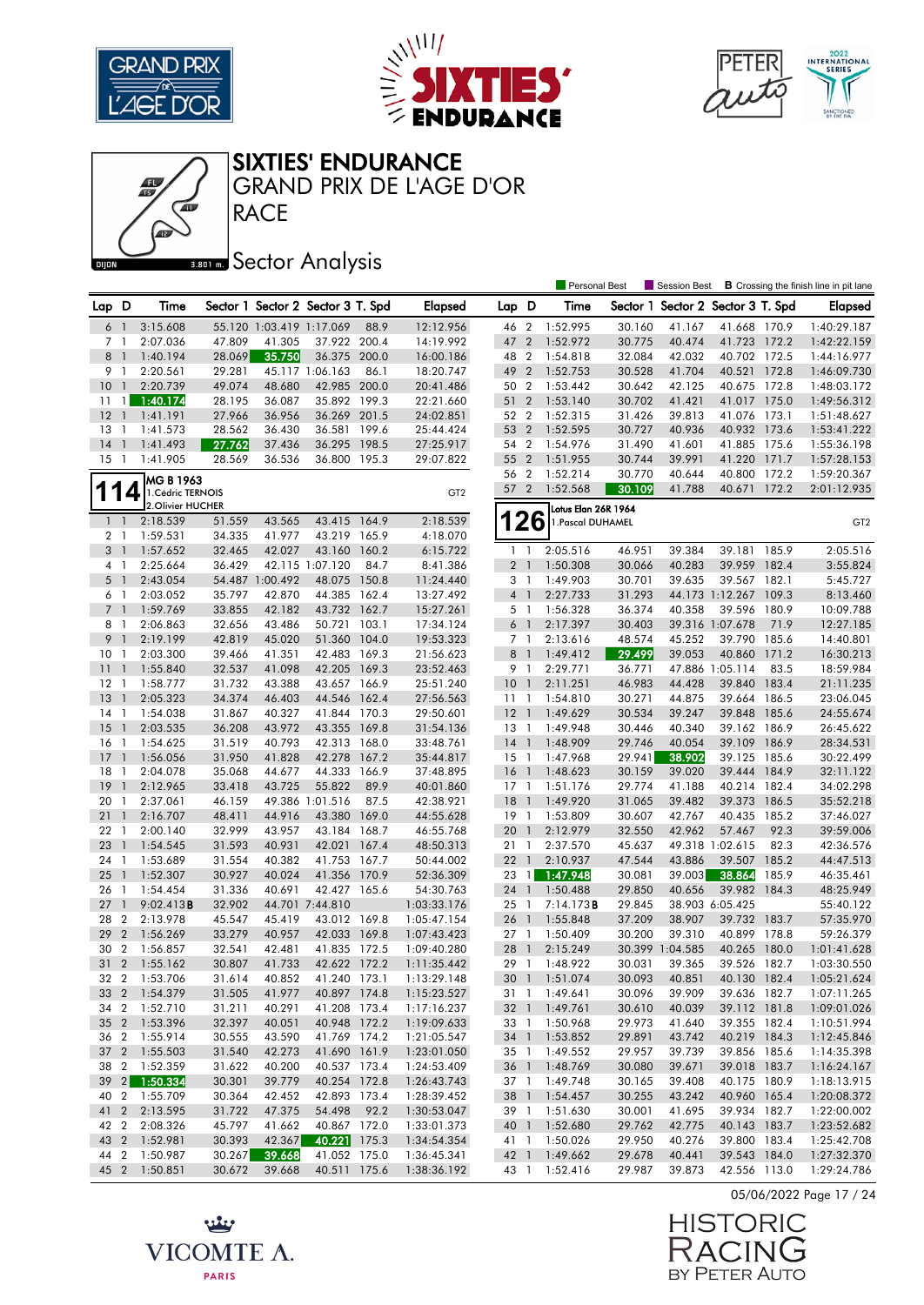





SIXTIES' ENDURANCE

RACE GRAND PRIX DE L'AGE D'OR

## **Bector Analysis**

|                |                |                                   |        |                 |                                   |       |                 |                 |                | <b>Personal Best</b>          |        | Session Best                      |                       |       | <b>B</b> Crossing the finish line in pit lane |
|----------------|----------------|-----------------------------------|--------|-----------------|-----------------------------------|-------|-----------------|-----------------|----------------|-------------------------------|--------|-----------------------------------|-----------------------|-------|-----------------------------------------------|
| Lap D          |                | Time                              |        |                 | Sector 1 Sector 2 Sector 3 T. Spd |       | <b>Elapsed</b>  | Lap D           |                | Time                          |        | Sector 1 Sector 2 Sector 3 T. Spd |                       |       | <b>Elapsed</b>                                |
| 44             | $\mathbf{1}$   | 2:32.388                          | 45.390 | 50.185          | 56.813 170.6                      |       | 1:31:57.174     | 39 1            |                | 1:48.456                      | 30.784 | 38.413                            | 39.259 179.7          |       | 1:21:03.584                                   |
| 45             | $\mathbf{1}$   | 1:49.867                          | 30.767 | 39.539          | 39.561 182.4                      |       | 1:33:47.041     | 40              | $\mathbf{1}$   | 1:47.905                      | 30.326 | 38.911                            | 38.668 182.4          |       | 1:22:51.489                                   |
| 46             | $\mathbf{1}$   | 1:49.258                          | 30.003 | 39.989          | 39.266                            | 182.7 | 1:35:36.299     | 41 1            |                | 1:46.459                      | 29.658 | 37.971                            | 38.830 180.9          |       | 1:24:37.948                                   |
| 47             | -1             | 1:49.575                          | 30.438 | 39.671          | 39.466                            | 183.4 | 1:37:25.874     | 42 1            |                | 1:48.774                      | 29.673 | 39.024                            | 40.077 182.4          |       | 1:26:26.722                                   |
| 48             | $\mathbf{1}$   | 1:49.467                          | 30.021 | 39.677          | 39.769 181.2                      |       | 1:39:15.341     | 43 1            |                | 1:48.781                      | 29.844 | 39.882                            | 39.055 183.4          |       | 1:28:15.503                                   |
| 49             | -1             | 1:49.307                          | 30.005 | 39.743          | 39.559                            | 182.4 | 1:41:04.648     | 44 1            |                | 2:12.048                      | 29.743 |                                   | 41.492 1:00.813       | 94.4  | 1:30:27.551                                   |
| 50             | $\mathbf{1}$   | 2:21.554                          |        | 30.075 1:11.227 | 40.252 182.1                      |       | 1:43:26.202     | 45 1            |                | 2:10.573                      | 47.139 | 44.094                            | 39.340 184.0          |       | 1:32:38.124                                   |
| 51             | $\mathbf{1}$   | 1:50.454                          | 30.215 | 40.297          | 39.942 181.8                      |       | 1:45:16.656     | 46              | $\overline{1}$ | 1:47.361                      | 30.061 | 38.549                            | 38.751                | 184.0 | 1:34:25.485                                   |
| 52             | $\overline{1}$ | 1:51.980                          | 30.522 | 41.728          | 39.730 181.5                      |       | 1:47:08.636     | 47 1            |                | 1:48.413                      | 29.770 | 39.265                            | 39.378 184.9          |       | 1:36:13.898                                   |
| 53             | - 1            | 1:51.153                          | 30.266 | 41.483          | 39.404 183.4                      |       | 1:48:59.789     | 48 1            |                | 1:46.357                      | 29.817 | 38.088                            | 38.452 184.0          |       | 1:38:00.255                                   |
| 54             | $\mathbf{1}$   | 1:49.028                          | 30.145 | 39.365          | 39.518                            | 181.5 | 1:50:48.817     | 49 1            |                | 1:47.171                      | 29.652 | 38.238                            | 39.281                | 184.0 | 1:39:47.426                                   |
| 55             | $\overline{1}$ | 1:48.875                          | 29.937 | 39.401          | 39.537 181.8                      |       | 1:52:37.692     | 50              | $\overline{1}$ | 1:48.075                      | 30.352 | 38.802                            | 38.921                | 184.6 | 1:41:35.501                                   |
| 56             | -1             | 1:49.158                          | 29.815 | 39.974          | 39.369                            | 181.8 | 1:54:26.850     | 51 1            |                | 1:47.128                      | 29.333 | 38.601                            | 39.194                | 182.7 | 1:43:22.629                                   |
| 57             | $\overline{1}$ | 1:49.788                          | 30.069 | 40.152          | 39.567 180.6                      |       | 1:56:16.638     | 52 1            |                | 1:46.442                      | 29.549 | 38.001                            | 38.892 181.5          |       | 1:45:09.071                                   |
| 58             | $\mathbf{1}$   | 1:49.634                          | 29.717 | 40.225          | 39.692 180.6                      |       | 1:58:06.272     | 53 1            |                | 1:47.732                      | 29.440 | 39.426                            | 38.866 184.3          |       | 1:46:56.803                                   |
| 59             | -1             | 1:50.140                          | 29.983 | 40.018          | 40.139                            | 180.0 | 1:59:56.412     | 54 1            |                | 1:48.015                      | 30.230 | 39.320                            | 38.465 184.0          |       | 1:48:44.818                                   |
| 60             | $\overline{1}$ | 1:48.851                          | 30.020 | 39.212          | 39.619 180.9                      |       | 2:01:45.263     | 55 1            |                | 1:50.157                      | 30.546 | 39.895                            | 39.716 184.3          |       | 1:50:34.975                                   |
|                |                |                                   |        |                 |                                   |       |                 | 56 1            |                | 1:47.115                      | 30.370 | 38.153                            | 38.592 182.1          |       | 1:52:22.090                                   |
|                |                | Alfa Romeo Giulia Sprint GTA 1966 |        |                 |                                   |       |                 |                 |                |                               |        | 37.987                            | 39.125 182.4          |       |                                               |
| 127            |                | 1. Sandro HUBAR                   |        |                 |                                   |       | GT <sub>2</sub> | 57 1            |                | 1:47.119                      | 30.007 |                                   |                       |       | 1:54:09.209                                   |
|                |                |                                   |        |                 |                                   |       |                 | 58              | $\overline{1}$ | 1:48.007                      | 29.324 | 38.627                            | 40.056                | 181.2 | 1:55:57.216                                   |
| $1\quad$       |                | 2:08.358                          | 48.275 | 39.971          | 40.112                            | 179.7 | 2:08.358        | 59              | $\mathbf{1}$   | 1:45.922                      | 29.519 | 38.030                            | 38.373                | 183.1 | 1:57:43.138                                   |
| 2 <sub>1</sub> |                | 1:51.857                          | 30.816 | 40.222          | 40.819 178.8                      |       | 4:00.215        | 60              | $\overline{1}$ | 1:46.277                      | 29.151 | 38.080                            | 39.046                | 180.6 | 1:59:29.415                                   |
| 3 1            |                | 1:50.636                          | 31.269 | 39.459          | 39.908                            | 177.9 | 5:50.851        | 61              | $\overline{1}$ | 1:46.856                      | 29.194 | 38.869                            | 38.793 184.3          |       | 2:01:16.271                                   |
| $\overline{4}$ | $\mathbf{1}$   | 2:42.133                          | 31.861 |                 | 42.484 1:27.788                   | 80.2  | 8:32.984        |                 |                | Porsche 356 (C) SC coupé 1965 |        |                                   |                       |       |                                               |
| 5 1            |                | 2:36.036                          | 56.201 | 52.568          | 47.267 135.8                      |       | 11:09.020       |                 | 49             | 1. Bill STEPHENS              |        |                                   |                       |       | GT <sub>2</sub>                               |
| 6 <sup>1</sup> |                | 2:03.099                          | 36.121 | 42.550          | 44.428                            | 153.0 | 13:12.119       |                 |                | 2. Will STEPHENS              |        |                                   |                       |       |                                               |
| 7 <sub>1</sub> |                | 1:51.552                          | 32.065 | 39.539          | 39.948 175.9                      |       | 15:03.671       | $1\quad$        |                | 2:05.552                      | 46.530 | 39.602                            | 39.420 180.3          |       | 2:05.552                                      |
| 8              | $\overline{1}$ | 1:55.095                          | 30.841 | 38.988          | 45.266                            | 136.4 | 16:58.766       | 2 <sub>1</sub>  |                | 1:51.710                      | 30.256 | 40.796                            | 40.658 176.2          |       | 3:57.262                                      |
| 9 1            |                | 2:08.953                          | 36.779 | 42.949          | 49.225 122.9                      |       | 19:07.719       | 3 <sup>1</sup>  |                | 1:49.371                      | 30.484 | 38.984                            | 39.903 177.6          |       | 5:46.633                                      |
| 10             | $\mathbf{1}$   | 2:06.483                          | 42.558 | 44.302          | 39.623 182.1                      |       | 21:14.202       | $4-1$           |                | 2:27.294                      | 31.908 |                                   | 44.217 1:11.169 115.4 |       | 8:13.927                                      |
| 11             | $\overline{1}$ | 1:49.951                          | 30.516 | 39.744          | 39.691                            | 180.0 | 23:04.153       | $5-1$           |                | 2:00.604                      | 37.237 | 42.563                            | 40.804 176.2          |       | 10:14.531                                     |
| 12             | $\overline{1}$ | 1:49.554                          | 30.834 | 39.278          | 39.442 181.2                      |       | 24:53.707       | 6 1             |                | 2:13.578                      | 32.147 |                                   | 40.013 1:01.418       | 76.1  | 12:28.109                                     |
| 13             | -1             | 1:49.873                          | 30.658 | 39.317          | 39.898                            | 180.6 | 26:43.580       | $\overline{7}$  | $\overline{1}$ | 2:15.131                      | 49.230 | 45.528                            | 40.373                | 178.2 | 14:43.240                                     |
| 14             | $\overline{1}$ | 1:49.418                          | 30.144 | 39.512          | 39.762 183.7                      |       | 28:32.998       | 8 1             |                | 1:50.394                      | 30.549 | 39.377                            | 40.468 174.8          |       | 16:33.634                                     |
| 15             | $\mathbf{1}$   | 1:48.570                          | 30.730 | 38.478          | 39.362 181.5                      |       | 30:21.568       | 9               | $\overline{1}$ | 2:27.253                      | 35.819 |                                   | 46.933 1:04.501       | 84.2  | 19:00.887                                     |
| 16             | $\mathbf{1}$   | 1:48.038                          | 30.563 | 38.579          | 38.896 183.1                      |       | 32:09.606       | 10 <sup>°</sup> | -1             | 2:12.909                      | 47.271 | 45.672                            | 39.966 180.3          |       | 21:13.796                                     |
| 17             | $\overline{1}$ | 1:47.636                          | 30.131 | 38.399          | 39.106 183.1                      |       | 33:57.242       | $11-1$          |                | 1:51.771                      | 30.472 | 41.094                            | 40.205 180.9          |       | 23:05.567                                     |
| 18             | $\overline{1}$ | 1:49.045                          | 31.043 | 38.398          | 39.604 180.6                      |       | 35:46.287       | $12-1$          |                | 1:49.709                      | 30.558 | 39.018                            | 40.133 179.4          |       | 24:55.276                                     |
| 19             | $\overline{1}$ | 1:49.657                          | 30.685 | 39.675          | 39.297 182.7                      |       | 37:35.944       | $13-1$          |                | 1:50.390                      | 30.283 | 40.430                            | 39.677 180.3          |       | 26:45.666                                     |
| 20             | $\mathbf{1}$   | 2:09.485                          | 31.056 | 40.072          | 58.357                            | 94.0  | 39:45.429       | $14-1$          |                | 1:52.645                      | 31.412 | 41.219                            | 40.014 178.5          |       | 28:38.311                                     |
| 21             | $\mathbf{1}$   | 2:40.668                          | 49.150 |                 | 48.684 1:02.834                   | 83.8  | 42:26.097       | 15              | $\overline{1}$ | 1:50.986                      | 30.700 | 40.167                            | 40.119 179.7          |       | 30:29.297                                     |
| 22             | $\overline{1}$ | 2:13.692                          | 48.267 | 46.252          | 39.173                            | 183.1 | 44:39.789       | $16-1$          |                | 1:50.789                      | 30.772 | 39.744                            | 40.273 177.6          |       | 32:20.086                                     |
| 23             | $\mathbf{1}$   | 1:48.674                          | 30.332 | 38.669          | 39.673                            | 184.3 | 46:28.463       | 17              | $\overline{1}$ | 1:52.800                      | 31.751 | 39.670                            | 41.379 177.0          |       | 34:12.886                                     |
| 24             | $\overline{1}$ | 1:49.585                          | 30.419 | 39.285          | 39.881 183.1                      |       | 48:18.048       | 18 1            |                | 1:49.811                      | 30.880 | 39.424                            | 39.507 179.4          |       | 36:02.697                                     |
|                |                | 25 1 1:49.655                     | 31.015 | 38.924          | 39.716 178.5                      |       | 50:07.703       |                 |                | 19 1 1:52.618                 | 30.948 | 41.136                            | 40.534 179.1          |       | 37:55.315                                     |
|                |                | 26 1 1:48.851                     | 30.465 | 38.736          | 39.650 177.3                      |       | 51:56.554       |                 |                | 20 1 2:08.313                 | 35.158 | 42.048                            | 51.107 81.3           |       | 40:03.628                                     |
| 27 1           |                | 1:48.948                          | 30.628 | 38.693          | 39.627 180.9                      |       | 53:45.502       | $21 \quad 1$    |                | 2:37.175                      | 46.616 |                                   | 50.138 1:00.421       | 76.7  | 42:40.803                                     |
|                |                | 28 1 1:48.361                     | 30.356 | 38.688          | 39.317 182.1                      |       | 55:33.863       | 22 1            |                | 2:14.041                      | 48.507 | 44.452                            | 41.082 179.1          |       | 44:54.844                                     |
|                |                | 29 1 1:48.933                     | 30.025 | 39.037          | 39.871 183.4                      |       | 57:22.796       |                 |                | 23 1 7:19.998 <b>B</b>        | 30.391 |                                   | 39.375 6:10.232       |       | 52:14.842                                     |
|                |                | 30 1 1:49.057                     | 31.139 | 38.618          | 39.300 180.9                      |       | 59:11.853       |                 |                | 24 2 1:55.292                 | 38.279 | 38.291                            | 38.722 181.8          |       | 54:10.134                                     |
|                |                | 31 1 1:49.393                     | 30.499 | 39.217          | 39.677 179.1                      |       | 1:01:01.246     |                 |                | 25 2 1:46.721                 | 28.955 | 38.348                            | 39.418 178.8          |       | 55:56.855                                     |
|                |                | 32 1 1:49.081                     | 30.426 | 39.172          | 39.483 180.6                      |       | 1:02:50.327     |                 |                | 26 2 1:46.378                 | 29.302 | 38.200                            | 38.876 180.0          |       | 57:43.233                                     |
|                |                | 33 1 1:48.439                     | 30.514 | 38.957          | 38.968 182.4                      |       | 1:04:38.766     |                 |                | 27 2 1:45.959                 | 29.100 | 37.942                            | 38.917 180.3          |       | 59:29.192                                     |
|                |                | 34 1 1:47.177                     | 29.840 | 38.329          | 39.008 181.5                      |       | 1:06:25.943     |                 |                | 28 2 1:46.956                 | 29.013 | 39.011                            | 38.932 178.5          |       | 1:01:16.148                                   |
| 35 1           |                | 1:48.512                          | 30.700 | 38.515          | 39.297 181.5                      |       | 1:08:14.455     |                 |                | 29 2 1:48.264                 | 29.104 | 39.188                            | 39.972 181.8          |       | 1:03:04.412                                   |
|                |                | 36 1 7:17.550 <b>B</b>            | 30.399 |                 | 38.659 6:08.492                   |       | 1:15:32.005     |                 |                | 30 2 1:46.815                 | 28.970 | 37.945                            | 39.900 179.7          |       | 1:04:51.227                                   |
|                |                | 37 1 1:55.475                     | 37.544 | 38.813          | 39.118 180.3                      |       | 1:17:27.480     |                 |                | 31 2 1:47.834                 | 30.026 | 38.689                            | 39.119 180.9          |       | 1:06:39.061                                   |
|                |                | 38 1 1:47.648                     | 29.544 | 38.535          | 39.569 178.2                      |       | 1:19:15.128     |                 |                | 32 2 1:46.578                 | 29.498 | 38.108                            | 38.972 181.8          |       | 1:08:25.639                                   |

05/06/2022 Page 18 / 24



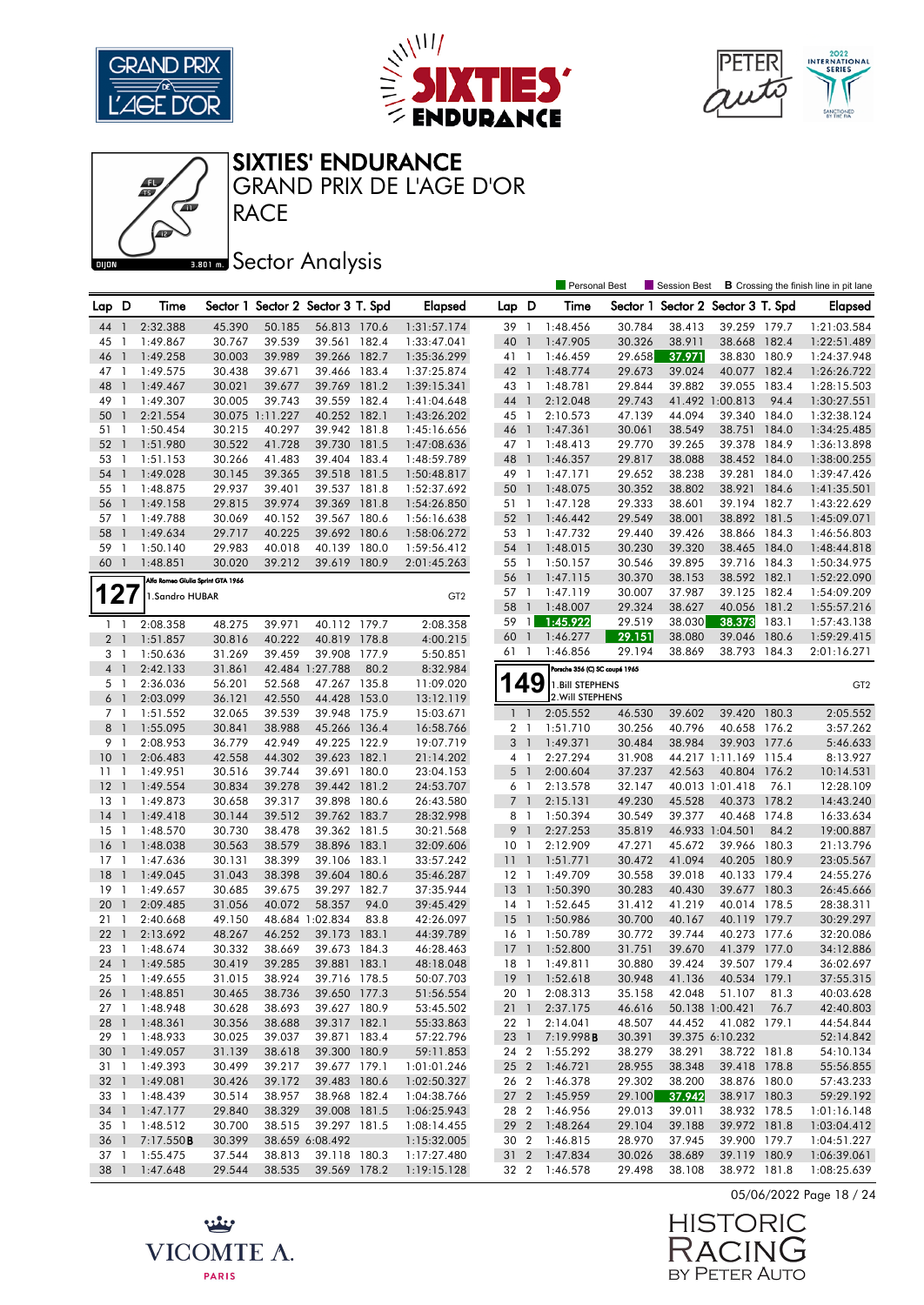





#### SIXTIES' ENDURANCE

RACE GRAND PRIX DE L'AGE D'OR

# **Bector Analysis**

|                |                          |                                    |        |        |                                   |       |                            |                 |                | Personal Best                           |                  |                                   |                                 |      | Session Best <b>B</b> Crossing the finish line in pit lane |
|----------------|--------------------------|------------------------------------|--------|--------|-----------------------------------|-------|----------------------------|-----------------|----------------|-----------------------------------------|------------------|-----------------------------------|---------------------------------|------|------------------------------------------------------------|
| Lap D          |                          | Time                               |        |        | Sector 1 Sector 2 Sector 3 T. Spd |       | <b>Elapsed</b>             | Lap D           |                | Time                                    |                  | Sector 1 Sector 2 Sector 3 T. Spd |                                 |      | <b>Elapsed</b>                                             |
| 33             | $\overline{2}$           | 1:45.611                           | 29.288 | 37.944 | 38.379 180.6                      |       | 1:10:11.250                | 42 2            |                | 1:42.016                                |                  |                                   |                                 |      | 1:26:58.611                                                |
| 34             | $\overline{2}$           | 1:46.297                           | 29.101 | 38.864 | 38.332 182.1                      |       | 1:11:57.547                | 43 2            |                | 1:42.813                                |                  |                                   |                                 |      | 1:28:41.424                                                |
| 35             | $\overline{2}$           | 1:46.675                           | 29.757 | 38.388 | 38.530                            | 181.5 | 1:13:44.222                | 44 2            |                | 2:10.043                                |                  |                                   |                                 |      | 1:30:51.467                                                |
| 36             | $\overline{2}$           | 1:46.107                           | 29.196 | 38.590 | 38.321                            | 183.7 | 1:15:30.329                | 45 2            |                | 1:59.071                                |                  |                                   |                                 |      | 1:32:50.538                                                |
| 37             | $\overline{2}$           | 1:45.419                           | 28.580 | 37.988 | 38.851                            | 180.3 | 1:17:15.748                | 46 2            |                | 1:41.749                                |                  |                                   |                                 |      | 1:34:32.287                                                |
| 38             | $\overline{2}$           | 1:46.631                           | 29.452 | 38.816 | 38.363 182.4                      |       | 1:19:02.379                | 47 2            |                | 1:41.267                                |                  |                                   |                                 |      | 1:36:13.554                                                |
| 39             | $\overline{2}$           | 1:45.922                           | 28.917 | 38.497 | 38.508                            | 182.4 | 1:20:48.301                | 48              | 2              | 1:33.735                                |                  |                                   |                                 |      | 1:37:47.289                                                |
| 40             | $\overline{2}$           | 1:46.333                           | 28.990 | 38.553 | 38.790 180.3                      |       | 1:22:34.634                | 49 2            |                | 1:50.192                                |                  |                                   |                                 |      | 1:39:37.481                                                |
| 41             | $\overline{2}$           | 1:46.359                           | 29.033 | 38.519 | 38.807                            | 180.6 | 1:24:20.993                | 50 2            |                | 1:43.553                                |                  |                                   |                                 |      | 1:41:21.034                                                |
| 42             | $\overline{2}$           | 1:45.386                           | 28.633 | 38.250 | 38.503                            | 181.2 | 1:26:06.379                | 51 2            |                | 1:43.643                                |                  |                                   |                                 |      | 1:43:04.677                                                |
| 43             | $\overline{2}$           | 1:45.883                           | 29.006 | 38.654 | 38.223                            | 182.1 | 1:27:52.262                | 52 2            |                | 1:43.612                                |                  |                                   |                                 |      | 1:44:48.289                                                |
| 44             | $\overline{2}$           | 1:59.261                           | 28.806 | 38.469 | 51.986                            | 93.3  | 1:29:51.523                | 53 2            |                | 1:42.420                                |                  |                                   |                                 |      | 1:46:30.709                                                |
| 45             | $\overline{2}$           | 2:11.671                           | 43.944 | 45.564 | 42.163                            | 182.4 | 1:32:03.194                | 54 2            |                | 1:42.849                                |                  |                                   |                                 |      | 1:48:13.558                                                |
| 46 2           |                          | 1:45.451                           | 28.722 | 38.241 | 38.488 181.8                      |       | 1:33:48.645                | 55 2            |                | 1:43.785                                |                  |                                   |                                 |      | 1:49:57.343                                                |
|                |                          | Jaguar E-Type 3.8 1963             |        |        |                                   |       |                            | 56 2            |                | 1:42.438                                |                  |                                   |                                 |      | 1:51:39.781                                                |
| 158            |                          | 1.Serge COZZOLINO                  |        |        |                                   |       | GT4                        | 57 2            |                | 1:42.151                                |                  |                                   |                                 |      | 1:53:21.932                                                |
|                |                          | 2. Laurent HUCHET                  |        |        |                                   |       |                            | 58 2            |                | 1:41.861                                |                  |                                   |                                 |      | 1:55:03.793                                                |
| $\mathbf{1}$   | $\overline{1}$           | 2:18.115                           |        |        |                                   |       | 2:18.115                   | 59 2            |                | 1:41.266                                |                  |                                   |                                 |      | 1:56:45.059                                                |
| 2 <sub>1</sub> |                          | 1:54.413                           |        |        |                                   |       | 4:12.528                   | 60 2            |                | 1:42.963                                |                  |                                   |                                 |      | 1:58:28.022                                                |
| 3 <sup>1</sup> |                          | 1:49.630                           |        |        |                                   |       | 6:02.158                   | 61 2            |                | 1:41.575                                |                  |                                   |                                 |      | 2:00:09.597                                                |
| 4 1            |                          | 2:33.571                           |        |        |                                   |       | 8:35.729                   |                 |                | Austin-Healey 3000 Mk II 1962           |                  |                                   |                                 |      |                                                            |
| 5 <sub>1</sub> |                          | 2:35.047                           |        |        |                                   |       | 11:10.776                  | 161             |                | 1.Serge LIBENS                          |                  |                                   |                                 |      | GT <sub>3</sub>                                            |
| 6 1            |                          | 2:03.328                           |        |        |                                   |       | 13:14.104                  |                 |                |                                         |                  |                                   |                                 |      |                                                            |
| 7 <sub>1</sub> |                          | 1:52.806                           |        |        |                                   |       | 15:06.910                  | $\mathbf{1}$    | $\overline{1}$ | 2:02.546                                | 45.807           | 39.803                            | 36.936 205.3                    |      | 2:02.546                                                   |
| 8 1            |                          | 1:53.726                           |        |        |                                   |       | 17:00.636                  |                 | 2 <sub>1</sub> | 1:43.309                                | 29.220           | 36.932                            | 37.157 206.5                    |      | 3:45.855                                                   |
| 9              | $\overline{1}$           | 2:09.397                           |        |        |                                   |       | 19:10.033                  | 3 1             |                | 1:43.993                                | 29.564           | 37.813                            | 36.616 204.5                    |      | 5:29.848                                                   |
| 10             | $\overline{1}$           | 2:04.780                           |        |        |                                   |       | 21:14.813                  | $4-1$           |                | 1:46.001                                | 29.913           | 37.716                            | 38.372 175.9                    |      | 7:15.849                                                   |
| 11             | $\overline{1}$           | 1:49.673                           |        |        |                                   |       | 23:04.486                  | 5 1             |                | 1:52.386                                | 31.262           | 38.528                            | 42.596                          | 85.1 | 9:08.235                                                   |
| 12             | -1                       | 1:44.814                           |        |        |                                   |       | 24:49.300                  | 6 <sup>1</sup>  |                | 3:14.387                                | 1:04.690         |                                   | 59.124 1:10.573                 | 72.7 | 12:22.622                                                  |
| 13             | $\overline{1}$           | 1:46.402                           |        |        |                                   |       | 26:35.702                  | 7 1             |                | 2:12.097                                | 49.497           | 44.370                            | 38.230 201.5                    |      | 14:34.719                                                  |
| 14             | $\overline{1}$           | 1:47.418                           |        |        |                                   |       | 28:23.120                  | 8 <sup>1</sup>  |                | 1:44.097                                | 29.532           | 36.887                            | 37.678 201.1                    |      | 16:18.816                                                  |
| 15             | $\overline{1}$           | 1:50.398                           |        |        |                                   |       | 30:13.518                  | 9 1             |                | 2:15.786                                | 32.045           |                                   | 40.009 1:03.732                 | 84.8 | 18:34.602                                                  |
| 16             | -1                       | 1:46.908                           |        |        |                                   |       | 32:00.426                  | 10 <sub>1</sub> |                | 2:19.889                                | 48.669           | 48.873                            | 42.347 206.1                    |      | 20:54.491                                                  |
| 17             | $\overline{1}$           | 1:46.686                           |        |        |                                   |       | 33:47.112                  | 11 <sub>1</sub> |                | 1:42.169                                | 28.890           | 36.766                            | 36.513 210.1                    |      | 22:36.660                                                  |
| 18             | $\mathbf{1}$             | 1:43.963                           |        |        |                                   |       | 35:31.075                  | $12-1$          |                | 1:43.048                                | 29.268           | 37.072                            | 36.708 208.5                    |      | 24:19.708                                                  |
| 19             | $\overline{1}$           | 1:43.934                           |        |        |                                   |       | 37:15.009                  | $13-1$          |                | 1:42.173                                | 28.652           | 36.923                            | 36.598 208.1                    |      | 26:01.881                                                  |
| 20 1           |                          | 1:50.003                           |        |        |                                   |       | 39:05.012                  | $14-1$          |                | 1:49.240                                | 28.668           | 42.219                            | 38.353 203.0                    |      | 27:51.121                                                  |
| 21             | $\overline{\phantom{0}}$ | 2:33.113                           |        |        |                                   |       | 41:38.125                  | $15-1$          |                | 1:42.780                                | 29.060           | 36.908                            | 36.812 206.5                    |      | 29:33.901                                                  |
| 221            |                          | 2:23.561                           |        |        |                                   |       | 44:01.686                  | 16 1            |                | 1:42.434                                | 28.763           | 36.984                            | 36.687 208.9                    |      | 31:16.335                                                  |
| 23             | $\overline{1}$           | 1:43.862                           |        |        |                                   |       | 45:45.548                  | $17-1$          |                | 1:42.948                                | 28.874           | 37.041                            | 37.033 207.7                    |      | 32:59.283                                                  |
| 24             | -1                       | 1:43.134                           |        |        |                                   |       | 47:28.682                  | <b>18</b>       | $\overline{1}$ | 1:43.019                                | 29.045           | 37.403                            | 36.571 207.3                    |      | 34:42.302                                                  |
| 25             | $\overline{1}$           | 1:44.499                           |        |        |                                   |       | 49:13.181                  |                 |                | 19 1 15:47.104 <b>B</b>                 | 29.526           | 42.905                            | $\ddotsc$                       |      | 50:29.406                                                  |
| 26             | $\overline{1}$           | 1:44.617                           |        |        |                                   |       | 50:57.798                  | 20              | $\overline{1}$ | 1:51.583                                | 36.421           | 37.840                            | 37.322 204.2                    |      | 52:20.989                                                  |
| 271            |                          | 1:46.886                           |        |        |                                   |       | 52:44.684                  |                 |                | 21 1 1:44.304                           | 29.489           | 37.789                            | 37.026 206.1                    |      | 54:05.293                                                  |
|                |                          | 28 1 1:43.961                      |        |        |                                   |       | 54:28.645                  |                 |                | 22 1 1:45.532                           | 30.715           | 37.887                            | 36.930 205.3                    |      | 55:50.825                                                  |
|                |                          | 29 1 1:48.714                      |        |        |                                   |       | 56:17.359                  |                 |                | 23 1 1:43.800                           | 29.078           | 37.687                            | 37.035 206.1                    |      | 57:34.625                                                  |
| 30 1           |                          | 1:50.685                           |        |        |                                   |       | 58:08.044                  |                 |                | 24 1 1:44.124                           | 29.627           | 37.676                            | 36.821 206.1                    |      | 59:18.749                                                  |
| $31 \quad 1$   |                          | 1:51.467                           |        |        |                                   |       | 59:59.511                  | $25 \quad 1$    |                | 1:44.059                                | 29.110           | 38.013                            | 36.936 205.3                    |      | 1:01:02.808                                                |
| 32 1           |                          | 7:44.252 <b>B</b><br>33 2 3:36.562 |        |        |                                   |       | 1:07:43.763                |                 |                | 26 1 1:44.405                           | 29.336<br>30.167 | 38.010                            | 37.059 206.1<br>37.305 5:57.535 |      | 1:02:47.213                                                |
|                |                          | 34 2 1:45.254                      |        |        |                                   |       | 1:11:20.325<br>1:13:05.579 |                 |                | 27 1 7:05.007 <b>B</b><br>28 1 1:52.729 | 36.850           | 38.177                            | 37.702 202.2                    |      | 1:09:52.220<br>1:11:44.949                                 |
|                |                          | 35 2 1:45.033                      |        |        |                                   |       | 1:14:50.612                | 29 1            |                | 1:44.781                                | 29.842           | 37.956                            | 36.983 207.3                    |      | 1:13:29.730                                                |
|                |                          | 36 2 1:43.300                      |        |        |                                   |       | 1:16:33.912                |                 |                | 30 1 1:48.248                           | 31.439           | 39.533                            | 37.276 208.9                    |      | 1:15:17.978                                                |
|                |                          | 37 2 1:44.060                      |        |        |                                   |       | 1:18:17.972                | 31 1            |                | 1:42.382                                | 28.707           | 37.161                            | 36.514 207.3                    |      | 1:17:00.360                                                |
| 38 2           |                          | 1:45.385                           |        |        |                                   |       | 1:20:03.357                |                 |                | 32 1 1:43.804                           | 29.089           | 37.961                            | 36.754 209.3                    |      | 1:18:44.164                                                |
|                |                          | 39 2 1:44.581                      |        |        |                                   |       | 1:21:47.938                |                 |                | 33 1 1:44.053                           | 28.820           | 38.221                            | 37.012 203.8                    |      | 1:20:28.217                                                |
|                |                          | 40 2 1:44.413                      |        |        |                                   |       | 1:23:32.351                |                 |                | 34 1 1:43.925                           | 29.111           | 37.538                            | 37.276 188.8                    |      | 1:22:12.142                                                |
|                |                          | 41 2 1:44.244                      |        |        |                                   |       | 1:25:16.595                |                 |                | 35 1 1:44.315                           | 29.935           | 37.544                            | 36.836 199.3                    |      | 1:23:56.457                                                |



**HISTORIC** RACIN Ĕ BY PETER AUTO

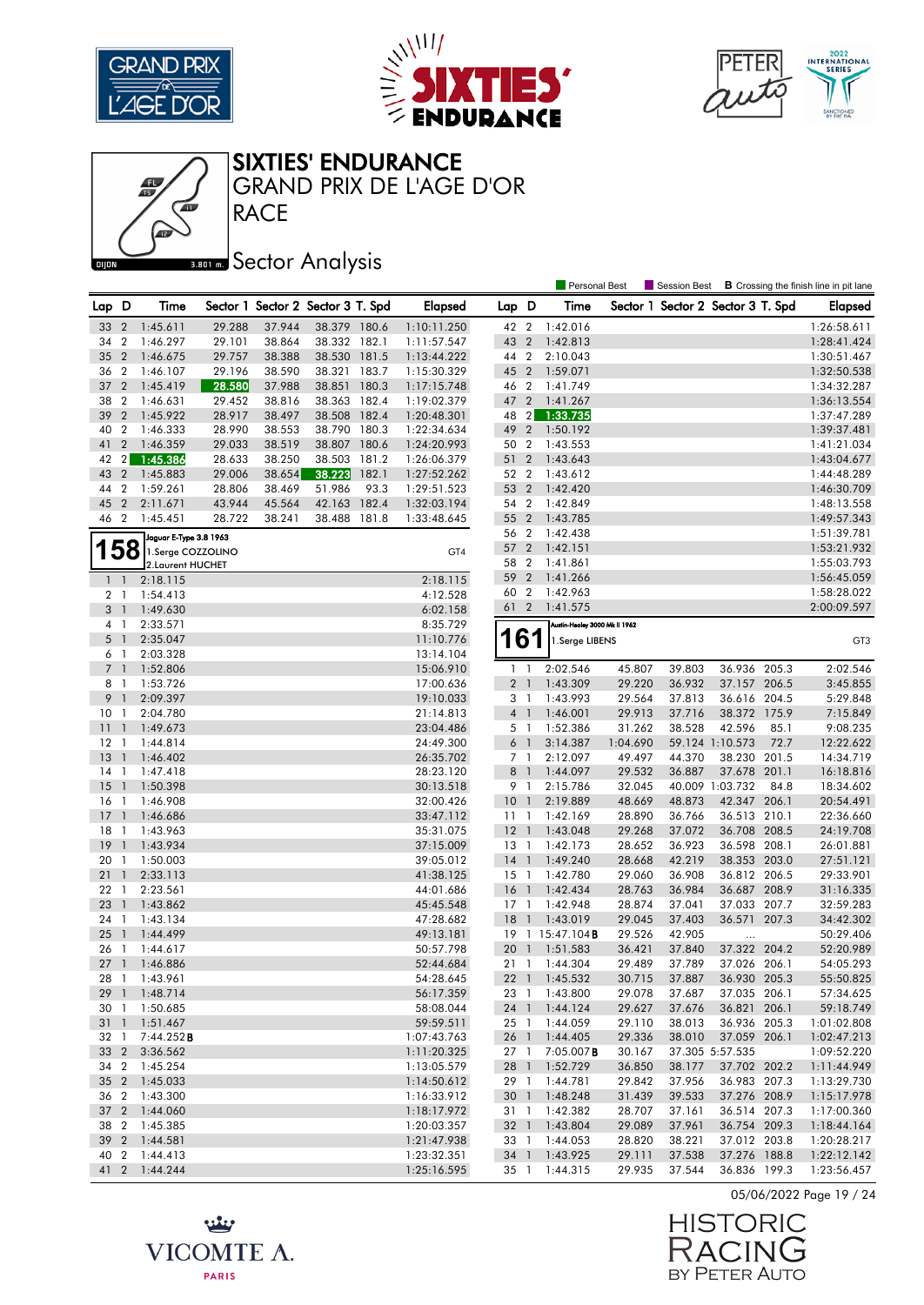





05/06/2022 Page 20 / 24

Ĕ

**HISTORIC** 

BY PETER AUTO

RACIN

SIXTIES' ENDURANCE

**RACE** GRAND PRIX DE L'AGE D'OR

|                 |                |                           |          |        |                                   |       |                 |                 |                | <b>Personal Best</b> |                                     | Session Best                      |                 |       | <b>B</b> Crossing the finish line in pit lane |
|-----------------|----------------|---------------------------|----------|--------|-----------------------------------|-------|-----------------|-----------------|----------------|----------------------|-------------------------------------|-----------------------------------|-----------------|-------|-----------------------------------------------|
| Lap D           |                | Time                      |          |        | Sector 1 Sector 2 Sector 3 T. Spd |       | Elapsed         | Lap D           |                | Time                 |                                     | Sector 1 Sector 2 Sector 3 T. Spd |                 |       | <b>Elapsed</b>                                |
| 36              | -1             | 1:44.583                  | 29.315   | 37.653 | 37.615 206.9                      |       | 1:25:41.040     | 35 1            |                | 1:46.807             | 35.441                              | 35.961                            | 35.405 218.6    |       | 1:10:02.686                                   |
| 37              | $\mathbf{1}$   | 1:43.801                  | 28.967   | 37.739 | 37.095 206.5                      |       | 1:27:24.841     | 36              | $\mathbf{1}$   | 1:42.021             | 27.866                              | 38.412                            | 35.743 219.1    |       | 1:11:44.707                                   |
| 38              | $\mathbf{1}$   | 1:43.380                  | 28.829   | 37.600 | 36.951                            | 201.1 | 1:29:08.221     | 37 1            |                | 1:41.287             | 28.612                              | 36.468                            | 36.207 218.2    |       | 1:13:25.994                                   |
| 39              | $\mathbf{1}$   | 2:24.096                  | 35.433   |        | 48.302 1:00.361                   | 93.7  | 1:31:32.317     | 38              | $\overline{1}$ | 1:42.384             | 27.940                              | 38.312                            | 36.132 220.4    |       | 1:15:08.378                                   |
| 40              | $\overline{1}$ | 1:46.922                  | 33.385   | 36.962 | 36.575 208.9                      |       | 1:33:19.239     | 39 1            |                | 1:40.275             | 27.883                              | 36.897                            | 35.495 219.1    |       | 1:16:48.653                                   |
| 41              | $\overline{1}$ | 1:42.259                  | 28.416   | 37.372 | 36.471                            | 208.5 | 1:35:01.498     | 40              | $\overline{1}$ | 1:40.389             | 28.450                              | 36.515                            | 35.424 218.2    |       | 1:18:29.042                                   |
| 42              | $\overline{1}$ | 1:42.440                  | 28.603   | 37.167 | 36.670 209.7                      |       | 1:36:43.938     | 41 1            |                | 1:42.504             | 28.274                              | 37.609                            | 36.621 206.1    |       | 1:20:11.546                                   |
| 43              | $\overline{1}$ | 1:42.227                  | 28.509   | 37.218 | 36.500 208.5                      |       | 1:38:26.165     | 42 1            |                | 1:40.439             | 28.899                              | 36.453                            | 35.087          | 221.8 | 1:21:51.985                                   |
| 44              | $\mathbf{1}$   | 1:42.949                  | 28.663   | 37.590 | 36.696 208.9                      |       | 1:40:09.114     | 43 1            |                | 1:40.058             | 27.641                              | 36.477                            | 35.940 208.1    |       | 1:23:32.043                                   |
| 45              | - 1            | 1:43.337                  | 28.640   | 37.252 | 37.445 208.5                      |       | 1:41:52.451     | 44 1            |                | 1:43.124             | 28.253                              | 38.487                            | 36.384 222.2    |       | 1:25:15.167                                   |
| 46              | $\overline{1}$ | 1:44.561                  | 28.442   | 37.374 | 38.745 206.5                      |       | 1:43:37.012     | 45              | $\overline{1}$ | 1:38.664             | 27.572                              | 35.804                            | 35.288 223.6    |       | 1:26:53.831                                   |
| 47 1            |                | 1:42.939                  | 28.376   | 37.824 | 36.739 209.3                      |       | 1:45:19.951     | 46 1            |                | 1:40.833             | 27.558                              | 36.962                            | 36.313 207.7    |       | 1:28:34.664                                   |
| 48              | $\mathbf{1}$   | 1:44.243                  | 28.428   | 39.328 | 36.487                            | 208.9 | 1:47:04.194     | 47 1            |                | 2:15.635             | 28.186                              |                                   | 45.894 1:01.555 | 83.1  | 1:30:50.299                                   |
| 49              | $\mathbf{1}$   | 1:41.267                  | 28.313   | 36.903 | 36.051                            | 211.4 | 1:48:45.461     | 48              | $\overline{1}$ | 1:57.294             | 44.885                              | 37.241                            | 35.168 219.5    |       | 1:32:47.593                                   |
| 50              | $\mathbf{1}$   | 1:45.076                  | 30.156   | 38.719 | 36.201                            | 208.9 | 1:50:30.537     | 49 1            |                | 1:39.851             | 27.753                              | 36.816                            | 35.282 214.7    |       | 1:34:27.444                                   |
| 51              | $\mathbf{1}$   | 1:41.965                  | 28.638   | 37.115 | 36.212                            | 208.9 | 1:52:12.502     | 50              | $\overline{1}$ | 1:43.296             | 28.812                              | 38.233                            | 36.251 217.3    |       | 1:36:10.740                                   |
| 52              | $\overline{1}$ | 1:41.844                  | 28.457   | 36.623 | 36.764                            | 208.1 | 1:53:54.346     | 51 1            |                | 1:41.788             | 28.713                              | 37.518                            | 35.557 221.3    |       | 1:37:52.528                                   |
| 53              | $\overline{1}$ | 2:02.344                  | 29.544   | 37.402 | 55.398 202.6                      |       | 1:55:56.690     | 52 1            |                | 1:40.392             | 28.026                              | 37.209                            | 35.157 222.7    |       | 1:39:32.920                                   |
| 54              | $\mathbf{1}$   | 1:43.740                  | 28.813   | 37.519 | 37.408 204.9                      |       | 1:57:40.430     | 53 1            |                | 1:40.997             | 28.496                              | 37.017                            | 35.484 212.6    |       | 1:41:13.917                                   |
| 55              | -1             | 1:45.424                  | 28.666   | 39.331 | 37.427                            | 206.1 | 1:59:25.854     | 54              | $\overline{1}$ | 1:42.832             | 28.711                              | 38.148                            | 35.973 218.6    |       | 1:42:56.749                                   |
| 56              | $\overline{1}$ | 1:43.338                  | 28.847   | 37.449 | 37.042 206.1                      |       | 2:01:09.192     | 55              | $\overline{1}$ | 1:40.432             | 28.210                              | 36.265                            | 35.957 218.2    |       | 1:44:37.181                                   |
|                 |                | Shelby Mustang GT350 1965 |          |        |                                   |       |                 | 56 1            |                | 1:40.471             | 28.152                              | 36.638                            | 35.681          | 218.6 | 1:46:17.652                                   |
| <b>168</b>      |                | 1.Stan NOVAKOVIC          |          |        |                                   |       | GT <sub>5</sub> | 57 1            |                | 1:43.459             | 28.451                              | 39.727                            | 35.281          | 219.5 | 1:48:01.111                                   |
|                 |                |                           |          |        |                                   |       |                 | 58              | $\overline{1}$ | 1:41.351             | 28.058                              | 37.284                            | 36.009 216.0    |       | 1:49:42.462                                   |
| 1 <sub>1</sub>  |                | 1:55.530                  | 40.046   | 39.135 | 36.349 218.6                      |       | 1:55.530        | 59              | $\overline{1}$ | 1:42.894             | 29.169                              | 37.387                            | 36.338 220.4    |       | 1:51:25.356                                   |
| 2 <sub>1</sub>  |                | 1:43.067                  | 28.913   | 38.430 | 35.724 219.1                      |       | 3:38.597        | 60              | $\mathbf{1}$   | 1:39.953             | 28.005                              | 36.925                            | 35.023 220.4    |       | 1:53:05.309                                   |
| 3 1             |                | 1:40.941                  | 28.664   | 37.105 | 35.172 210.9                      |       | 5:19.538        | 61 1            |                | 1:40.250             | 27.695                              | 37.397                            | 35.158          | 221.3 | 1:54:45.559                                   |
| 4 <sub>1</sub>  |                | 1:47.041                  | 29.072   | 38.343 | 39.626                            | 152.1 | 7:06.579        | 62 1            |                | 1:40.237             | 27.836                              | 36.896                            | 35.505 220.0    |       | 1:56:25.796                                   |
| 5 <sub>1</sub>  |                | 1:56.388                  | 31.752   | 39.193 | 45.443                            | 85.0  | 9:02.967        | 63 1            |                | 1:40.154             | 28.026                              | 36.991                            | 35.137 222.7    |       | 1:58:05.950                                   |
| 6               | $\overline{1}$ | 3:14.917                  | 1:00.916 |        | 59.252 1:14.749                   | 73.0  | 12:17.884       | 64 1            |                | 1:40.422             | 28.233                              | 37.238                            | 34.951          | 221.3 | 1:59:46.372                                   |
| 7 <sub>1</sub>  |                | 2:09.990                  | 49.429   | 43.696 | 36.865 218.2                      |       | 14:27.874       | 65 1            |                | 1:40.223             | 28.191                              | 36.645                            | 35.387 220.4    |       | 2:01:26.595                                   |
| 8               | $\bigcirc$     | 1:41.113                  | 28.574   | 36.563 | 35.976 220.0                      |       | 16:08.987       |                 |                |                      | Shelby Cobra Daytona Coupe (C) 1965 |                                   |                 |       |                                               |
| 9               | $\overline{1}$ | 2:17.631                  | 30.564   |        | 41.909 1:05.158                   | 87.2  | 18:26.618       |                 | 69             | 1.Brice PINEAU       |                                     |                                   |                 |       | GT <sub>5</sub>                               |
| 10              | $\mathbf{1}$   | 2:18.379                  | 49.491   | 48.862 | 40.026 220.9                      |       | 20:44.997       |                 |                | 2. Olivier MUYTJENS  |                                     |                                   |                 |       |                                               |
| 11              | -1             | 1:42.120                  | 28.995   | 37.451 | 35.674 220.4                      |       | 22:27.117       | $\mathbf{1}$    | $\overline{1}$ | 1:54.796             | 37.684                              | 40.779                            | 36.333 230.8    |       | 1:54.796                                      |
| 12              | $\overline{1}$ | 1:39.298                  | 27.887   | 36.248 | 35.163 224.1                      |       | 24:06.415       | $\overline{2}$  | -1             | 1:45.560             | 29.386                              | 38.704                            | 37.470          | 228.3 | 3:40.356                                      |
| 13              | -1             | 1:41.760                  | 28.366   | 36.625 | 36.769 206.5                      |       | 25:48.175       | 3               | $\overline{1}$ | 1:43.216             | 29.183                              | 37.828                            | 36.205          | 229.8 | 5:23.572                                      |
| 14              | $\overline{1}$ | 1:42.000                  | 28.473   | 38.402 | 35.125 219.5                      |       | 27:30.175       |                 |                | Lotus Elan 26R 1964  |                                     |                                   |                 |       |                                               |
| 15              | $\overline{1}$ | 1:39.529                  | 27.709   | 36.767 | 35.053 222.2                      |       | 29:09.704       | 17              | $\bf{0}$       | 1.Ted TUPPEN         |                                     |                                   |                 |       | GT <sub>2</sub>                               |
| <b>16</b>       | $\overline{1}$ | 1:41.412                  | 28.827   | 36.704 | 35.881                            | 221.8 | 30:51.116       |                 |                |                      |                                     |                                   |                 |       |                                               |
| 17              | -1             | 1:41.221                  | 28.596   | 36.952 | 35.673 219.5                      |       | 32:32.337       | 1               | $\overline{1}$ | 2:00.021             | 42.617                              | 39.466                            | 37.938          | 196.7 | 2:00.021                                      |
| 18              | $\overline{1}$ | 1:39.636                  | 28.078   | 36.635 | 34.923                            | 221.3 | 34:11.973       | 2 <sub>1</sub>  |                | 1:44.842             | 29.618                              | 37.318                            | 37.906 194.9    |       | 3:44.863                                      |
| 19              | -1             | 1:39.266                  | 27.852   | 36.230 | 35.184 218.2                      |       | 35:51.239       | 3 1             |                | 1:44.671             | 29.214                              | 37.598                            | 37.859          | 196.4 | 5:29.534                                      |
| 20              | $\overline{1}$ | 1:43.427                  | 28.986   | 38.852 | 35.589 220.4                      |       | 37:34.666       | 4 <sup>1</sup>  |                | 1:45.649             | 29.454                              | 37.827                            | 38.368 183.4    |       | 7:15.183                                      |
|                 |                | 21 1 2:09.756             | 28.848   | 41.352 | 59.556 90.8                       |       | 39:44.422       | 5 1             |                | 1:52.434             | 30.932                              | 38.074                            | 43.428          | 79.6  | 9:07.617                                      |
| 22 <sub>1</sub> |                | 2:41.498                  | 49.375   |        | 48.715 1:03.408                   | 83.5  | 42:25.920       | 6 1             |                | 3:14.442             | 1:04.227                            |                                   | 58.638 1:11.577 | 73.4  | 12:22.059                                     |
| 23 1            |                | 2:09.794                  | 48.110   | 45.234 | 36.450 214.3                      |       | 44:35.714       |                 | 7 1            | 2:12.520             | 49.558                              | 44.205                            | 38.757 196.4    |       | 14:34.579                                     |
|                 |                | 24 1 1:39.351             | 27.687   | 36.582 | 35.082 223.6                      |       | 46:15.065       |                 |                | 8 1 1:44.315         | 28.778                              | 37.172                            | 38.365 193.5    |       | 16:18.894                                     |
| $25 \quad 1$    |                | 1:39.783                  | 28.150   | 36.261 | 35.372 223.6                      |       | 47:54.848       | 9 1             |                | 2:15.291             | 31.238                              |                                   | 39.992 1:04.061 | 86.3  | 18:34.185                                     |
|                 |                | 26 1 1:40.276             | 28.630   | 36.481 | 35.165 218.6                      |       | 49:35.124       | 10 <sub>1</sub> |                | 2:19.204             | 48.406                              | 48.723                            | 42.075 197.1    |       | 20:53.389                                     |
|                 |                | 27 1 1:41.215             | 28.707   | 37.569 | 34.939 222.7                      |       | 51:16.339       | 11 <sub>1</sub> |                | 1:43.105             | 29.019                              | 36.722                            | 37.364 196.7    |       | 22:36.494                                     |
|                 |                | 28 1 1:40.515             | 28.662   | 36.714 | 35.139 221.8                      |       | 52:56.854       |                 |                | 12 1 1:43.273        | 28.850                              | 37.250                            | 37.173 197.8    |       | 24:19.767                                     |
|                 |                | 29 1 1:39.727             | 27.896   | 36.443 | 35.388 222.7                      |       | 54:36.581       |                 |                | 13 1 1:43.912        | 29.061                              | 37.615                            | 37.236 197.4    |       | 26:03.679                                     |
|                 |                | 30 1 1:40.840             | 28.548   | 36.666 | 35.626 220.0                      |       | 56:17.421       |                 |                | 14 1 1:45.267        | 28.723                              | 38.834                            | 37.710 194.2    |       | 27:48.946                                     |
| 31 1            |                | 1:39.812                  | 28.223   | 36.422 | 35.167 221.8                      |       | 57:57.233       | $15-1$          |                | 1:42.803             | 28.642                              | 36.754                            | 37.407 196.0    |       | 29:31.749                                     |
|                 |                | 32 1 1:41.530             | 28.913   | 36.590 | 36.027 218.6                      |       | 59:38.763       | $16-1$          |                | 1:44.029             | 28.492                              | 37.832                            | 37.705 195.7    |       | 31:15.778                                     |
| 33 1            |                | 1:40.403                  | 28.154   | 36.824 | 35.425 217.3                      |       | 1:01:19.166     |                 |                | 17 1 1:43.584        | 28.658                              | 37.087                            | 37.839 197.1    |       | 32:59.362                                     |
| 34 1            |                | 6:56.713B                 | 27.969   |        | 37.117 5:51.627                   |       | 1:08:15.879     |                 |                |                      |                                     |                                   |                 |       |                                               |

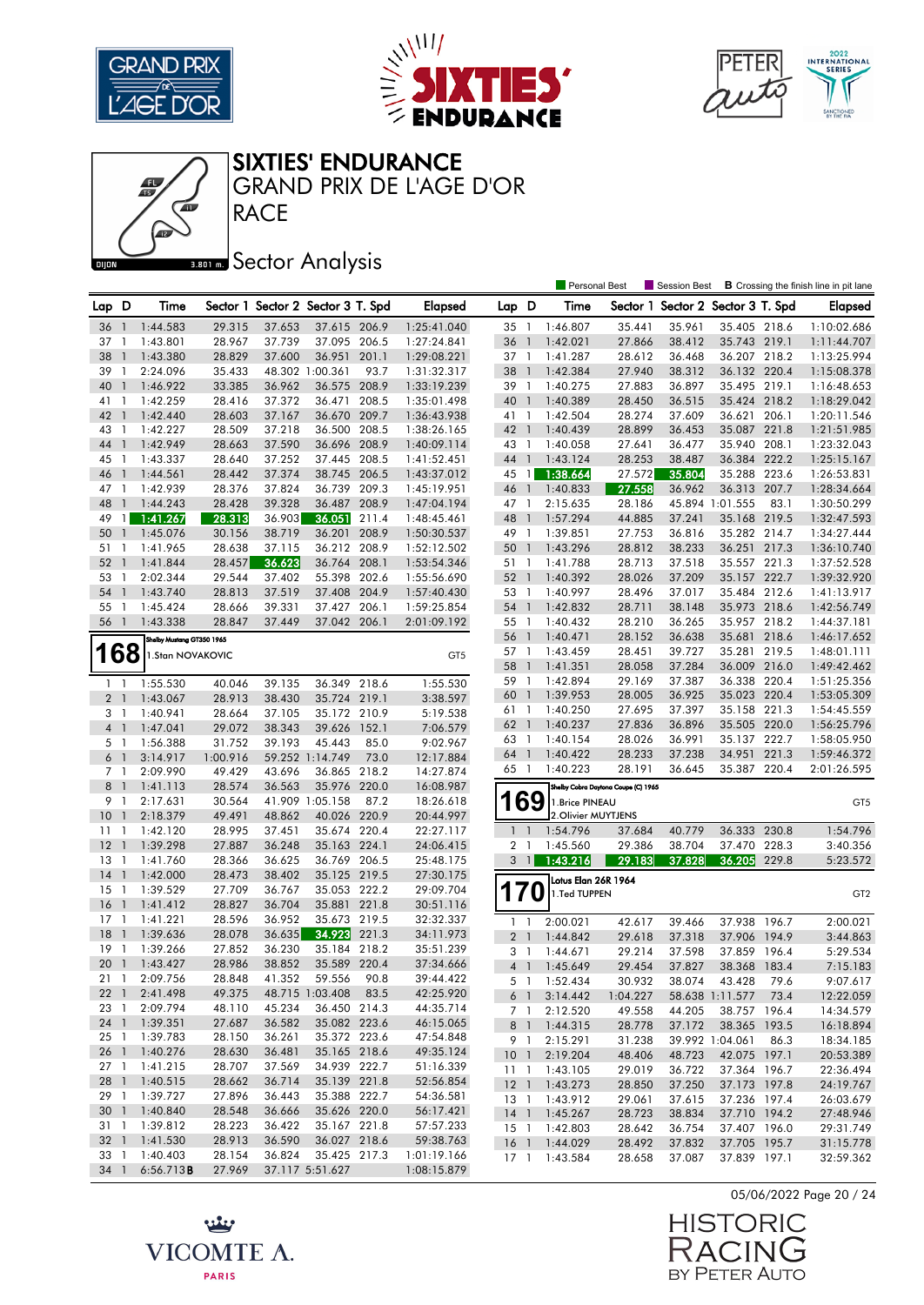







RACE GRAND PRIX DE L'AGE D'OR

## **BRONES** Sector Analysis

|                |                                |                              |                  |                          |                                   |       |                            |                 |                | <b>Personal Best</b>                 |                         | Session Best                      |                              |       | <b>B</b> Crossing the finish line in pit lane |
|----------------|--------------------------------|------------------------------|------------------|--------------------------|-----------------------------------|-------|----------------------------|-----------------|----------------|--------------------------------------|-------------------------|-----------------------------------|------------------------------|-------|-----------------------------------------------|
| Lap D          |                                | Time                         |                  |                          | Sector 1 Sector 2 Sector 3 T. Spd |       | <b>Elapsed</b>             | Lap D           |                | Time                                 |                         | Sector 1 Sector 2 Sector 3 T. Spd |                              |       | Elapsed                                       |
| 18             | $\overline{1}$                 | 1:44.759                     | 29.399           | 38.077                   | 37.283 196.7                      |       | 34:44.121                  | 10 <sub>1</sub> |                | 2:18.813                             | 49.475                  | 48.808                            | 40.530 204.5                 |       | 20:44.809                                     |
| 19             | -1                             | 1:44.267                     | 29.250           | 37.333                   | 37.684 194.2                      |       | 36:28.388                  | $\overline{11}$ | $\overline{1}$ | 1:42.924                             | 28.576                  | 37.666                            | 36.682 205.7                 |       | 22:27.733                                     |
| 20             | $\mathbf{1}$                   | 1:46.035                     | 28.673           | 37.383                   | 39.979                            | 143.2 | 38:14.423                  | $12-1$          |                | 1:42.905                             | 28.522                  | 37.505                            | 36.878 204.5                 |       | 24:10.638                                     |
| 21             | -1                             | 2:15.889                     | 33.599           |                          | 39.286 1:03.004                   | 86.2  | 40:30.312                  | 13              | $\overline{1}$ | 1:42.860                             | 28.623                  | 37.319                            | 36.918 205.7                 |       | 25:53.498                                     |
| 22             | $\mathbf{1}$                   | 2:37.859                     | 46.150           |                          | 46.949 1:04.760                   | 85.0  | 43:08.171                  | $14-1$          |                | 1:48.685                             | 29.744                  | 41.978                            | 36.963 205.3                 |       | 27:42.183                                     |
| 23             | -1                             | 1:59.476                     | 43.570           | 38.681                   | 37.225                            | 199.6 | 45:07.647                  | 15              | $\overline{1}$ | 1:42.342                             | 28.533                  | 36.956                            | 36.853 203.8                 |       | 29:24.525                                     |
| 24             | $\overline{1}$                 | 1:43.486                     | 28.652           | 37.840                   | 36.994 198.2                      |       | 46:51.133                  |                 |                |                                      |                         |                                   |                              |       |                                               |
| 25             | -1                             | 1:42.511                     | 27.673           | 37.570                   | 37.268 196.4                      |       | 48:33.644                  |                 | 84             | Lotus Elan 26R 1965<br>1.Steve JONES |                         |                                   |                              |       | GT <sub>2</sub>                               |
| 26             | $\mathbf{1}$                   | 1:42.932                     | 28.493           | 37.157                   | 37.282 196.7                      |       | 50:16.576                  |                 |                |                                      | 2. Christopher ATKINSON |                                   |                              |       |                                               |
| 27             | -1                             | 1:42.366                     | 27.998           | 37.271                   | 37.097 194.6                      |       | 51:58.942                  |                 | $1\quad 2$     | 1:57.142                             | 41.153                  | 39.122                            | 36.867 198.9                 |       | 1:57.142                                      |
| 28             | $\mathbf{1}$                   | 1:43.207                     | 28.738           | 37.448                   | 37.021                            | 197.8 | 53:42.149                  | 2 <sub>2</sub>  |                | 1:45.111                             | 29.166                  | 39.029                            | 36.916 202.2                 |       | 3:42.253                                      |
| 29             | 1                              | 1:41.325                     | 27.872           | 36.695                   | 36.758 198.2                      |       | 55:23.474                  | 3               | $\overline{2}$ | 1:43.732                             | 29.248                  | 37.660                            | 36.824 202.6                 |       | 5:25.985                                      |
| 30             | $\overline{1}$                 | 1:43.338                     | 28.348           | 36.943                   | 38.047                            | 198.5 | 57:06.812                  | $\overline{4}$  | $\overline{2}$ | 1:44.058                             | 28.565                  | 37.023                            | 38.470 169.8                 |       | 7:10.043                                      |
| 31             | $\mathbf{1}$                   | 1:44.672                     | 28.251           | 38.297                   | 38.124 193.2                      |       | 58:51.484                  | 5               | $\overline{2}$ | 1:54.941                             | 32.767                  | 38.307                            | 43.867                       | 76.9  | 9:04.984                                      |
| 32             | $\mathbf{1}$                   | 1:42.784                     | 28.269           | 37.638                   | 36.877                            | 195.3 | 1:00:34.268                | 6 <sub>2</sub>  |                | 3:15.223                             | 1:03.513                |                                   | 58.615 1:13.095              | 72.5  | 12:20.207                                     |
| 33             | -1                             | 7:31.124B                    | 28.225           |                          | 36.936 6:25.963                   |       | 1:08:05.392                | 7               | $\overline{2}$ | 2:10.772                             | 48.964                  | 44.355                            | 37.453 202.2                 |       | 14:30.979                                     |
| 34             | $\overline{1}$                 | 1:49.370                     | 34.436           | 37.275                   | 37.659                            | 194.9 | 1:09:54.762                | 8 2             |                | 1:42.140                             | 28.707                  | 36.738                            | 36.695 201.5                 |       | 16:13.119                                     |
| 35             | -1                             | 1:44.174                     | 29.504           | 37.281                   | 37.389 194.6                      |       | 1:11:38.936                | 9               | $\overline{2}$ | 2:18.506                             | 33.214                  |                                   | 41.645 1:03.647              | 82.1  | 18:31.625                                     |
| 36             | $\overline{1}$                 | 1:44.642                     | 28.645           | 37.490                   | 38.507 193.2                      |       | 1:13:23.578                | 10              | $\overline{2}$ | 2:17.435                             | 48.420                  | 48.995                            | 40.020 203.0                 |       | 20:49.060                                     |
| 37             | $\mathbf{1}$                   | 1:45.881                     | 29.913           | 38.161                   | 37.807 196.4                      |       | 1:15:09.459                | 11 <sub>2</sub> |                | 1:41.205                             | 28.555                  | 36.704                            | 35.946 203.8                 |       | 22:30.265                                     |
| 38             | $\mathbf{1}$                   | 1:44.033                     | 28.925           | 38.055                   | 37.053 196.0                      |       | 1:16:53.492                | 12 <sub>2</sub> |                | 1:42.003                             | 28.726                  | 37.184                            | 36.093 203.4                 |       | 24:12.268                                     |
| 39             | -1                             | 1:43.645                     | 29.517           | 37.063                   | 37.065 196.7                      |       | 1:18:37.137                | 13 2            |                | 1:42.507                             | 28.743                  | 37.556                            | 36.208 203.4                 |       | 25:54.775                                     |
| 40             | $\overline{1}$                 | 1:43.654                     | 28.529           | 37.623                   | 37.502 196.0                      |       | 1:20:20.791                | 14              | $\overline{2}$ | 1:47.387                             | 29.512                  | 41.697                            | 36.178 203.0                 |       | 27:42.162                                     |
| 41 1           |                                | 1:43.075                     | 28.800           | 37.343                   | 36.932 195.3                      |       | 1:22:03.866                | 15              | $\overline{2}$ | 1:44.013                             | 28.969                  | 38.886                            | 36.158 203.0                 |       | 29:26.175                                     |
| 42             | $\mathbf{1}$                   | 1:43.610                     | 28.813           | 37.663                   | 37.134 196.0                      |       | 1:23:47.476                | 16 <sub>2</sub> |                | 1:42.995                             | 28.776                  | 38.023                            | 36.196 203.0                 |       | 31:09.170                                     |
| 43             | -1                             | 1:42.985                     | 28.546           | 36.922                   | 37.517 196.7                      |       | 1:25:30.461                | 17 <sub>2</sub> |                | 1:43.190                             | 29.309                  | 37.250                            | 36.631                       | 202.6 | 32:52.360                                     |
| 44             | $\mathbf{1}$                   | 1:43.753                     | 28.458           | 37.955                   | 37.340                            | 196.4 | 1:27:14.214                | 18              | $\overline{2}$ | 1:42.205                             | 28.393                  | 37.044                            | 36.768 203.4                 |       | 34:34.565                                     |
| 45             | -1                             | 1:44.487                     | 28.661           | 38.415                   | 37.411                            | 195.3 | 1:28:58.701                | 19              | $\overline{2}$ | 1:42.845                             | 29.454                  | 37.430                            | 35.961                       | 203.0 | 36:17.410                                     |
| 46             | $\overline{1}$                 | 2:19.936                     | 32.477           |                          | 45.853 1:01.606                   | 84.0  | 1:31:18.637                | 20              | $\overline{2}$ | 1:42.028                             | 28.461                  | 37.008                            | 36.559                       | 176.8 | 37:59.438                                     |
| 47             | $\overline{1}$                 | 1:51.538                     | 38.260           | 36.594                   | 36.684 197.4                      |       | 1:33:10.175                | 21              | $\overline{2}$ | 2:04.790                             | 32.971                  | 42.321                            | 49.498                       | 81.9  | 40:04.228                                     |
| 48             | $\mathbf{1}$                   | 1:42.666                     | 28.338           | 37.072                   | 37.256                            | 195.7 | 1:34:52.841                | 22              | $\overline{2}$ | 2:37.201                             | 46.973                  |                                   | 49.985 1:00.243              | 72.0  | 42:41.429                                     |
| 49             | -1                             | 1:43.164                     | 28.788           | 37.088                   | 37.288 195.7                      |       | 1:36:36.005                | 23              | $\overline{2}$ | 2:11.016                             | 48.686                  | 44.060                            | 38.270 202.2                 |       | 44:52.445                                     |
| 50             | $\mathbf{1}$                   | 1:44.058                     | 28.788           | 37.380                   | 37.890 196.0                      |       | 1:38:20.063                | 24              | $\overline{2}$ | 1:41.505                             | 28.377                  | 36.520                            | 36.608 202.2                 |       | 46:33.950                                     |
| 51             | 1                              | 1:42.473                     | 28.455           | 37.164                   | 36.854 198.9                      |       | 1:40:02.536                | 25 2            |                | 1:42.729                             | 28.954                  | 37.643                            | 36.132 203.0                 |       | 48:16.679                                     |
| 52             | $\overline{1}$                 | 1:42.893                     | 28.332           | 37.128                   | 37.433 195.7                      |       | 1:41:45.429                | 26 2            |                | 1:44.014                             | 29.215                  | 38.829                            | 35.970 203.8                 |       | 50:00.693                                     |
| 53             | $\overline{1}$                 | 1:42.871                     | 28.496           | 37.310                   | 37.065 196.7                      |       | 1:43:28.300                | 27              | $\overline{2}$ | 1:42.778                             | 29.419                  | 37.358                            | 36.001                       | 203.0 | 51:43.471                                     |
| 54             | $\mathbf{1}$                   | 1:44.640                     | 28.592           | 38.710                   | 37.338                            | 194.6 | 1:45:12.940                | 28              | 2              | 1:40.572                             | 28.534                  | 36.305                            | 35.733 199.6                 |       | 53:24.043                                     |
| 55             | -1                             | 1:43.203                     | 28.936           | 36.906                   | 37.361 195.3                      |       | 1:46:56.143                | 29              | $\overline{2}$ | 7:13.091B                            | 28.524                  |                                   | 36.341 6:08.226              |       | 1:00:37.134                                   |
| 56             | $\mathbf{1}$                   | 1:45.492                     | 29.393           | 38.301                   | 37.798 191.8                      |       | 1:48:41.635                | 30              | $\overline{1}$ | 1:52.579                             | 38.037                  | 37.908                            | 36.634 201.1                 |       | 1:02:29.713                                   |
| 57             | -1<br>$\mathbf{1}$             | 1:42.840                     | 28.813           | 37.114                   | 36.913                            | 197.8 | 1:50:24.475                | 31 1            |                | 1:43.448                             | 28.888                  | 37.547                            | 37.013 206.1                 |       | 1:04:13.161                                   |
| 58             |                                | 1:43.710                     | 29.349           | 37.690                   | 36.671 197.4                      |       | 1:52:08.185                | 32              | $\overline{1}$ | 1:41.645                             | 28.446                  | 37.155                            | 36.044 206.1                 |       | 1:05:54.806                                   |
| 59<br>60       | $\overline{1}$<br>$\mathbf{1}$ | 1:42.855<br>1:43.439         | 28.154           | 37.073                   | 37.628 193.9                      |       | 1:53:51.040<br>1:55:34.479 | 33              | $\overline{1}$ | 1:46.325                             | 29.612                  | 38.510                            | 38.203 192.9                 |       | 1:07:41.131                                   |
|                | $\overline{1}$                 | 1:43.413                     | 28.791<br>28.263 | 37.292<br>37.456         | 37.356<br>37.694 198.5            | 198.5 | 1:57:17.892                | 34 1            |                | 1:43.789                             | 30.084                  | 37.401                            | 36.304                       | 196.7 | 1:09:24.920                                   |
| 61             |                                |                              |                  |                          | 36.658 197.1                      |       |                            | 35 1            |                | 1:43.099                             | 29.466                  | 37.285                            | 36.348 200.4                 |       | 1:11:08.019                                   |
|                |                                | 62 1 1:42.791                | 28.413           | 37.720                   | 37.264 36.594 197.1               |       | 1:59:00.683                |                 |                | 36 1 1:43.627                        | 29.283                  | 37.695                            | 36.649 198.9                 |       | 1:12:51.646                                   |
| 63 1           |                                | 1:42.145                     | 28.287           |                          |                                   |       | 2:00:42.828                |                 |                | 37 1 1:42.704                        | 29.020                  | 37.336                            | 36.348 204.9                 |       | 1:14:34.350                                   |
|                |                                | Jaguar E-Type 3.8 1964       |                  |                          |                                   |       |                            | 38 1            |                | 1:41.960                             | 28.488                  | 37.341                            | 36.131 207.3                 |       | 1:16:16.310                                   |
| 172            |                                | 1. Didier ROBIN              |                  |                          |                                   |       | GT4                        | 39 1            |                | 1:41.913                             | 28.582                  | 37.207                            | 36.124 207.3                 |       | 1:17:58.223                                   |
|                |                                |                              |                  |                          |                                   |       |                            | 40 1            |                | 1:43.377                             | 28.684                  | 36.942                            | 37.751 190.8                 |       | 1:19:41.600                                   |
| $1\quad1$      |                                | 1:54.353                     | 40.214           | 37.456                   | 36.683 204.2                      |       | 1:54.353                   |                 |                | 41 1 1:42.597                        | 29.125                  | 36.981                            | 36.491 206.5<br>36.954 200.7 |       | 1:21:24.197                                   |
|                |                                | 2 1 1:42.708<br>3 1 1:41.644 | 28.202           | 37.669<br>36.995         | 36.837 205.3<br>36.422 206.1      |       | 3:37.061                   | 42 1            |                | 1:43.543                             | 29.018                  | 37.571                            | 36.374 205.7                 |       | 1:23:07.740<br>1:24:51.324                    |
|                |                                | 4 1 1:44.145                 | 28.227<br>29.031 | 36.592                   | 38.522 193.2                      |       | 5:18.705<br>7:02.850       | 43 1<br>44 1    |                | 1:43.584<br>1:42.201                 | 29.365<br>28.576        | 37.845<br>37.261                  | 36.364 207.3                 |       | 1:26:33.525                                   |
|                |                                | 5 1 1:58.003                 | 31.240           | 39.338                   | 47.425                            | 85.9  | 9:00.853                   | 45 1            |                | 1:42.779                             | 28.871                  | 37.606                            | 36.302 204.9                 |       | 1:28:16.304                                   |
| 61             |                                | 3:16.030                     |                  | 59.268 1:00.406 1:16.356 |                                   | 76.6  | 12:16.883                  | 46 1            |                | 2:10.774                             | 29.421                  |                                   | 40.537 1:00.816              | 94.0  | 1:30:27.078                                   |
| 7 1            |                                | 2:08.813                     | 48.264           | 43.169                   | 37.380 203.8                      |       | 14:25.696                  | 47 1            |                | 2:09.792                             | 46.991                  | 46.041                            | 36.760 206.5                 |       | 1:32:36.870                                   |
| 8 1            |                                | 1:41.667                     | 28.419           | 36.547                   | 36.701 205.7                      |       | 16:07.363                  | 48 1            |                | 1:43.243                             | 29.254                  | 37.969                            | 36.020 211.4                 |       | 1:34:20.113                                   |
| 9 <sub>1</sub> |                                | 2:18.633                     | 31.075           |                          | 42.103 1:05.455                   | 88.2  | 18:25.996                  | 49 1            |                | 1:40.846                             | 28.173                  | 36.845                            | 35.828 210.5                 |       | 1:36:00.959                                   |



05/06/2022 Page 21 / 24

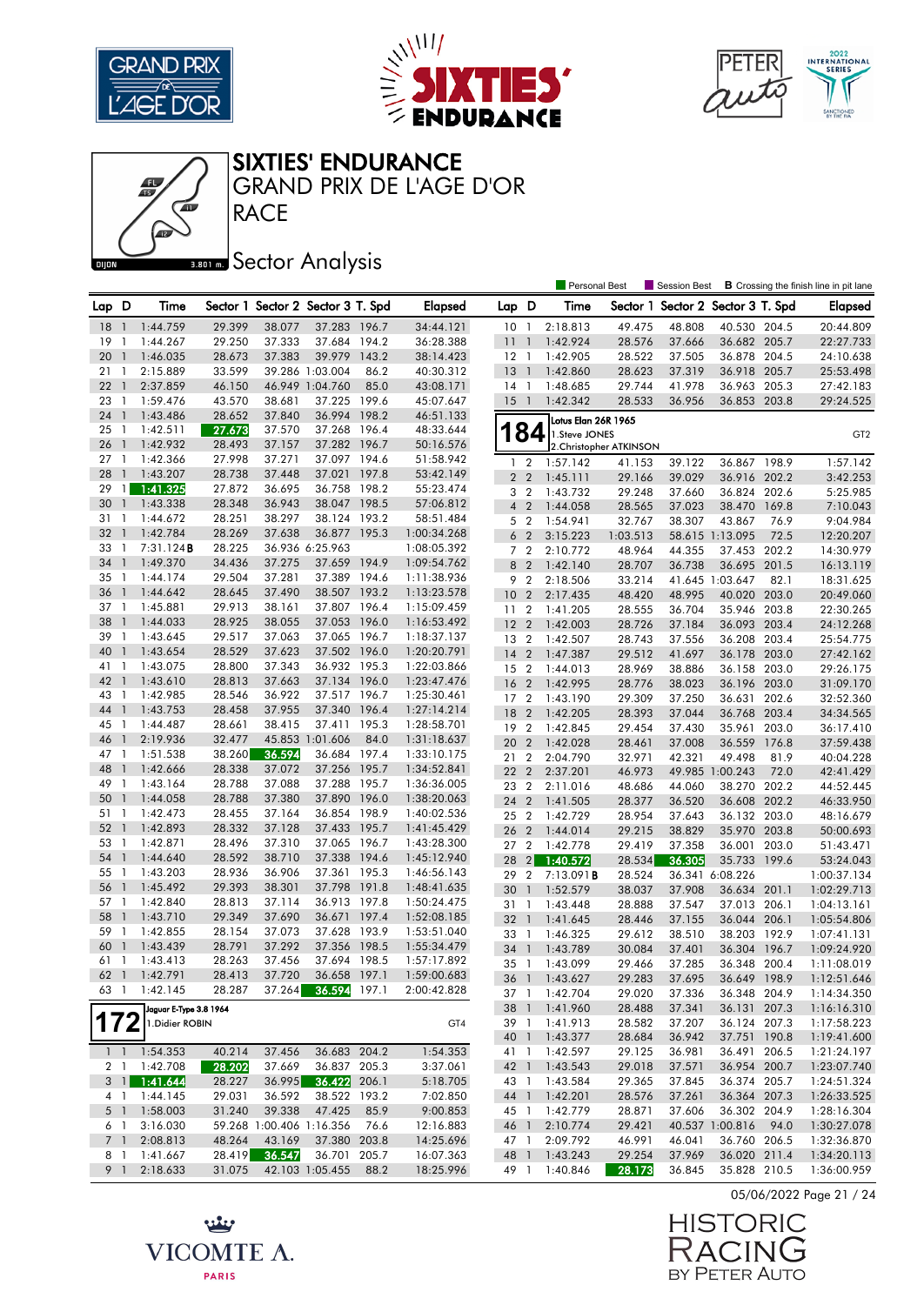





#### SIXTIES' ENDURANCE

RACE GRAND PRIX DE L'AGE D'OR

|                 |                |                                   |        |        |                                   |       |                 |                 |                | <b>Personal Best</b>   |        | <b>Session Best</b>               |                     |       | <b>B</b> Crossing the finish line in pit lane |
|-----------------|----------------|-----------------------------------|--------|--------|-----------------------------------|-------|-----------------|-----------------|----------------|------------------------|--------|-----------------------------------|---------------------|-------|-----------------------------------------------|
| Lap D           |                | Time                              |        |        | Sector 1 Sector 2 Sector 3 T. Spd |       | <b>Elapsed</b>  | Lap D           |                | Time                   |        | Sector 1 Sector 2 Sector 3 T. Spd |                     |       | <b>Elapsed</b>                                |
|                 |                |                                   |        |        |                                   |       |                 |                 |                |                        |        |                                   |                     |       |                                               |
| 50              | $\overline{1}$ | 1:41.671                          | 28.716 | 37.112 | 35.843 209.3                      |       | 1:37:42.630     | 50 2            |                | 1:42.700               | 28.399 | 37.544                            | 36.757 197.1        |       | 1:40:10.466                                   |
| 51              | -1             | 1:42.642                          | 29.229 | 37.199 | 36.214 209.3                      |       | 1:39:25.272     | 51              | $\overline{2}$ | 1:43.192               | 28.155 | 37.839                            | 37.198 197.1        |       | 1:41:53.658                                   |
| 52              | $\mathbf{1}$   | 1:40.806                          | 28.536 | 36.713 | 35.557 208.5                      |       | 1:41:06.078     | 52 2            |                | 1:44.110               | 28.012 | 37.365                            | 38.733 197.4        |       | 1:43:37.768                                   |
| 53              | -1             | 1:44.424                          | 29.110 | 39.167 | 36.147 197.4                      |       | 1:42:50.502     | 53 2            |                | 1:43.230               | 28.590 | 37.648                            | 36.992 196.4        |       | 1:45:20.998                                   |
| 54              | $\overline{1}$ | 1:40.844                          | 28.446 | 36.983 | 35.415                            | 210.5 | 1:44:31.346     | 54 2            |                | 1:42.654               | 28.020 | 37.504                            | 37.130 193.5        |       | 1:47:03.652                                   |
| 55              | $\overline{1}$ | 1:41.202                          | 28.339 | 37.241 | 35.622 210.5                      |       | 1:46:12.548     | 55 2            |                | 1:41.570               | 27.956 | 36.933                            | 36.681              | 196.0 | 1:48:45.222                                   |
|                 |                | Alfa Romeo Giulia Sprint GTA 1965 |        |        |                                   |       |                 | $56 \quad 2$    |                | 1:41.480               | 27.865 | 36.870                            | 36.745 198.5        |       | 1:50:26.702                                   |
|                 | <u> 222</u>    | 1. François FABRI                 |        |        |                                   |       | GT <sub>2</sub> | 57              | $\overline{2}$ | 1:42.309               | 28.118 | 37.441                            | 36.750              | 196.4 | 1:52:09.011                                   |
|                 |                | 2.Alexander FURIANI               |        |        |                                   |       |                 | 58              | $\overline{2}$ | 1:43.181               | 28.842 | 37.113                            | 37.226 195.7        |       | 1:53:52.192                                   |
| $1\quad1$       |                | 2:03.303                          | 45.086 | 39.148 | 39.069                            | 186.2 | 2:03.303        | 59 2            |                | 1:42.458               | 28.141 | 37.249                            | 37.068 199.6        |       | 1:55:34.650                                   |
| 2 1             |                | 1:47.424                          | 30.224 | 37.814 | 39.386                            | 182.7 | 3:50.727        | 60              | $\overline{2}$ | 1:42.755               | 28.561 | 37.061                            | 37.133              | 194.9 | 1:57:17.405                                   |
| 3               | $\overline{1}$ | 1:47.917                          | 30.553 | 38.213 | 39.151                            | 185.6 | 5:38.644        | 61 2            |                | 1:42.511               | 28.187 | 37.272                            | 37.052 193.5        |       | 1:58:59.916                                   |
| 4 1             |                | 1:51.785                          | 31.287 | 39.382 | 41.116 177.6                      |       | 7:30.429        | 62 2            |                | 1:42.120               | 28.049 | 36.956                            | 37.115 192.9        |       | 2:00:42.036                                   |
| 5 <sub>1</sub>  |                | 1:50.890                          | 31.514 | 38.831 | 40.545                            | 159.8 | 9:21.319        |                 |                | Lotus Elan 26R 1965    |        |                                   |                     |       |                                               |
| 6 1             |                | 3:02.906                          | 53.766 |        | 58.553 1:10.587                   | 74.7  | 12:24.225       |                 | 55             | 1.Guillaume BRAJEUX    |        |                                   |                     |       | GT <sub>2</sub>                               |
| $\overline{7}$  | $\overline{1}$ | 2:13.076                          | 49.058 | 43.956 | 40.062                            | 186.5 | 14:37.301       |                 |                | 2. Patrice GAY         |        |                                   |                     |       |                                               |
| 8 1             |                | 1:49.260                          | 30.188 | 39.026 | 40.046                            | 177.9 | 16:26.561       |                 | 1 <sup>1</sup> | 2:14.177               | 50.172 | 42.353                            | 41.652 180.9        |       | 2:14.177                                      |
| 9               | $\overline{1}$ | 2:30.581                          | 38.257 |        | 48.382 1:03.942                   | 90.4  | 18:57.142       | 2 <sub>1</sub>  |                | 1:58.039               | 35.677 | 41.117                            | 41.245 158.4        |       | 4:12.216                                      |
| 10              | -1             | 2:09.434                          | 45.127 | 45.018 | 39.289                            | 187.8 | 21:06.576       | 3 <sup>1</sup>  |                | 1:54.468               | 33.303 | 40.180                            | 40.985 182.1        |       | 6:06.684                                      |
| 11              | $\overline{1}$ | 1:48.004                          | 30.984 | 38.121 | 38.899                            | 189.8 | 22:54.580       |                 | 4 1            | 2:33.059               | 34.668 |                                   | 43.421 1:14.970     | 79.6  | 8:39.743                                      |
| 12              | $\overline{1}$ | 1:47.736                          | 30.604 | 38.216 | 38.916                            | 188.2 | 24:42.316       |                 | 5 <sub>1</sub> | 2:33.677               | 54.333 | 52.777                            | 46.567              | 149.2 | 11:13.420                                     |
| 13              | $\overline{1}$ | 1:48.865                          | 30.834 | 38.305 | 39.726 186.2                      |       | 26:31.181       |                 | 6 1            | 2:05.375               | 37.312 | 43.134                            | 44.929 158.4        |       | 13:18.795                                     |
| 14              | $\overline{1}$ | 1:50.884                          | 30.800 | 40.090 | 39.994                            | 186.2 | 28:22.065       | $\overline{7}$  | $\overline{1}$ | 1:56.966               | 35.008 | 40.682                            | 41.276 181.5        |       | 15:15.761                                     |
| 15              | $\overline{1}$ | 1:50.825                          | 30.561 | 39.844 | 40.420 190.5                      |       | 30:12.890       | 8               | $\overline{1}$ | 2:15.455               | 33.281 |                                   | 41.053 1:01.121     | 94.3  | 17:31.216                                     |
| 16              | $\overline{1}$ | 1:48.649                          | 30.927 | 38.422 | 39.300 190.1                      |       | 32:01.539       | 9 <sub>1</sub>  |                | 2:20.942               | 43.483 | 45.132                            | 52.327 101.3        |       | 19:52.158                                     |
| 17              | $\overline{1}$ | 1:48.630                          | 31.025 | 38.508 | 39.097                            | 187.5 | 33:50.169       | 10 <sub>1</sub> |                | 1:59.230               | 38.570 | 39.869                            | 40.791 183.4        |       | 21:51.388                                     |
| 18              | $\overline{1}$ | 1:49.654                          | 31.512 | 38.575 | 39.567 187.8                      |       | 35:39.823       | 11              | $\overline{1}$ | 1:57.355               | 36.612 | 39.922                            | 40.821              | 190.1 | 23:48.743                                     |
| 19              | $\mathbf{1}$   | 1:48.750                          | 30.576 | 38.807 | 39.367                            | 189.8 | 37:28.573       | $12-1$          |                | 1:58.649               | 33.590 | 41.604                            | 43.455 173.6        |       | 25:47.392                                     |
| 20              | -1             | 2:14.661                          | 31.984 |        | 41.112 1:01.565                   | 83.3  | 39:43.234       | 13              | $\overline{1}$ | 2:04.193               | 35.017 | 46.599                            | 42.577 180.0        |       | 27:51.585                                     |
| 21              | $\mathbf{1}$   | 2:42.219                          | 49.206 |        | 48.241 1:04.772                   | 84.1  | 42:25.453       | $14-1$          |                | 1:56.262               | 33.063 | 40.021                            | 43.178              | 177.3 | 29:47.847                                     |
| 22              | -1             | 2:12.913                          | 47.996 | 45.274 | 39.643                            | 191.8 | 44:38.366       | 15              | $\overline{1}$ | 2:02.228               | 37.310 | 41.563                            | 43.355 163.6        |       | 31:50.075                                     |
| 23              | $\overline{1}$ | 1:47.518                          | 30.203 | 39.202 | 38.113                            | 193.2 | 46:25.884       | 16 <sub>1</sub> |                | 1:57.880               | 34.190 | 40.100                            | 43.590 167.4        |       | 33:47.955                                     |
| 24              | $\overline{1}$ | 1:45.871                          | 30.118 | 37.594 | 38.159 192.2                      |       | 48:11.755       | 17              | $\overline{1}$ | 2:00.601               | 35.594 | 41.730                            | 43.277              | 175.3 | 35:48.556                                     |
| 25              | $\overline{1}$ | 1:45.936                          | 29.579 | 37.882 | 38.475 191.8                      |       | 49:57.691       | 18              | $\mathbf{1}$   | 2:02.541               | 34.870 | 43.387                            | 44.284              | 183.4 | 37:51.097                                     |
| 26              | -1             | 1:46.561                          | 29.565 | 38.609 | 38.387 194.6                      |       | 51:44.252       | <sup>19</sup>   | $\overline{1}$ | 2:11.870               | 35.695 | 42.235                            | 53.940              | 82.4  | 40:02.967                                     |
| 27              | $\overline{1}$ | 1:45.796                          | 29.807 | 37.829 | 38.160 192.5                      |       | 53:30.048       | 20              | $\mathbf{1}$   | 2:36.998               | 45.812 |                                   | 49.956 1:01.230     | 86.7  | 42:39.965                                     |
| 28              | $\overline{1}$ | 1:46.722                          | 29.710 | 38.089 | 38.923 190.8                      |       | 55:16.770       | 21              | $\overline{1}$ | 2:15.445               | 48.403 | 44.902                            | 42.140              | 184.9 | 44:55.410                                     |
| 29              | $\overline{1}$ | 1:46.852                          | 30.189 | 38.055 | 38.608                            | 191.2 | 57:03.622       | 22 1            |                | 2:01.373               | 34.303 | 45.122                            | 41.948 177.9        |       | 46:56.783                                     |
| 30              | -1             | 1:48.601                          | 31.034 | 38.244 | 39.323 187.8                      |       | 58:52.223       | 23              | $\overline{1}$ | 1:54.431               | 33.515 | 39.720                            | 41.196 172.2        |       | 48:51.214                                     |
| 31              | $\mathbf{1}$   | 1:48.479                          | 31.028 | 38.095 | 39.356                            | 191.2 | 1:00:40.702     | 24 1            |                | 1:54.397               | 33.275 | 40.105                            | 41.017 191.5        |       | 50:45.611                                     |
| 32              | -1             | 1:47.175                          | 30.429 | 38.270 | 38.476 191.2                      |       | 1:02:27.877     | 25              | $\overline{1}$ | 1:59.563               | 33.542 | 42.271                            | 43.750 175.9        |       | 52:45.174                                     |
| 33              | $\overline{1}$ | 1:45.650                          | 29.676 | 37.627 | 38.347 191.8                      |       | 1:04:13.527     | 26 1            |                | 8:14.984B              | 33.684 |                                   | 41.336 6:59.964     |       | 1:01:00.158                                   |
| 34              | -1             | 1:47.320                          | 30.305 | 38.337 | 38.678                            | 190.5 | 1:06:00.847     | 27 <sub>2</sub> |                | 1:50.503               | 35.857 | 36.734                            | 37.912 199.3        |       | 1:02:50.661                                   |
| 35              | $\overline{1}$ | 1:46.893                          | 30.131 | 37.957 | 38.805 190.1                      |       | 1:07:47.740     | 28 2            |                | 1:45.137               | 30.620 | 37.100                            | 37.417 196.4        |       | 1:04:35.798                                   |
|                 |                | 36 1 1:48.965                     | 30.554 | 39.049 | 39.362 191.5                      |       | 1:09:36.705     |                 |                | 29 2 1:42.045          | 28.230 | 36.670                            | 37.145 198.2        |       | 1:06:17.843                                   |
| 37 <sup>1</sup> |                | 7:07.740 <b>B</b>                 | 30.770 |        | 38.761 5:58.209                   |       | 1:16:44.445     |                 |                | 30 2 1:42.424          | 28.412 | 36.723                            | 37.289 197.8        |       | 1:08:00.267                                   |
| 38 2            |                | 1:56.330                          | 40.044 | 38.480 | 37.806 193.2                      |       | 1:18:40.775     |                 |                | 31 2 1:44.977          | 29.046 | 37.511                            | 38.420 198.5        |       | 1:09:45.244                                   |
|                 |                | 39 2 1:43.567                     | 28.662 | 37.669 | 37.236 193.5                      |       | 1:20:24.342     | 32 2            |                | 8:03.681 <b>B</b>      | 29.506 |                                   | 37.926 6:56.249     |       | 1:17:48.925                                   |
| 40 2            |                | 1:42.296                          | 28.386 | 36.878 | 37.032 193.9                      |       | 1:22:06.638     |                 |                | 33 2 1:52.309          | 37.008 | 36.903                            | 38.398 189.8        |       | 1:19:41.234                                   |
| 41 2            |                | 1:43.501                          | 28.700 | 37.446 | 37.355 193.5                      |       | 1:23:50.139     |                 |                | 34 2 1:42.837          | 28.758 | 36.621                            | 37.458 188.8        |       | 1:21:24.071                                   |
| 42 2            |                | 1:43.586                          | 29.230 | 37.211 | 37.145 194.6                      |       | 1:25:33.725     |                 |                | 35 2 5:55.063 <b>B</b> | 30.268 |                                   | 38.144 4:46.651     |       | 1:27:19.134                                   |
| 43 2            |                | 1:44.364                          | 28.316 | 38.373 | 37.675 194.9                      |       | 1:27:18.089     |                 |                | 36 2 2:01.270          | 38.048 | 38.352                            | 44.870 100.1        |       | 1:29:20.404                                   |
| 44 2            |                | 1:43.477                          | 28.251 | 37.900 | 37.326 184.0                      |       | 1:29:01.566     |                 |                | 37 2 2:32.916          | 45.628 | 49.741                            | 57.547 189.5        |       | 1:31:53.320                                   |
|                 |                | 45 2 2:30.654                     | 41.492 |        | 48.449 1:00.713                   | 93.5  | 1:31:32.220     |                 |                | 38 2 1:45.092          | 29.767 | 37.567                            | 37.758 193.9        |       | 1:33:38.412                                   |
| 46 2            |                | 1:46.935                          | 32.605 | 37.083 | 37.247 192.9                      |       | 1:33:19.155     |                 |                | 39 2 4:28.745B         | 29.471 |                                   | 37.843 3:21.431     |       | 1:38:07.157                                   |
| 47 2            |                | 1:43.541                          | 28.837 | 37.516 | 37.188 196.7                      |       | 1:35:02.696     |                 |                | 40 2 1:54.020          | 39.533 | 37.158                            | 37.329 196.0        |       | 1:40:01.177                                   |
| 48 2            |                | 1:43.227                          | 28.249 | 37.790 | 37.188 196.0                      |       | 1:36:45.923     |                 |                | 41 2 4:20.001 <b>B</b> | 28.798 |                                   | 36.449 3:14.754     |       | 1:44:21.178                                   |
|                 |                | 49 2 1:41.843                     | 28.141 | 36.849 | 36.853 195.7                      |       | 1:38:27.766     |                 |                | 42 2 1:50.216          | 36.639 |                                   | 36.482 37.095 198.5 |       | 1:46:11.394                                   |





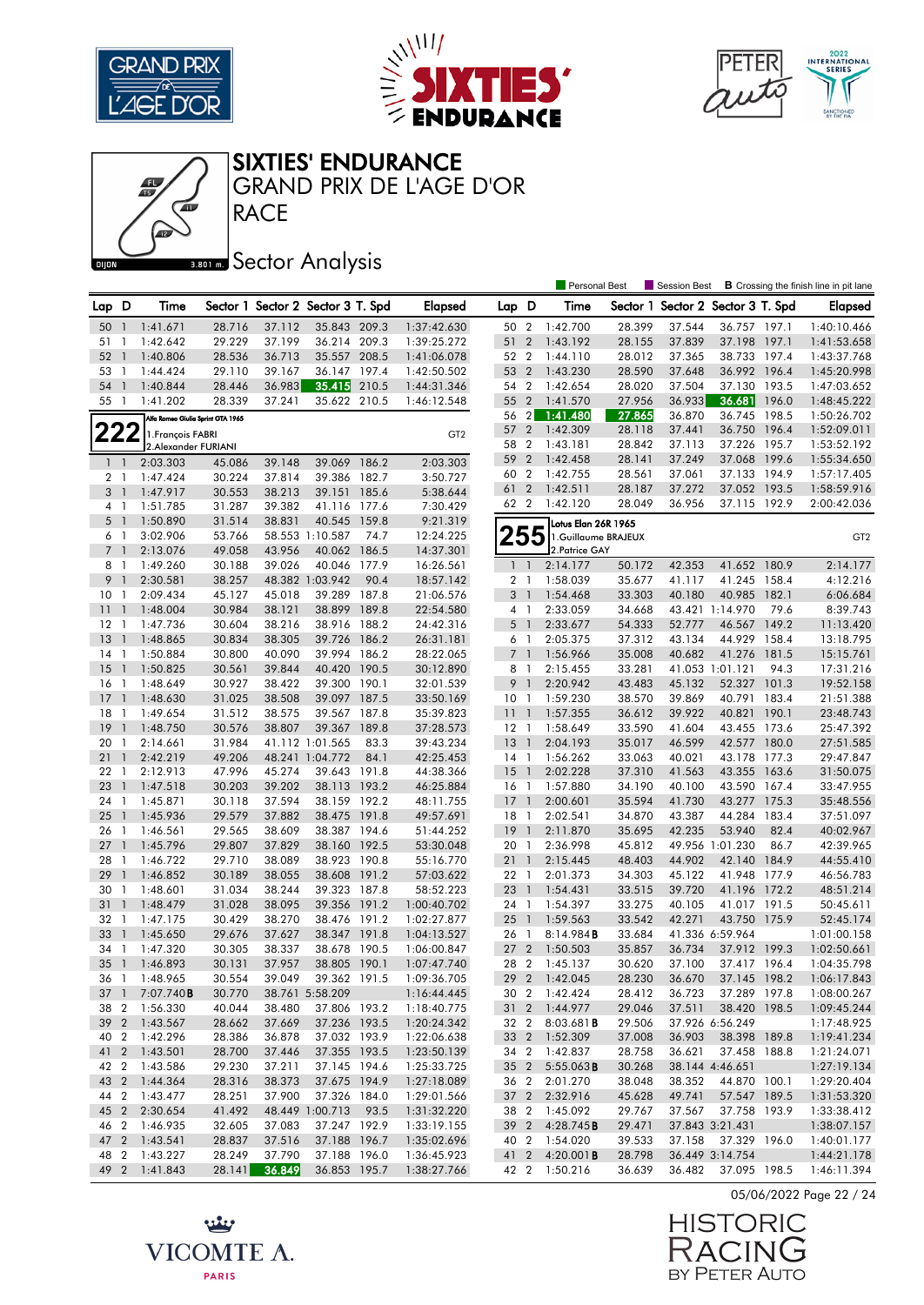





#### SIXTIES' ENDURANCE

**RACE** GRAND PRIX DE L'AGE D'OR

|                 |                  |                       |                      |        |                                   |       |                 |                 |                | <b>Personal Best</b>  |        | Session Best                      |                       |      | <b>B</b> Crossing the finish line in pit lane |
|-----------------|------------------|-----------------------|----------------------|--------|-----------------------------------|-------|-----------------|-----------------|----------------|-----------------------|--------|-----------------------------------|-----------------------|------|-----------------------------------------------|
| Lap.            | D                | Time                  |                      |        | Sector 1 Sector 2 Sector 3 T. Spd |       | <b>Elapsed</b>  | Lap D           |                | Time                  |        | Sector 1 Sector 2 Sector 3 T. Spd |                       |      | Elapsed                                       |
|                 |                  |                       |                      |        | 36.873                            |       |                 |                 |                | 1:39.269              |        |                                   | 34.697 225.5          |      |                                               |
| 43              | $\overline{2}$   | 1:43.142              | 29.177               | 37.092 |                                   | 198.9 | 1:47:54.536     | 48 2            |                |                       | 27.944 | 36.628                            |                       |      | 1:28:45.068                                   |
| 44              | $\overline{2}$   | 1:41.461              | 28.194               | 36.170 | 37.097 200.4                      |       | 1:49:35.997     | 49              | $\overline{2}$ | 2:08.311              | 28.088 | 46.060                            | 54.163                | 91.2 | 1:30:53.379                                   |
| 45              | 2                | 1:41.186              | 28.100               | 36.135 | 36.951                            | 200.4 | 1:51:17.183     | 50 2            |                | 1:57.159              | 46.130 | 36.536                            | 34.493 235.3          |      | 1:32:50.538                                   |
| 46              | $\boldsymbol{2}$ | 1:43.420              | 28.254               | 37.973 | 37.193                            | 198.5 | 1:53:00.603     | 51 2            |                | 1:37.534              | 27.232 | 36.097                            | 34.205 232.8          |      | 1:34:28.072                                   |
| 47              | $\overline{2}$   | 1:42.987              | 28.685               | 36.920 | 37.382 199.6                      |       | 1:54:43.590     | 52 2            |                | 1:39.608              | 28.385 | 36.754                            | 34.469 233.3          |      | 1:36:07.680                                   |
| 48              | 2                | 1:43.042              | 28.893               | 36.947 | 37.202                            | 200.7 | 1:56:26.632     | 53 2            |                | 1:39.654              | 29.750 | 35.822                            | 34.082 232.8          |      | 1:37:47.334                                   |
| 49              | $\overline{2}$   | 1:43.511              | 29.195               | 36.914 | 37.402                            | 201.1 | 1:58:10.143     | 54 2            |                | 1:37.553              | 27.412 | 35.935                            | 34.206 232.3          |      | 1:39:24.887                                   |
| 50              | $\overline{2}$   | 1:43.135              | 28.541               | 37.395 | 37.199 204.5                      |       | 1:59:53.278     | 55 2            |                | 1:36.902              | 27.184 | 35.448                            | 34.270 230.8          |      | 1:41:01.789                                   |
|                 |                  | Shelby Cobra 289 1964 |                      |        |                                   |       |                 | 56 2            |                | 1:40.537              | 27.792 | 36.665                            | 36.080 193.2          |      | 1:42:42.326                                   |
| 355             |                  | 1. Harvey STANLEY     |                      |        |                                   |       | GT <sub>5</sub> | 57 2            |                | 1:39.229              | 28.406 | 36.173                            | 34.650 230.8          |      | 1:44:21.555                                   |
|                 |                  |                       | 2. Jérémy COTTINGHAM |        |                                   |       |                 | 58              | $\overline{2}$ | 1:38.946              | 28.474 | 35.996                            | 34.476 234.3          |      | 1:46:00.501                                   |
|                 | $1\quad$         | 1:55.495              | 45.134               | 35.759 | 34.602 229.3                      |       | 1:55.495        | 59              | $\overline{2}$ | 1:36.936              | 27.291 | 34.992                            | 34.653 232.8          |      | 1:47:37.437                                   |
| 2 <sub>1</sub>  |                  | 1:36.142              | 27.161               | 34.702 | 34.279 228.8                      |       | 3:31.637        | 60              | $\overline{2}$ | 1:37.237              | 27.063 | 36.336                            | 33.838 234.3          |      | 1:49:14.674                                   |
| 3               | $\overline{1}$   | 1:36.415              | 26.912               | 35.283 | 34.220                            | 229.3 | 5:08.052        | 61              | $\overline{2}$ | 1:37.339              | 27.733 | 35.481                            | 34.125 231.8          |      | 1:50:52.013                                   |
|                 | 4 <sub>1</sub>   | 1:36.389              | 26.700               | 34.803 | 34.886 216.0                      |       | 6:44.441        | 62 2            |                | 1:36.805              | 27.194 | 35.667                            | 33.944 231.8          |      | 1:52:28.818                                   |
| 5 <sub>1</sub>  |                  | 2:09.079              | 30.535               |        | 38.436 1:00.108                   | 65.3  | 8:53.520        | 63 2            |                | 1:36.541              | 27.568 | 34.860                            | 34.113 232.3          |      | 1:54:05.359                                   |
|                 | 6 1              | 3:15.465              |                      |        | 53.267 1:04.313 1:17.885          | 104.3 | 12:08.985       | 64 2            |                | 1:36.086              | 27.041 | 35.226                            | 33.819 233.3          |      | 1:55:41.445                                   |
| $7\overline{ }$ | $\overline{1}$   | 2:05.693              | 47.844               | 41.216 | 36.633 224.5                      |       | 14:14.678       | 65 2            |                | 1:35.241              | 27.025 | 34.696                            | 33.520 233.3          |      | 1:57:16.686                                   |
| 8               | $\overline{1}$   | 1:34.885              | 26.491               | 34.194 | 34.200 228.8                      |       | 15:49.563       | 66 2            |                | 1:38.758              | 28.631 | 35.803                            | 34.324 230.8          |      | 1:58:55.444                                   |
| 9               | $\overline{1}$   | 2:05.305              | 26.689               | 38.680 | 59.936                            | 85.0  | 17:54.868       | 67 2            |                | 1:36.274              | 27.278 | 35.046                            | 33.950 235.3          |      | 2:00:31.718                                   |
| 10              | -1               | 2:23.349              | 44.033               | 43.571 | 55.745 174.5                      |       | 20:18.217       |                 |                | Shelby Cobra 289 1964 |        |                                   |                       |      |                                               |
| 11              | $\overline{1}$   | 1:36.444              | 27.678               | 34.542 | 34.224 231.8                      |       | 21:54.661       | <b>369</b>      |                | 1.Urs BECK            |        |                                   |                       |      | GT5                                           |
| 12              | $\mathbf{1}$     | 1:33.760              | 26.274               | 34.023 | 33.463 234.8                      |       | 23:28.421       |                 |                | 2. Patrick SIMON      |        |                                   |                       |      |                                               |
| 13              | $\overline{1}$   | 1:34.335              | 26.443               | 34.560 | 33.332 230.3                      |       | 25:02.756       | $1\quad$        |                | 1:39.734              | 31.195 | 34.460                            | 34.079 226.4          |      | 1:39.734                                      |
| 14              | $\overline{1}$   | 1:36.236              | 26.450               | 35.810 | 33.976 229.8                      |       | 26:38.992       |                 | $2 \mid$       | 1:35.056              | 26.990 | 34.253                            | 33.813 229.8          |      | 3:14.790                                      |
| 15              | $\overline{1}$   | 1:35.769              | 26.771               | 34.889 | 34.109 228.8                      |       | 28:14.761       | 3 1             |                | 1:35.288              | 26.928 | 34.379                            | 33.981 229.3          |      | 4:50.078                                      |
| 16              | $\overline{1}$   | 1:35.397              | 26.954               | 34.724 | 33.719 231.8                      |       | 29:50.158       |                 | 4 <sup>1</sup> | 1:35.412              | 27.131 | 34.310                            | 33.971 225.5          |      | 6:25.490                                      |
| 17              | $\mathbf{1}$     | 1:35.593              | 26.760               | 34.884 | 33.949 230.3                      |       | 31:25.751       | 5 1             |                | 2:18.779              | 28.684 |                                   | 41.675 1:08.420       | 84.7 | 8:44.269                                      |
| 18              | -1               | 1:35.292              | 26.690               | 34.644 | 33.958 231.8                      |       | 33:01.043       | 6               | $\overline{1}$ | 3:16.853              |        | 53.712 1:04.762 1:18.379          |                       | 90.8 | 12:01.122                                     |
| 19              | $\mathbf{1}$     | 1:35.990              | 27.163               | 34.874 | 33.953 231.3                      |       | 34:37.033       | 7 1             |                | 2:07.892              | 47.074 | 43.383                            | 37.435 222.7          |      | 14:09.014                                     |
| 20              | -1               | 1:36.080              | 26.588               | 35.250 | 34.242 229.8                      |       | 36:13.113       | 8               |                | 1 10:59.787           | 26.935 |                                   | 34.475 9:58.377 195.3 |      | 25:08.801                                     |
| 21              | $\overline{1}$   | 1:36.299              | 26.354               | 35.500 | 34.445 230.3                      |       | 37:49.412       | 9 1             |                | 1:39.184              | 29.360 | 35.504                            | 34.320 225.9          |      | 26:47.985                                     |
| 22              | -1               | 2:10.558              | 30.205               | 43.658 | 56.695                            | 88.7  | 39:59.970       | 10 <sub>1</sub> |                | 1:40.641              | 28.946 | 36.903                            | 34.792 231.3          |      | 28:28.626                                     |
| 23              | $\mathbf{1}$     | 2:37.373              | 45.797               |        | 49.320 1:02.256                   | 87.6  | 42:37.343       | $11-1$          |                | 1:37.960              | 27.133 | 36.396                            | 34.431 230.3          |      | 30:06.586                                     |
| 24              | -1               | 2:02.683              | 47.537               | 41.281 | 33.865                            | 234.8 | 44:40.026       | 12 <sub>1</sub> |                | 1:37.529              | 27.589 | 35.784                            | 34.156 232.8          |      | 31:44.115                                     |
| 25              | $\overline{1}$   | 1:35.472              | 26.743               | 34.689 | 34.040 234.3                      |       | 46:15.498       | 13              | -1             | 1:36.715              | 27.600 | 35.173                            | 33.942 231.3          |      | 33:20.830                                     |
| 26              | - 1              | 1:35.152              | 26.375               | 35.285 | 33.492 232.8                      |       | 47:50.650       | $14-1$          |                | 1:36.427              | 27.751 | 34.903                            | 33.773 230.8          |      | 34:57.257                                     |
| 27              | $\overline{1}$   | 1:34.526              | 26.298               | 34.560 | 33.668 231.8                      |       | 49:25.176       | 15              | $\overline{1}$ | 1:36.233              | 27.070 | 34.898                            | 34.265 228.8          |      | 36:33.490                                     |
| 28              | $\overline{1}$   | 1:33.783              | 26.155               | 34.295 | 33.333 234.8                      |       | 50:58.959       | <b>16</b>       | $\overline{1}$ | 1:41.743              | 27.388 | 35.005                            | 39.350 143.0          |      | 38:15.233                                     |
| 29              | $\mathbf{1}$     | 1:35.310              | 26.794               | 35.113 | 33.403 232.8                      |       | 52:34.269       | $17-1$          |                | 2:15.872              | 33.550 |                                   | 39.505 1:02.817       | 94.0 | 40:31.105                                     |
| 30              | 1                | 1:34.585              | 26.394               | 34.762 | 33.429 234.3                      |       | 54:08.854       | 18              | $\overline{1}$ | 2:37.875              | 46.271 |                                   | 46.806 1:04.798       | 82.9 | 43:08.980                                     |
| 31              | $\mathbf{1}$     | 1:35.144              | 26.818               | 34.984 | 33.342 234.3                      |       | 55:43.998       | $19-1$          |                | 7:15.414B             | 43.038 |                                   | 35.667 5:56.709       |      | 50:24.394                                     |
| 32              | -1               | 1:34.572              | 25.984               | 35.058 | 33.530 235.3                      |       | 57:18.570       | 20 2            |                | 1:40.638              | 31.915 | 34.783                            | 33.940 231.3          |      | 52:05.032                                     |
| 33              | $\overline{1}$   | 1:35.989              | 27.471               | 34.867 | 33.651 233.8                      |       | 58:54.559       | 21 2            |                | 1:36.104              | 27.136 | 34.795                            | 34.173 230.3          |      | 53:41.136                                     |
|                 |                  | 34 1 1:35.112         | 26.922               | 34.803 | 33.387 232.3                      |       | 1:00:29.671     |                 |                | 22 2 1:35.869         | 26.855 | 35.000                            | 34.014 230.8          |      | 55:17.005                                     |
| $35 \quad 1$    |                  | 1:34.476              | 26.367               | 34.785 | 33.324 233.3                      |       | 1:02:04.147     |                 |                | 23 2 1:35.850         | 26.900 | 34.808                            | 34.142 230.3          |      | 56:52.855                                     |
| 36 1            |                  | 1:36.663              | 28.038               | 35.144 | 33.481 232.8                      |       | 1:03:40.810     |                 |                | 24 2 1:35.329         | 26.747 | 34.670                            | 33.912 232.3          |      | 58:28.184                                     |
| 37 <sup>1</sup> |                  | 1:35.281              | 26.028               | 35.133 | 34.120 232.3                      |       | 1:05:16.091     |                 |                | 25 2 1:35.439         | 26.870 | 34.628                            | 33.941 231.8          |      | 1:00:03.623                                   |
| 38 1            |                  | 1:35.387              | 26.595               | 35.109 | 33.683 232.8                      |       | 1:06:51.478     |                 |                | 26 2 1:36.019         | 26.848 | 35.024                            | 34.147 230.3          |      | 1:01:39.642                                   |
| 39 1            |                  | 1:35.367              | 26.311               | 35.506 | 33.550 232.3                      |       | 1:08:26.845     |                 |                | 27 2 1:35.569         | 27.121 | 34.562                            | 33.886 231.3          |      | 1:03:15.211                                   |
| 40 1            |                  | $7:01.132$ B          | 26.617               |        | 34.999 5:59.516                   |       | 1:15:27.977     |                 |                | 28 2 1:35.350         | 26.906 | 34.768                            | 33.676 232.3          |      | 1:04:50.561                                   |
| 41 2            |                  | 1:47.977              | 36.087               | 37.221 | 34.669 223.1                      |       | 1:17:15.954     |                 |                | 29 2 1:35.687         | 27.270 | 34.569                            | 33.848 232.8          |      | 1:06:26.248                                   |
| 42 2            |                  | 1:39.902              | 28.884               | 36.182 | 34.836 230.8                      |       | 1:18:55.856     |                 |                | 30 2 1:35.870         | 26.992 | 34.931                            | 33.947 230.8          |      | 1:08:02.118                                   |
| 43 2            |                  | 1:37.549              | 27.295               | 35.853 | 34.401 231.3                      |       | 1:20:33.405     |                 |                | 31 2 1:35.626         | 27.104 | 34.875                            | 33.647 231.8          |      | 1:09:37.744                                   |
| 44 2            |                  | 1:38.686              | 27.467               | 35.899 | 35.320 220.9                      |       | 1:22:12.091     |                 |                | 32 2 1:36.773         | 28.090 | 34.723                            | 33.960 229.8          |      | 1:11:14.517                                   |
| 45 2            |                  | 1:37.771              | 27.633               | 35.505 | 34.633 225.0                      |       | 1:23:49.862     |                 |                | 33 2 1:35.830         | 26.939 | 35.036                            | 33.855 230.8          |      | 1:12:50.347                                   |
| 46 2            |                  | 1:38.905              | 27.739               | 36.316 | 34.850 228.3                      |       | 1:25:28.767     |                 |                | 34 2 1:35.349         | 26.917 | 34.704                            | 33.728 231.3          |      | 1:14:25.696                                   |
| 47 2            |                  | 1:37.032              | 26.879               | 35.963 | 34.190 232.3                      |       | 1:27:05.799     |                 |                | 35 2 1:35.921         | 27.052 | 35.121                            | 33.748 231.8          |      | 1:16:01.617                                   |